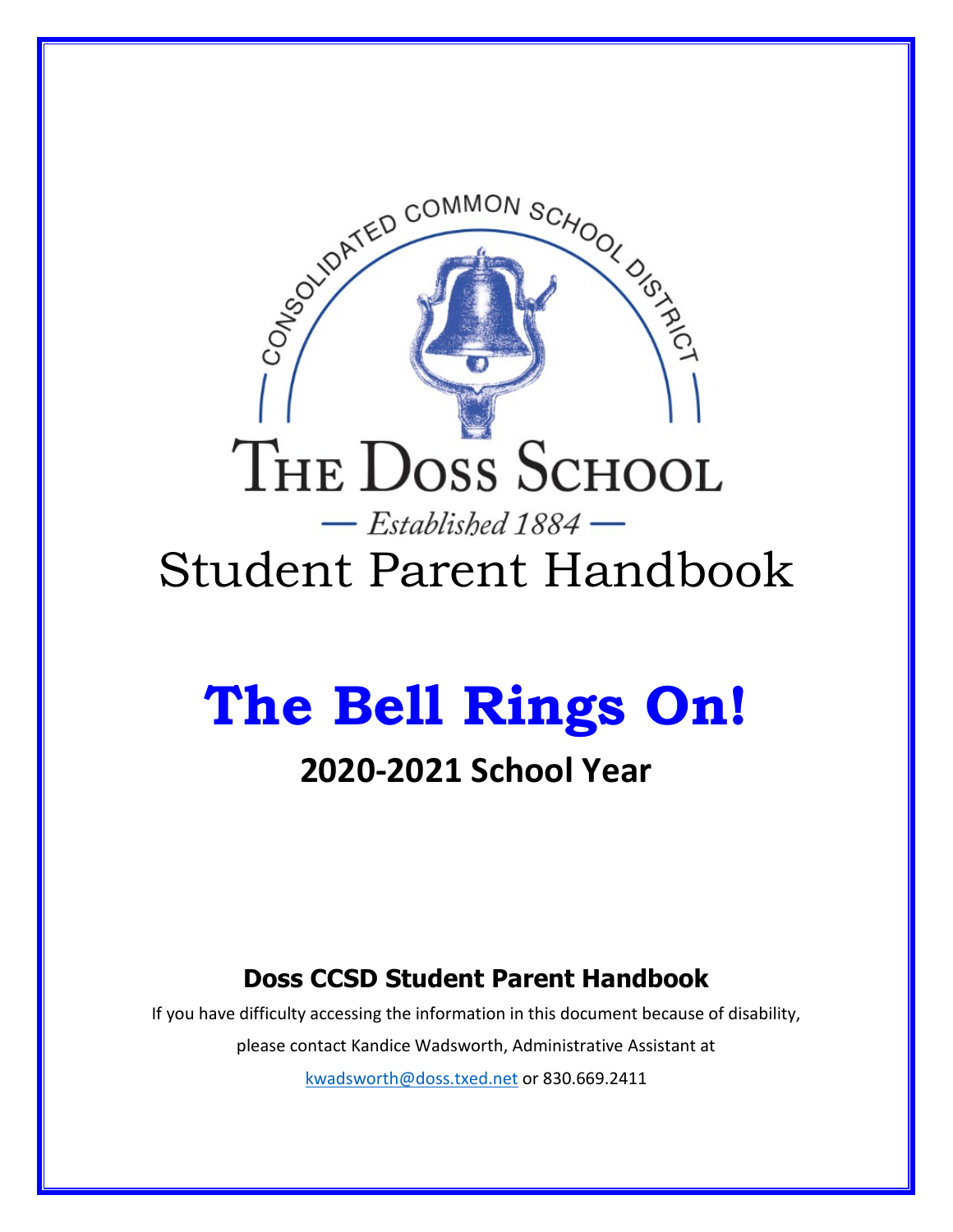| <b>Table of Contents</b> |                                                                                                |    |  |
|--------------------------|------------------------------------------------------------------------------------------------|----|--|
|                          |                                                                                                |    |  |
|                          |                                                                                                |    |  |
|                          |                                                                                                |    |  |
|                          |                                                                                                |    |  |
|                          |                                                                                                |    |  |
|                          |                                                                                                |    |  |
|                          |                                                                                                |    |  |
|                          |                                                                                                |    |  |
|                          |                                                                                                |    |  |
|                          | Removing a Student from Instruction or Excusing a Student from a Required Component of         |    |  |
|                          | Right of Access to Student Records, Curriculum Materials, and District Records / Policies . 12 |    |  |
|                          |                                                                                                |    |  |
|                          | Section II: Other Important Information for Parents and Students  23                           |    |  |
|                          |                                                                                                |    |  |
|                          |                                                                                                |    |  |
|                          |                                                                                                |    |  |
|                          |                                                                                                |    |  |
|                          |                                                                                                |    |  |
|                          | Child Sexual Abuse, Sex Trafficking, and Other Maltreatment of Children (All Grade Levels)     |    |  |
|                          |                                                                                                |    |  |
|                          |                                                                                                | 34 |  |
|                          |                                                                                                |    |  |
|                          |                                                                                                |    |  |
|                          | Credit by Examination If a Student Has Taken the Course / Subject (Grades 6-12)  36            |    |  |
|                          | Credit by Examination for Advancement / Acceleration If a Student Has Not Taken the            |    |  |
|                          |                                                                                                |    |  |
|                          | Dating Violence, Discrimination, Harassment, and Retaliation (All Grade Levels) 37             |    |  |
|                          |                                                                                                |    |  |
|                          | Distribution of Literature, Published Materials, or Other Documents (All Grade Levels)  40     |    |  |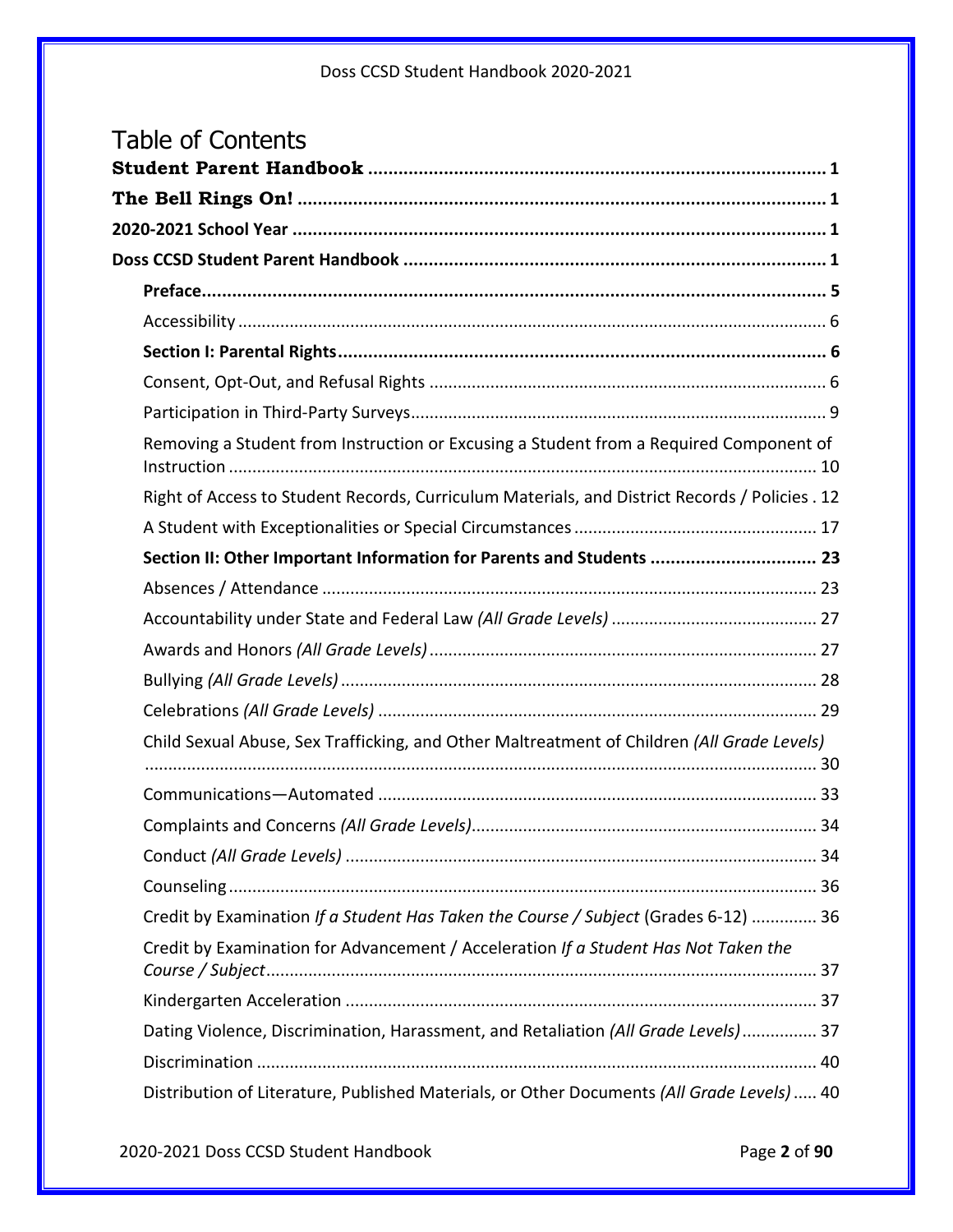| Extracurricular Activities, Clubs, and Organizations (All Grade Levels)  45 |  |
|-----------------------------------------------------------------------------|--|
|                                                                             |  |
|                                                                             |  |
|                                                                             |  |
|                                                                             |  |
|                                                                             |  |
|                                                                             |  |
|                                                                             |  |
|                                                                             |  |
|                                                                             |  |
|                                                                             |  |
|                                                                             |  |
|                                                                             |  |
|                                                                             |  |
|                                                                             |  |
|                                                                             |  |
|                                                                             |  |
|                                                                             |  |
|                                                                             |  |
|                                                                             |  |
|                                                                             |  |
|                                                                             |  |
|                                                                             |  |
|                                                                             |  |
|                                                                             |  |
|                                                                             |  |
| Report Cards / Progress Reports and Conferences (All Grade Levels) 66       |  |
|                                                                             |  |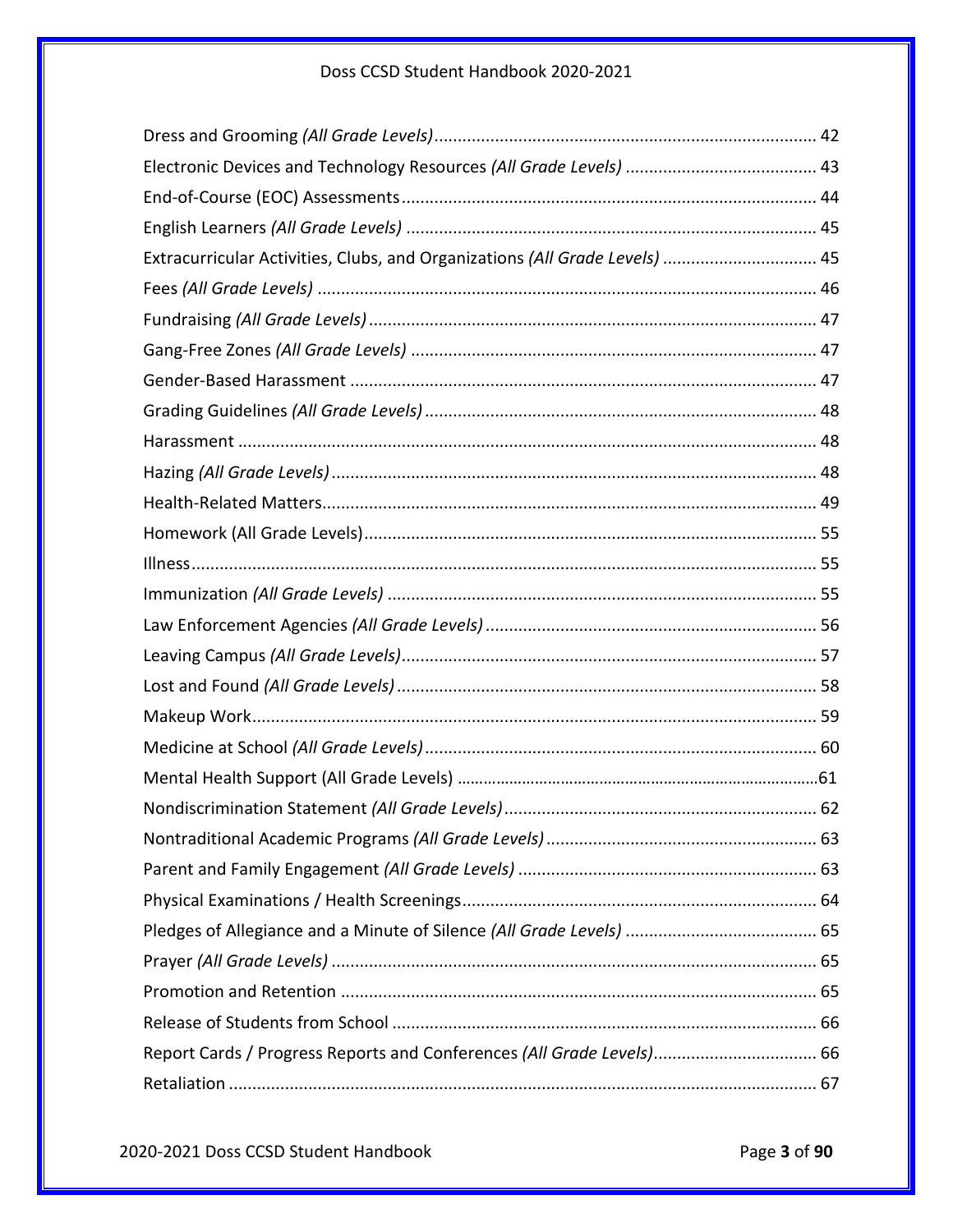| Textbooks, Electronic Textbooks, Technological Equipment, and Other Instructional |  |  |
|-----------------------------------------------------------------------------------|--|--|
|                                                                                   |  |  |
|                                                                                   |  |  |
|                                                                                   |  |  |
|                                                                                   |  |  |
|                                                                                   |  |  |
|                                                                                   |  |  |
|                                                                                   |  |  |
|                                                                                   |  |  |
|                                                                                   |  |  |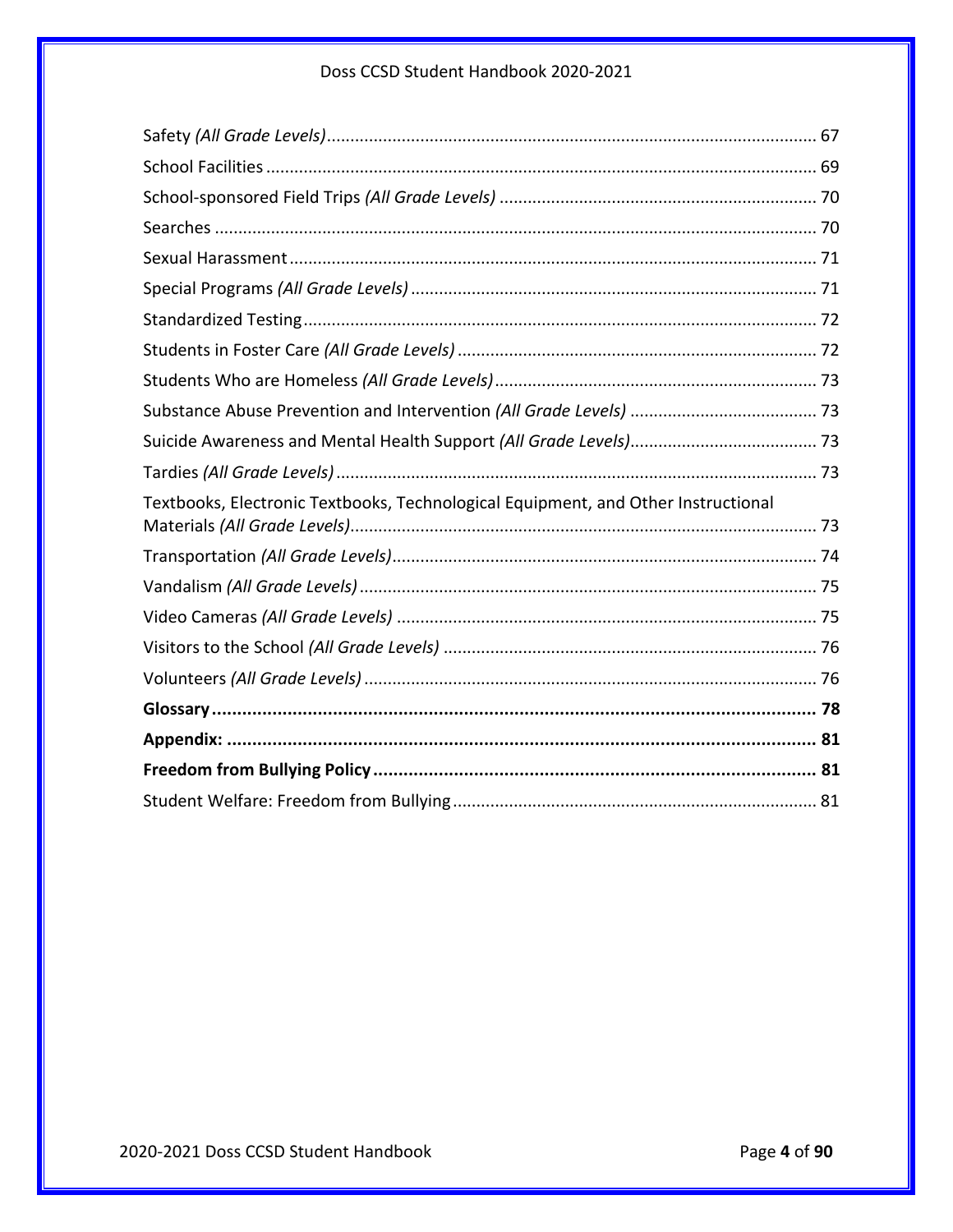# <span id="page-4-0"></span>**Preface**

#### **Parents and Students:**

Welcome to the 2020-2021 school year!

Education is a team effort, and students, parents, teachers, and other staff members working together can make this a successful year.

The Doss CCSD Student Handbook is a general reference guide that is divided into two sections:

**Section I: Parental Rights** will help you respond to school-related issues regarding curriculum and the school environment.

**Section II: Other Important Information for Parents and Students** is organized alphabetically by topic. Where applicable, it is divided by age and/or grade level.

**Note:** Unless otherwise noted, the term "parent" refers to the parent, legal guardian, any person granted some other type of lawful control of a student, or any other person who has agreed to assume school-related responsibility for a student.

The Student Handbook is designed to align with board policy and the Student Code of Conduct, a board-adopted document intended to promote school safety and an atmosphere for learning. The Student Handbook is **not** meant to be a complete statement of all policies, procedures, or rules in any given circumstance.

In case of conflicts between board policy (including the Student Code of Conduct) and any Student Handbook provision, the district will follow board policy and the Student Code of Conduct.

Therefore, parents and students should become familiar with the Doss CCSD Student Code of Conduct. To review the Code of Conduct, visit the district's website at [http://www.dossccsd.org/.](http://www.dossccsd.org/) State law requires that the Code of Conduct be prominently displayed or made available for review at each campus.

A hard copy of either the Student Code of Conduct or Student Handbook can be requested at the Doss CCSD school office.

The Student Handbook is updated annually; however, policy adoption and revisions may occur throughout the year. The district encourages parents to stay informed of proposed policy changes by attending board meetings and reviewing newsletter and other communications explaining changes in policy or other rules that affect Student Handbook provisions. The district reserves the right to modify the Student Handbook at any time. Notice of revisions will be provided as is reasonably practical.

Although the Student Handbook may refer to rights established through law or district policy, it does not create additional rights for parents and students. It does not, nor is it intended to, represent a contract between any parent or student and the district.

For questions about the material in this handbook, please contact Kandice Wadsworth, Administrative Assistant at [kwadsworth@doss.txed.net](mailto:kwadsworth@doss.txed.net) or 830.669.2411.

2020-2021 Doss CCSD Student Handbook Page **5** of **90**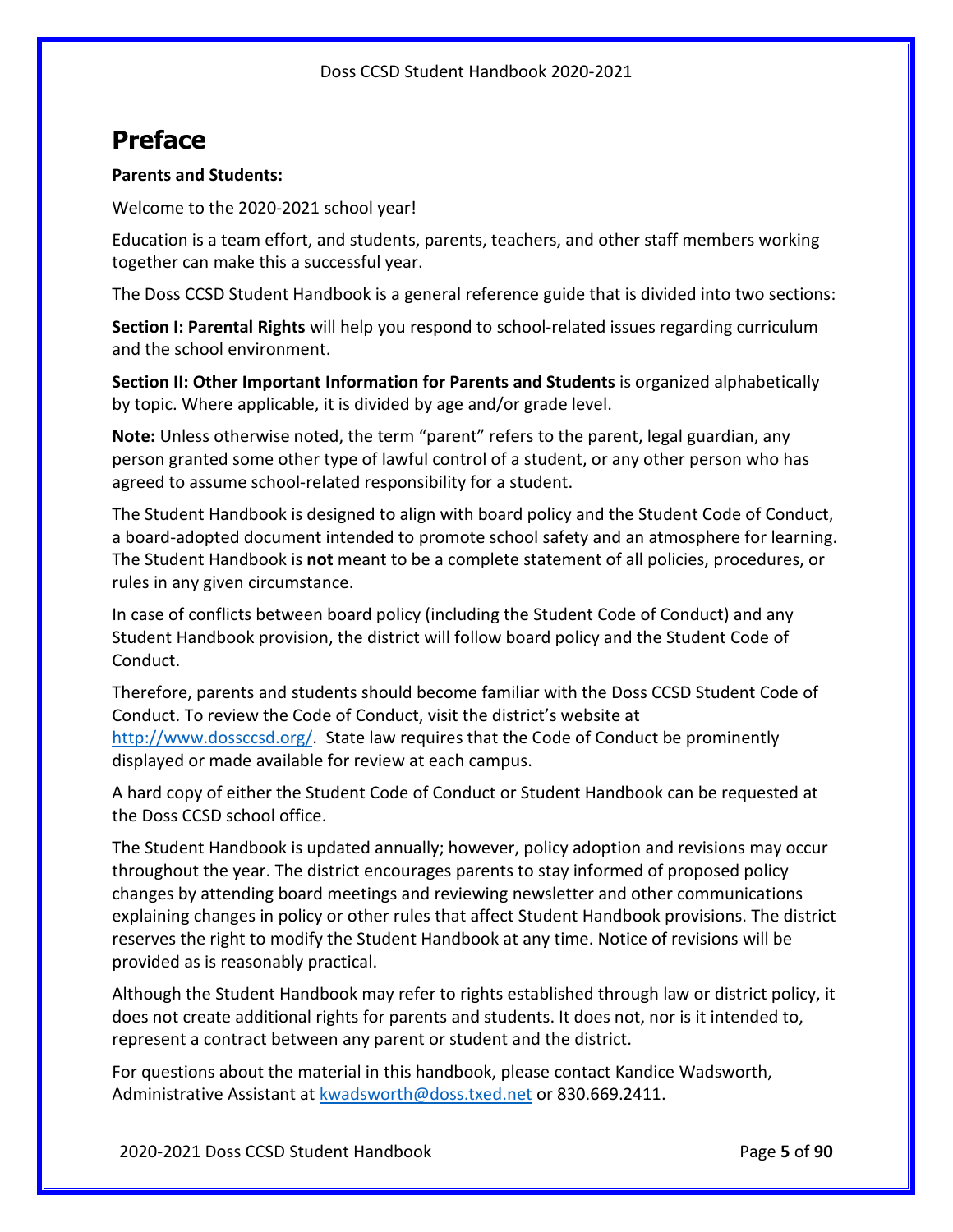Complete and return to the student's campus the following forms (provided in the forms packet distributed at the beginning of the year or upon enrollment):

- Acknowledgment of Electronic Distribution of Student Handbook,
- Notice Regarding Directory Information and Parent's Response Regarding Release of Student Information,
- Parent's Objection to the Release of Student Information to Military Recruiters and Institutions of Higher Education (if you choose to restrict the release of information to these entities), and
- Consent/Opt-Out Form.

[See **Objecting to the Release of Directory Information** on page [8](#page-7-0) and **Consent Required Before Student Participation in a Federally Funded Survey, Analysis, or Evaluation** on page [9](#page-8-1) for more information.]

**Note:** References to board policy codes are included for ease of reference. The hard copy of the district's official policy manual is available for review in the district administration office, and an unofficial electronic copy is available at [http://www.dossccsd.org/.](http://www.dossccsd.org/)

### <span id="page-5-0"></span>**Accessibility**

If you have difficulty accessing this handbook because of a disability, please contact Kandice Wadsworth, Administrative Assistant at [kwadsworth@doss.txed.net](mailto:kwadsworth@doss.txed.net) or 830.669.2411.

# <span id="page-5-1"></span>**Section I: Parental Rights**

This section describes certain parental rights as specified in state or federal law.

### <span id="page-5-2"></span>**Consent, Opt-Out, and Refusal Rights**

## Consent to Conduct a Psychological Evaluation or Provide a Mental Health Care Service

Unless required under state or federal law, a district employee will not conduct a psychological examination, test, screening, or treatment, without obtaining prior written parental consent.

The district will not provide a mental health care service to a student except as permitted by law.

The district has established procedures for providing a parent with a recommendation for an intervention for a student with early warning signs of mental health concerns or substance abuse or who has been identified as at risk of attempting suicide. The district will notify the student's parent within a reasonable amount of time once it learns that a student has displayed early warning signs and a possible need for intervention and provide information about available counseling options.

Further information regarding these procedures as well as educational materials on identifying risk factors, accessing resources for treatment or support on- and off-campus, and accessing available student accommodations provided on campus.

2020-2021 Doss CCSD Student Handbook Page **6** of **90**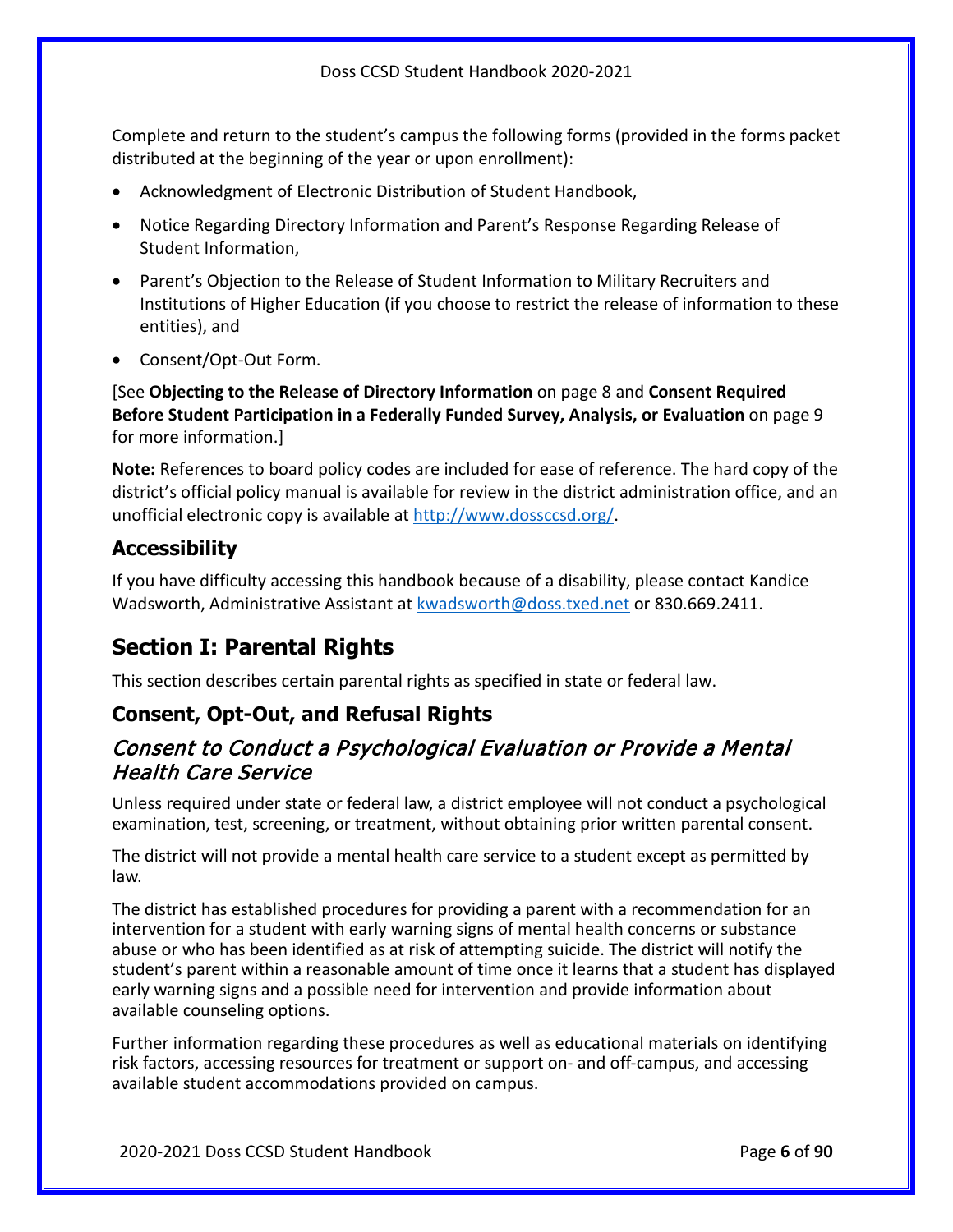For further information, see **Mental Health Support** on page [73.](#page-72-2)

**Note:** An evaluation may be legally required under special education rules or by the Texas Education Agency for child abuse investigations and reports.

# Consent to Display a Student's Original Works and Personal Information

Teachers may display a student's work in classrooms or elsewhere on campus as recognition of student achievement without seeking prior parental consent. These displays may include personally identifiable student information. Student work includes:

- Artwork,
- Special projects,
- Photographs,
- Original videos or voice recordings, and
- Other original works.

However, the district will seek parental consent before displaying a student's work on the district's website, a website affiliated or sponsored by the district (such as a campus or classroom website), or in district publications, which may include printed materials, videos, or other methods of mass communication.

# Consent to Receive Parenting and Paternity Awareness Instruction if a Student is under Age 14

A student under age 14 must have parental permission to participate in the district's parenting and paternity awareness program. This program was developed by the Office of the Texas Attorney General and the State Board of Education (SBOE) to be incorporated into health education classes.

# Consent to Video or Audio Record a Student when Not Already Permitted by Law

State law permits the school to make a video or voice recording without parental permission when it:

- Is to be used for school safety,
- Relates to classroom instruction or a co-curricular or extracurricular activity,
- Relates to media coverage of the school, or
- Relates to the promotion of student safety as provided by law for a student receiving special education services in certain settings.

In other circumstances, the district will seek written parental consent before making a video or voice recording of a student.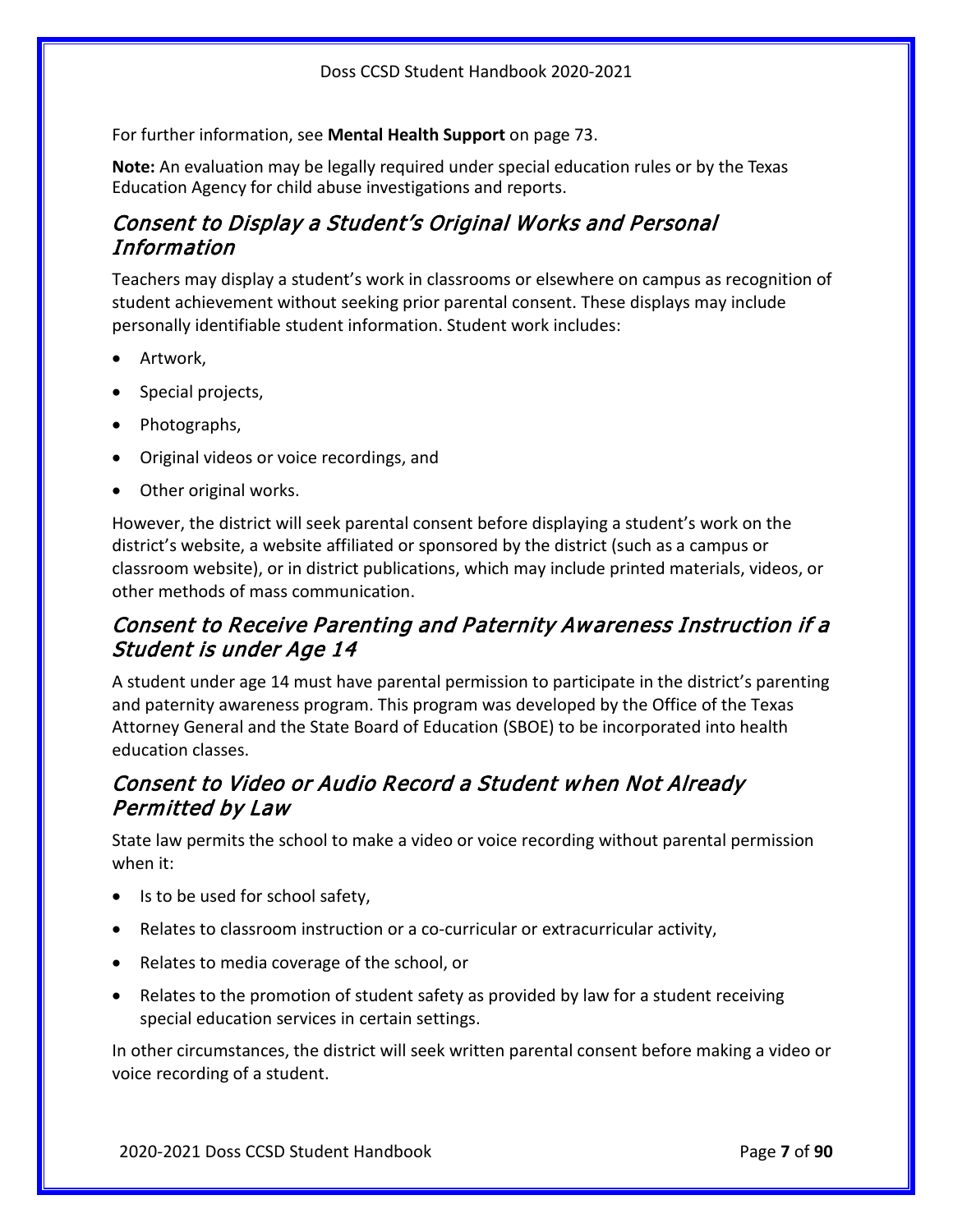# Prohibiting the Use of Corporal Punishment

In accordance with Local District policy, Corporal punishment will not be used at Doss CCSD.

# Limiting Electronic Communications between Students and District Employees

The district permits teachers and other approved employees to use electronic communications with students within the scope of professional responsibilities, as described by district guidelines.

For example, a teacher may create a social networking page for his or her class to relay information regarding class work, homework, and tests. A parent is welcome to such a page.

However, text messages sent to an individual student are only allowed if a district employee with responsibility for an extracurricular activity must communicate with a student participating in that activity.

The employee is required to include the student's parent as a recipient on all text messages and the employee is required to include his or her immediate supervisor and the student's parent as recipients on all text messages.

A parent who does not want his or her child to receive one-to-one electronic communications from a district employee should contact Pam Seipp, Administrative Consultant.

# <span id="page-7-0"></span>Objecting to the Release of Directory Information

The Family Educational Rights and Privacy Act, or FERPA, permits the district to disclose appropriately designated "directory information" from a student's education records without written consent.

"Directory information" is information that, if released, is generally not considered harmful or an invasion of privacy. Examples include:

- A student's photograph (for publication in the school yearbook);
- A student's name and grade level (for communicating class and teacher assignments);
- The name, weight, and height of an athlete (for publication in a school athletic program);
- A list of student birthdays (for generating school-wide or classroom recognition);
- A student's name and photograph (posted on a district-approved and -managed social media platform); and
- The names and grade levels of students submitted by the district to a local newspaper or other community publication (to recognize the A/B honor roll for a specific grading period).

Directory information will be released to anyone who follows procedures for requesting it.

However, a parent or eligible student may object to the release of this information. Any objection must be made in writing to the Administrative Consultant within ten school days of

2020-2021 Doss CCSD Student Handbook Page **8** of **90**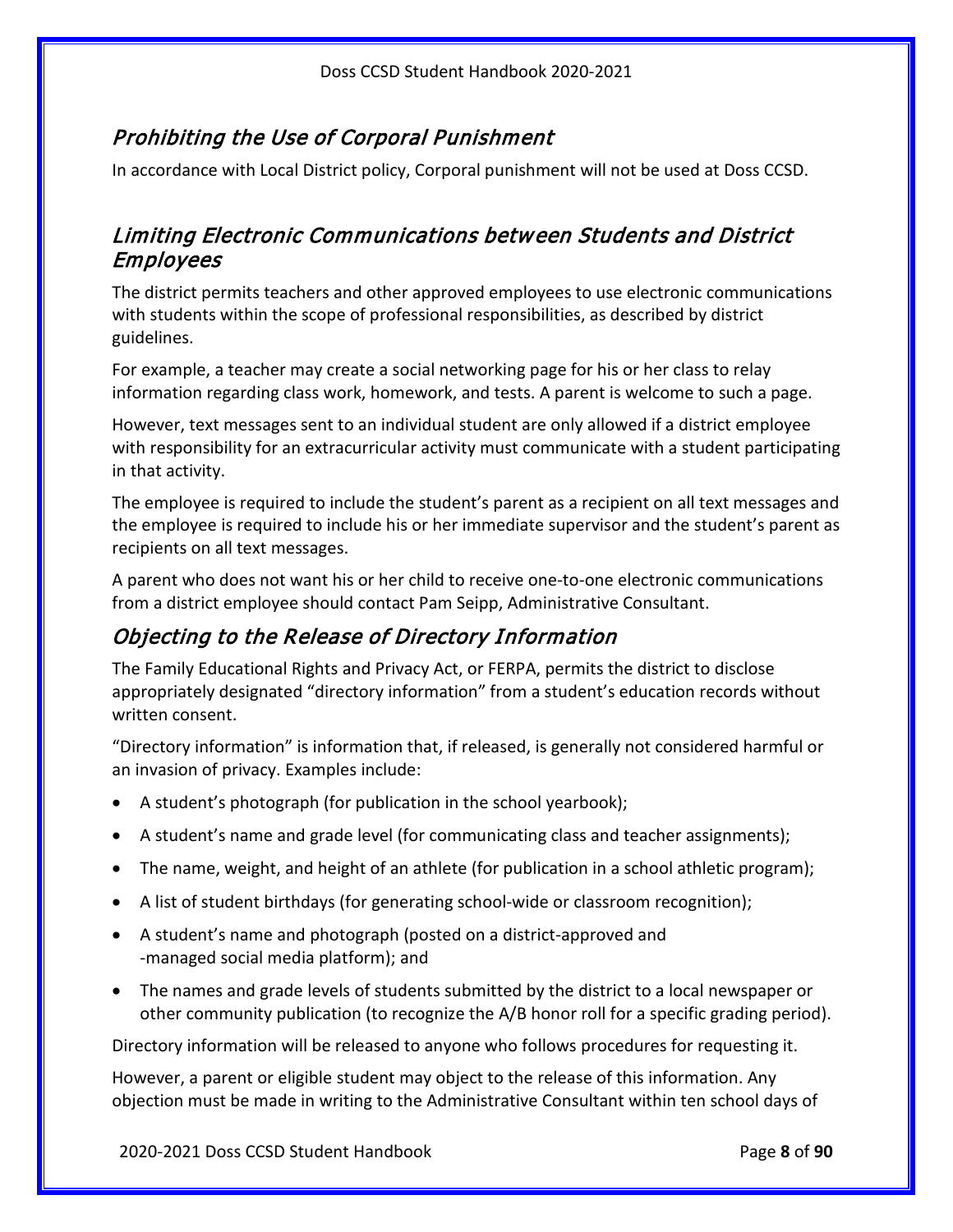the student's first day of instruction for this school year*.* [See **Notice Regarding Directory Information and Parent's Response Regarding Release of Student Information**, included in the forms packet.]

The district requests that families living in a shelter for survivors of family violence or trafficking notify district personnel that the student currently resides in such a shelter. Families may want to opt out of the release of directory information so that the district does not release any information that might reveal the location of such a shelter.

*As* allowed by state law, the district has identified two directory information lists—one for school-sponsored purposes and a second for all other requests. For district publications and announcements, the district has designated the following as directory information: student's name, photograph, date of birth, honors and awards, grade level and enrollment status. If a parent does not object to the use of his or her child's information for these school-sponsored purposes, the school will not ask permission each time the district wants to use the information for these purposes.

For all other purposes, the district has identified the following as directory information: student name, grade level and enrollment status. If a parent does not object to the use of the student's information for these purposes, the school must release this information when requested by an outside entity or individual.

**Note**: Review **Authorized Inspection and Use of Student Records** on page [13.](#page-12-0)

### <span id="page-8-0"></span>**Participation in Third-Party Surveys**

## <span id="page-8-1"></span>Consent Required Before Student Participation in a Federally Funded Survey, Analysis, or Evaluation

A student will not be required to participate without parental consent in any survey, analysis, or evaluation—funded in whole or in part by the U.S. Department of Education—that concerns:

- Political affiliations or beliefs of the student or the student's parent;
- Mental or psychological problems of the student or the student's family;
- Sex behavior or attitudes;
- Illegal, antisocial, self-incriminating, or demeaning behavior;
- Critical appraisals of individuals with whom the student has a close family relationship;
- Relationships privileged under law, such as relationships with lawyers, physicians, and ministers;
- Religious practices, affiliations, or beliefs of the student or parent; or
- Income, except when the information is required by law and will be used to determine the student's eligibility to participate in or receive financial assistance under a program.

2020-2021 Doss CCSD Student Handbook Page **9** of **90**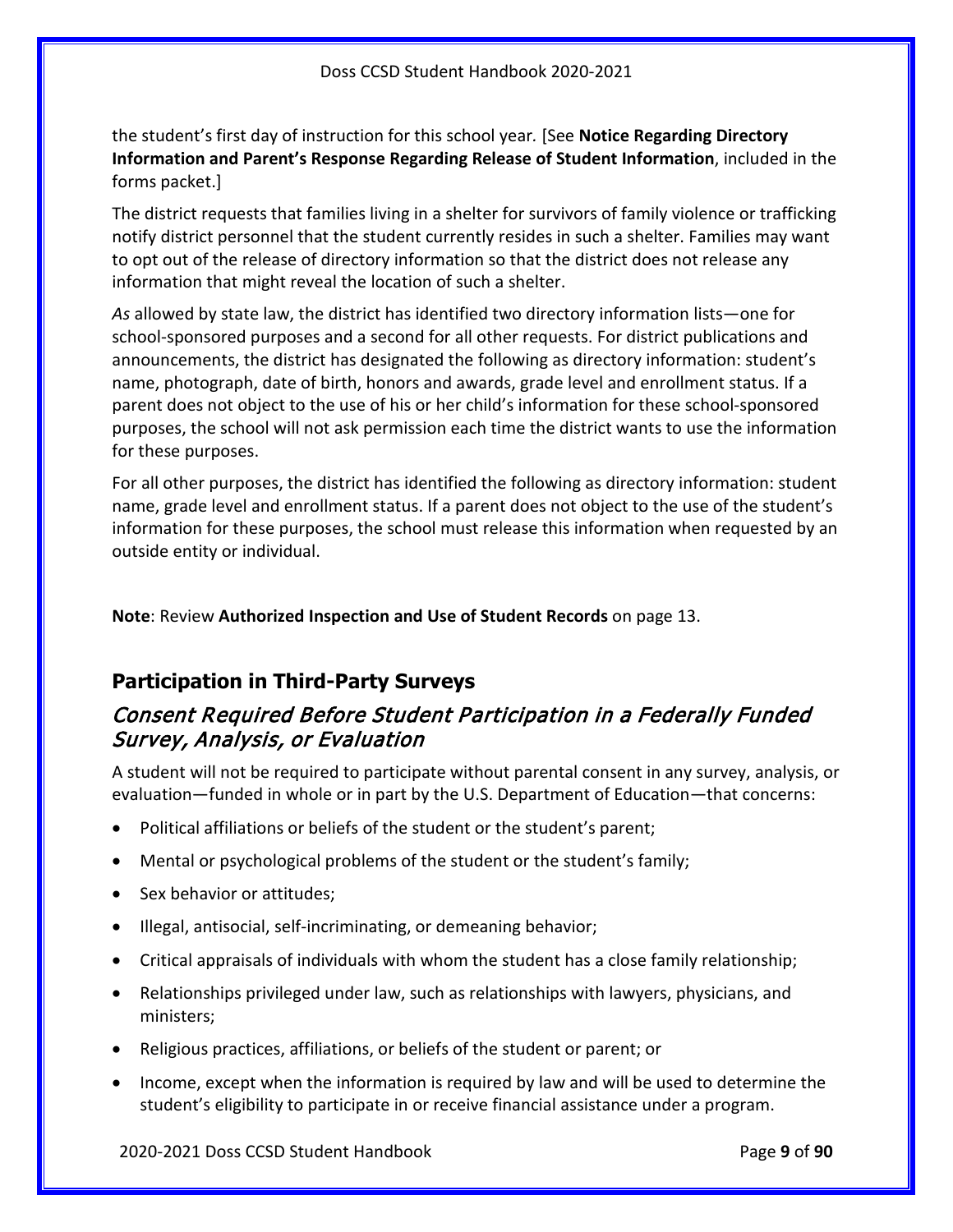A parent can inspect the survey or other instrument and any corresponding instructional materials used in connection with such a survey, analysis, or evaluation. [For more information, see policy EF(LEGAL).]

# "Opting Out" of Participation in Other Types of Surveys or Screenings and the Disclosure of Personal Information

The Protection of Pupil Rights Amendment (PPRA) requires that a parent be notified when a survey is not funded by the U.S. Department of Education.

A parent has a right to deny permission for his or her child's participation in:

- Any survey concerning private information listed above, regardless of funding.
- School activities involving the collection, disclosure, or use of personal information gathered from the child for the purpose of marketing, selling, or otherwise disclosing that information.
- Any nonemergency, invasive physical examination or screening required as a condition of attendance, administered and scheduled by the school in advance, and not necessary to protect the immediate health and safety of the student.

Exceptions are hearing, vision, or spinal screenings, or any physical examination or screening permitted or required under state law. [See policies EF and FFAA.]

A parent may inspect a survey created by a third party before the survey is administered or distributed to his or her child.

## <span id="page-9-0"></span>**Removing a Student from Instruction or Excusing a Student from a Required Component of Instruction**

# Human Sexuality Instruction

As a part of the district's curriculum, students receive instruction related to human sexuality. The School Health Advisory Council (SHAC) makes recommendations for course materials.

State law requires that the district provide written notice before each school year of the board's decision to provide human sexuality instruction.

State law also requires that instruction related to human sexuality, sexually transmitted diseases, or human immunodeficiency virus (HIV) or acquired immune deficiency syndrome (AIDS):

- Present abstinence from sexual activity as the preferred choice in relationship to all sexual activity for unmarried persons of school age;
- Devote more attention to abstinence from sexual activity than to any other behavior;
- Emphasize that abstinence, if used consistently and correctly, is the only method that is 100 percent effective in preventing pregnancy, sexually transmitted infections and the emotional trauma associated with adolescent sexual activity;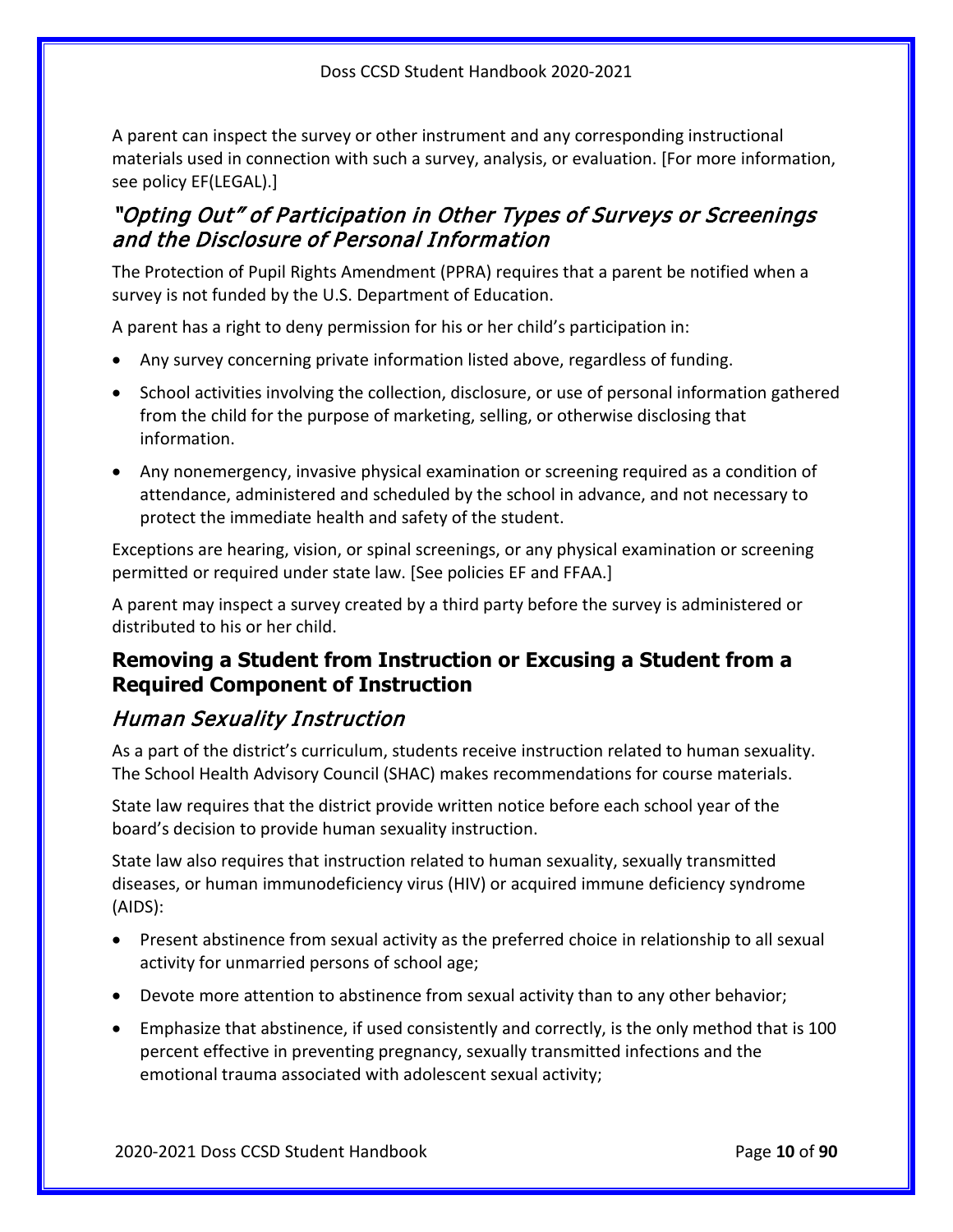- Direct adolescents to abstain from sexual activity before marriage as the most effective way to prevent pregnancy and sexually transmitted diseases; and
- If included in the content of the curriculum, teach contraception and condom use in terms of human use reality rates instead of theoretical laboratory rates.

In accordance with state law, the District will use a curriculum approved by SHAC and the Board of Trustees. At this time, there is no curriculum outside the TEKS that is being used.

A parent is entitled to review the curriculum materials. In addition, a parent may remove his or her child from any part of the human sexuality instruction without academic, disciplinary, or other penalties. A parent may also choose to become more involved with the development of this curriculum by becoming a member of the district's SHAC. (See the campus Administrative Consultant for details.)

# Reciting a Portion of the Declaration of Independence in Grades 3–12

State law designates the week of September 17 as Celebrate Freedom Week and requires all social studies classes provide:

- Instruction concerning the intent, meaning, and importance of the Declaration of Independence and the U.S. Constitution, and
- A specific recitation from the Declaration of Independence for students in grades 3–12.

Per state law, a student may be excused from recitation of a portion of the Declaration of Independence if:

- A parent provides a written statement requesting that his or her child be excused,
- The district determines that the student has a conscientious objection to the recitation, or
- A parent is a representative of a foreign government to whom the U.S. government extends diplomatic immunity.

[See policy EHBK(LEGAL).]

# Reciting the Pledges to the U.S. and Texas Flags

A parent may request that his or her child be excused from participation in the daily recitation of the Pledge of Allegiance to the U.S. flag and the Pledge of Allegiance to the Texas flag. The request must be made in writing.

State law, however, requires that all students participate in one minute of silence following recitation of the pledges.

[See **Pledges of Allegiance and a Minute of Silence** on pag[e 65](#page-64-0) and policy EC(LEGAL).]

### Religious or Moral Beliefs

A parent may remove his or her child temporarily from the classroom if a scheduled instructional activity conflicts with the parent's religious or moral beliefs.

2020-2021 Doss CCSD Student Handbook Page **11** of **90**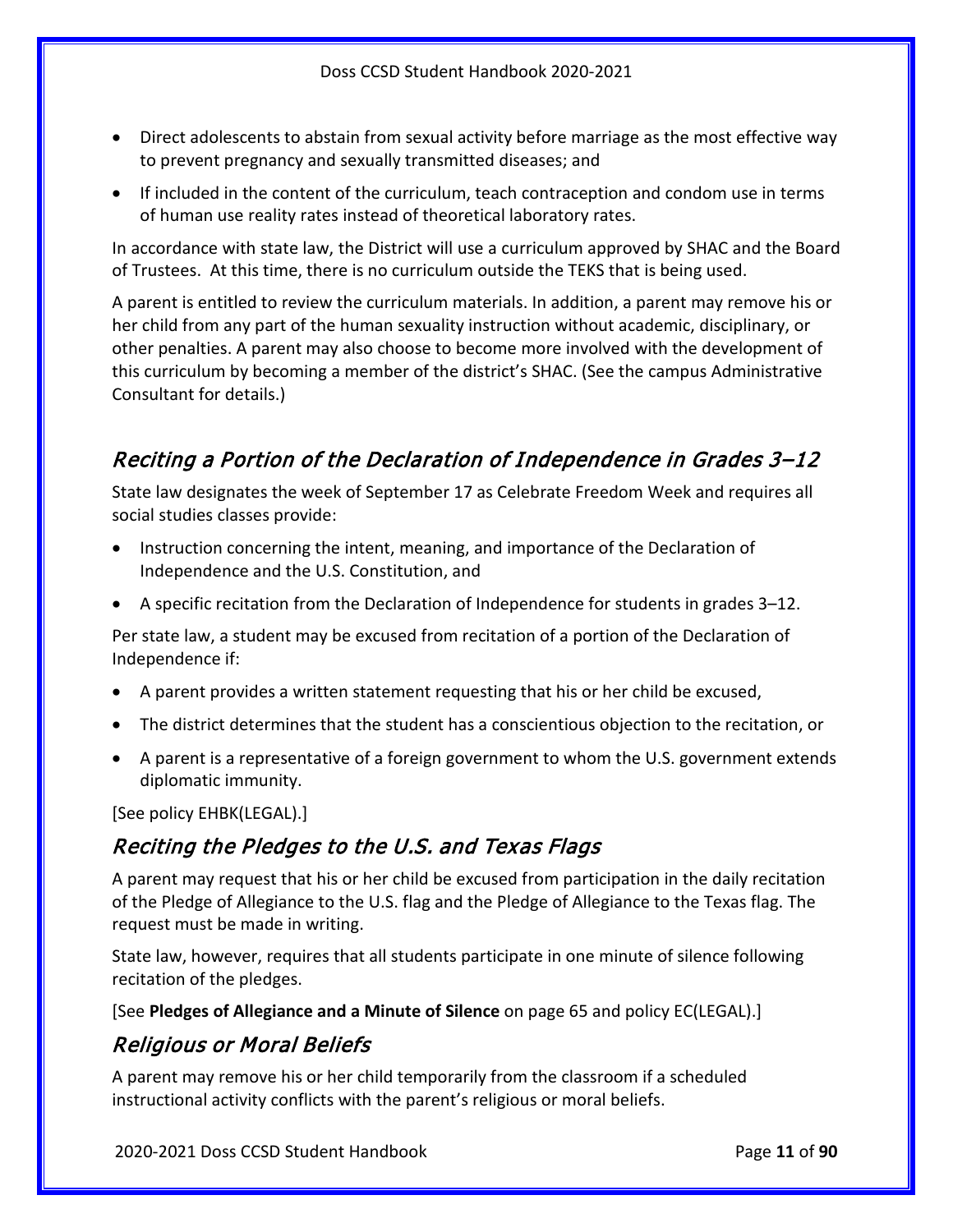The removal may not be used to avoid a test and may not extend for an entire semester. Further, the student must satisfy grade-level and graduation requirements as determined by the school and by state law.

# Tutoring or Test Preparation

A teacher may determine that a student needs additional targeted assistance for the student to achieve mastery in state-developed essential knowledge and skills based on:

- Informal observations,
- Evaluative data such as grades earned on assignments or tests, or
- Results from diagnostic assessments.

The school will always attempt to provide tutoring and strategies for test-taking in ways that prevent removal from other instruction as much as possible.

In accordance with state law and policy EC, without parental permission, districts are prohibited from removing a student from a regularly scheduled class for remedial tutoring or test preparation for more than ten percent of the days the class is offered.

Under state law, students with grades below 70 for a reporting period are required to attend tutorial services—if the district offers these services.

[For questions about school-provided tutoring programs, see policies EC and EHBC, and contact the student's teacher.]

## <span id="page-11-0"></span>**Right of Access to Student Records, Curriculum Materials, and District Records / Policies**

# Instructional Materials

A parent has the right to review teaching materials, textbooks, and other teaching aids and instructional materials used in the curriculum, and to examine tests that have been administered.

A parent is also entitled to request that the school allow the student to take home instructional materials the student uses. The school may ask the student to return the materials at the beginning of the next school day.

A school must provide printed versions of electronic instructional materials to a student if the student does not have reliable access to technology at home.

# Notices of Certain Student Misconduct to Noncustodial Parent

A noncustodial parent may request in writing that he or she be provided, for the remainder of the school year, a copy of any written notice usually provided to a parent related to his or her child's misconduct that may involve placement in a disciplinary alternative education program (DAEP) or expulsion. [See policy FO(LEGAL) and the Student Code of Conduct.]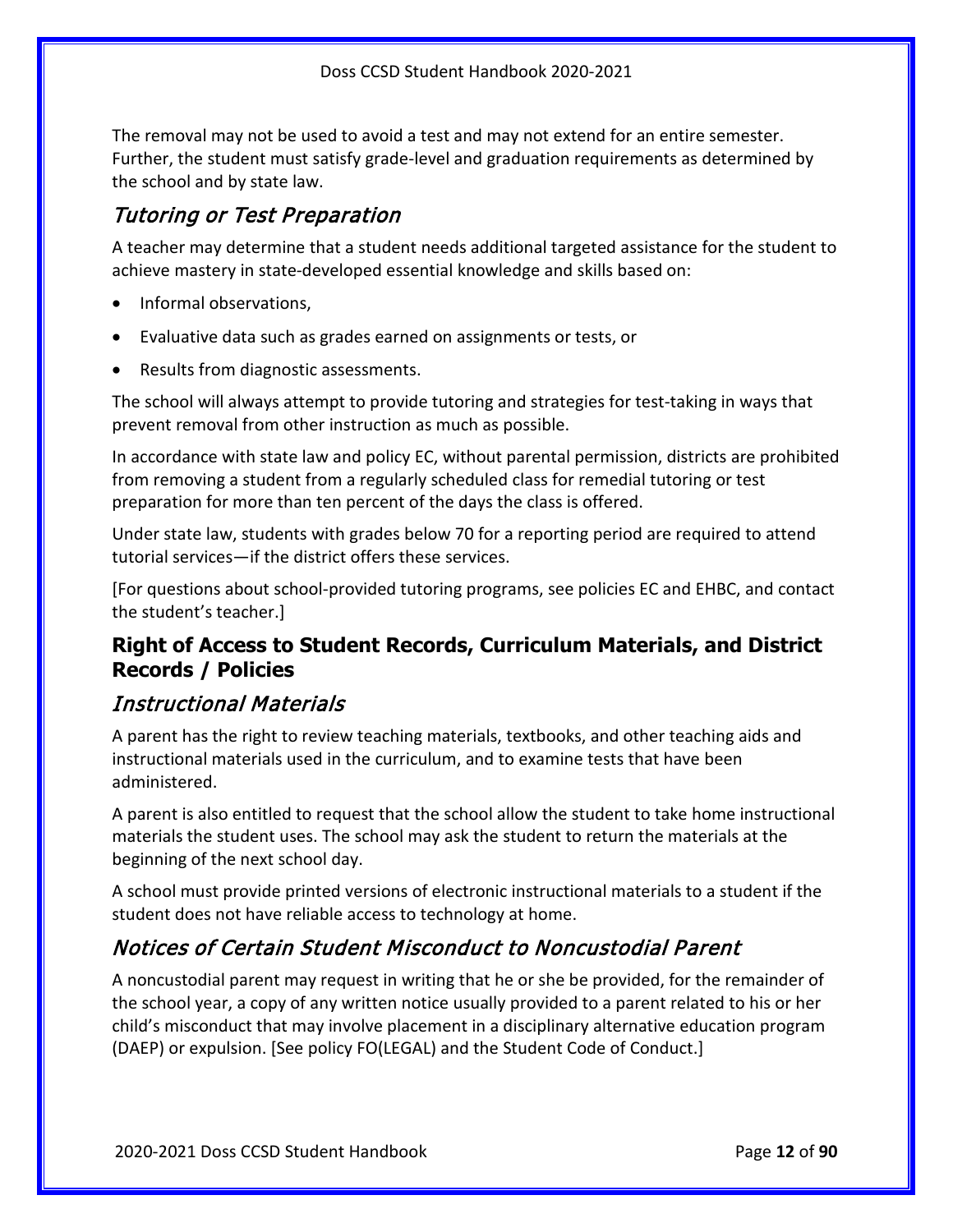# Participation in Federally Required, State-Mandated, and District Assessments

In accordance with the Every Student Succeeds Act (ESSA), a parent may request information regarding any federal, state, or district policy related to his or her child's participation in required assessments.

## Student Records

#### **Accessing Student Records**

- A parent may review his or her child's records. These records include:
- Attendance records,
- Test scores,
- Grades,
- Disciplinary records,
- Counseling records,
- Psychological records,
- Applications for admission,
- Health and immunization information,
- Other medical records,
- Teacher and school counselor evaluations,
- Reports of behavioral patterns,
- Records relating to assistance provided for learning difficulties, including information collected regarding any intervention strategies used with the child, as the term "intervention strategy" is defined by law,
- State assessment instruments that have been administered to the child, and
- Teaching materials and tests used in the child's classroom.

#### <span id="page-12-0"></span>**Authorized Inspection and Use of Student Records**

The Family Educational Rights and Privacy Act (FERPA) affords parents and eligible students certain rights regarding student education records.

For purposes of student records, an "eligible" student is anyone age 18 or older or who attends a postsecondary educational institution. These rights, as discussed here and at **Objecting to the Release of Directory Information** on page [8,](#page-7-0) are the right to:

• Inspect and review student records within 45 days after the day the school receives a request for access;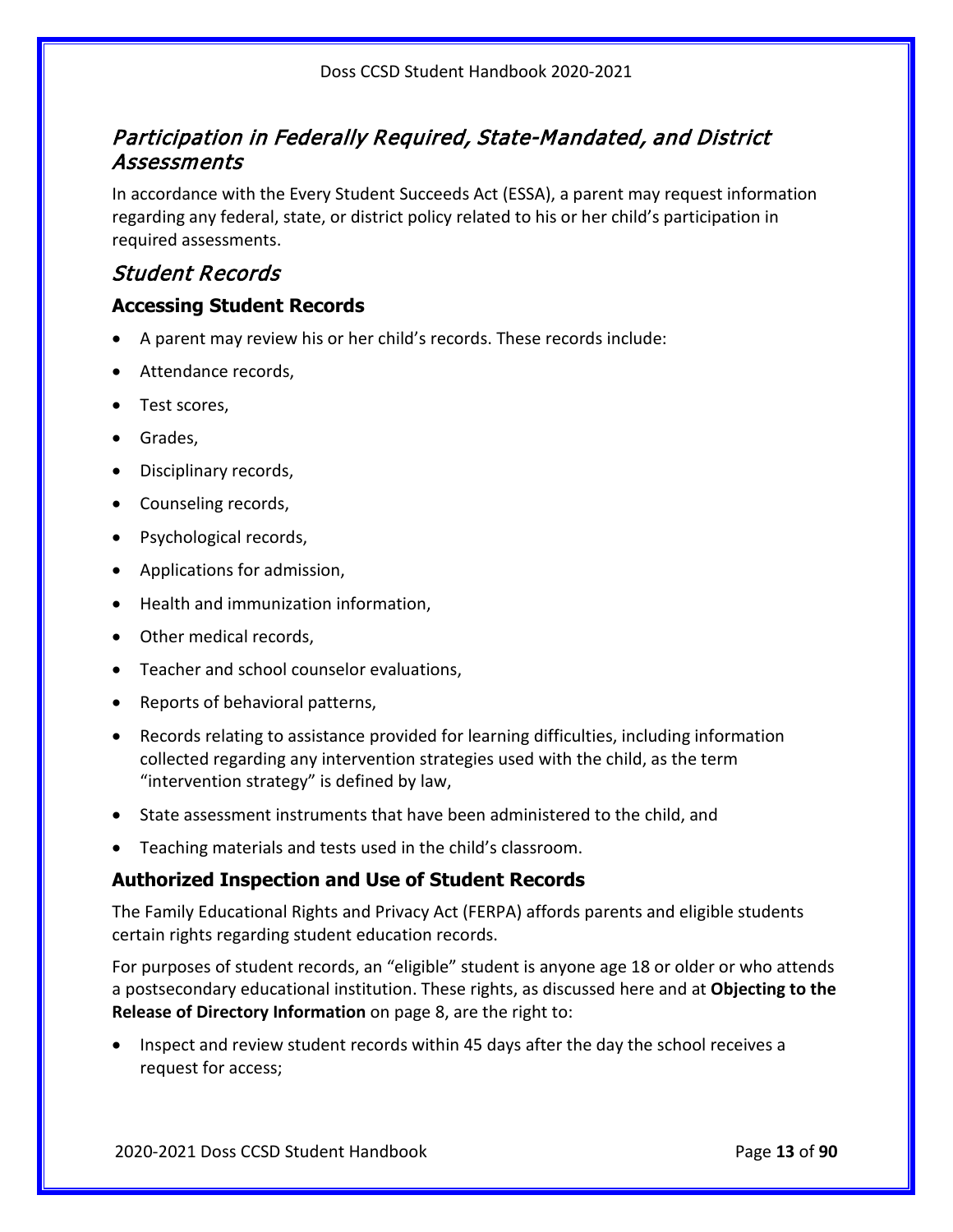- Request an amendment to a student record the parent or eligible student believes is inaccurate, misleading, or otherwise in violation of FERPA;
- Provide written consent before the school discloses personally identifiable information from the student's records, except to the extent that FERPA authorizes disclosure without consent; and
- File a complaint with the U.S. Department of Education concerning failures by the school to comply with FERPA requirements. The office that administers FERPA is:

Family Policy Compliance Office U.S. Department of Education 400 Maryland Ave., S.W. Washington, DC 20202

Both FERPA and state laws safeguard student records from unauthorized inspection or use and provide parents and eligible students certain rights of privacy.

Before disclosing personally identifiable information from a student's records, the district must verify the identity of the person, including a parent or the student, requesting the information.

Virtually all information pertaining to student performance—including grades, test results, and disciplinary records—is considered confidential educational records.

Inspection and release of student records is restricted to an eligible student or a student's parent—whether married, separated, or divorced—unless the school receives a copy of a court order terminating parental rights or the right to access a student's education records.

Federal law requires that control of the records goes to the student as soon as the student:

- Reaches the age of 18,
- Is emancipated by a court, or
- Enrolls in a postsecondary educational institution.

However, the parent may continue to have access to the records if the student is a dependent for tax purposes and, under limited circumstances, when there is a threat to the health and safety of the student or other individuals.

FERPA permits the disclosure of personally identifiable information from a student's education records without written consent of the parent or eligible student:

- When district officials have what federal law refers to as a "legitimate educational interest" in a student's records. School officials would include:
	- Board members and employees, such as the Administrative Consultant;
	- Teachers, school counselors, diagnosticians, and support staff (including district health or medical staff);
	- A person or company with whom the district has contracted or allowed to provide a specific institutional service or function (such as an attorney, consultant, third-party

2020-2021 Doss CCSD Student Handbook Page **14** of **90**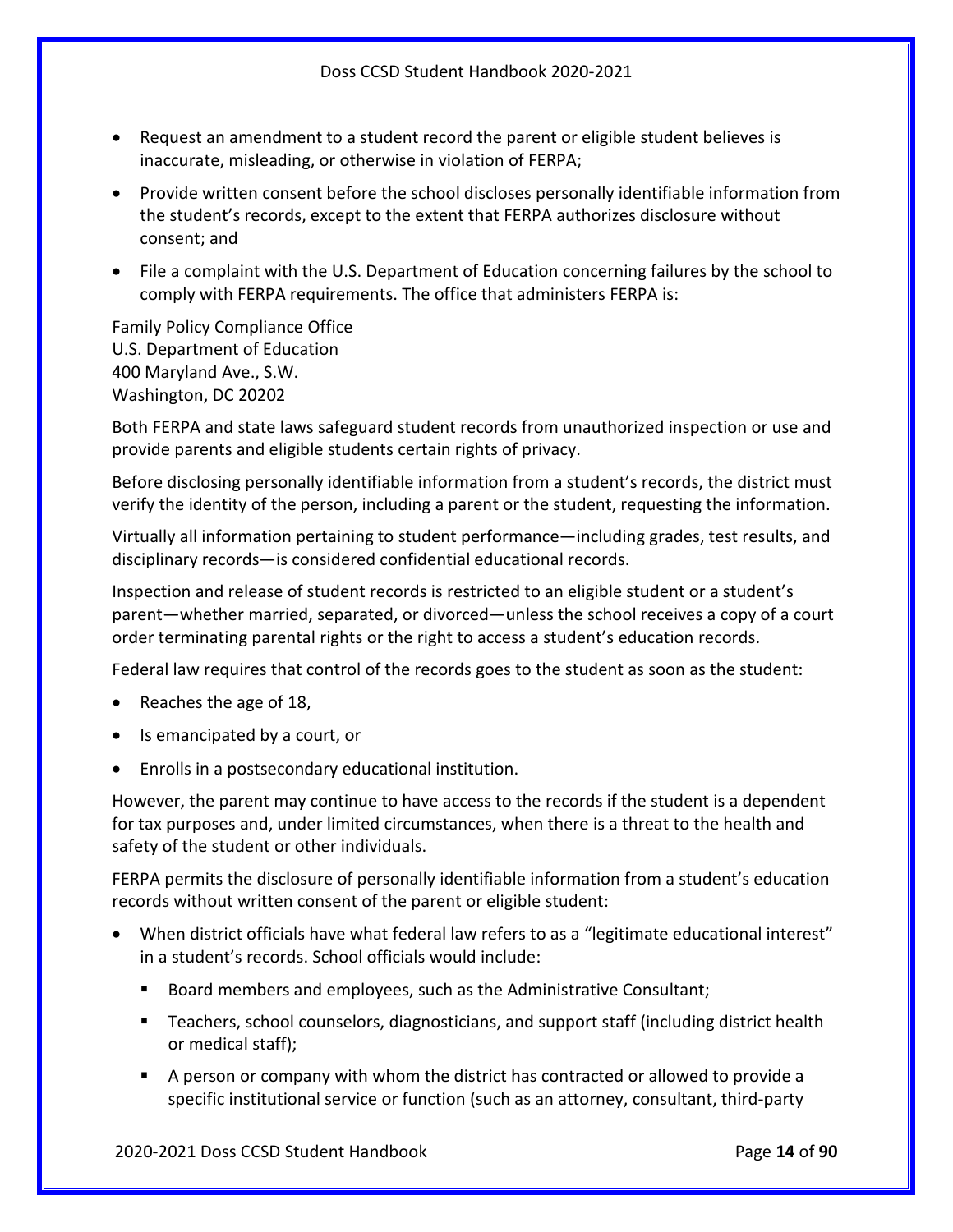vendor that offers online programs or software, auditor, medical consultant, therapist, school resource officer, or volunteer);

- A person appointed to serve on a school committee to support the district's safe and supportive school program;
- A parent or student serving on a school committee; or
- A parent or student assisting a school official in the performance of his or her duties.

"Legitimate educational interest" in a student's records includes working with the student; considering disciplinary or academic actions, the student's case, or an individualized education program for a student with disabilities; compiling statistical data; reviewing an educational record to fulfill the official's professional responsibility to the school and the student; or investigating or evaluating programs.

FERPA also permits the disclosure of personally identifiable information without written consent:

- To authorized representatives of various governmental agencies, including juvenile service providers, the U.S. Comptroller General's office, the U.S. Attorney General's office, the U.S. Secretary of Education, the Texas Education Agency, the U.S. Secretary of Agriculture's office, and Child Protective Services (CPS) caseworkers or, in certain cases, other child welfare representatives.
- To individuals or entities granted access in response to a subpoena or court order.
- To another school, district/system, or postsecondary educational institution to which a student seeks or intends to enroll or in which the student already is enrolled.
- In connection with financial aid for which a student has applied or has received.
- To accrediting organizations to carry out accrediting functions.
- To organizations conducting studies for, or on behalf of, the school to develop, validate, or administer predictive tests; administer student aid programs; or improve instruction.
- To appropriate officials in connection with a health or safety emergency.
- When the district discloses directory information-designated details. [To prohibit this disclosure, see **Objecting to the Release of Directory Information** on page [8.](#page-7-0)]

Release of personally identifiable information to any other person or agency—such as a prospective employer or for a scholarship application—will occur only with parental or student permission as appropriate.

Pam Seipp, Administrative Consultant is custodian of all records for currently enrolled students at the assigned school. The Administrative Consultant is the custodian of all records for students who have withdrawn or graduated.

A parent or eligible student who wants to inspect the student's records should submit a written request to the records custodian identifying the records he or she wants to inspect.

2020-2021 Doss CCSD Student Handbook Page **15** of **90**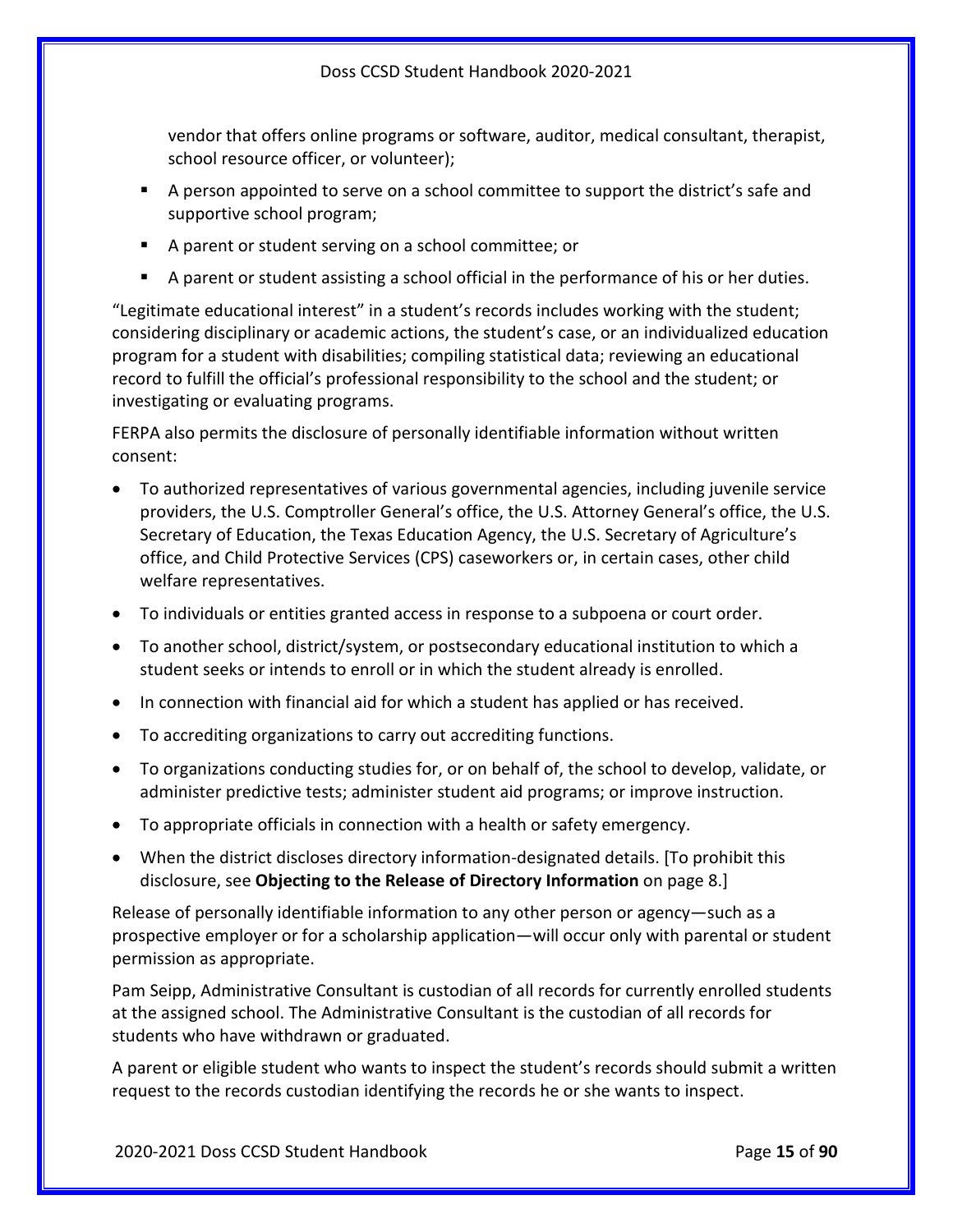Records may be reviewed in person during regular school hours. The records custodian or designee will be available to explain the record and to answer questions.

A parent or eligible student who submits a written request and pays copying costs of ten cents per page may obtain copies. If circumstances prevent inspection during regular school hours and the student qualifies for free or reduced-price meals, the district will either provide a copy of the records requested or make other arrangements for the parent or student to review the records.

The address of the Administrative Consultant's office is 11431 RR 648, Doss, TX 78618

A parent or eligible student may inspect the student's records and request a correction or amendment if the records are considered inaccurate, misleading, or otherwise in violation of the student's privacy rights.

A request to correct a student's record should be submitted to the appropriate records custodian. The request must clearly identify the part of the record that should be corrected and include an explanation of how the information is inaccurate. If the district denies the request to amend the records, the parent or eligible student has the right to request a hearing. If after the hearing the records are not amended, the parent or eligible student has 30 school days to place a statement in the student's record.

Although improperly recorded grades may be challenged, contesting a student's grade in a course or on an examination is handled through the complaint process found in policy FNG(LOCAL). A grade issued by a teacher can be changed only if, as determined by the board of trustees, the grade is arbitrary, erroneous, or inconsistent with the district's grading guidelines. [See Finality of Grades at FNG(LEGAL), **Report Cards/Progress Reports and Conferences** on page [66,](#page-65-1) and **Complaints and Concerns** on page [34.](#page-33-0)]

The district's student records policy is found at policy FL(LEGAL) and (LOCAL) and is available at the Administrative Consultant's office<http://www.dossccsd.org/>

Note: The parent's or eligible student's right of access to and copies of student records does not extend to all records. Materials that are not considered educational records—such as a teacher's personal notes about a student shared only with a substitute teacher—do not have to be made available.

# Teacher and Staff Professional Qualifications

A parent may request information regarding the professional qualifications of his or her child's teachers, including whether the teacher:

- Has met state qualification and licensing criteria for the grade levels and subject areas in which the teacher provides instruction,
- Has an emergency permit or other provisional status for which state requirements have been waived, and
- Is currently teaching in the field of discipline of his or her certification.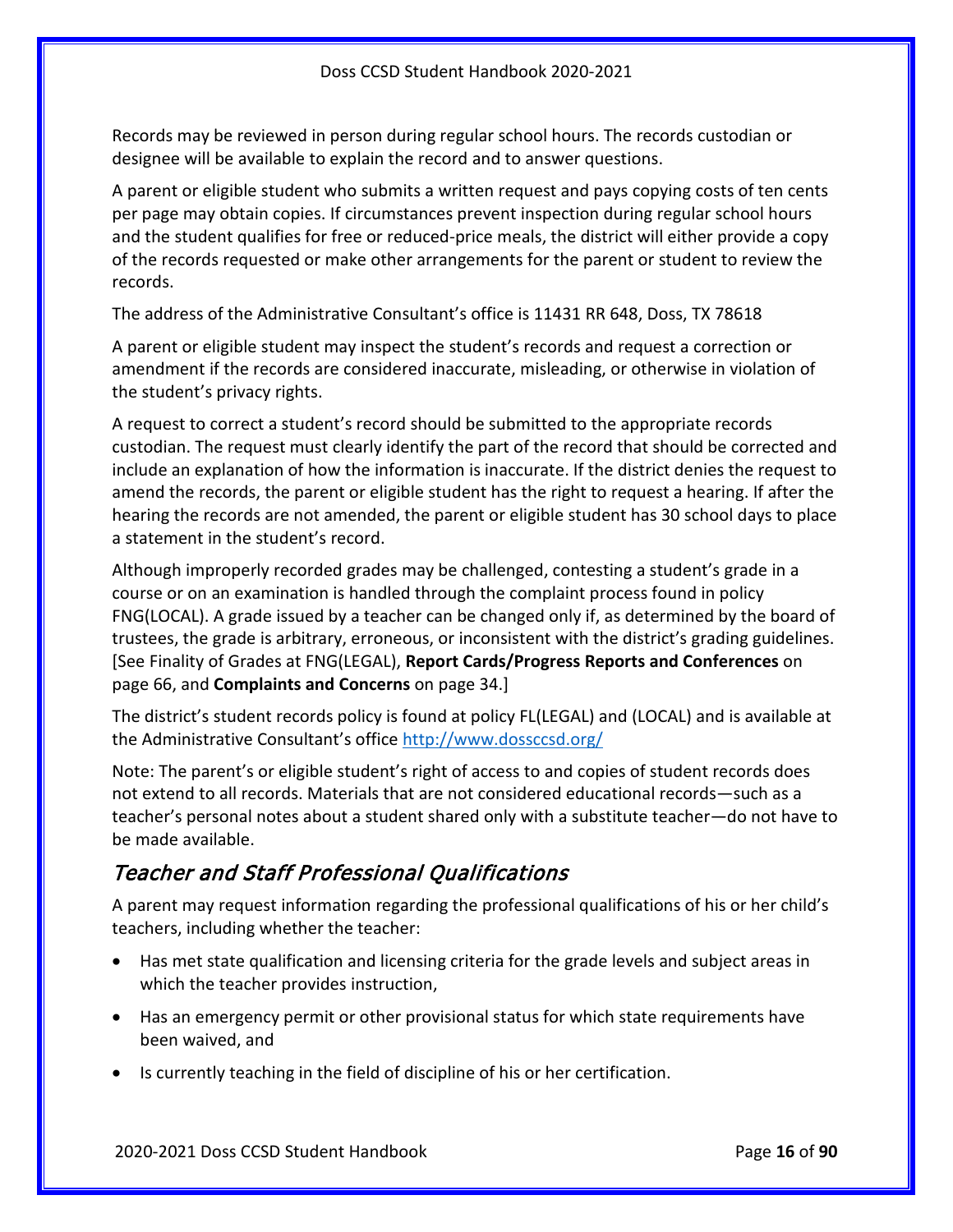The parent also has the right to request information about the qualifications of any paraprofessional who may provide services to the child.

# <span id="page-16-1"></span><span id="page-16-0"></span>**A Student with Exceptionalities or Special Circumstances** Children of Military Families

The Interstate Compact on Educational Opportunities for Military Children entitles children of military families to flexibility regarding certain district and state requirements, including:

- Immunization requirements;
- Grade level, course, or educational program placement;
- Eligibility requirements for participation in extracurricular activities;
- Enrollment in the Texas Virtual School Network (TXVSN); and
- Graduation requirements.
- The district will excuse absences related to a student visiting a parent, including a stepparent or legal guardian, who is:
- Called to active duty,
- On leave, or
- Returning from a deployment of at least four months.

The district will permit **no more than five** excused absences per year for this purpose. For the absence to be excused, the absence must occur no earlier than the 60th day before deployment or no later than the 30th day after the parent's return from deployment.

Additional information may be found at [Military Family Resources at the Texas Education](http://tea.texas.gov/index2.aspx?id=7995)  [Agency.](http://tea.texas.gov/index2.aspx?id=7995)

# Parental Role in Certain Classroom and School Assignments

#### **Multiple-Birth Siblings**

State law permits a parent of multiple-birth siblings (e.g., twins, triplets) assigned to the same grade and campus to request in writing that the children be placed in either the same classroom or separate classrooms.

Written requests must be submitted by the 14th day after the students' enrollment. [See policy FDB(LEGAL).]

#### <span id="page-16-2"></span>**Safety Transfers / Assignments**

The board or its designee will honor a parent's request to transfer his or her child to another classroom or campus if the district has determined that the child has been a victim of bullying, including cyberbullying, as defined by Education Code 37.0832.

The board may transfer a student who has engaged in bullying to another classroom.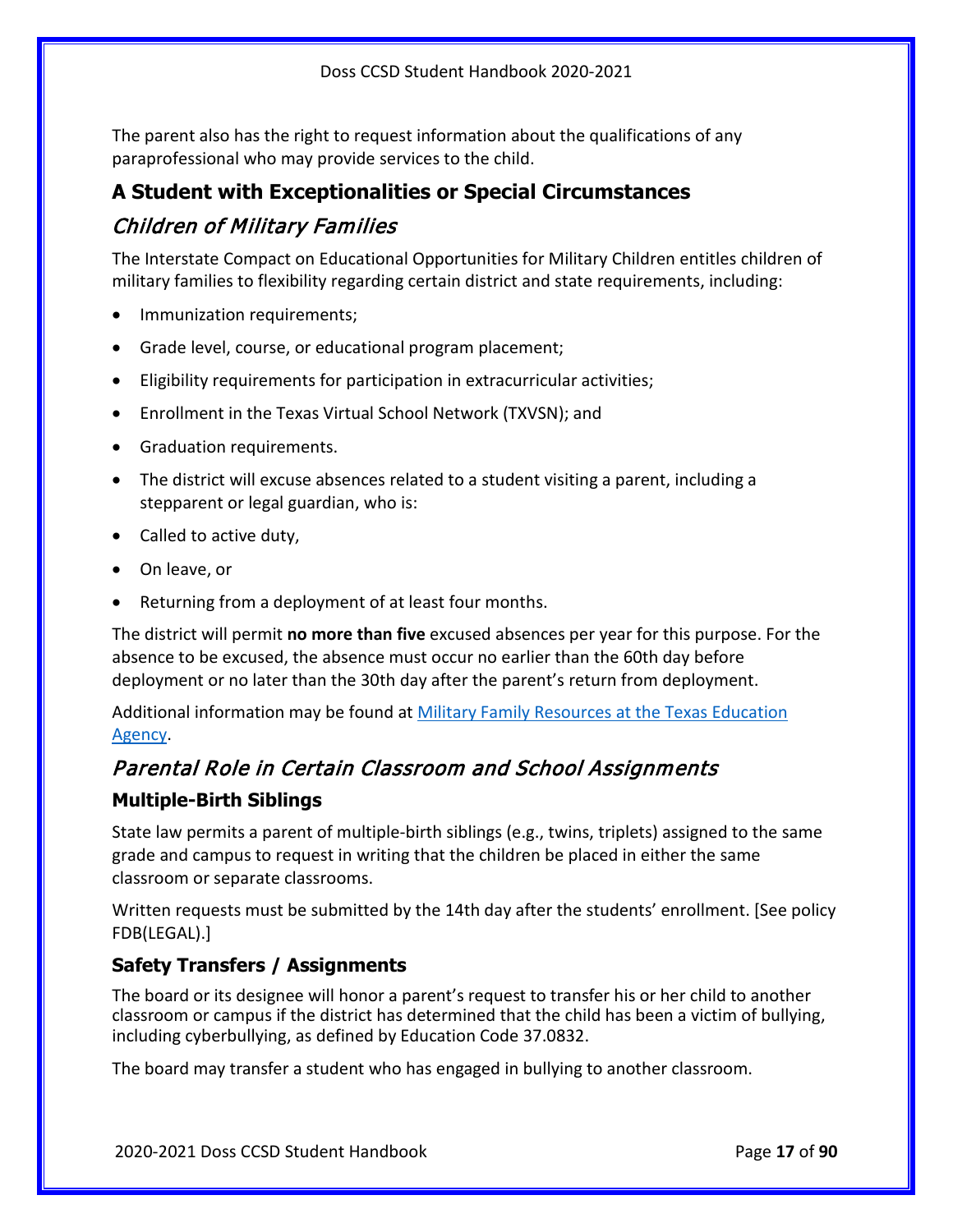Transportation is not provided for a transfer to another campus. See the Administrative Consultant for more information.

[See **Bullying** on page [28,](#page-27-0) and policies FDB and FFI for more information.]

The district will honor a parent's request for the transfer of his or her child to a safe public school in the district if the child attends a school identified by the Texas Education Agency as persistently dangerous or if the child has been a victim of a violent criminal offense while at school or on school grounds.

[See policy FDE for more information.]

The board will honor a parent's request for the transfer of his or her child if the child has been the victim of sexual assault by another student assigned to the same campus, whether the assault occurred on or off campus, and that student has been convicted of or placed on deferred adjudication for the assault. In accordance with policy FDE, if the victim does not wish to transfer, the board will transfer the assailant.

# Student Use of a Service / Assistance Animal

A parent of a student who uses a service/assistance animal because of the student's disability must submit a written request to the Administrative Consultant before bringing the service/assistance animal on campus. The district will try to accommodate a request as soon as possible but will do so within ten district business days.

# A Student in the Conservatorship of the State (Foster Care)

A student in the conservatorship (custody) of the state who enrolls in the district after the beginning of the school year will be allowed credit-by-examination opportunities at any point during the year.

The district will grant partial course credit by semester when the student only passes one semester of a two-semester course.

A student in the conservatorship of the state who is moved outside the district's or school's attendance boundaries—or who is initially placed in the conservatorship of the state and moved outside the district's or school's boundaries—is entitled to remain at the school the student was attending prior to the placement or move until the student reaches the highest grade level at that particular school.

If a student in grade 11 or 12 transfers to another district but does not meet the graduation requirements of the receiving district, the student can request a diploma from the previous district if the student meets its graduation criteria.

For a student in the conservatorship of the state who is eligible for a tuition and fee exemption under state law and likely to be in care on the day preceding the student's 18th birthday, the district will:

- Assist the student with the completion of applications for admission or financial aid;
- Arrange and accompany the student on campus visits;
- Assist in researching and applying for private or institution-sponsored scholarships;

2020-2021 Doss CCSD Student Handbook Page **18** of **90**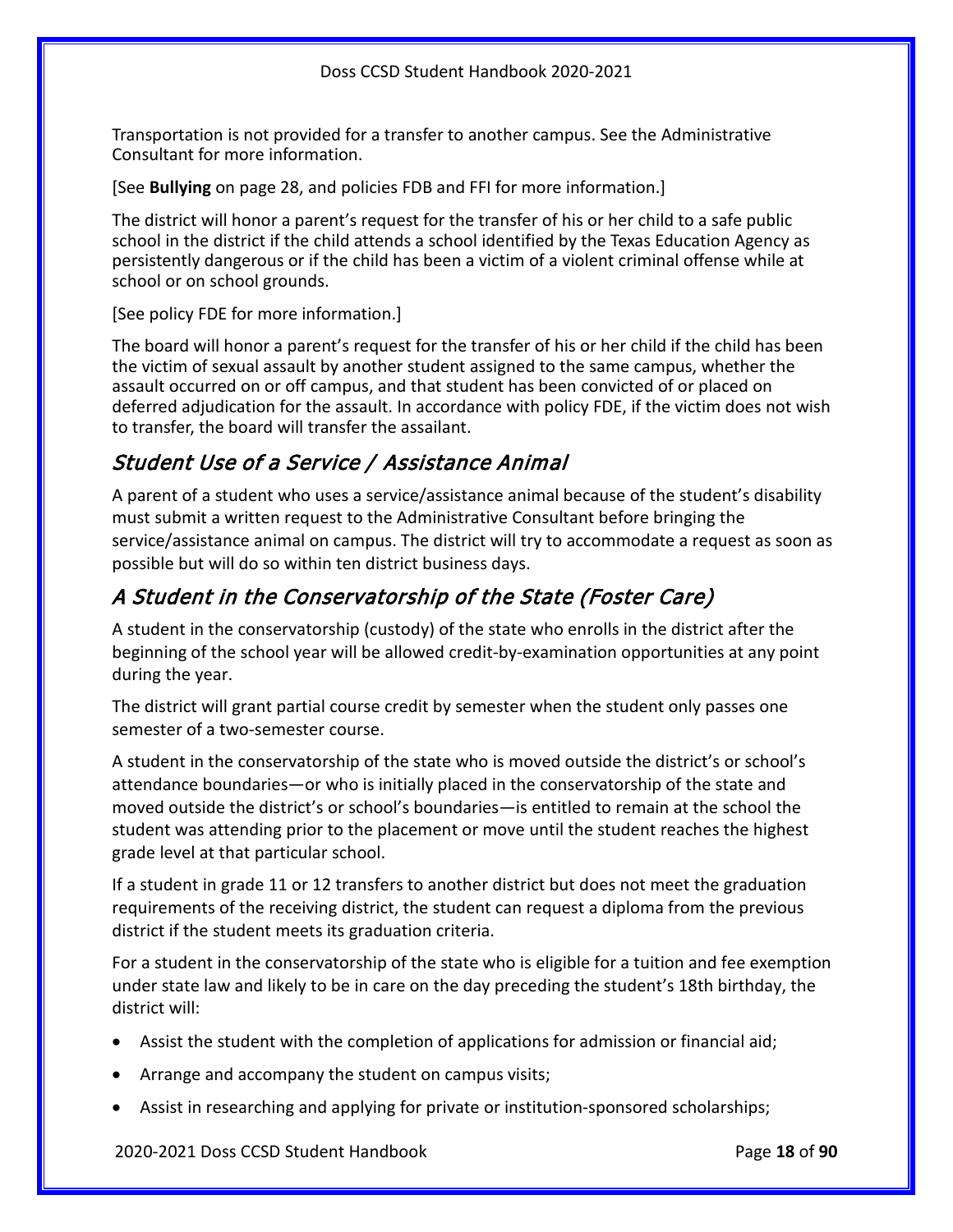- Identify whether the student is a candidate for appointment to a military academy;
- Assist the student in registering and preparing for college entrance examinations, including (subject to the availability of funds) arranging for the payment of examination fees by the Texas Department of Family and Protective Services (DFPS); and
- Coordinate contact between the student and a liaison officer for students formerly in the conservatorship of the state.

[See **Credit by Examination for Advancement/Acceleration** on page [37,](#page-36-0) **Course Credit** on page **Error! Bookmark not defined.**, and **A Student in Foster Care** on page [72](#page-71-1) for more information.]

### A Student Who Is Homeless

Children who are homeless will be provided flexibility regarding certain district provisions, including:

- Proof of residency requirements;
- Immunization requirements;
- Educational program placement (if the student is unable to provide previous academic records or misses an application deadline during a period of homelessness);
- Credit-by-examination opportunities at any point during the year (if the student enrolled in the district after the beginning of the school year), per State Board of Education (SBOE) rules;
- Awarding partial credit when a student passes only one semester of a two-semester course;
- Eligibility requirements for participation in extracurricular activities; and
- Graduation requirements.

Federal law allows a student who is homeless to remain enrolled in the "school of origin" or to enroll in a new school in the attendance area where the student is currently residing.

If a student who is homeless in grade 11 or 12 transfers to another district but does not meet the graduation requirements of the receiving district, state law allows the student to request a diploma from the previous district if the student meets the criteria to graduate from the previous district.

A student or parent who is dissatisfied by the district's eligibility, school selection, or enrollment decision may appeal through policy FNG(LOCAL). The district will expedite local timelines, when possible, for prompt dispute resolution.

[See **Credit by Examination for Advancement/Acceleration** on page [37,](#page-36-0) **Course Credit** on page **Error! Bookmark not defined.**, and **Students who are Homeless** on page [73](#page-72-0) for more information.]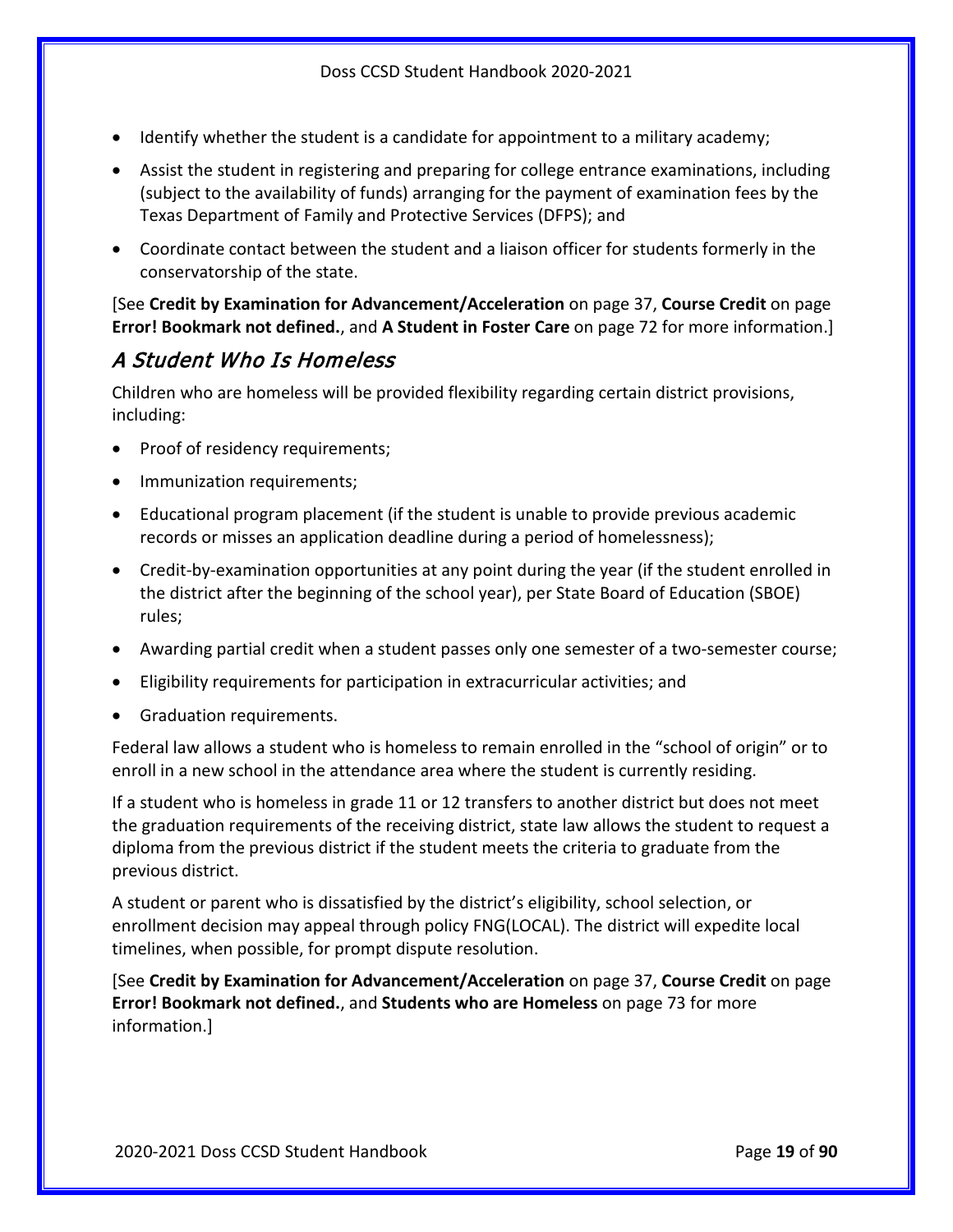# <span id="page-19-0"></span>A Student Who Has Learning Difficulties or Who Needs Special Education or Section 504 Services

For those students who are having difficulty in the regular classroom, all school districts must consider tutorial, compensatory, and other academic or behavior support services that are available to all students, including a process based on Response to Intervention (RtI). The implementation of RtI has the potential to have a positive impact on the ability of districts to meet the needs of all struggling students.

If a student is experiencing learning difficulties, his or her parent may contact the individuals listed below to learn about the school's overall general education referral or screening system for support services.

This system links students to a variety of support options, including making a referral for a special education evaluation or for a Section 504 evaluation to determine whether the student needs specific aids, accommodations, or services. A parent may request an evaluation for special education or Section 504 services at any time.

#### **Special Education Referrals**

If a parent makes a **written request** for an initial evaluation for special education services to the director of special education services or to a district administrative employee of the school district, the district must respond no later than **15 school days** after receiving the request. At that time, the district must give the parent prior written notice of whether it agrees or refuses to evaluate the student, along with a copy of the Notice of Procedural Safeguards. If the district agrees to evaluate the student, it must also give the parent the opportunity to give written consent for the evaluation.

**Note**: A request for a special education evaluation may be made verbally; it does not need to be made in writing. Districts must still comply with all federal prior-written notices and procedural safeguard requirements as well as the requirements for identifying, locating, and evaluating children who are suspected of having a disability and in need of special education. However, a verbal request does not require the district to respond within the 15 school-day timeline.

If the district decides to evaluate the student, it must complete the student's initial evaluation and evaluation report no later than 45 school days from the day it receives a parent's written consent. However, if the student is absent from school during the evaluation period for three or more school days, the evaluation period will be extended by the number of school days equal to the number of school days that the student is absent.

There is an **exception** to the 45-school-day timeline. If the district receives a parent's consent for the initial evaluation at least 35 but less than 45 school days before the last instructional day of the school year, it must complete the written report and provide a copy of the report to the parent by June 30 of that year. However, if the student is absent from school for three or more days during the evaluation period, the June 30 due date no longer applies. Instead, the general timeline of 45 school days plus extensions for absences of three or more days will apply.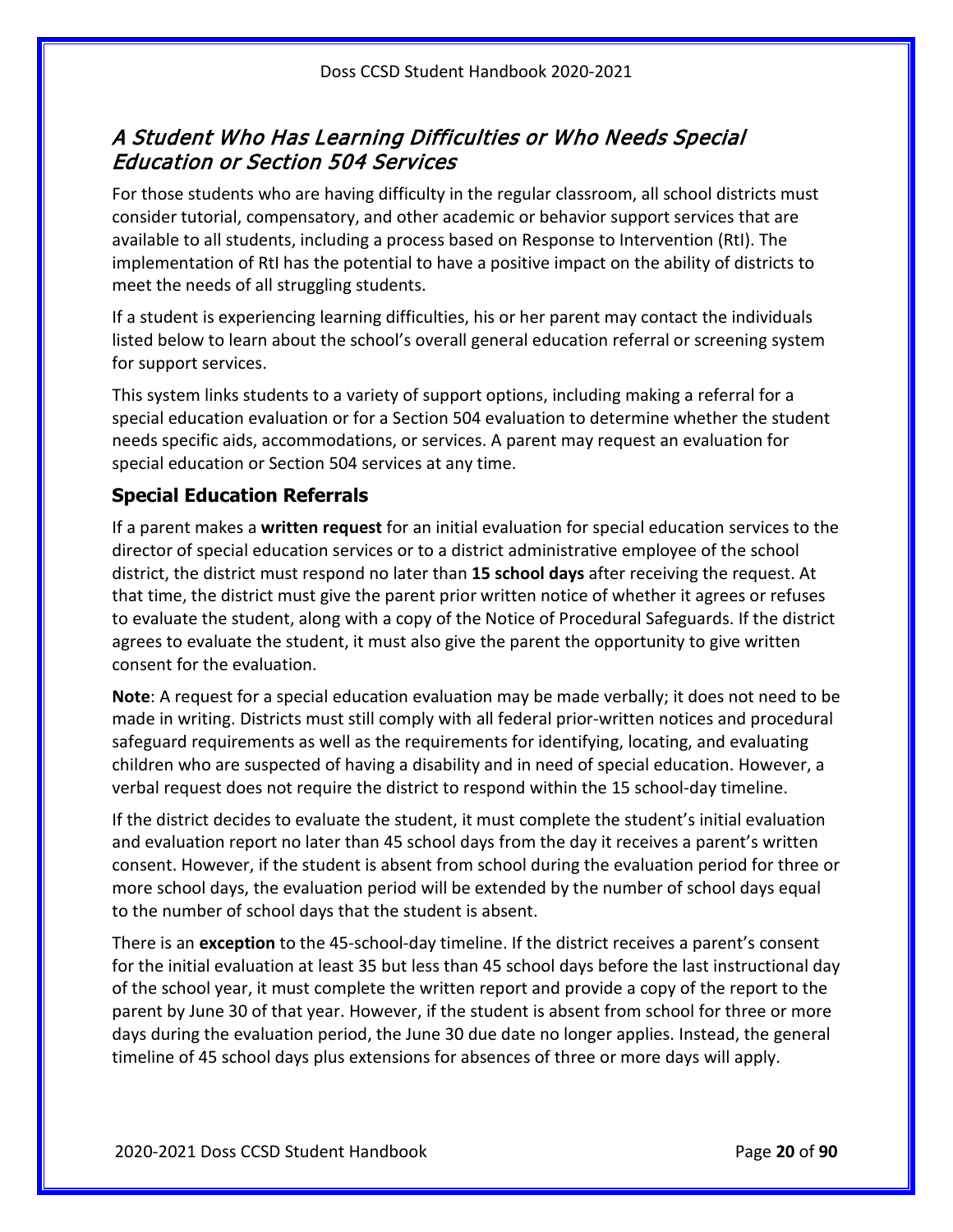Upon completing the evaluation, the district must give the parent a copy of the evaluation report at no cost.

Additional information regarding special education is available from the school district in a companion document titled *Parent's Guide to the Admission, Review, and Dismissal Process.*

#### **Contact Person for Special Education Referrals**

The designated person to contact regarding options for a student experiencing learning difficulties or regarding a referral for evaluation for special education services is Pam Seipp, Administrative Consultant at 830.669.2411.

#### **Section 504 Referrals**

Each school district must have standards and procedures in place for the evaluation and placement of students in the district's Section 504 program. Districts must also implement a system of procedural safeguards that includes:

- Notice.
- An opportunity for a parent or guardian to examine relevant records,
- An impartial hearing with an opportunity for participation by the parent or guardian and representation by counsel, and
- A review procedure.

#### **Contact Person for Section 504 Referrals**

The designated person to contact regarding options for a student experiencing learning difficulties or regarding a referral for evaluation for Section 504 services is Pam Seipp, Administrative Consultant at 830.669.2411.

#### [See **A Student with Physical or Mental Impairments Protected under Section 504** on pag[e 22.](#page-21-0)]

Visit these websites for information regarding students with disabilities and the family:

- [Legal Framework for the Child-Centered Special Education Process](http://framework.esc18.net/display/Webforms/LandingPage.aspx)
- [Partners Resource Network](http://www.partnerstx.org/)
- [Special Education Information Center](http://www.spedtex.org/)
- [Texas Project First](http://www.texasprojectfirst.org/)

#### **Notification to Parents of Intervention Strategies for Learning Difficulties Provided to Students in General Education**

In accordance with state law, the district will annually notify parents if their child receives assistance for learning difficulties. Details of such assistance can include intervention strategies. This notice is not intended for those students already enrolled in a special education program.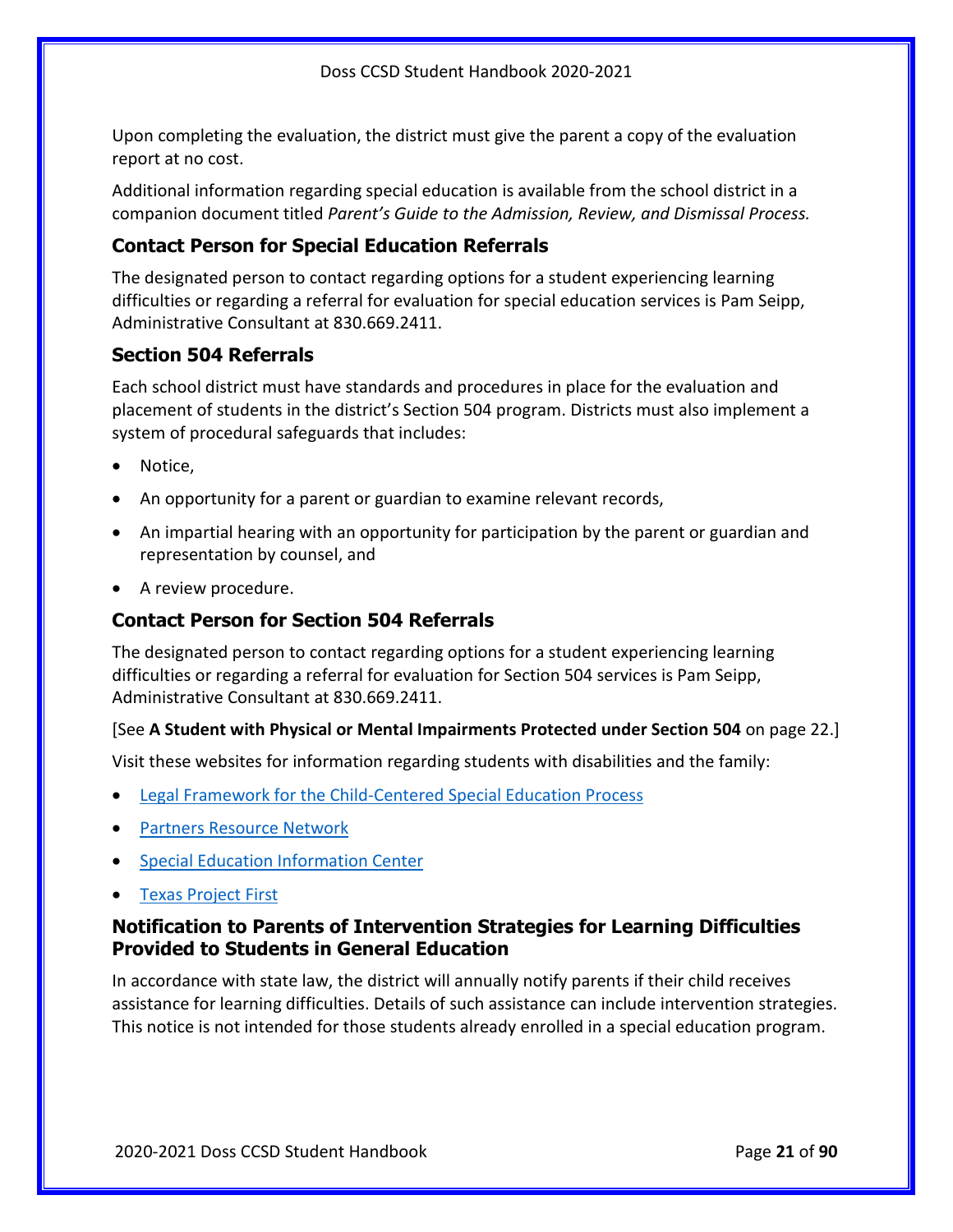# A Student Who Receives Special Education Services with Other School-Aged Children in the Home

If a student is receiving special education services at a campus outside his or her attendance zone, state law permits the parent or guardian to request that other students residing in the household be transferred to the same campus—if the grade level for the transferring student is offered on that campus.

The student receiving special education services would be entitled to transportation; however, the district is not required to provide transportation to other children in the household.

The parent or guardian should contact the school Administrative Consultant regarding transportation needs prior to requesting a transfer for other children in the home. [See policy FDB(LOCAL).]

# A Student Who Speaks a Primary Language Other than English

A student may be eligible to receive specialized support if his or her primary language is not English, and the student has difficulty performing ordinary class work in English.

If the student qualifies for these services, the Language Proficiency Assessment Committee (LPAC) will determine the types of services the student needs, including accommodations or modifications related to classroom instruction, local assessments, and state-mandated assessments.

# <span id="page-21-0"></span>A Student with Physical or Mental Impairments Protected under Section 504

A student with a physical or mental impairment that substantially limits a major life activity, as defined by law—and who does not otherwise qualify for special education services—may qualify for protections under Section 504 of the Rehabilitation Act.

Section 504 is a federal law designed to prohibit discrimination against individuals with disabilities.

When an evaluation is requested, a committee will be formed to determine whether the student needs services and supports under Section 504 in order to receive a free appropriate public education (FAPE), as defined in federal law.

[See policy FB.]

[See **A Student Who Has Learning Difficulties or Who Needs Special Education or Section 504 Services** on page [20](#page-19-0) for more information.]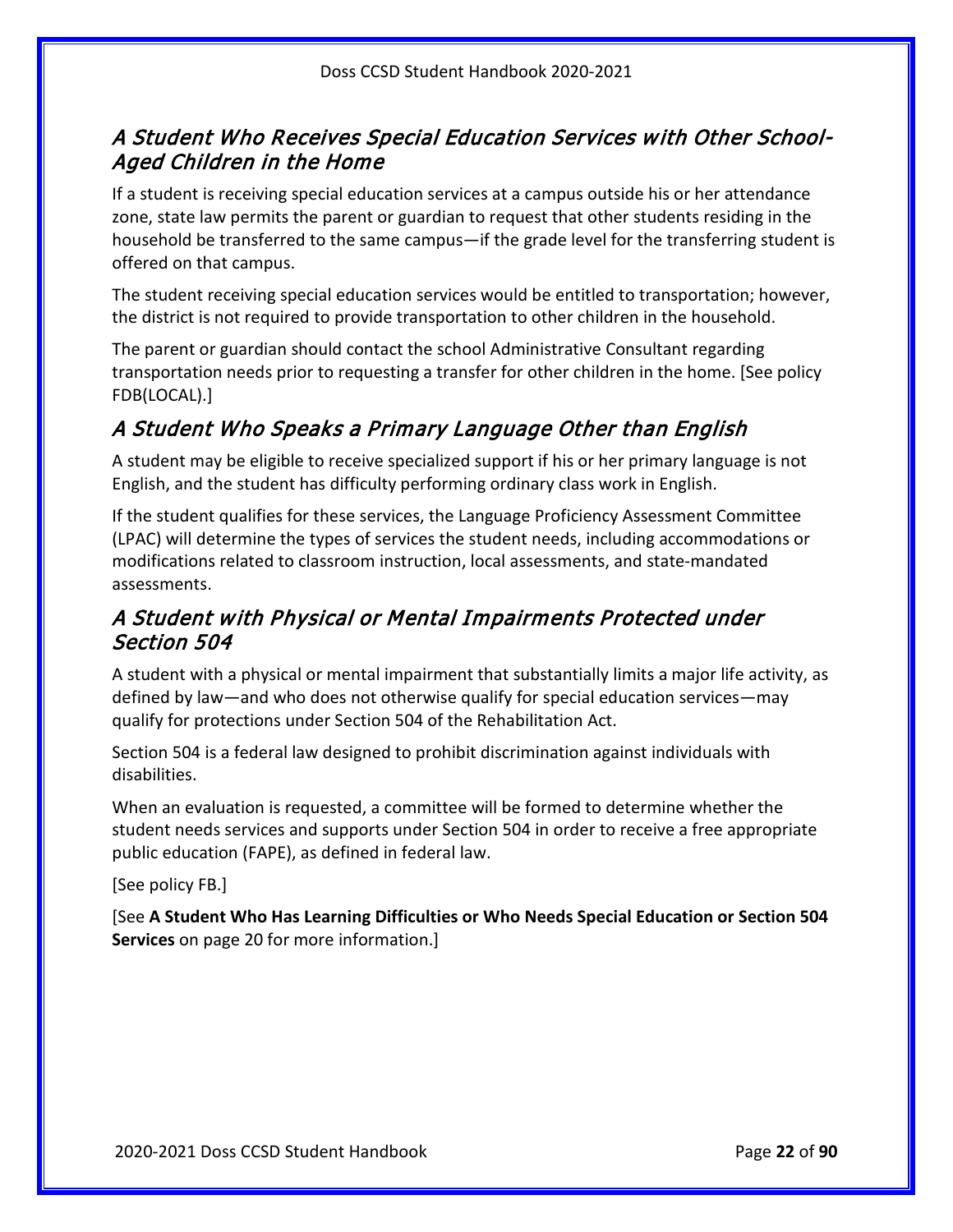# <span id="page-22-0"></span>**Section II: Other Important Information for Parents and Students**

Topics in this section of the Student Handbook contain important information on academics, school activities, and school operations and requirements. Take a moment with your child to become familiar with the various issues addressed in this section. It is organized in alphabetical order to serve as a quick-reference when you or your child has a question about a specific school-related issue. Where possible, the topics are also organized to alert you to the applicability of each topic based on a student's age or grade level. Should you be unable to find the information on a particular topic, please contact Kandice Wadsworth, Administrative Assistant at 830.669.2411.

### <span id="page-22-1"></span>**Absences / Attendance**

Regular school attendance is essential for a student to make the most of his or her education to benefit from teacher-led and school activities, to build each day's learning on the previous day's, and to grow as an individual. Absences from class may result in serious disruption of a student's mastery of the instructional materials; therefore, the student and parent should make every effort to avoid unnecessary absences. Two state laws—one dealing with the required presence of school-aged children in school, e.g., compulsory attendance, the other with how a student's attendance affects the award of a student's final grade or course credit—are of special interest to students and parents. They are discussed below.

## Compulsory Attendance

#### **Prekindergarten and Kindergarten**

Students enrolled in prekindergarten or kindergarten are required to attend school and are subject to the compulsory attendance requirements as long as they remain enrolled.

#### **Between Ages 6 and 19**

State law requires that a student between the ages of 6 and 19 attend school, as well as any applicable accelerated instruction program, extended year program, or tutorial session, unless the student is otherwise excused from attendance or legally exempt.

State law requires attendance in an accelerated reading instruction program when kindergarten, first grade, or second grade students are assigned to such a program. Parents will be notified in writing if their child is assigned to an accelerated reading instruction program as a result of a diagnostic reading instrument.

A student will be required to attend any assigned accelerated instruction program, which may occur before or after school or during the summer, if the student does not meet the passing standards on the state assessment for his or her grade level and/or applicable subject area.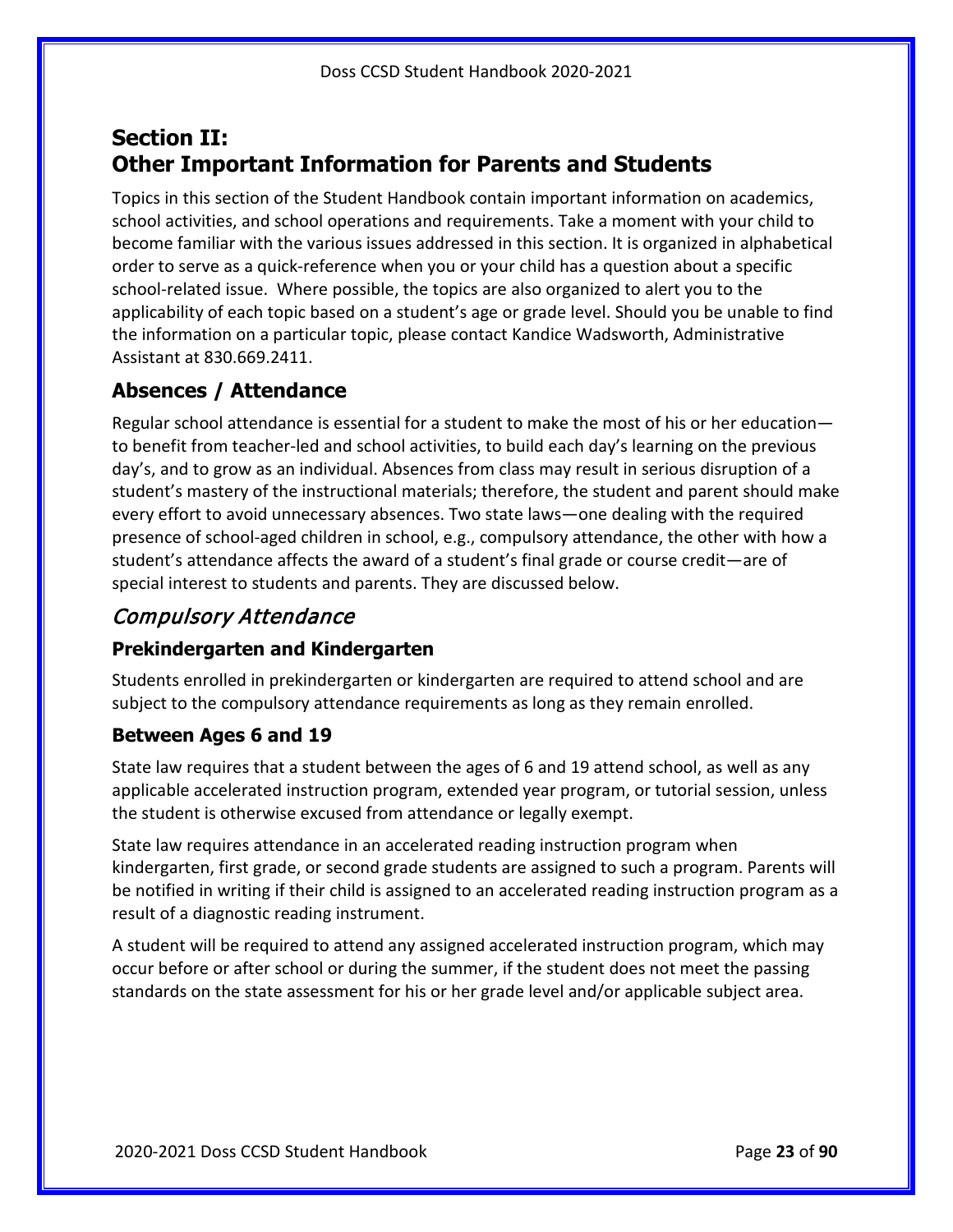# Exemptions to Compulsory Attendance

#### **All Grade Levels**

State law allows exemptions to the compulsory attendance requirements for several types of absences if the student makes up all work. These include the following activities and events:

- Religious holy days;
- Required court appearances;
- Activities related to obtaining U.S. citizenship;
- Documented health-care appointments for the student or a child of the student, including absences for recognized services for students diagnosed with autism spectrum disorders, if the student comes to school or returns to school on the same day as the appointment. A note from the health-care provider must be submitted upon the student's arrival or return to campus; and
- For students in the conservatorship (custody) of the state,
	- An activity required under a court-ordered service plan; or
	- Any other court-ordered activity, provided it is not practicable to schedule the student's participation in the activity outside of school hours.

As listed in Section I at **Children of Military Families**, absences of up to five days will be excused for a student to visit with a parent, stepparent, or legal guardian who has been called to duty for, is on leave from, or immediately returned from certain deployments. [See page [17.](#page-16-1)]

# Failure to Comply with Compulsory Attendance

### **All Grade Levels**

School employees must investigate and report violations of the state compulsory attendance law. A student absent without permission from school; from any class; from required special programs, such as additional special instruction, termed "accelerated instruction" by the state; or from required tutorials will be considered in violation of the compulsory attendance law and subject to disciplinary action.

#### **Students with Disabilities**

If a student with a disability is experiencing attendance issues, the student's ARD committee or Section 504 committee will be notified, and the committee will determine whether the attendance issues warrant an evaluation, a reevaluation, and/or modifications to the student's individualized education program or Section 504 plan, as appropriate.

#### **Between Ages 6 and 19**

When a student between ages 6 and 19 incurs unexcused absences for three or more days or parts of days within a four-week period, the school will send a notice to the student's parent, as required by law, to remind the parent that it is the parent's duty to monitor the student's attendance and to require the student to come to school. The notice will also inform the parent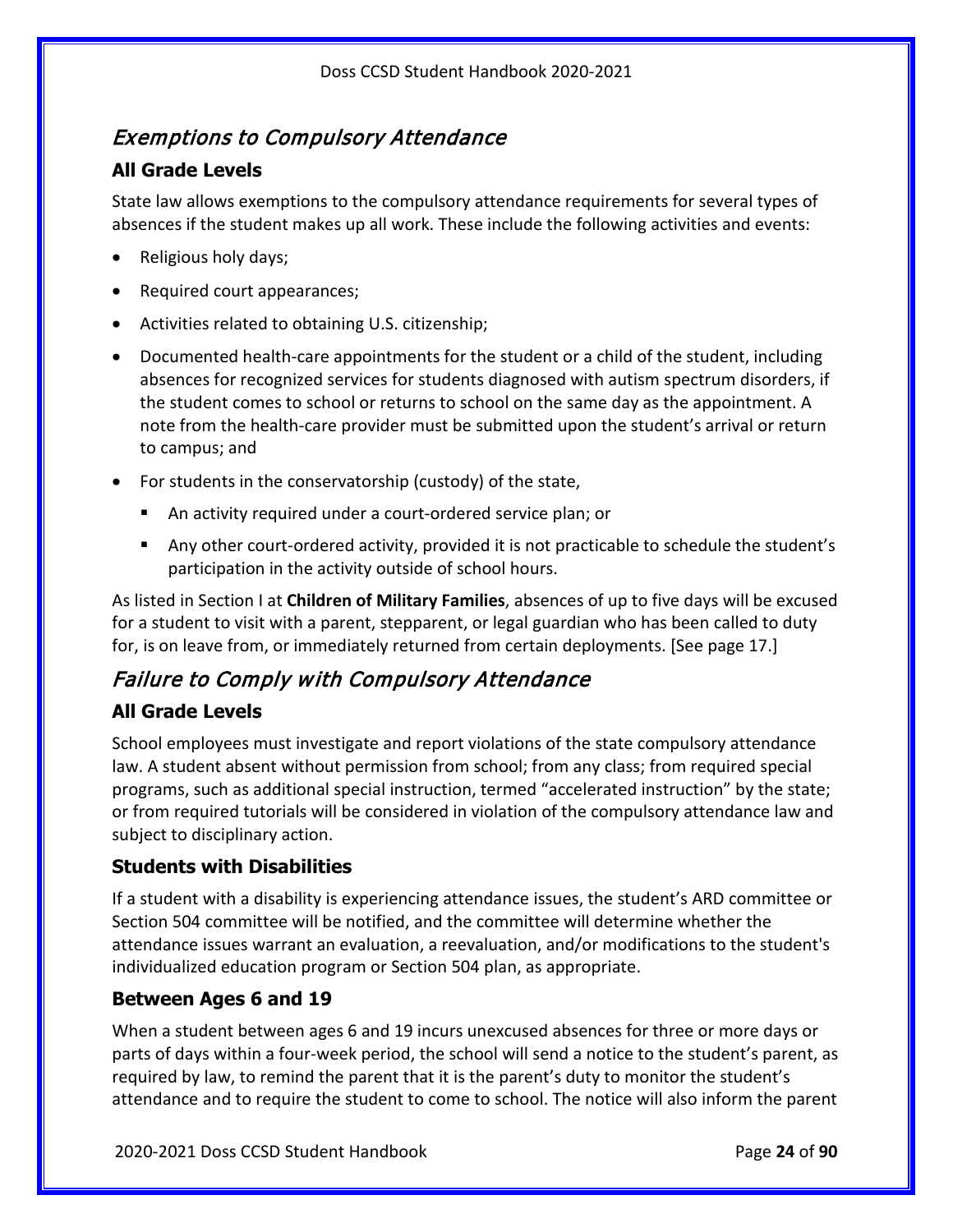that the district will initiate truancy prevention measures and request a conference between school administrators and the parent. These measures will include a behavior improvement plan, school-based community service, or referrals to either in-school or out-of-school counseling or other social services. Any other measures considered appropriate by the district will also be initiated.

The truancy prevention facilitator for the district is Pam Seipp, Administrative Consultant. If you have questions about your student and the effect of his or her absences from school, please contact the facilitator or any other campus administrator.

A court of law may also impose penalties against a student's parent if a school-aged student is deliberately not attending school. A complaint against the parent may be filed in court if the student is absent without excuse from school on ten or more days or parts of days within a sixmonth period in the same school year.

If a student ages 12–18 incurs unexcused absences on ten or more days or parts of days within a six-month period in the same school year, the district, in most circumstances, will refer the student to truancy court.

[See policies FEA(LEGAL) and FED(LEGAL).]

## Attendance for Credit or Final Grade

#### (Kindergarten–Grade 12)

To receive credit or a final grade in a class, a student must attend at least 90 percent of the days the class is offered. A student who attends fewer than 90 percent of the days the class is offered will be referred to the attendance review committee to determine whether there are extenuating circumstances for the absences and how the student can regain credit or a final grade lost because of absences. [See policy FEC.]

All absences, whether excused or unexcused, must be considered in determining whether a student has attended the required percentage of days. In determining whether there were extenuating circumstances for the absences, the attendance committee will use the following guidelines:

- If makeup work is completed, absences for the reasons listed above at **Exemptions to Compulsory Attendance** will be considered extenuating circumstances for purposes of attendance for credit or the award of a final grade.
- A transfer or migrant student begins to accumulate absences only after he or she has enrolled in the district.
- In reaching a decision about a student's absences, the committee will attempt to ensure that it is in the best interest of the student.
- The committee will review absences incurred based on the student's participation in boardapproved extracurricular activities. These absences will be considered by the attendance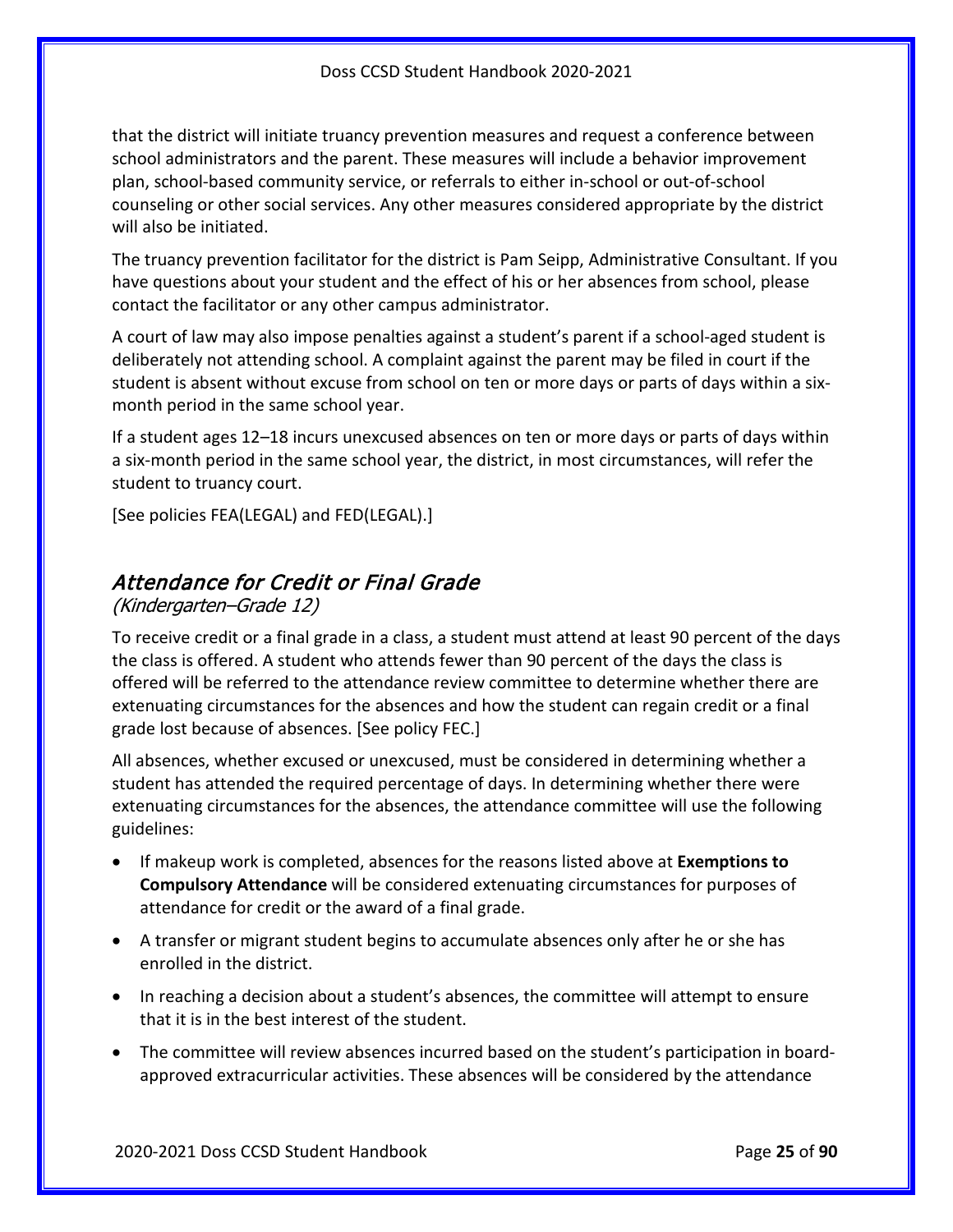committee as extenuating circumstances in accordance with the absences allowed under FM(LOCAL) if the student made up the work missed in each class.

- The committee will consider the acceptability and authenticity of documented reasons for the student's absences.
- The committee will consider whether the absences were for reasons over which the student or the student's parent could exercise any control.
- The committee will consider the extent to which the student has completed all assignments, mastered the essential knowledge and skills, and maintained passing grades in the course or subject.
- The student or parent will be given an opportunity to present any information to the committee about the absences and to talk about ways to earn or regain credit or a final grade.

The student or parent may appeal the committee's decision to the board by following policy FNG(LOCAL).

The actual number of days a student must be in attendance to receive credit or a final grade will depend on whether the class is for a full semester or for a full year.

# Official Attendance-Taking Time

#### (All Grade Levels)

The district must submit attendance of its students to the TEA reflecting attendance at a specific time each day.

#### **Official attendance is taken every day at 9:00 a.m. which is during the second instructional hour as required by state rule.**

A student absent for any portion of the day, including at the official attendance-taking time, should follow the procedures below to provide documentation of the absence.

## Documentation after an Absence

(All Grade Levels)

#### **When a student is absent from school, the student—upon arrival or return to school—must bring a note signed by the parent that describes the reason for the absence.**

A note signed by the student, even with the parent's permission, will not be accepted unless the student is age 18 or older or is an emancipated minor under state law. A phone call from the parent may be accepted, but the district reserves the right to require a written note.

The campus will document in its attendance records for the student whether the absence is considered by the district to be excused or unexcused.

**Note: Unless the absence is for a statutorily allowed reason under compulsory attendance laws, the district is not required to excuse any absence, even if the parent provides a note explaining the absence.**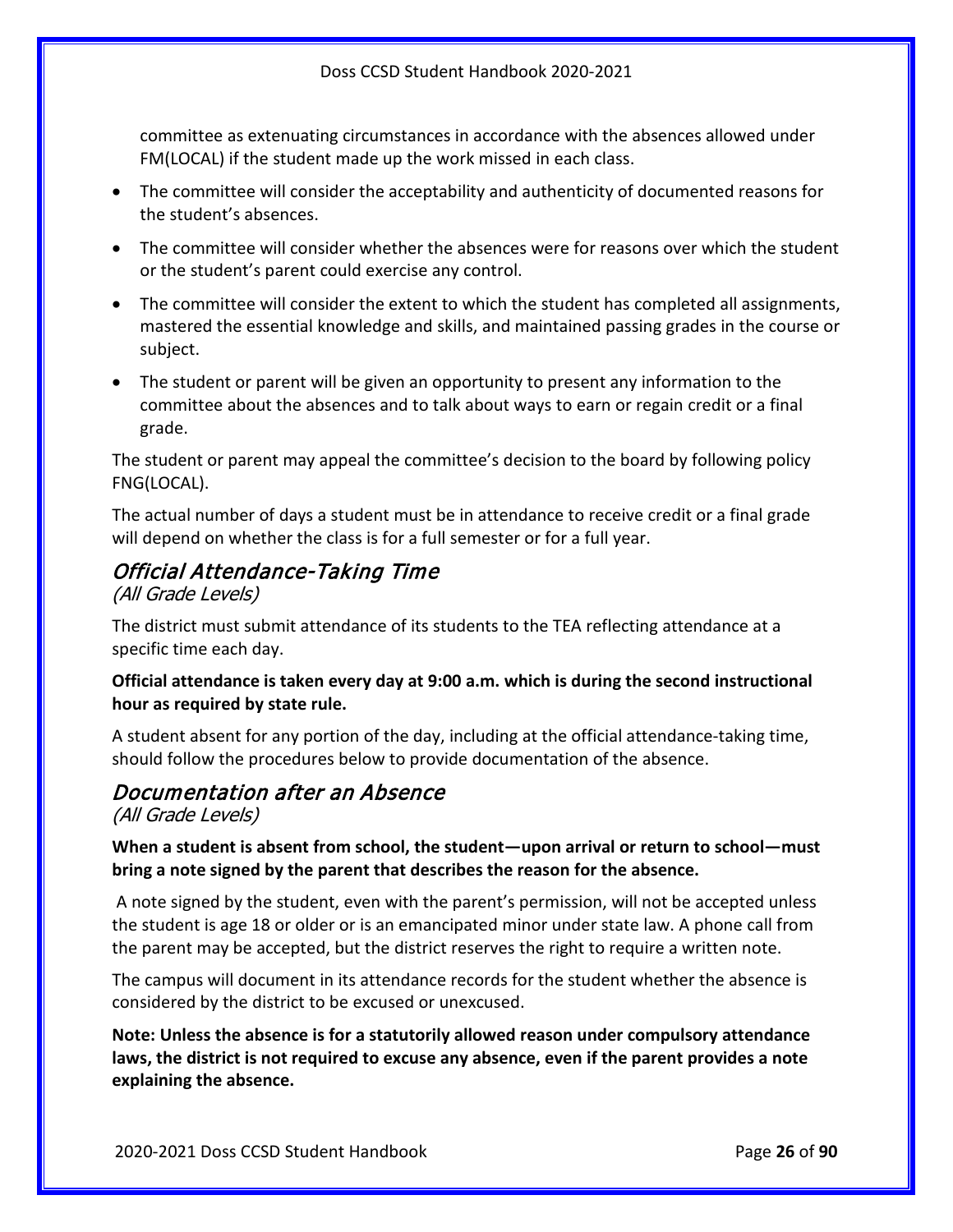## Doctor's Note after an Absence for Illness (All Grade Levels)

Within 3 days of returning to school, a student absent for more than 5 consecutive days because of a personal illness must bring a statement from a doctor or health clinic verifying the illness or condition that caused the student's extended absence from school. Otherwise, the student's absence may be considered unexcused and, if so, would be considered to be in violation of compulsory attendance laws.

Should the student develop a questionable pattern of absences, the Administrative Consultant or attendance committee may require a statement from a doctor or health clinic verifying the illness or condition that caused the student's absence from school to determine whether the absence or absences will be excused or unexcused.

[See policy FEC(LOCAL).]

# <span id="page-26-0"></span>**Accountability under State and Federal Law**

(All Grade Levels)

Doss CCSD and each of its campuses are held to certain standards of accountability under state and federal law. A key component of the accountability requirements is the dissemination and publication of certain reports and information, which include:

- The Texas Academic Performance Report (TAPR) for the district, compiled by TEA, the state agency that oversees public education, based on academic factors and ratings;
- A School Report Card (SRC) for each campus in the district compiled by TEA based on academic factors and ratings;
- The district's financial management report, which will include the financial accountability rating assigned to the district by TEA; and
- Information compiled by TEA for the submission of a federal report card that is required by federal law.

This information can be found on the district's website at [http://www.dossccsd.org/.](http://www.dossccsd.org/) Hard copies of any reports are available upon request to the district's administration office.

TEA also maintains additional accountability and accreditation information at [TEA Performance](http://www.tea.texas.gov/perfreport/)  [Reporting Division](http://www.tea.texas.gov/perfreport/) and the [TEA homepage.](http://www.tea.texas.gov/)

#### <span id="page-26-1"></span>**Awards and Honors**

(All Grade Levels)

*Pre-K and Kindergarten* – Star Student and Perfect Attendance will be recognized every six weeks

*Pre-K and Kindergarten* – Star Student and Perfect Attendance for the school year will be awarded at the End of Year Awards Program.

*Grades 1-8* - A Honor Roll, A-B Honor Roll, Star Student, and Perfect Attendance will be recognized every six weeks

2020-2021 Doss CCSD Student Handbook Page **27** of **90**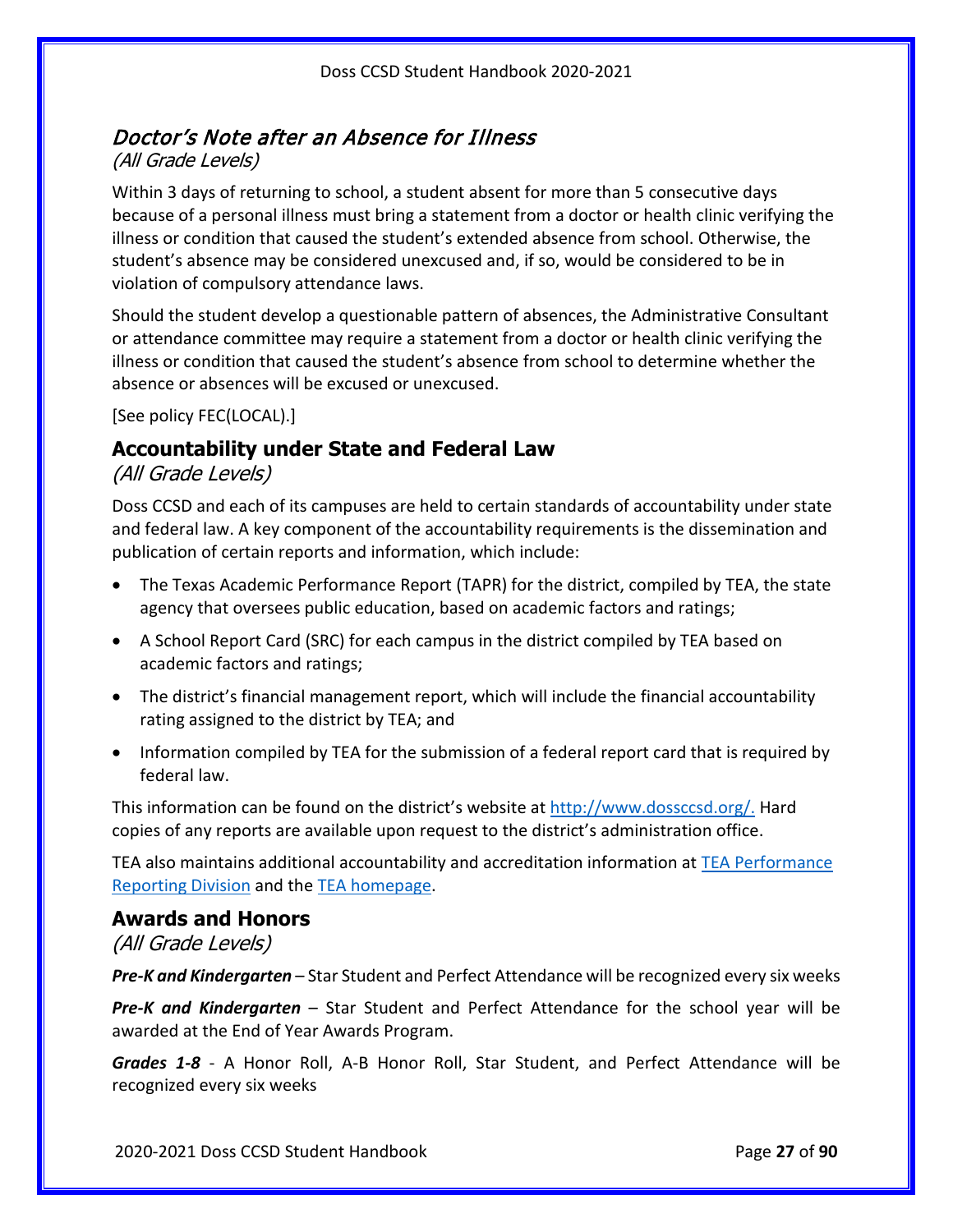*Grades 1-8* - A Honor Roll, A-B Honor Roll, Good Conduct, and Perfect Attendance for the school year will be awarded at the End of Year Awards Program.

Pre-K Advancement and Kindergarten and 8<sup>th</sup> Grade Graduation ceremonies (when applicable) will be celebrated at an End of Year Awards Program.

## <span id="page-27-0"></span>**Bullying**

#### (All Grade Levels)

Bullying is defined in state law as a single significant act or a pattern of acts by one or more students directed at another student that exploits an imbalance of power and involves engaging in written or verbal expression, expression through electronic means, or physical conduct that:

- Has the effect or will have the effect of physically harming a student, damaging a student's property, or placing a student in reasonable fear of harm to the student's person or of damage to the student's property;
- Is sufficiently severe, persistent, or pervasive enough that the action or threat creates an intimidating, threatening, or abusive educational environment for a student;
- Materially and substantially disrupts the educational process or the orderly operation of a classroom or school; or
- Infringes on the rights of the victim at school.

Bullying includes cyberbullying. Cyberbullying is defined by state law as bullying that is done through the use of any electronic communication device, including through the use of a cellular or other type of telephone, a computer, a camera, electronic mail, instant messaging, text messaging, a social media application, an internet website, or any other internet-based communication tool.

The district is required to adopt policies and procedures regarding:

- Bullying that occurs on or is delivered to school property or to the site of a schoolsponsored or school-related activity on or off school property;
- Bullying that occurs on a publicly or privately owned school bus or vehicle being used for transportation of students to or from school or a school-sponsored or school-related activity; and
- Cyberbullying that occurs off school property or outside of a school-sponsored or schoolrelated activity if the cyberbullying interferes with a student's educational opportunities or substantially disrupts the orderly operation of a classroom, school, or school-sponsored or school-related activity.

Bullying is prohibited by the district and could include hazing, threats, taunting, teasing, confinement, assault, demands for money, destruction of property, theft of valued possessions, name-calling, rumor-spreading, or ostracism.

2020-2021 Doss CCSD Student Handbook Page **28** of **90**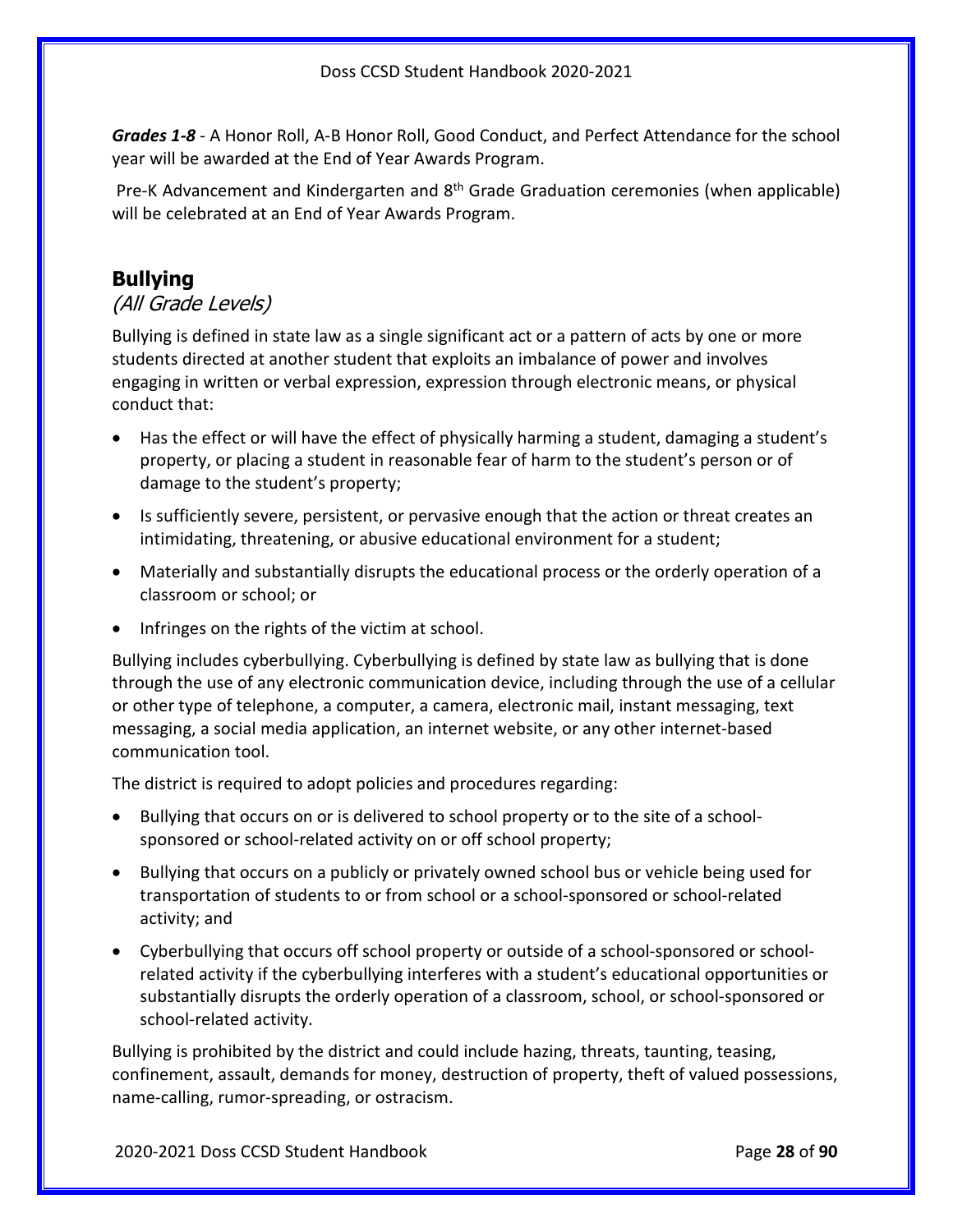If a student believes that he or she has experienced bullying or has witnessed bullying of another student, it is important for the student or parent to notify a teacher, Administrative Consultant, or another district employee as soon as possible to obtain assistance and intervention. The administration will investigate any allegations of bullying or other related misconduct. The district will also provide notice to the parent of the alleged victim and the parent of the student alleged to have engaged in bullying.

If the results of an investigation indicate that bullying has occurred, the administration will take appropriate disciplinary action and may notify law enforcement in certain circumstances. Disciplinary or other action may be taken even if the conduct did not rise to the level of bullying. Available counseling options will be provided to these individuals, as well as to any students who have been identified as witnesses to the bullying.

A student may anonymously report an alleged incident of bullying by mailing a provided form, found on our website at [www.dossccsd.org,](http://www.dossccsd.org/) to the school office at:

Doss CCSD Attn: Administrative Consultant PO Box 50 Doss, Texas 78618

Any retaliation against a student who reports an incident of bullying is prohibited.

Upon the recommendation of the administration, the board may, in response to an identified case of bullying, decide to transfer a student found to have engaged in bullying to another classroom at the campus. In consultation with the student's parent, the student may also be transferred to another campus in the district. The parent of a student who has been determined by the district to be a victim of bullying may request that the student be transferred to another classroom or campus within the district. [See **Safety Transfers/Assignments** on page [17.](#page-16-2)]

A copy of the district's policy is available in school office, and on the district's website, and is included at the end of this handbook in the form of an appendix. Procedures related to reporting allegations of bullying may also be found on the district's website.

A student or parent who is dissatisfied with the outcome of an investigation may appeal through policy FNG(LOCAL).

[See **Safety Transfers/Assignments** on page [17,](#page-16-2) **Dating Violence, Discrimination, Harassment, and Retaliation** on pag[e 37,](#page-36-2) **Hazing** on page [48,](#page-47-2) policy FFI, the district's Student Code of Conduct, and the district improvement plan, a copy of which can be viewed in the campus office.]

#### <span id="page-28-0"></span>**Celebrations**

(All Grade Levels)

Although a parent/guardian or grandparent is not prohibited from providing food for a schooldesignated function or for children in the child's or grandchild's classroom for his or her

2020-2021 Doss CCSD Student Handbook Page **29** of **90**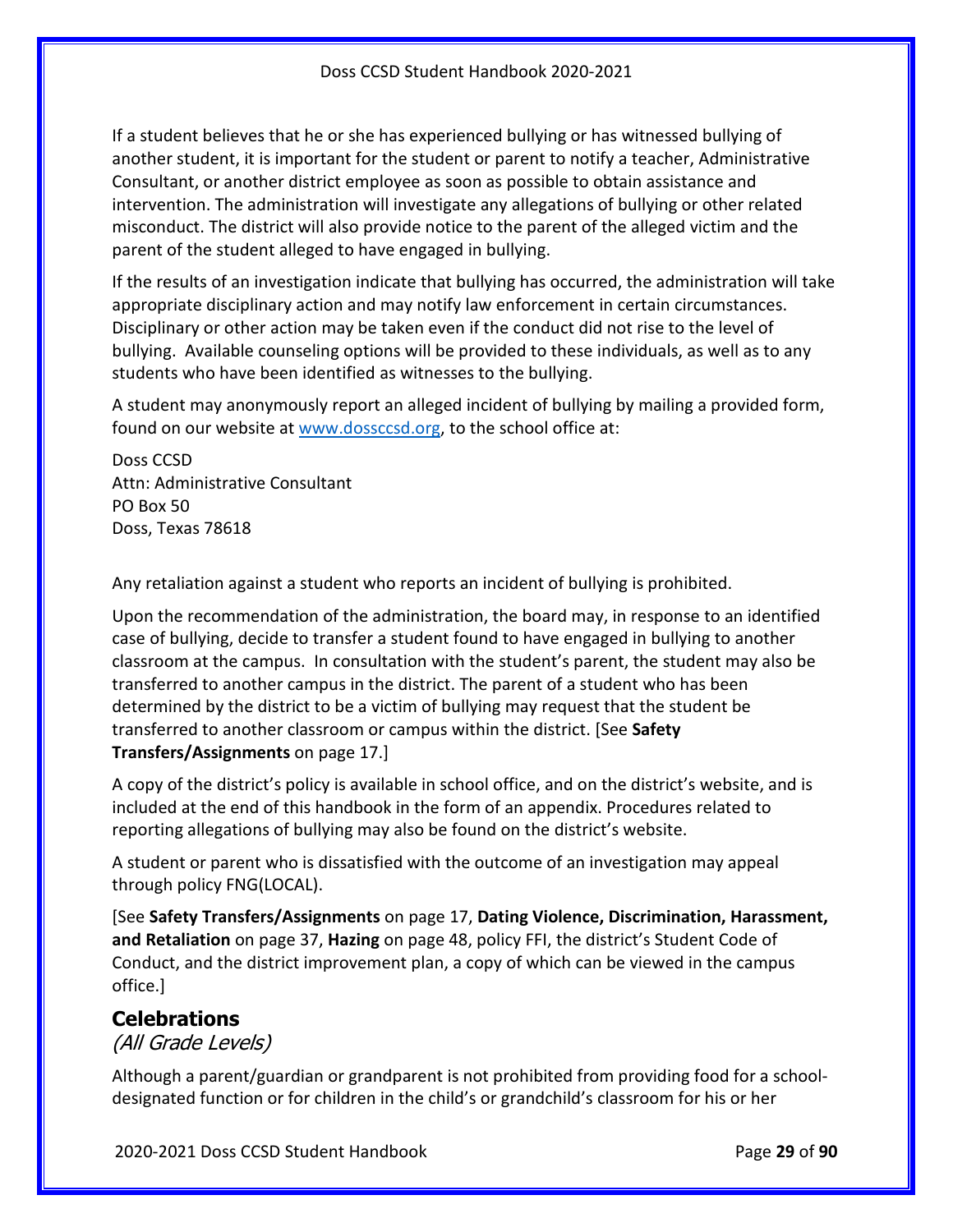birthday, please be aware that children in the school may have severe allergies to certain food products. Therefore, it is imperative to discuss this with the child's teacher prior to bringing any food in this circumstance. Occasionally, the school or a class may host certain functions or celebrations tied to the curriculum that will involve food. The school or teacher will notify students and parents/guardians of any known food allergies when soliciting potential volunteers for bringing food products.

There will be four designated special celebrations throughout the school year, as listed below:

- Character Day Celebration
- Christmas Party
- Valentine's Day Party
- Easter Party

On these special days, we welcome parent/guardian involvement. Please contact the school office at 830.669.2411, if you are able to chaperone.

[See **Food Allergies** on page [51.](#page-50-0)]

# <span id="page-29-0"></span>**Child Sexual Abuse, Sex Trafficking, and Other Maltreatment of Children**

#### (All Grade Levels)

The district has established a plan for addressing child sexual abuse, sex trafficking, and other maltreatment of children, which may be accessed at <https://pol.tasb.org/Policy/Code/509?filter=ffg>

### Warning Signs of Sexual Abuse (All Grade Levels)

As a parent, it is important for you to be aware of warning signs that could indicate a child may have been or is being sexually abused. Sexual abuse in the Texas Family Code is defined as any sexual conduct harmful to a child's mental, emotional, or physical welfare as well as a failure to make a reasonable effort to prevent sexual conduct with a child. A person who compels or encourages a child to engage in sexual conduct commits abuse. It is illegal to make or possess child pornography or to display such material to a child.

Possible physical, behavioral, and emotional warning signs of sexual abuse include:

- Difficulty sitting or walking;
- Pain in the genital areas;
- Claims of stomachaches and headaches;
- Verbal references or pretend games of sexual activity between adults and children;
- Fear of being alone with adults of a particular gender;
- Sexually suggestive behavior;

2020-2021 Doss CCSD Student Handbook Page **30** of **90**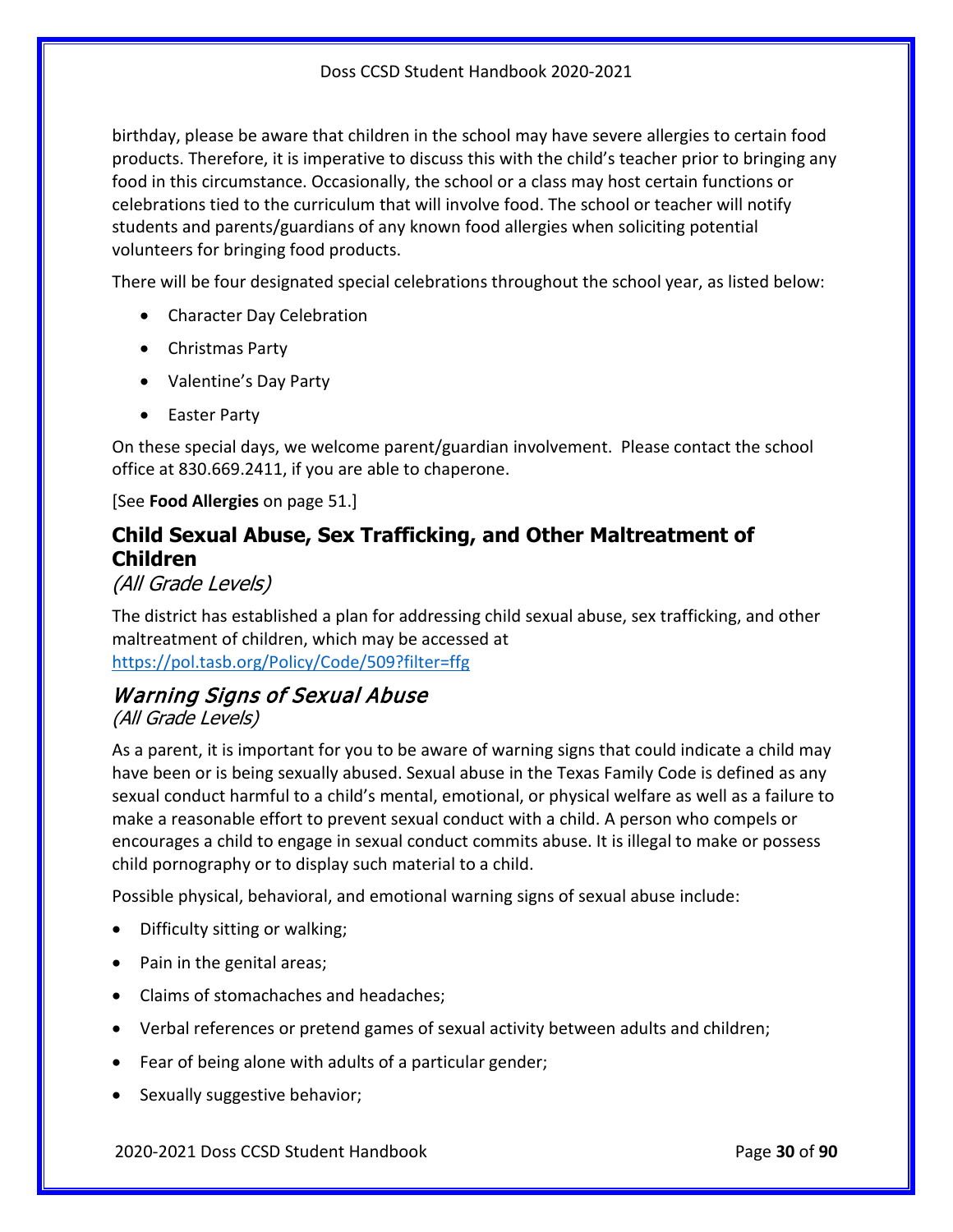- Withdrawal;
- Depression;
- Sleeping and eating disorders; and
- Problems in school.

Be aware that children and adolescents who have experienced dating violence may show similar physical, behavioral, and emotional warning signs. [See **Dating Violence, Discrimination, Harassment, and Retaliation (All Grade Levels)** on page [37.](#page-36-2)]

# Warning Signs of Sex Trafficking

#### (All Grade Levels)

Sexual abuse in the Texas Family Code is defined as any sexual conduct harmful to a child's mental, emotional, or physical welfare as well as a failure to make a reasonable effort to prevent sexual conduct with a child. A person who compels or encourages a child to engage in sexual conduct commits abuse. It is illegal to make or possess child pornography or to display such material to a child.

Anyone who suspects that a child has been or may be abused or neglected has a legal responsibility, under state law, to report the suspected abuse or neglect to law enforcement or to Child Protective Services (CPS).

A child who has been or is being sexually abused may exhibit physical, behavioral, or emotional warning signs, including:

- Difficulty sitting or walking, pain in the genital areas, and claims of stomachaches and headaches;
- Verbal references or pretend games of sexual activity between adults and children, fear of being alone with adults of a particular gender, or sexually suggestive behavior; or
- Withdrawal, depression, sleeping and eating disorders, and problems in school.

Be aware that children and adolescents who have experienced dating violence may show similar physical, behavioral, and emotional warning signs. [See **Dating Violence, Discrimination, Harassment, and Retaliation** on page [37.](#page-36-2)]

#### *Warning Signs of Trafficking*

Child trafficking of any sort is prohibited by the Penal Code. Sex trafficking involves forcing a person, including a child, into sexual abuse, assault, indecency, prostitution, or pornography. Labor trafficking involves forcing a person, including a child, to engage in forced labor or services.

Traffickers are often trusted members of a child's community, such as friends, romantic partners, family members, mentors, and coaches, although traffickers frequently make contact with victims online.

Possible warning signs of sexual trafficking in children include:

• Changes in school attendance, habits, friend groups, vocabulary, demeanor, and attitude;

2020-2021 Doss CCSD Student Handbook Page **31** of **90**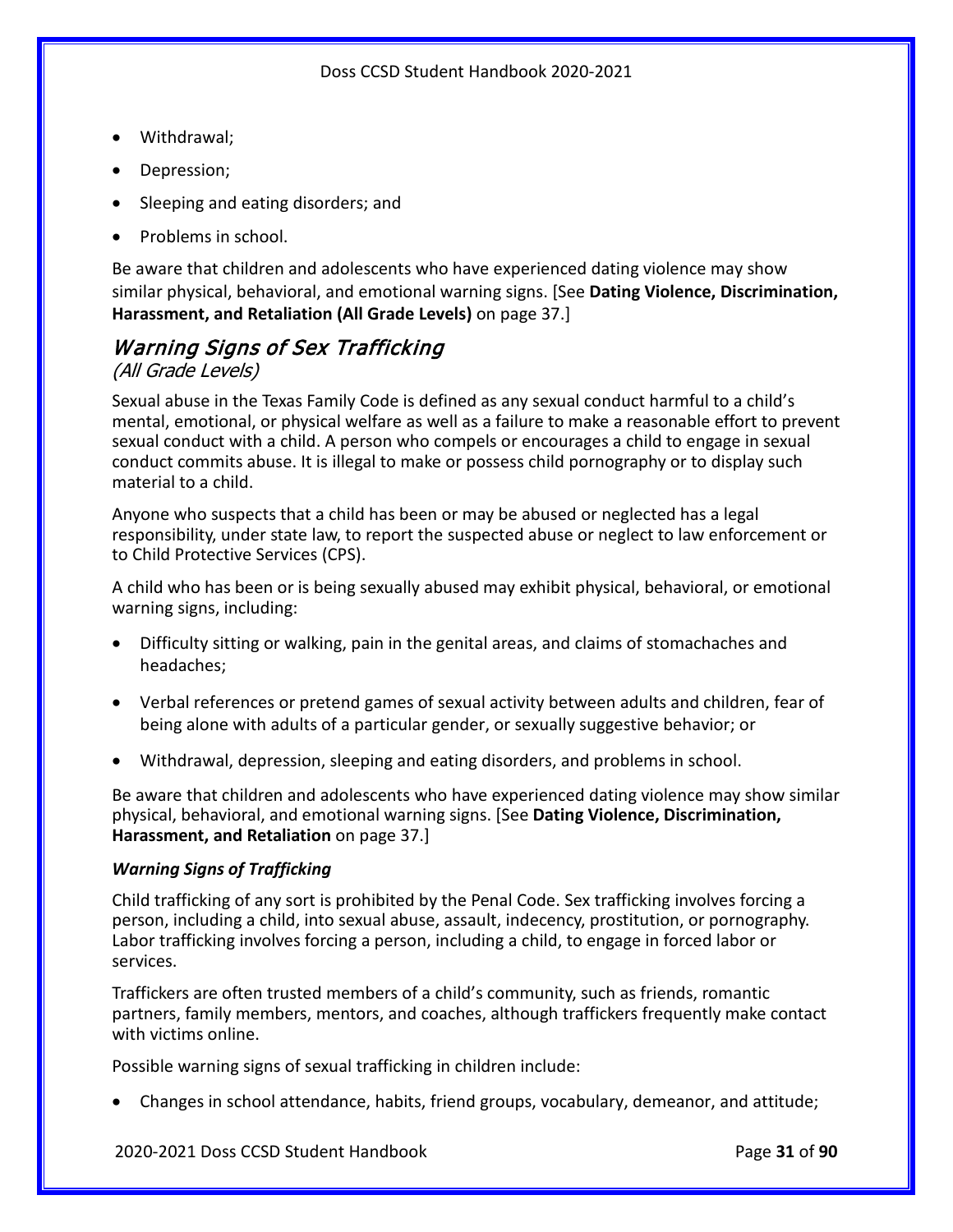- Sudden appearance of expensive items (for example, manicures, designer clothes, purses, technology);
- Tattoos or branding;
- Refillable gift cards;
- Frequent runaway episodes;
- Multiple phones or social media accounts;
- Provocative pictures posted online or stored on the phone;
- Unexplained injuries;
- Isolation from family, friends, and community; and
- Older boyfriends or girlfriends.

Additional warning signs of labor trafficking in children include:

- Being unpaid, paid very little, or paid only through tips;
- Being employed but not having a school-authorized work permit;
- Being employed and having a work permit but clearly working outside the permitted hours for students;
- Owing a large debt and being unable to pay it off;
- Not being allowed breaks at work or being subjected to excessively long work hours;
- Being overly concerned with pleasing an employer and/or deferring personal or educational decisions to a boss;
- Not being in control of his or her own money;
- Living with an employer or having an employer listed as a student's caregiver; and
- A desire to quit a job but not being allowed to do so.

# Reporting and Responding to Sexual Abuse, Sex Trafficking, and Other Maltreatment of Children

#### (All Grade Levels)

Anyone who suspects that a child has been or may be abused, trafficked, or neglected has a legal responsibility, under state law, to report the suspected abuse or neglect to law enforcement or to Child Protective Services (CPS).

A child who has experienced sexual abuse or any other type of abuse or neglect should be encouraged to seek out a trusted adult. Children may be more reluctant to disclose sexual

2020-2021 Doss CCSD Student Handbook Page **32** of **90**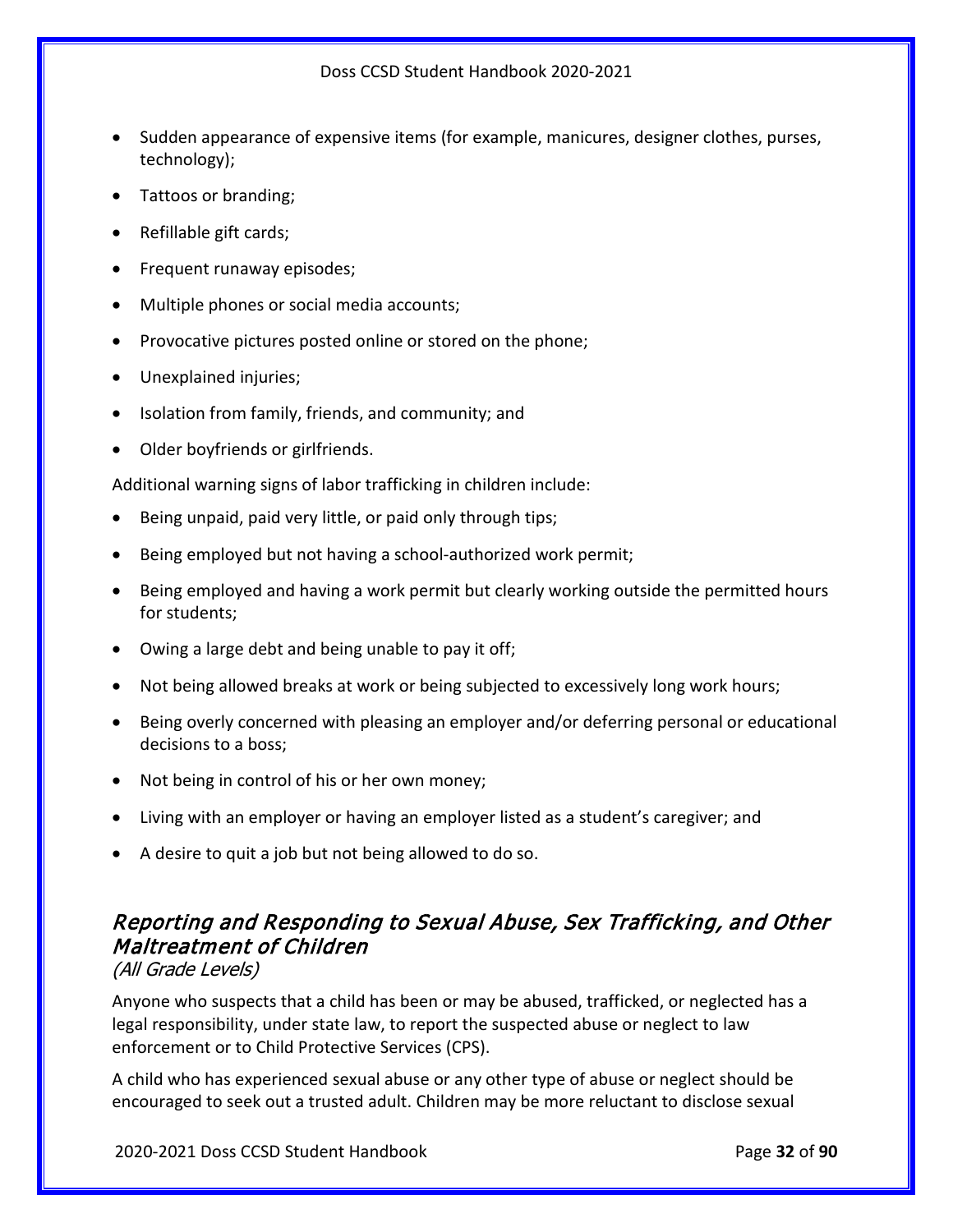abuse than physical abuse and neglect and may only disclose sexual abuse indirectly. As a parent or trusted adult, it is important to be calm and comforting if your child or another child confides in you. Reassure the child that he or she did the right thing by telling you.

If your child is a victim of sexual abuse, trafficking, or other maltreatment, the Administrative Consultant will provide information on counseling options for you and your child available in your area. The Texas Department of Family and Protective Services (DFPS) also manages early intervention counseling programs.

To find out what services may be available in your county, see Texas Department of Family and [Protective Services, Programs Available in Your County.](http://www.dfps.state.tx.us/Prevention_and_Early_Intervention/Programs_Available_In_Your_County/default.asp)

Reports of abuse, trafficking, or neglect may be made to the CPS division of the DFPS at1-800- 252-5400 or on the web at [Texas Abuse Hotline Website\)](http://www.txabusehotline.org/).

Further Resources on Sexual Abuse, Trafficking, and Other Maltreatment of Children

The following websites might help you become more aware of child abuse and neglect, sexual abuse, trafficking, and other maltreatment of children:

[Child Welfare Information Gateway Factsheet](https://www.childwelfare.gov/pubs/factsheets/whatiscan.pdf)

[KidsHealth, For Parents, Child Abuse](http://kidshealth.org/en/parents/child-abuse.html)

[Office of the Texas Governor's Child Sex Trafficking Team](https://gov.texas.gov/organization/cjd/childsextrafficking)

[Human Trafficking of School-aged Children](https://tea.texas.gov/About_TEA/Other_Services/Human_Trafficking_of_School-aged_Children/)

[Child Sexual Abuse: A Parental Guide from the Texas Association Against Sexual Assault](http://taasa.org/product/child-sexual-abuse-parental-guide/)

[National Center of Safe Supportive Learning Environments: Child Labor Trafficking](https://safesupportivelearning.ed.gov/human-trafficking-americas-schools/child-labor-trafficking)

# <span id="page-32-0"></span>**Communications—Automated**

# Emergency

The district will rely on contact information on file with the district to communicate with parents in an emergency situation, which may include real-time or automated messages. An emergency purpose may include early dismissal or delayed opening because of severe weather or another emergency, or if the campus must restrict access due to a security threat. It is crucial to notify your child's school when a phone number previously provided to the district has changed.

[See **Safety** on page [67](#page-66-1) for information regarding contact with parents during an emergency situation.]

# Nonemergency

Your child's school will request that you provide contact information, such as your phone number and email address, for the school to communicate items specific to your child, your child's school, or the district. If you consent to receive such information through a landline or wireless phone, please ensure that you notify the school's administration office immediately

2020-2021 Doss CCSD Student Handbook Page **33** of **90**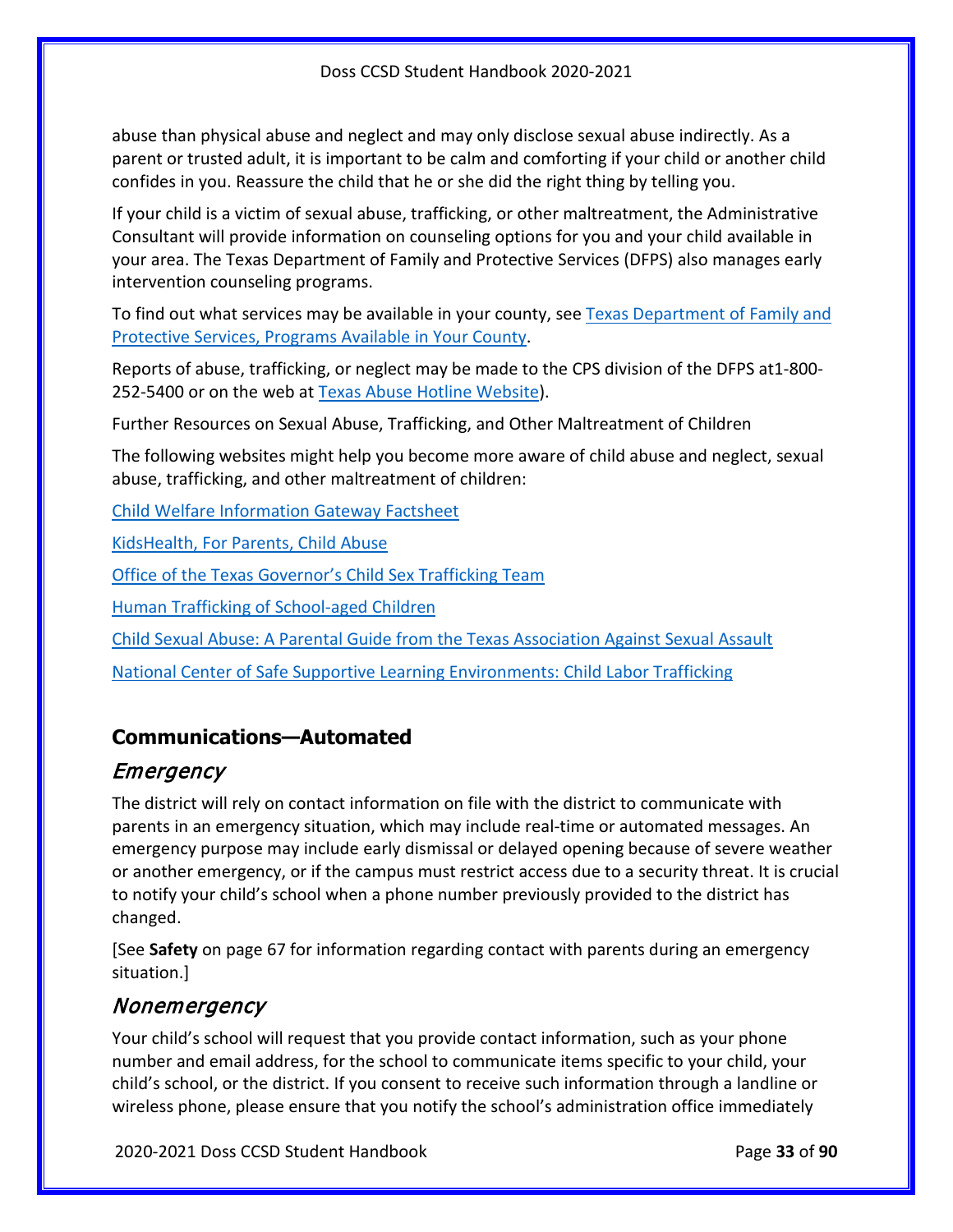upon a change in your phone number. The district or school may generate automated or prerecorded messages, text messages, or real-time phone or email communications that are closely related the school's mission, so prompt notification of any change in contact information will be crucial to maintain timely communication with you. Standard messaging rates of your phone carrier may apply. If you have specific requests or needs related to how the district contacts you, please contact your child's Administrative Consultant. [See **Safety** on page [67](#page-66-1) for information regarding contact with parents during an emergency.]

## <span id="page-33-0"></span>**Complaints and Concerns**

### (All Grade Levels)

Usually student or parent complaints or concerns can be addressed informally by a phone call or a conference with the teacher or Administrative Consultant. For those complaints and concerns that cannot be handled so easily, the board has adopted a standard complaint policy at FNG(LOCAL) in the district's policy manual, available at [https://pol.tasb.org/Policy/Code/509?filter=fng.](https://pol.tasb.org/Policy/Code/509?filter=fng)

A copy of the complaint forms may be obtained in the school office, our website or at [https://pol.tasb.org/Policy/Code/509?filter=fng.](https://pol.tasb.org/Policy/Code/509?filter=fng)

Should a parent or student feel a need to file a formal complaint, the parent or student should file a district complaint form within the timelines established in policy FNG(LOCAL). In general, the student or parent should submit the written complaint form to the campus Administrative Consultant. If the concern is not resolved, a request for a conference should be sent to the Administrative Consultant. If still unresolved, the district provides for the complaint to be presented to the board of trustees.

### <span id="page-33-1"></span>**Conduct**

(All Grade Levels)

# Applicability of School Rules

As required by law, the board has adopted a Student Code of Conduct that prohibits certain behaviors and defines standards of acceptable behavior—both on and off campus as well as on district vehicles—and consequences for violation of these standards. The district has disciplinary authority over a student in accordance with the Student Code of Conduct. Students and parents should be familiar with the standards set out in the Student Code of Conduct, as well as campus and classroom rules. During any periods of instruction during the summer months, the Student Handbook and Student Code of Conduct in place for the year immediately preceding the summer period shall apply, unless the district amends either or both documents for the purposes of summer instruction.

# Campus Behavior Coordinator

By law, each campus has a campus behavior coordinator to apply discipline management techniques and administer consequences for certain student misconduct, as well as provide a point of contact for student misconduct. The contact information for each campus behavior coordinator is available on the district's website at [http://www.dossccsd.org/.](http://www.dossccsd.org/)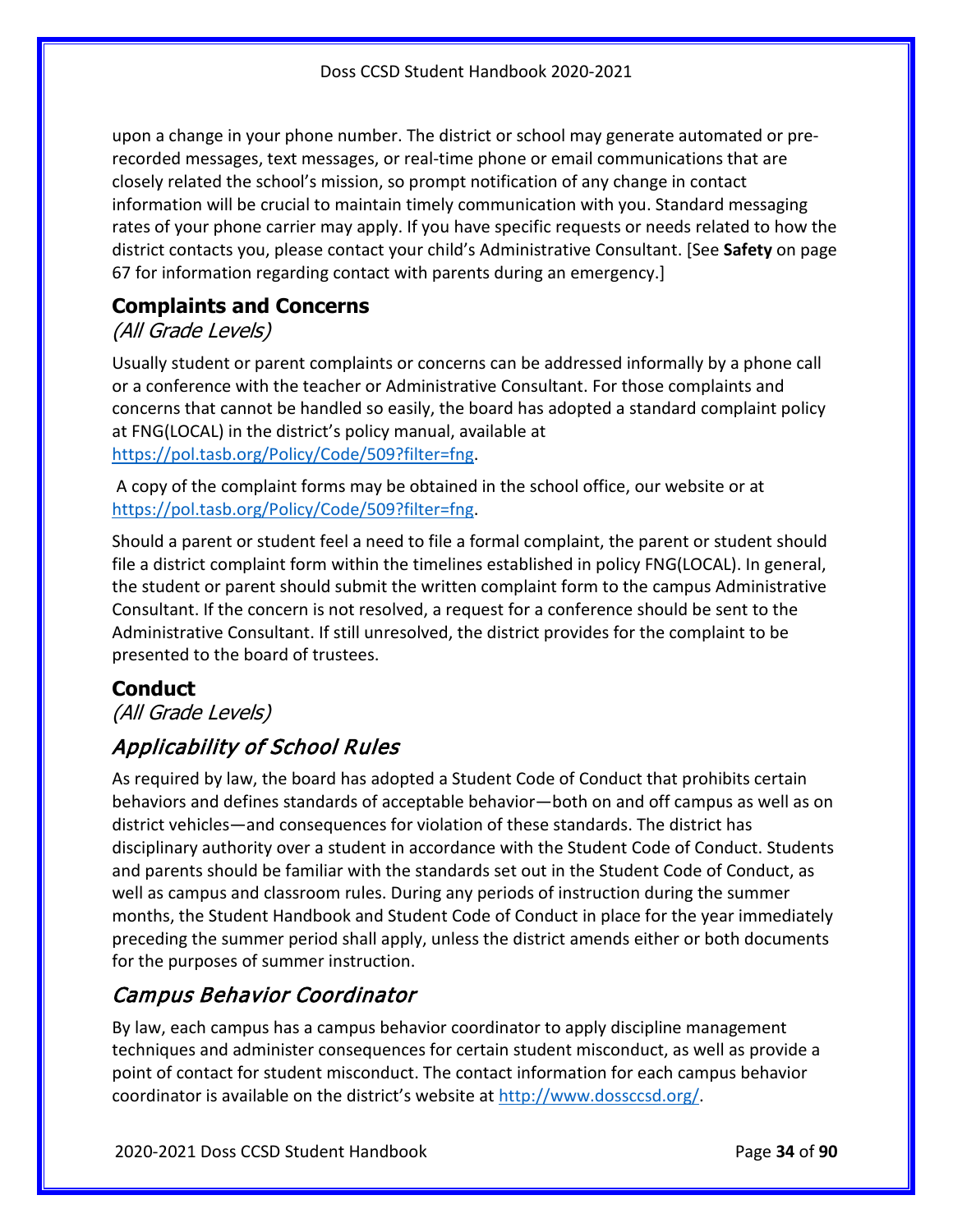and is listed below:

• Pam Seipp, Administrative Consultant is Doss CCSD's behavior coordinator.

#### Deliveries

Except in emergencies, delivery of messages or packages to students will not be allowed during instructional time. A parent may leave a message or a package, such as a forgotten lunch, for the student to pick up from the front office during a passing period or lunch.

#### Disruptions of School Operations

Disruptions of school operations are not tolerated and may constitute a misdemeanor offense. As identified by state law, disruptions include the following:

- Interference with the movement of people at an exit, entrance, or hallway of a district building without authorization from an administrator.
- Interference with an authorized activity by seizing control of all or part of a building.
- Use of force, violence, or threats in an attempt to prevent participation in an authorized assembly.
- Use of force, violence, or threats to cause disruption during an assembly.
- Interference with the movement of people at an exit or an entrance to district property.
- Use of force, violence, or threats in an attempt to prevent people from entering or leaving district property without authorization from an administrator.
- Disruption of classes or other school activities while on district property or on public property that is within 500 feet of district property. Class disruption includes making loud noises; trying to entice a student away from, or to prevent a student from attending, a required class or activity; and entering a classroom without authorization and disrupting the activity with loud or profane language or any misconduct.
- Interference with the transportation of students in vehicles owned or operated by the district.

#### Social Events

School rules apply to all school social events. Guests attending these events are expected to observe the same rules as students, and a student inviting a guest will share responsibility for the conduct of his or her guest.

A student attending a social event will be asked to sign out when leaving before the end of the event; anyone leaving before the official end of the event will not be readmitted.

Please contact the Administrative Consultant if you are interested in serving as a chaperone for any school social events.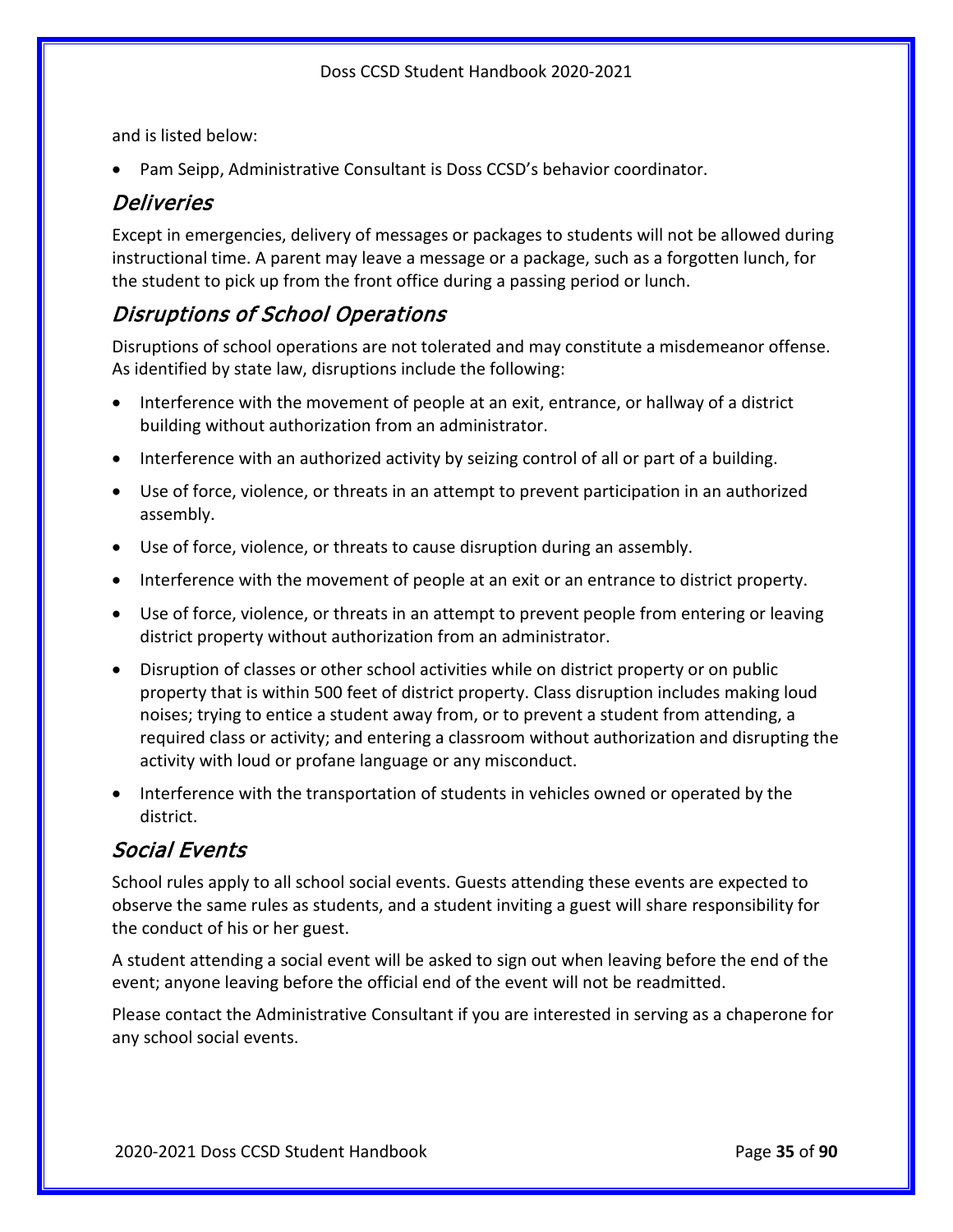#### <span id="page-35-0"></span>**Counseling**

### Academic Counseling

#### **Elementary and Middle / Junior High School Grade Levels**

The Administrative Consultant is available to students and parents to talk about the importance of postsecondary education and how best to plan for postsecondary education, including appropriate courses to consider and financial aid availability and requirements.

In either grade 7 or 8, each student will receive instruction related to how the student can best prepare for high school, college, and a career.

# Personal Counseling

#### (All Grade Levels)

Counseling is available to assist students with a wide range of personal concerns, including such areas as social, family, emotional or mental health issues, or substance abuse. A student who wishes to meet with a counselor should contact the school office. As a parent, if you are concerned about your child's mental or emotional health, please speak with the Administrative Consultant for a list of resources that may be of assistance.

If your child has experienced trauma, contact the Administrative Consultant for more information.

[See **Substance Abuse Prevention and Intervention** on page [73,](#page-72-1) **Suicide Awareness and Mental Health Support** on page [73,](#page-72-2) and **Child Sexual Abuse, Sex Trafficking, and Other Maltreatment of Children and Dating Violence** on page [30.](#page-29-0)]

### <span id="page-35-1"></span>**Credit by Examination**

If a Student Has Taken the Course / Subject (Grades 6-12)

A student who has previously taken a course or subject—but did not receive credit or a final grade for it—may, in circumstances determined by the Administrative Consultant or attendance committee, be permitted to earn credit or a final grade by passing an examination approved by the district's board of trustees on the essential knowledge and skills defined for that course or subject. Prior instruction may include, for example, incomplete coursework due to a failed course or excessive absences, homeschooling, or coursework by a student transferring from a non-accredited school. The opportunity to take an examination to earn credit for a course or to be awarded a final grade in a subject after the student has had prior instruction is sometimes referred to as "credit recovery."

If the student is granted approval to take an examination for this purpose, the student must score at least 70 on the examination to receive credit for the course or subject.

The attendance review committee may also offer a student with excessive absences an opportunity to earn credit for a course by passing an examination. If a student plans to take an examination, the student (or parent) must register with the Administrative Consultant no later than 30 days prior to the scheduled testing date. [For further information, see policy EHDC.]

2020-2021 Doss CCSD Student Handbook Page **36** of **90**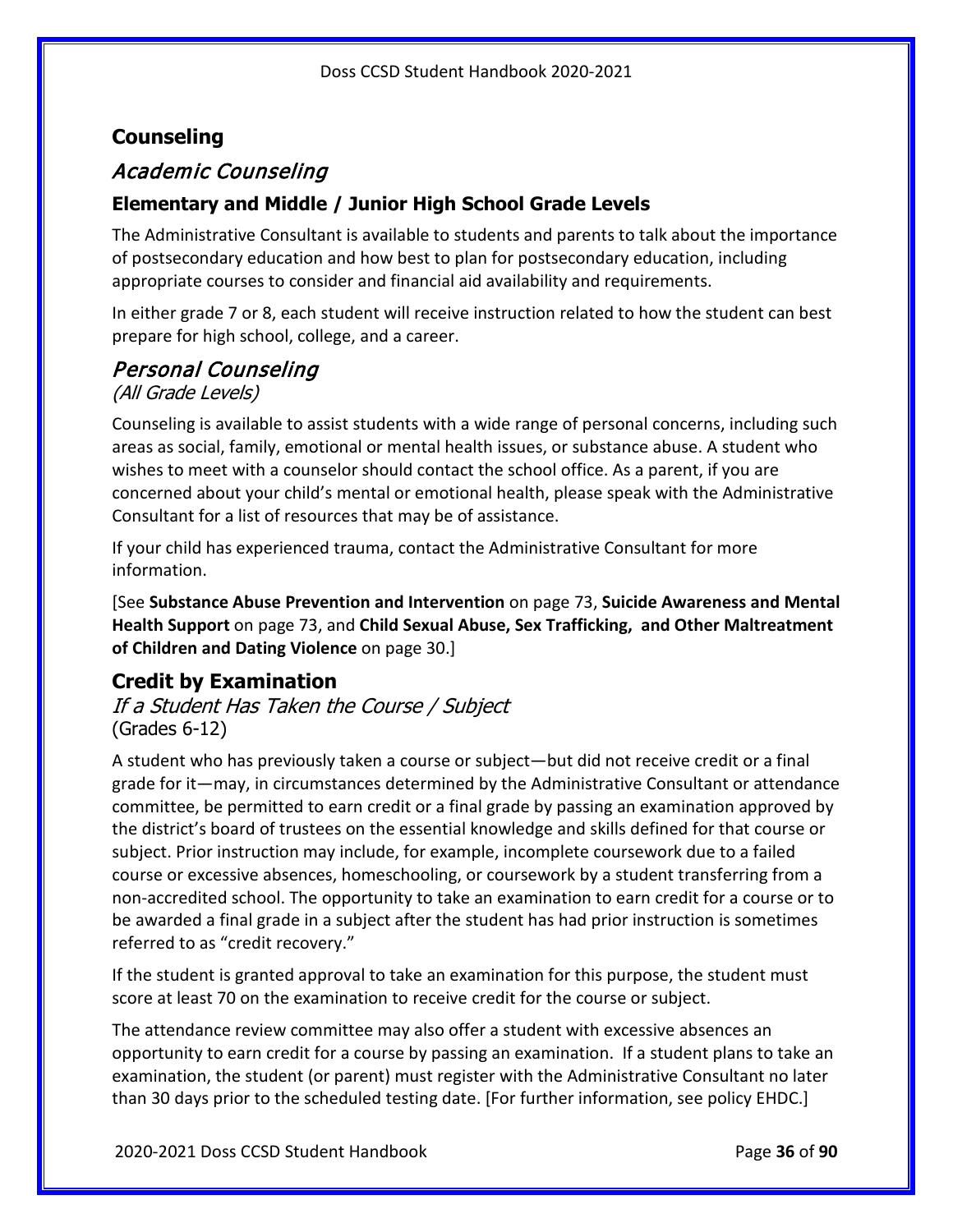[For further information, see the Administrative Consultant and policy EHDB(LOCAL).]

# **Credit by Examination for Advancement / Acceleration**

If a Student Has Not Taken the Course / Subject

A student will be permitted to take an examination to earn credit for an academic course or subject area for which the student has had no prior instruction, i.e., for advancement or to accelerate to the next grade level. The examinations offered by the district are approved by the district's board of trustees. The dates on which examinations are scheduled during the 2020– 2021 school year will be published in appropriate district publications and on the district's website. The only exceptions to the published dates will be for any examinations administered by another entity besides the district or if a request is made outside of these time frames by a student who is homeless or by a student involved in the foster care system. When another entity administers an examination, a student and the district must comply with the testing schedule of the other entity. During each testing window provided by the district, a student may attempt a specific examination only once.

If a student plans to take an examination, the student (or parent) must register with the Administrative Consultant no later than 30 days prior to the scheduled testing date. [For further information, see policy EHDC.] 1<sup>st</sup> Semester Date: November 30<sup>th</sup>; 2<sup>nd</sup> Semester Date: May 3<sup>rd</sup>

### **Kindergarten Acceleration**

For information regarding kindergarten acceleration visit with the Administrative Consultant.

### Students in Grades 1–5

A student in elementary school will be eligible to accelerate to the next grade level if the student scores at least 80 on each examination in the subject areas of language arts, mathematics, science, and social studies, a district administrator recommends that the student be accelerated, and the student's parent gives written approval of the grade advancement.

### Students in Grades 6–12

A student in grade 6 or above will earn course credit with a passing score of at least 80 on the examination, a scaled score of 50 or higher on an examination administered through the CLEP, or a score of 3 or higher on an AP examination, as applicable. A student may take an examination to earn high school course credit no more than twice. If a student fails to achieve the designated score on the applicable exam before the beginning of the school year in which the student would need to enroll in the course according to the school's high school course sequence, the student must complete the course.

### <span id="page-36-0"></span>**Dating Violence, Discrimination, Harassment, and Retaliation** (All Grade Levels)

The district believes that all students learn best in an environment free from dating violence, discrimination, harassment, and retaliation and that their welfare is best served when they are free from this prohibited conduct while attending school. Students are expected to treat other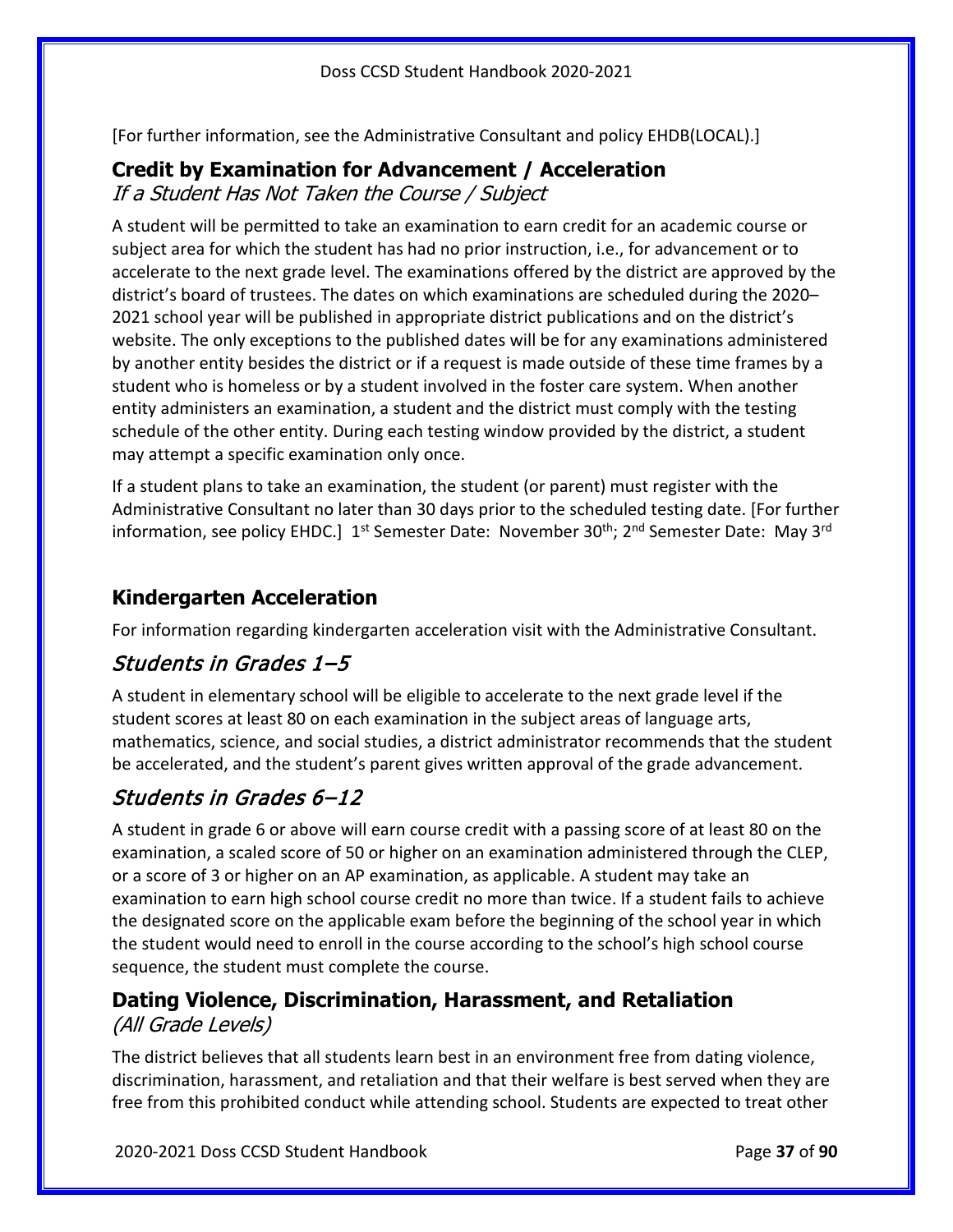students and district employees with courtesy and respect, to avoid behaviors known to be offensive, and to stop those behaviors when asked or told to stop. District employees are expected to treat students with courtesy and respect.

The board has established policies and procedures to prohibit and promptly respond to inappropriate and offensive behaviors that are based on a person's race, color, religion, sex, gender, national origin, disability, age, or any other basis prohibited by law. A copy of the district's policy is available in the school office. [See policy FFH.]

### Dating Violence

Dating violence occurs when a person in a current or past dating relationship uses physical, sexual, verbal, or emotional abuse to harm, threaten, intimidate, or control the other person in the relationship. Dating violence also occurs when a person commits these acts against a person in a marriage or dating relationship with the individual who is or was once in a marriage or dating relationship with the person committing the offense. This type of conduct is considered harassment if the conduct is so severe, persistent, or pervasive that it affects the student's ability to participate in or benefit from an educational program or activity; creates an intimidating, threatening, hostile, or offensive educational environment; or substantially interferes with the student's academic performance.

Examples of dating violence against a student may include, but are not limited to, physical or sexual assaults; name-calling; put-downs; threats to hurt the student, the student's family members, or members of the student's household; destroying property belonging to the student; threats to commit suicide or homicide if the student ends the relationship; threats to harm a student's current dating partner; attempts to isolate the student from friends and family; stalking; or encouraging others to engage in these behaviors.

### Discrimination

Discrimination is defined as any conduct directed at a student on the basis of race, color, religion, sex, gender, national origin, disability, age, or any other basis prohibited by law that negatively affects the student.

### Harassment

Harassment, in general terms, is conduct so severe, persistent, or pervasive that it affects the student's ability to participate in or benefit from an educational program or activity; creates an intimidating, threatening, hostile, or offensive educational environment; or substantially interferes with the student's academic performance.

Examples of harassment may include, but are not limited to, offensive or derogatory language directed at a person's religious beliefs or practices, accent, skin color, or need for accommodation; threatening, intimidating, or humiliating conduct; offensive jokes, namecalling, slurs, or rumors; physical aggression or assault; graffiti or printed material promoting racial, ethnic, or other negative stereotypes; or other kinds of aggressive conduct such as theft or damage to property.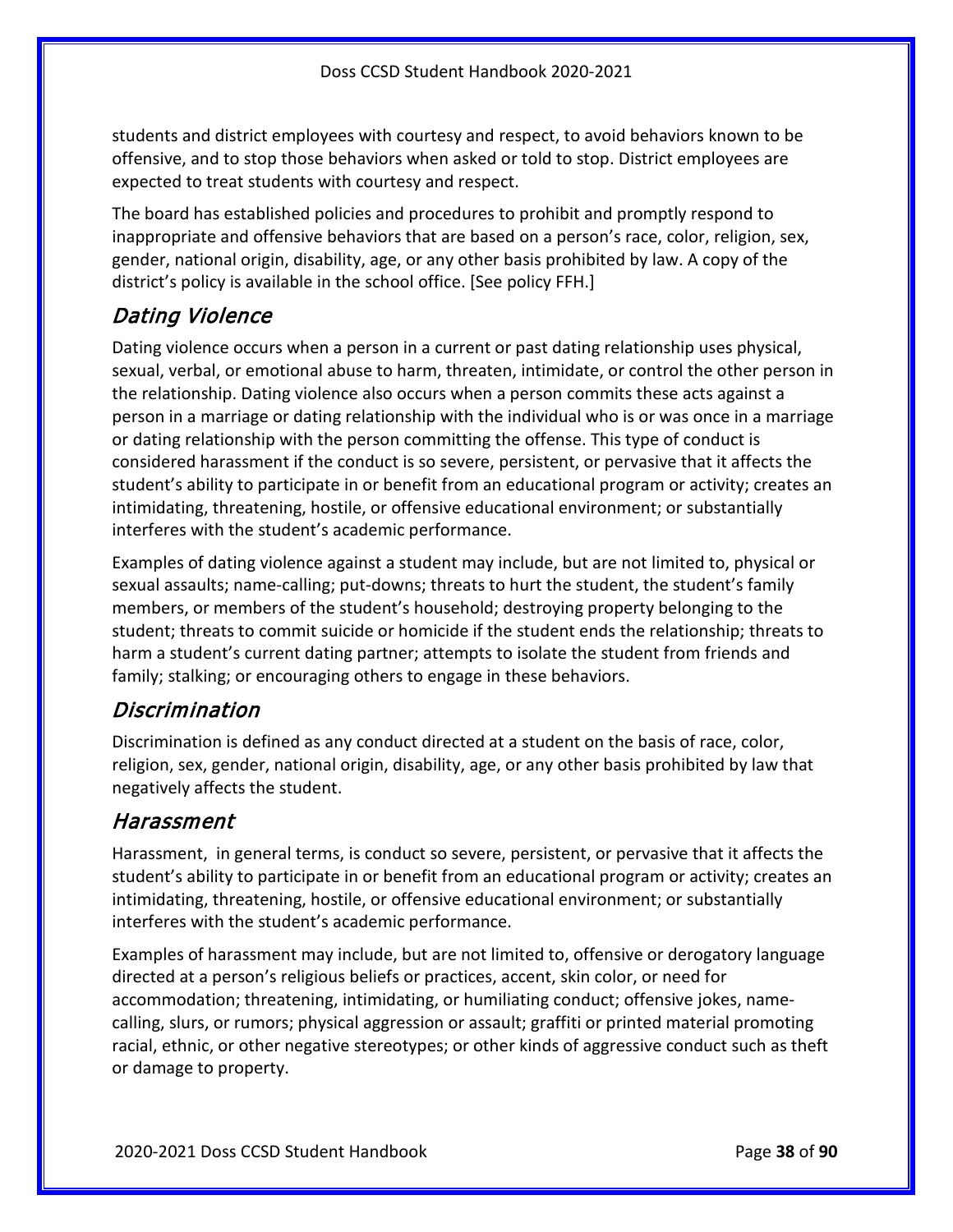In addition to dating violence as described above, two other types of prohibited harassment are described below.

### Sexual Harassment and Gender-Based Harassment

Sexual harassment and gender-based harassment of a student by an employee, volunteer, or another student are prohibited.

Examples of sexual harassment may include, but not be limited to, touching private body parts or coercing physical contact that is sexual in nature; sexual advances; jokes or conversations of a sexual nature; and other sexually motivated conduct, communications, or contact.

Sexual harassment of a student by an employee or volunteer does not include necessary or permissible physical contact not reasonably construed as sexual in nature, such as comforting a child with a hug or taking the child's hand. However, romantic and other inappropriate social relationships, as well as all sexual relationships, between students and district employees are prohibited, even if consensual.

Gender-based harassment includes harassment based on a student's gender, expression by the student of stereotypical characteristics associated with the student's gender, or the student's failure to conform to stereotypical behavior related to gender.

Examples of gender-based harassment directed against a student, regardless of the student's or the harasser's actual or perceived sexual orientation or gender identity, may include, but not be limited to, offensive jokes, name-calling, slurs, or rumors; physical aggression or assault; threatening or intimidating conduct; or other kinds of aggressive conduct such as theft or damage to property.

### Retaliation

Retaliation against a person who makes a good faith report of discrimination or harassment, including dating violence, is prohibited. Retaliation against a person who is participating in an investigation of alleged discrimination or harassment is also prohibited. A person who makes a false claim or offers false statements or refuses to cooperate with a district investigation, however, may be subject to appropriate discipline.

Examples of retaliation may include threats, rumor spreading, ostracism, assault, destruction of property, unjustified punishments, or unwarranted grade reductions. Unlawful retaliation does not include petty slights or annoyances.

### Reporting Procedures

Any student who believes that he or she has experienced dating violence, discrimination, harassment, or retaliation should immediately report the problem to a teacher, Administrative Consultant, or other district employee. The report may be made by the student's parent. [See policy FFH(LOCAL) and (EXHIBIT) for other appropriate district officials to whom to make a report.]

Upon receiving a report of prohibited conduct as defined by policy FFH, the district will determine whether the allegations, if proven, would constitute prohibited conduct as defined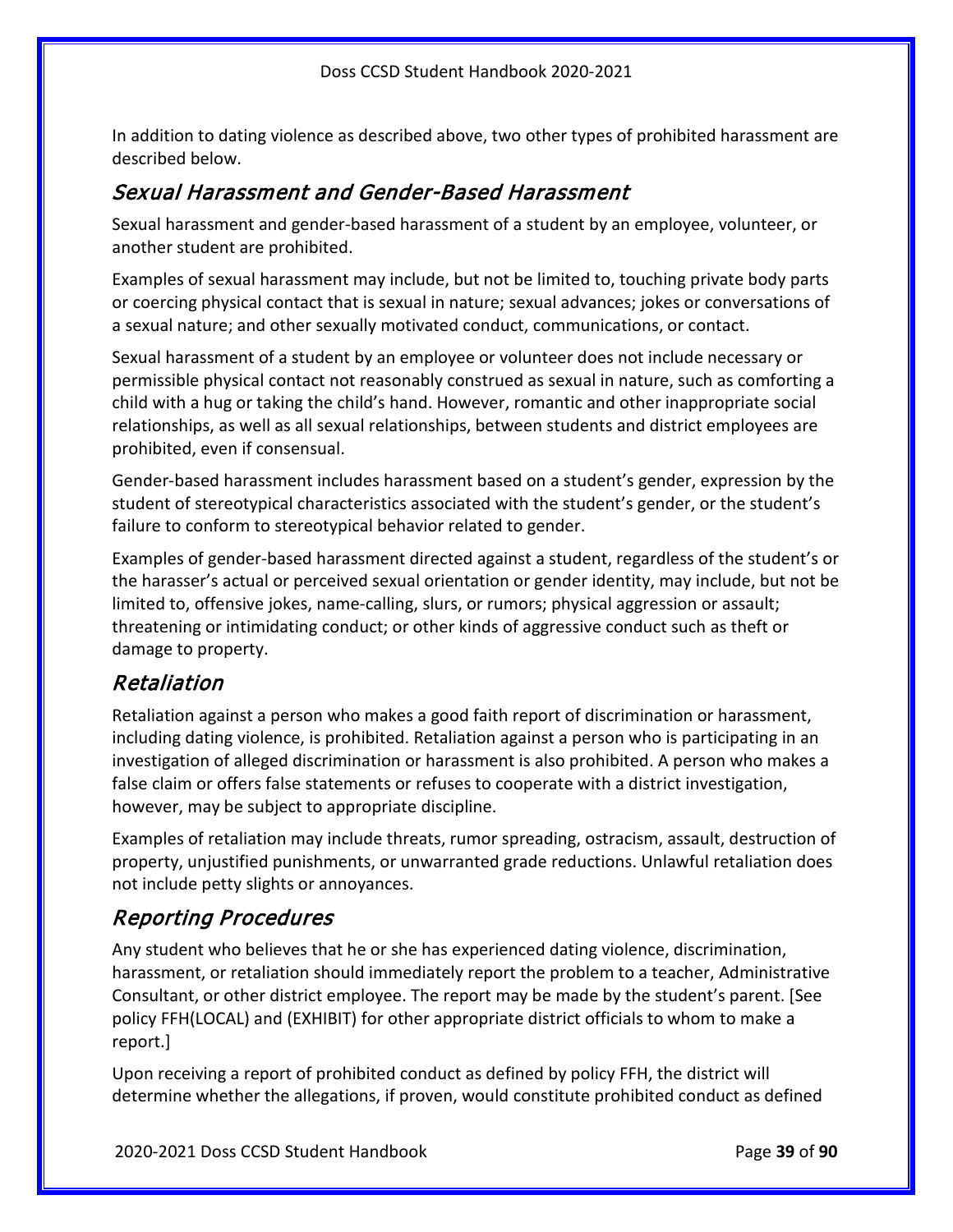by that policy. If not, the district will refer to policy FFI to determine if the allegations, if proven, would constitute bullying, as defined by law and that policy. If the alleged prohibited conduct, if proven, would constitute prohibited conduct and would also be considered bullying as defined by law and policy FFI, an investigation of bullying will also be conducted.

The district will promptly notify the parent of any student alleged to have experienced prohibited conduct involving an adult associated with the district. In the event alleged prohibited conduct involves another student, the district will notify the parent of the student alleged to have experienced the prohibited conduct when the allegations, if proven, would constitute a violation as defined by policy FFH.

### Investigation of Report

To the extent possible, the district will respect the privacy of the student; however, limited disclosures may be necessary to conduct a thorough investigation and to comply with law. Allegations of prohibited conduct, which includes dating violence, discrimination, harassment, and retaliation, will be promptly investigated.

If a law enforcement or other regulatory agency notifies the district that it is investigating the matter and requests that the district delay its investigation, the district will resume the investigation at the conclusion of the agency's investigation.

During the course of an investigation and when appropriate, the district will take interim action to address the alleged prohibited conduct.

If the district's investigation indicates that prohibited conduct occurred, appropriate disciplinary action, and, in some cases, corrective action, will be taken to address the conduct. The district may take disciplinary and corrective action even if the conduct that is the subject of the complaint was not unlawful.

All involved parties will be notified of the outcome of the district investigation within the parameters and limits allowed under the Family Educational Rights and Privacy Act (FERPA).

A student or parent who is dissatisfied with the outcome of the investigation may appeal in accordance with policy FNG(LOCAL).

### **Discrimination**

[See **Dating Violence, Discrimination, Harassment, and Retaliation** on page [37.](#page-36-0)]

#### **Distribution of Literature, Published Materials, or Other Documents** (All Grade Levels)

### School Materials

Publications prepared by and for the school may be posted or distributed, with the prior approval of the Administrative Consultant, sponsor, or teacher. Such items may include school posters, brochures, flyers, etc.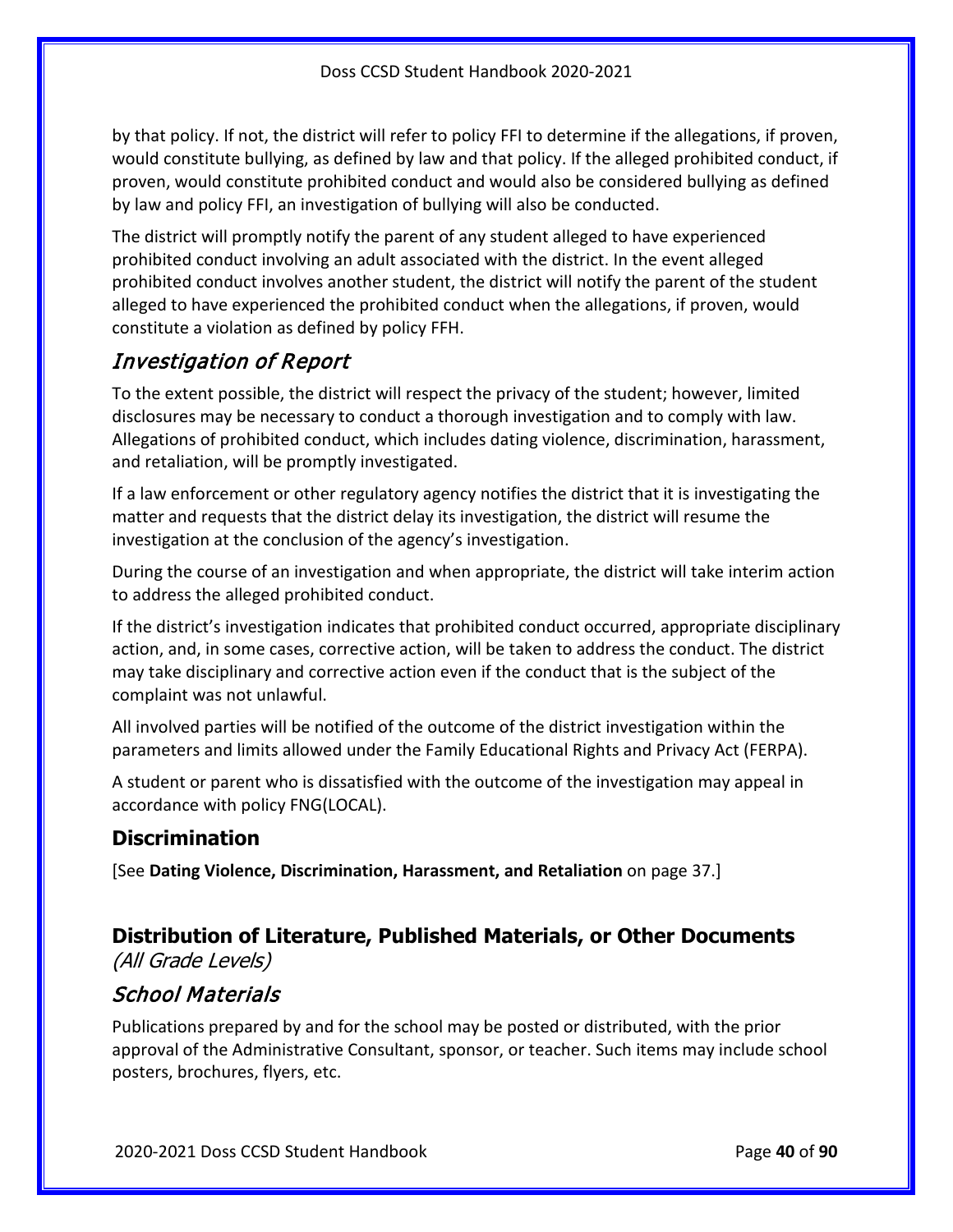All school publications are under the supervision of a teacher, sponsor, and the Administrative Consultant.

### Non-school Materials

#### **From Students**

Students must obtain prior approval from the Administrative Consultant before selling, posting, circulating, or distributing more than *50* copies of written or printed materials, handbills, photographs, pictures, films, tapes, or other visual or auditory materials that were not developed under the oversight of the school. To be considered, any non-school material must include the name of the sponsoring person or organization. The decision regarding approval will be made within two school days.

The Administrative Consultant has designated school office as the location for approved nonschool materials to be placed for voluntary viewing or collection by students. [See policy FNAA.]

A student may appeal a decision in accordance with policy FNG(LOCAL). Any student who sells, posts, circulates, or distributes non-school material without prior approval will be subject to disciplinary action in accordance with the Student Code of Conduct. Materials displayed without approval will be removed. [See FNG(LOCAL) for student complaint procedures.]

#### **From Others**

Written or printed materials, handbills, photographs, pictures, films, tapes, or other visual or auditory materials not sponsored by the district or by a district-affiliated school-support organization will not be sold, circulated, distributed, or posted on any district premises by any district employee or by persons or groups not associated with the district, except as permitted by policy GKDA. To be considered for distribution, any non-school material must meet the limitations on content established in the policy, include the name of the sponsoring person or organization, and be submitted to the Administrative Consultant for prior review. The Administrative Consultant will approve or reject the materials within two school days of the time the materials are received. The requestor may appeal a rejection in accordance with the appropriate district complaint policy. [See policies at DGBA or GF.]

The Administrative Consultant has designated the school office as the location for approved non-school materials to be placed for voluntary viewing or collection.

Prior review will not be required for:

- Distribution of materials by an attendee to other attendees of a school-sponsored meeting intended for adults and held after school hours.
- Distribution of materials by an attendee to other attendees of a community group meeting held after school hours in accordance with policy GKD(LOCAL) or a non-curriculum-related student group meeting held in accordance with FNAB(LOCAL).
- Distribution for electioneering purposes during the time a school facility is being used as a polling place, in accordance with state law.

2020-2021 Doss CCSD Student Handbook Page **41** of **90**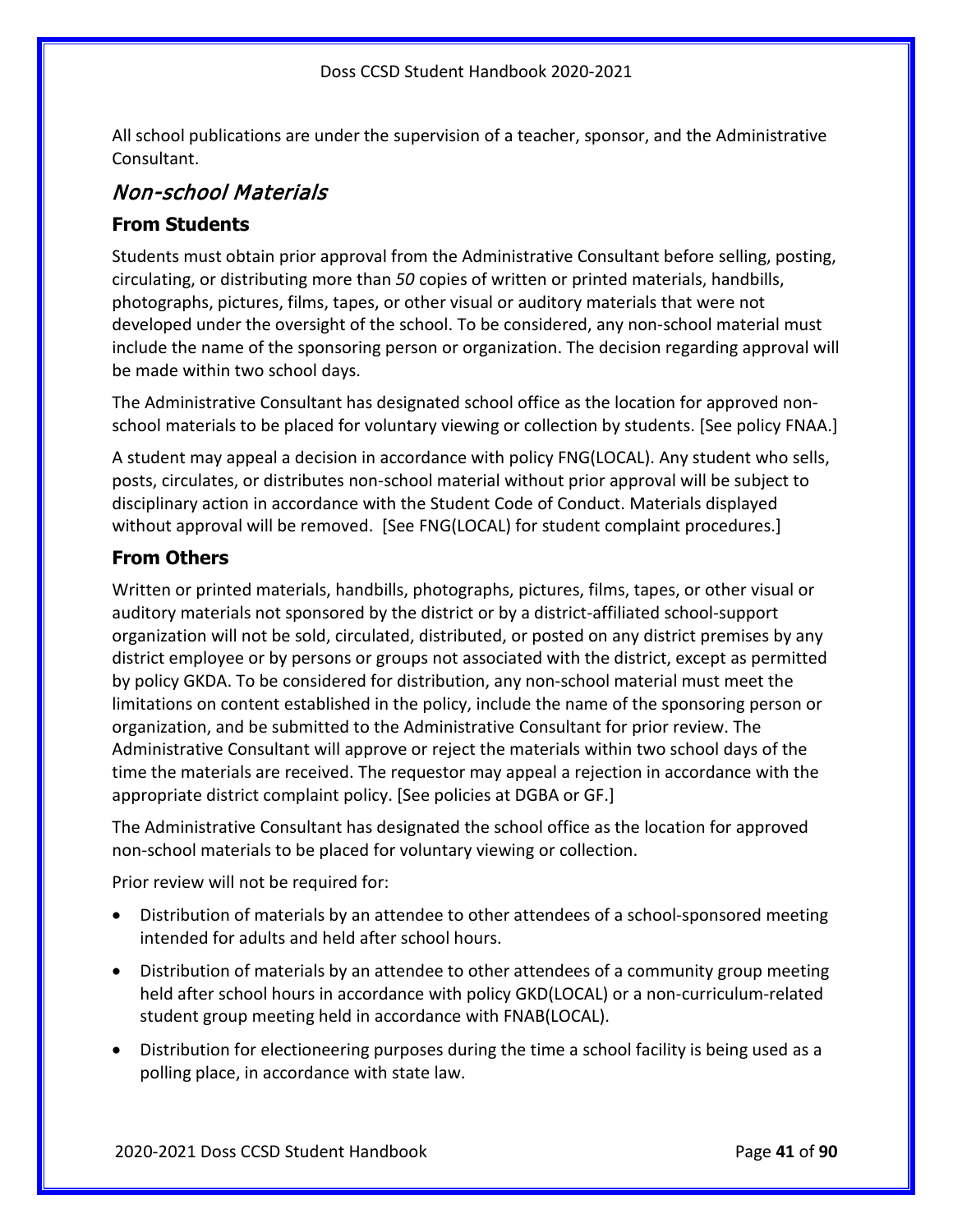All non-school materials distributed under these circumstances must be removed from district property immediately following the event at which the materials are distributed.

### **Dress and Grooming** (All Grade Levels)

The district's dress code is established to teach grooming and hygiene, prevent disruption, and minimize safety hazards. Students and parents may determine a student's personal dress and grooming standards, provided that they comply with the following:

The district's dress code is established to teach grooming and hygiene, prevent disruption, and minimize safety hazards. Students and parents may determine a student's personal dress and grooming standards, provided that they comply with the following:

- Any clothing advertising drugs, alcohol, tobacco, or profanity is not permitted.
- Abbreviated tops and/or spaghetti straps are not permitted. Midriffs or undergarments are not to be exposed.
- Dresses or shorts, shorter than mid-thigh are not permitted. Shorts or bloomers must be worn under dresses.
- Leggings may be worn only with shirts, shorts, skirts, skorts, or dresses as long as the rear-end is covered at all times.
- No caps or hats are permitted in the school building.
- Shoes must be worn at all times. During PE and recess time closed-toed, rubber soles shoes need to be worn.
- No visible tattoos either permanent or temporary (must be covered).
- Make-up and/or fake or sculptured/acrylic nails are not allowed.
- Earrings will be permitted on females only. They must be of reasonable size and style and worn only in earlobes. No facial rings will be permitted. No other visible piercing is allowed.
- Hair must be groomed. Hair cannot be cut or colored so as to cause disruption or interfere with normal school activities. This includes, but is not limited to Mohawks, shaved designs, or unnatural hair colors. Boys' hair length cannot exceed the top of a regular collar. Boys will not have any facial hair.

#### **The administration reserves the right to extend the dress and hair code to include attire not listed specifically above, but which is deemed to be inappropriate.**

If the district administrator determines that a student's grooming or clothing violates the school's dress code, the student will be given an opportunity to correct the problem at school. If not corrected, the student may be assigned to in-school suspension for the remainder of the day, until the problem is corrected, or until a parent or designee brings an acceptable change of

2020-2021 Doss CCSD Student Handbook Page **42** of **90**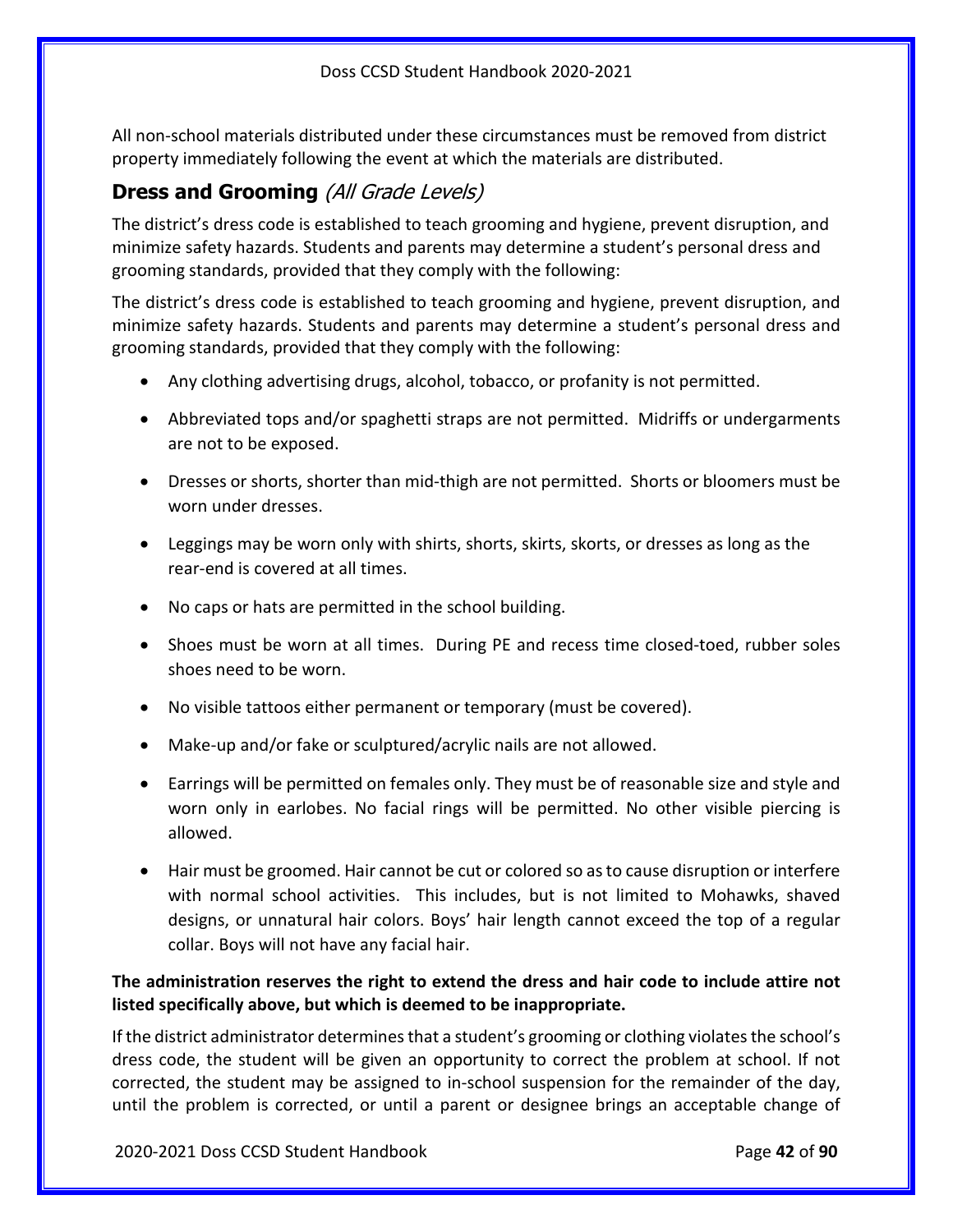clothing to the school. Repeated offenses may result in more serious disciplinary action in accordance with the Student Code of Conduct.

#### <span id="page-42-0"></span>**Electronic Devices and Technology Resources**

(All Grade Levels)

### Possession and Use of Personal Telecommunications Devices, Including Mobile Telephones

For safety purposes, the district permits students to possess personal mobile telephones; however, these devices must remain turned off during the instructional day, including during all testing, unless they are being used for approved instructional purposes. A student must have approval to possess other telecommunications devices such as netbooks, laptops, tablets, or other portable computers.

The use of mobile telephones or any device capable of capturing images is strictly prohibited in locker rooms or restroom areas while at school or at a school-related or school-sponsored event.

If a student uses a telecommunications device without authorization during the school day, the device will be confiscated. The parent may pick up the confiscated telecommunications device from the school's office for a fee of \$15.

Confiscated telecommunications devices that are not retrieved by the student or the student's parent will be disposed of after the notice required by law. [See policy FNCE.]

In limited circumstances and in accordance with law, a student's personal telecommunications device may be searched by authorized personnel. [See **Searches** on page [70](#page-69-0) and policy FNF.]

Any disciplinary action will be in accordance with the Student Code of Conduct. The district is not responsible for damaged, lost, or stolen telecommunications devices.

### Possession and Use of Other Personal Electronic Devices

Except as described below, students are not permitted to possess or use personal electronic devices such as MP3 players, video or audio recorders, DVD players, cameras, games, e-readers, or other electronic devices at school, unless prior permission has been obtained. Without such permission, teachers will collect the items and turn them in to the Administrative Consultant's office. The Administrative Consultant will determine whether to return items to students at the end of the day or to contact parents to pick up the items.

In limited circumstances and in accordance with law, a student's personal electronic device may be searched by authorized personnel. [See **Searches** on page [70](#page-69-0) and policy FNF.]

Any disciplinary action will be in accordance with the Student Code of Conduct. The district is not responsible for any damaged, lost, or stolen electronic device.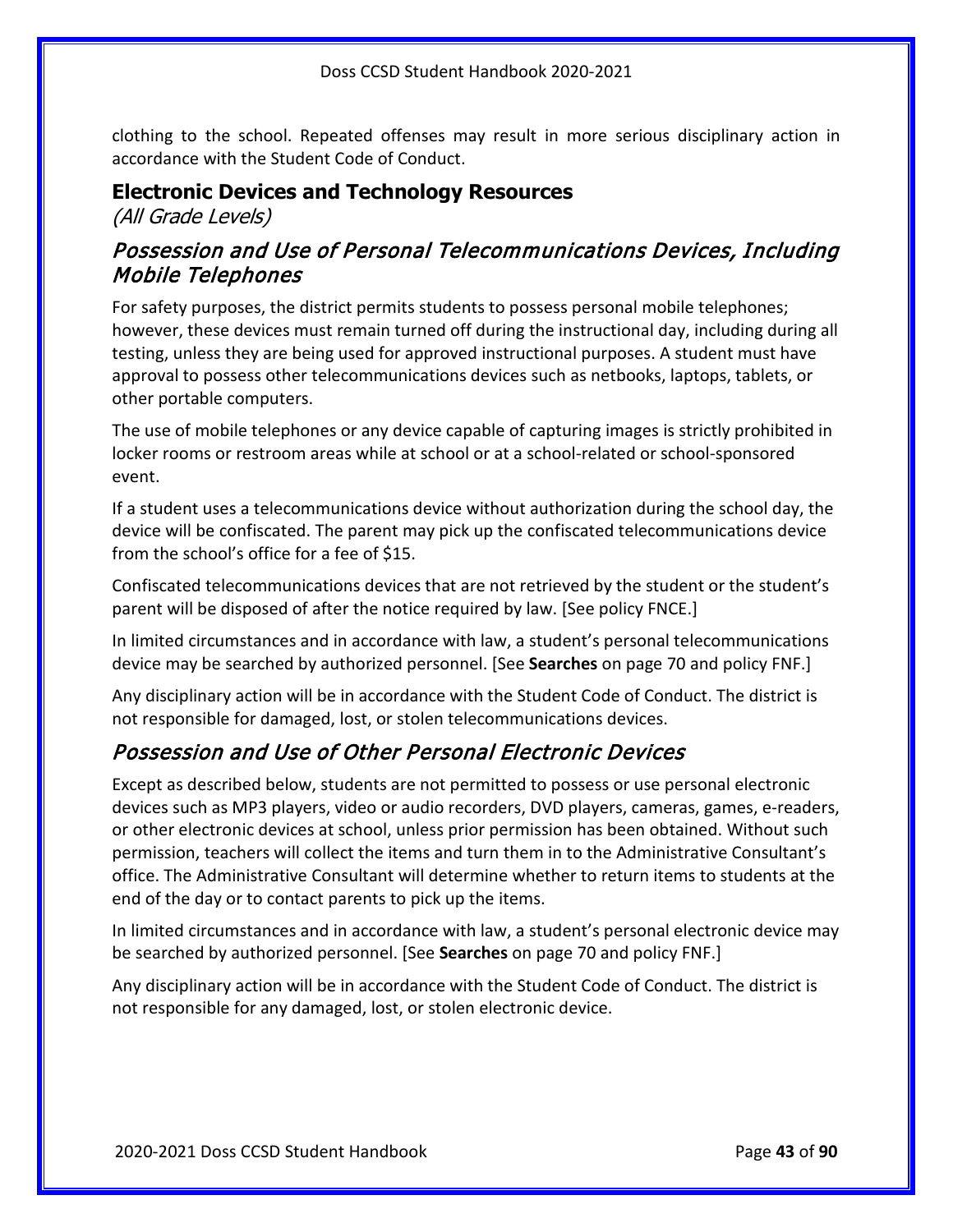### Instructional Use of Personal Telecommunications and Other Electronic Devices

In some cases, students may find it beneficial or might be encouraged to use personal telecommunications or other personal electronic devices for instructional purposes while on campus. Students must obtain prior approval before using personal telecommunications or other personal electronic devices for instructional use. Students must also sign a user agreement that contains applicable rules for use (separate from this handbook). When students are not using the devices for approved instructional purposes, all devices must be turned off during the instructional day. Violations of the user agreement may result in withdrawal of privileges and other disciplinary action.

### Acceptable Use of District Technology Resources

District-owned technology resources for instructional purposes may be issued to individual students. Use of these technological resources, which include the district's network systems and use of district equipment, is restricted to approved purposes only. Students and parents will be asked to sign a user agreement (separate from this handbook) regarding use of these district resources. Violations of the user agreement may result in withdrawal of privileges and other disciplinary action.

### Unacceptable and Inappropriate Use of Technology Resources

Students are prohibited from possessing, sending, forwarding, posting, accessing, or displaying electronic messages that are abusive, obscene, sexually oriented, threatening, harassing, damaging to another's reputation, or illegal. This prohibition also applies to conduct off school property, whether the equipment used to send such messages is district-owned or personally owned, if it results in a substantial disruption to the educational environment.

Any person taking, disseminating, transferring, possessing, or sharing obscene, sexually oriented, lewd, or otherwise illegal images or other content, commonly referred to as "sexting," will be disciplined in accordance with the Student Code of Conduct, may be required to complete an educational program related to the dangers of this type of behavior, and, in certain circumstances, may be reported to law enforcement. Because engaging in this type of behavior can lead to bullying or harassment, as well as possibly impede future endeavors of a student, we encourage you to review with your child ["Before You Text" Sexting Prevention](http://beforeyoutext.com/)  [Course,](http://beforeyoutext.com/) a state-developed program that addresses the consequences of engaging in inappropriate behavior using technology.

In addition, any student who engages in conduct that results in a breach of the district's computer security will be disciplined in accordance with the Student Code of Conduct, and, in some cases, the consequence may rise to the level of expulsion.

### **End-of-Course (EOC) Assessments**

[See **Graduation** on page **Error! Bookmark not defined.** and **Standardized Testing** on page [72.](#page-71-0)]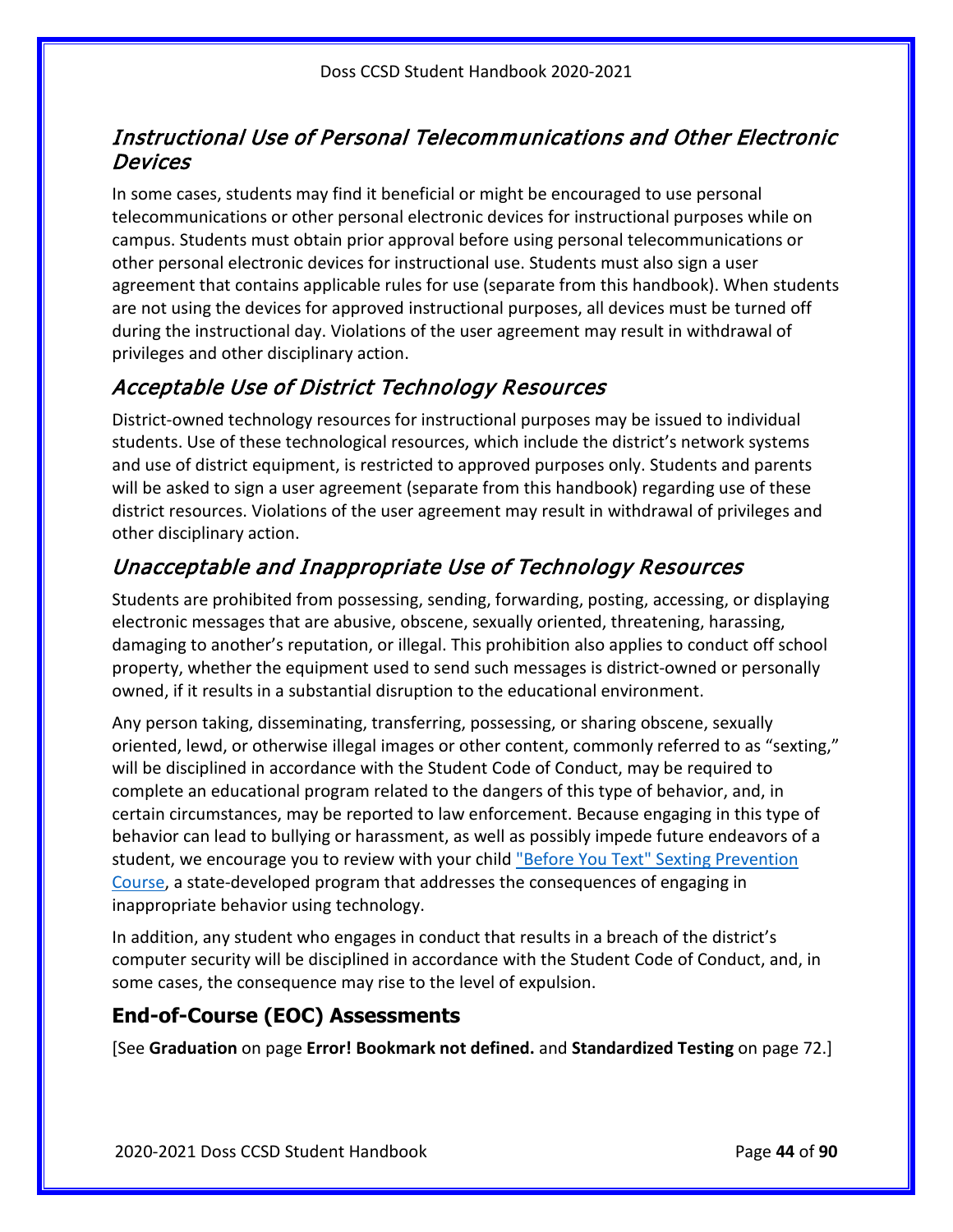### **English Learners**

### (All Grade Levels)

A student who is an English learner is entitled to receive specialized services from the district. To determine whether the student qualifies for services, a Language Proficiency Assessment Committee (LPAC) will be formed, which will consist of both district personnel and at least one parent representative. The student's parent must consent to any services recommended by the LPAC for an English learner. However, pending the receipt of parental consent or denial of services, an eligible student will receive the services to which the student is entitled and eligible.

To determine a student's level of proficiency in English, the LPAC will use information from a variety of assessments. If the student qualifies for services, and once a level of proficiency has been established, the LPAC will then designate instructional accommodations or additional special programs that the student will require to eventually become proficient at grade level work in English. Ongoing assessments will be conducted to determine a student's continued eligibility for the program.

The LPAC will also determine whether certain accommodations are necessary for any statemandated assessments. The STAAR Spanish, as mentioned at **Standardized Testing** on pag[e 72,](#page-71-0) may be administered to an English learner for a student up to grade 5. In limited circumstances, a student's LPAC may exempt the student from an otherwise required state-mandated assessment or may waive certain graduation requirements related to the English I end-ofcourse (EOC) assessment. The Texas English Language Proficiency Assessment System (TELPAS) will also be administered to English learners who qualify for services.

If a student is considered an English learner and receives special education services because of a qualifying disability, the student's ARD committee will make instructional and assessment decisions in conjunction with the LPAC.

#### **Extracurricular Activities, Clubs, and Organizations** (All Grade Levels)

Participation in school-sponsored activities is an excellent way for a student to develop talents, receive individual recognition, and build strong friendships with other students; participation, however, is a privilege, not a right.

Participation in some of these activities may result in events that occur off-campus. When the district arranges transportation for these events, students are required to use the transportation provided by the district to and from the events. Exceptions to this may only be made with the approval of the activity's coach or sponsor. [See **Transportation** on page [74.](#page-73-0)]

Eligibility for initial and continuing participation in many of these activities is governed by state law and the rules of the University Interscholastic League (UIL)—a statewide association overseeing inter-district competition. If a student is involved in an academic, athletic, or music activity governed by UIL, the student and parent are expected to know and follow all rules of the UIL organization. Students involved in UIL athletic activities and their parents can access the UIL Parent Information Manual at [UIL Parent Information Manual;](https://www.uiltexas.org/athletics/manuals) a hard copy can be provided

2020-2021 Doss CCSD Student Handbook Page **45** of **90**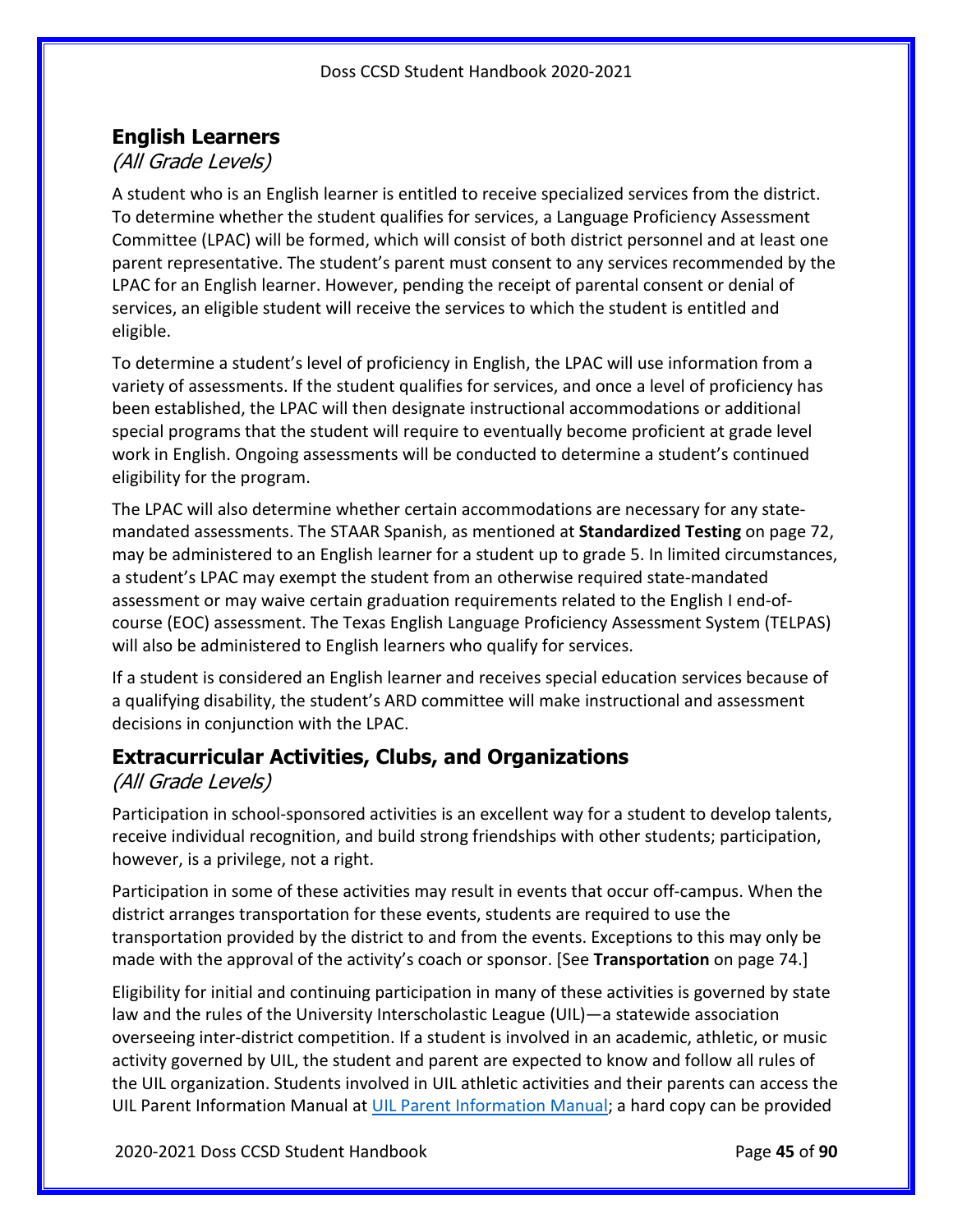by the coach or sponsor of the activity on request. To report a complaint of alleged noncompliance with required safety training or an alleged violation of safety rules required by law and the UIL, please contact the curriculum division of TEA at (512) 463-9581 or [curriculum@tea.texas.gov.](mailto:curriculum@tea.state.tx.us)

[See [UIL Texas](http://www.uiltexas.org/) for additional information on all UIL-governed activities.]

Generally, a student who receives at the end of a grading period a grade below 70 in any academic class If your child has experienced trauma, contact the Administrative Consultant for more information.

If a student is enrolled in a state-approved course that requires demonstration of the mastery of an essential knowledge and skills in public performance and the student receives a grade below 70 at the end of the grading period, the student may participate in a performance so long as the general public is invited.

In addition, the following provisions apply to all extracurricular activities:

- A student who receives special education services and who fails to meet the standards in the individualized education program (IEP) may not participate for at least three school weeks.
- An ineligible student may practice or rehearse but may not participate in any competitive activity.
- A student is allowed in a school year up to 10 absences not related to post-district competition. All extracurricular activities and public performances, whether UIL activities or other activities approved by the board, are subject to these restrictions.
- An absence for participation in an activity that has not been approved will receive an unexcused absence.

### Standards of Behavior

Sponsors of student clubs and performing groups such as the band, choir, and drill and athletic teams may establish standards of behavior—including consequences for misbehavior—that are stricter than those for students in general. If a violation is also a violation of school rules, the consequences specified by the Student Code of Conduct or by board policy will apply in addition to any consequences specified by the organization's standards of behavior.

#### **Fees**

### (All Grade Levels)

Materials that are part of the basic educational program are provided with state and local funds at no charge to a student. A student, however, is expected to provide his or her own pencils, paper, erasers, and notebooks and may be required to pay certain other fees or deposits, including:

- Costs for materials for a class project that the student will keep.
- Personal physical education and athletic equipment and apparel.

2020-2021 Doss CCSD Student Handbook Page **46** of **90**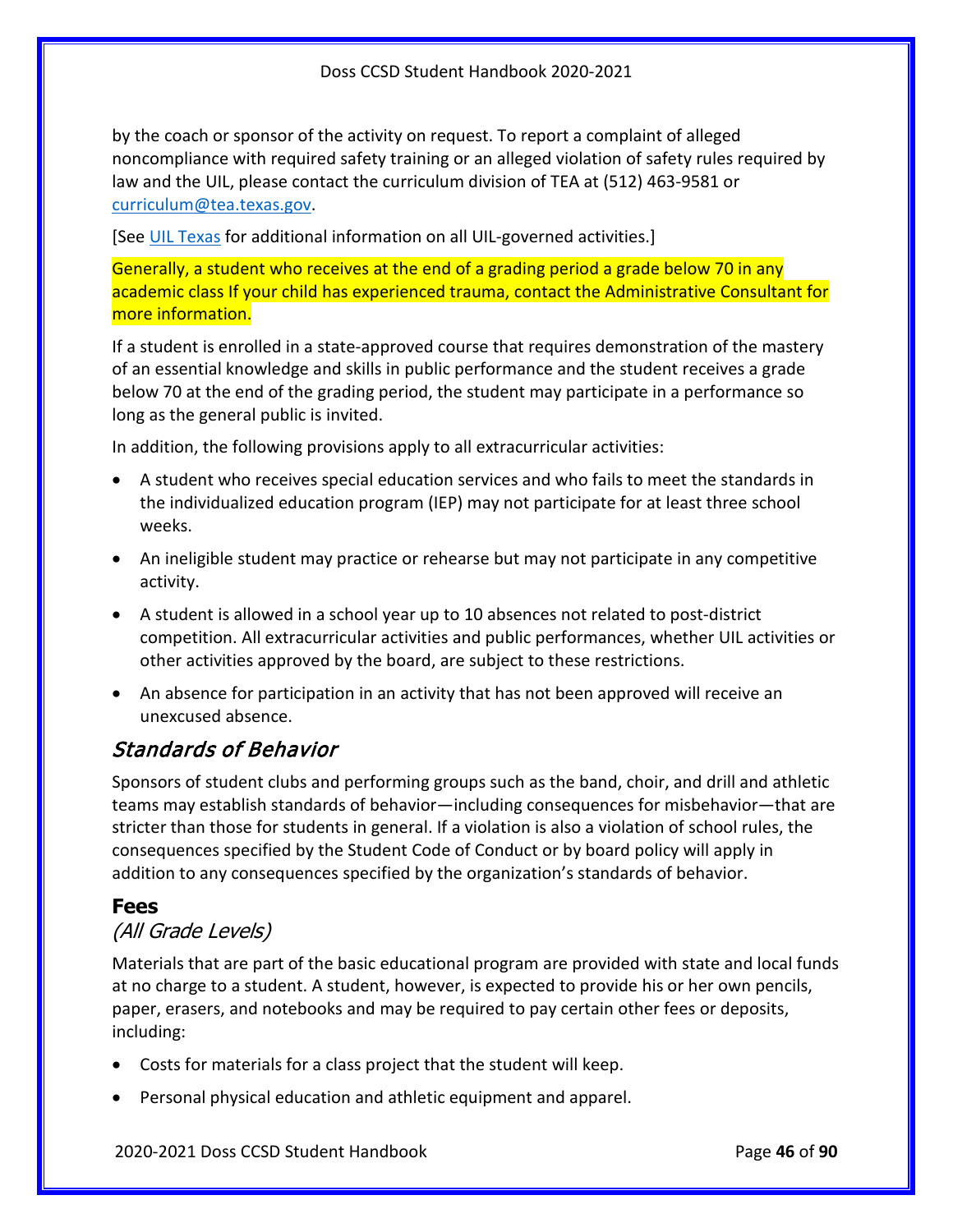- Voluntarily purchased pictures, publications, yearbooks, graduation announcements, etc.
- Voluntarily purchased student health and accident insurance.
- Personal apparel used in extracurricular activities that becomes the property of the student.
- Fees for lost, damaged, or overdue library books.
- Fees for optional courses offered for credit that require use of facilities not available on district premises.
- Summer school for courses that are offered tuition-free during the regular school year.
	- A reasonable fee for providing transportation to a student who lives within two miles of the school. [See **Buses and Other School Vehicles** on page [74.](#page-73-1)]
	- A fee not to exceed \$50 for costs of providing an educational program outside of regular school hours for a student who has lost credit or has not been awarded a final grade because of absences and whose parent chooses the program for the student to meet the 90 percent attendance requirement. The fee will be charged only if the parent or guardian signs a district-provided request form.
	- In some cases, a fee for a course taken through the Texas Virtual School Network (TXVSN).

Any required fee or deposit may be waived if the student and parent are unable to pay. Application for such a waiver may be made to the Administrative Consultant. [For further information, see policy FP.]

#### **Fundraising**

#### (All Grade Levels)

Student groups or classes and/or parent groups may be permitted to conduct fundraising drives for approved school purposes in accordance with administrative regulations. [For further information, see policies FJ and GE.]

#### **Gang-Free Zones**

(All Grade Levels)

Certain criminal offenses, including those involving organized criminal activity such as gangrelated crimes, will be enhanced to the next highest category of offense if they are committed in a gang-free zone. For purposes of the district, a gang-free zone includes a school bus and a location in, on, or within 1,000 feet of any district-owned or leased property or campus playground.

#### **Gender-Based Harassment**

[See **Dating Violence, Discrimination, Harassment, and Retaliation** on page [37.](#page-36-0)]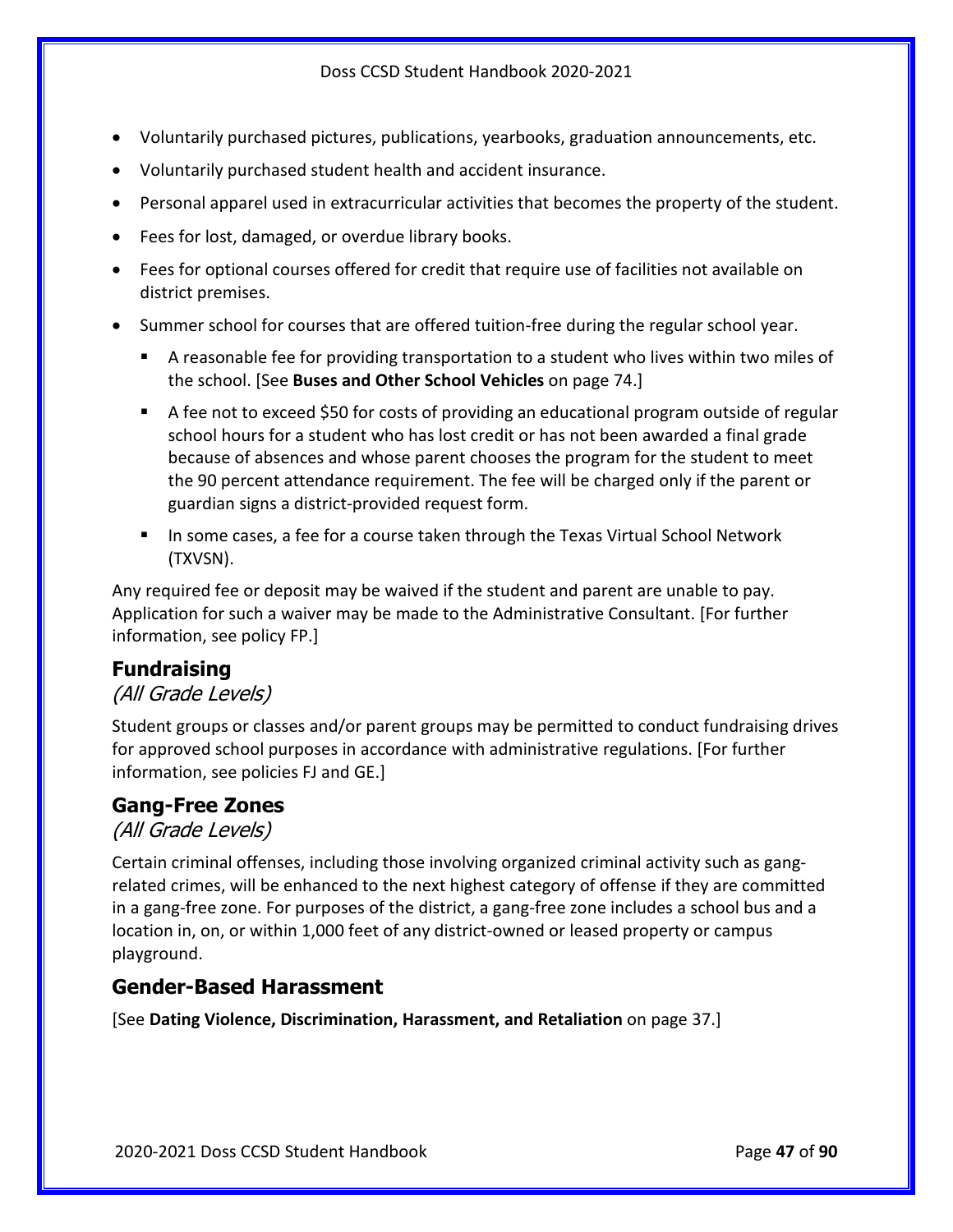### <span id="page-47-0"></span>**Grading Guidelines**

### (All Grade Levels)

Grading guidelines for each grade level or course will be communicated and distributed to students and their parents by the classroom teacher. These guidelines have been reviewed by each teacher and have been approved by the Administrative Consultant. These guidelines establish the minimum number of assignments, projects, and examinations required for each grading period. In addition, these guidelines establish how the student's mastery of concepts and achievement will be communicated (i.e., letter grades, numerical averages, checklist of required skills, etc.). Grading guidelines also outline in what circumstances a student will be allowed to redo an assignment or retake an examination for which the student originally made a failing grade. Procedures for a student to follow after an absence will also be addressed.

[See **Report Cards/Progress Reports and Conferences** on page [66](#page-65-0) for additional information on grading guidelines.]

#### **Harassment**

[See **Dating Violence, Discrimination, Harassment, and Retaliation** on page [37.](#page-36-0)]

#### **Hazing**

#### (All Grade Levels)

Hazing is defined by Section 37.151 of the Education Code as an intentional, knowing, or reckless act, on or off campus, by one person alone or acting with others, directed against a student for the purpose of pledging, initiation into, affiliation with, holding office in, or maintaining membership in a student organization if the act meets the elements in Education Code 37.151, including:

- Any type of physical brutality;
- An activity that subjects the student to an unreasonable risk of harm or that adversely affects the student's mental or physical health, such as sleep deprivation, exposure to the elements, confinement to small spaces, calisthenics, or consumption of food, liquids, drugs, or other substances;
- An activity that induces, causes, or requires the student to perform a duty or task that violates the Penal Code; and
- Coercing a student to consume a drug or alcoholic beverage in an amount that would lead a reasonable person to believe the student is intoxicated.

Hazing will not be tolerated by the district. If an incident of hazing occurs, disciplinary consequences will be handled in accordance with the Student Code of Conduct. It is a criminal offense if a person engages in hazing; solicits, encourages, directs, aids, or attempts to aid another in hazing; or has firsthand knowledge of an incident of hazing being planned or having occurred and fails to report this to the Administrative Consultant.

[See **Bullying** on page [28](#page-27-0) and policies FFI and FNCC.]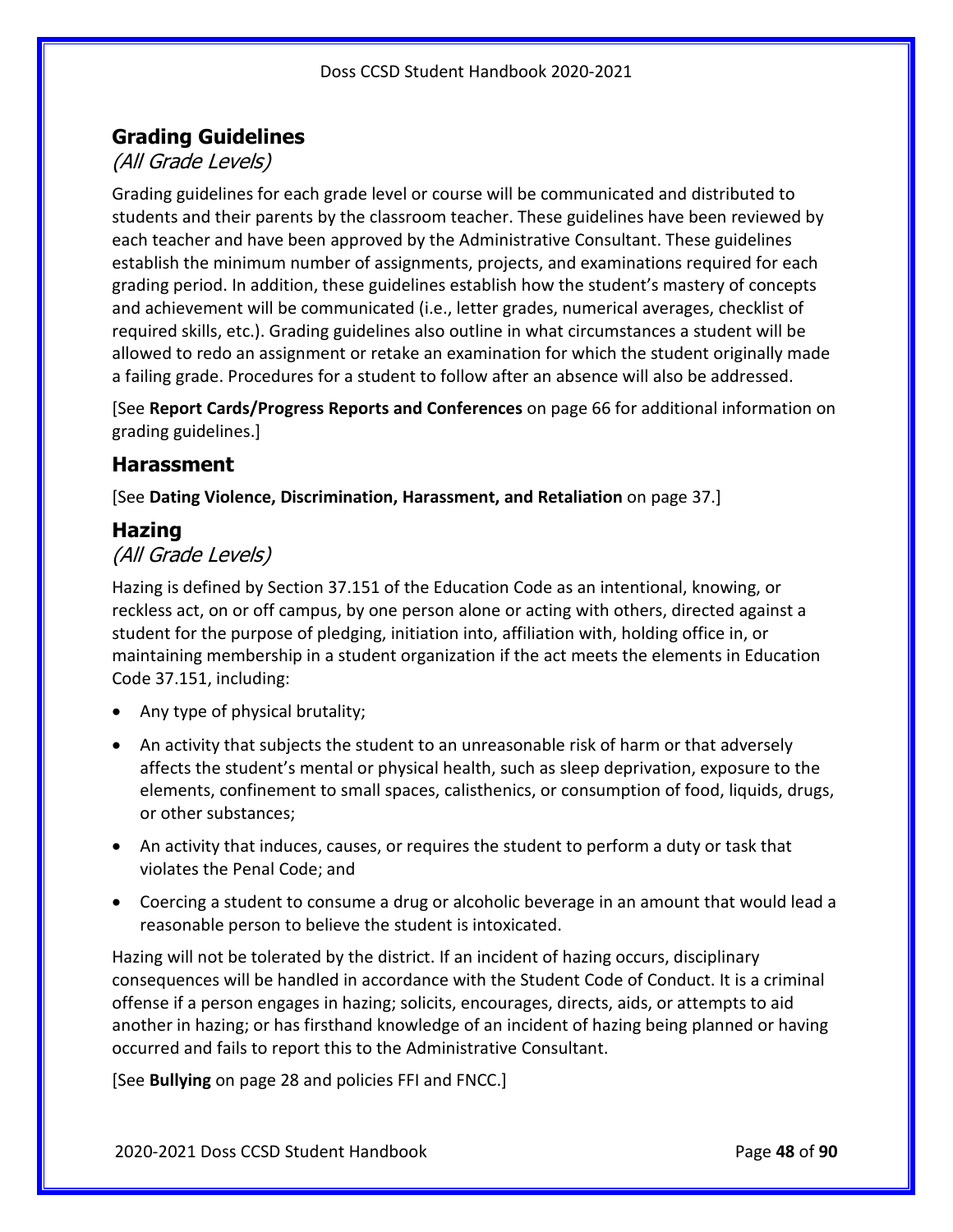#### <span id="page-48-0"></span>**Health-Related Matters**

**Important Note: The State of Texas routinely updates health and safety guidelines and operational considerations for public schools. Please be aware that for health concerns, such as the COVID-19 pandemic, Doss CCSD will publicly post and specifically notify parents and guardians of the health and safety procedures that will be necessary to implement.**

#### Student Illness

#### (All Grade Levels)

When your child is ill, please contact the school to let us know he or she will not be attending that day. It is important to remember that schools are required to exclude students with certain illnesses from school for periods of time as identified in state rules. For example, if your child has a fever over 100 degrees, he or she must stay out of school until fever-free for 24 hours without fever-reducing medications. In addition, students with diarrheal illnesses must stay home until they are diarrhea-free without diarrhea-suppressing medications for at least 24 hours. A full list of conditions for which the school must exclude children can be obtained from the school office.

If a student becomes ill during the school day, he or she must receive permission from the teacher before reporting to the school nurse. If the nurse determines that the child should go home, the school office will contact the parent.

The district is also required to report certain contagious (communicable) diseases or illnesses to the Texas Department of State Health Services (TDSHS) or our local/regional health authority. The school office can provide information from TDSHS on these notifiable conditions.

Contact the school office if you have questions or if you are concerned about whether or not your child should stay home.

### <span id="page-48-1"></span>Bacterial Meningitis

(All Grade Levels)

State law requires the district to provide information about bacterial meningitis:

#### **What is meningitis?**

Meningitis is an inflammation of the covering of the brain and spinal cord. It can be caused by viruses, parasites, fungi, and bacteria. Viral meningitis is common, and most people recover fully. Parasitic and fungal meningitis are very rare. Bacterial meningitis is very serious and may involve complicated medical, surgical, pharmaceutical, and life support management.

#### **What are the symptoms?**

Someone with meningitis will become very ill. The illness may develop over one or two days, but it can also rapidly progress in a matter of hours. Not everyone with meningitis will have the same symptoms.

Children (over 2 years old) and adults with bacterial meningitis commonly have a severe headache, high fever, and neck stiffness. Other symptoms might include nausea, vomiting,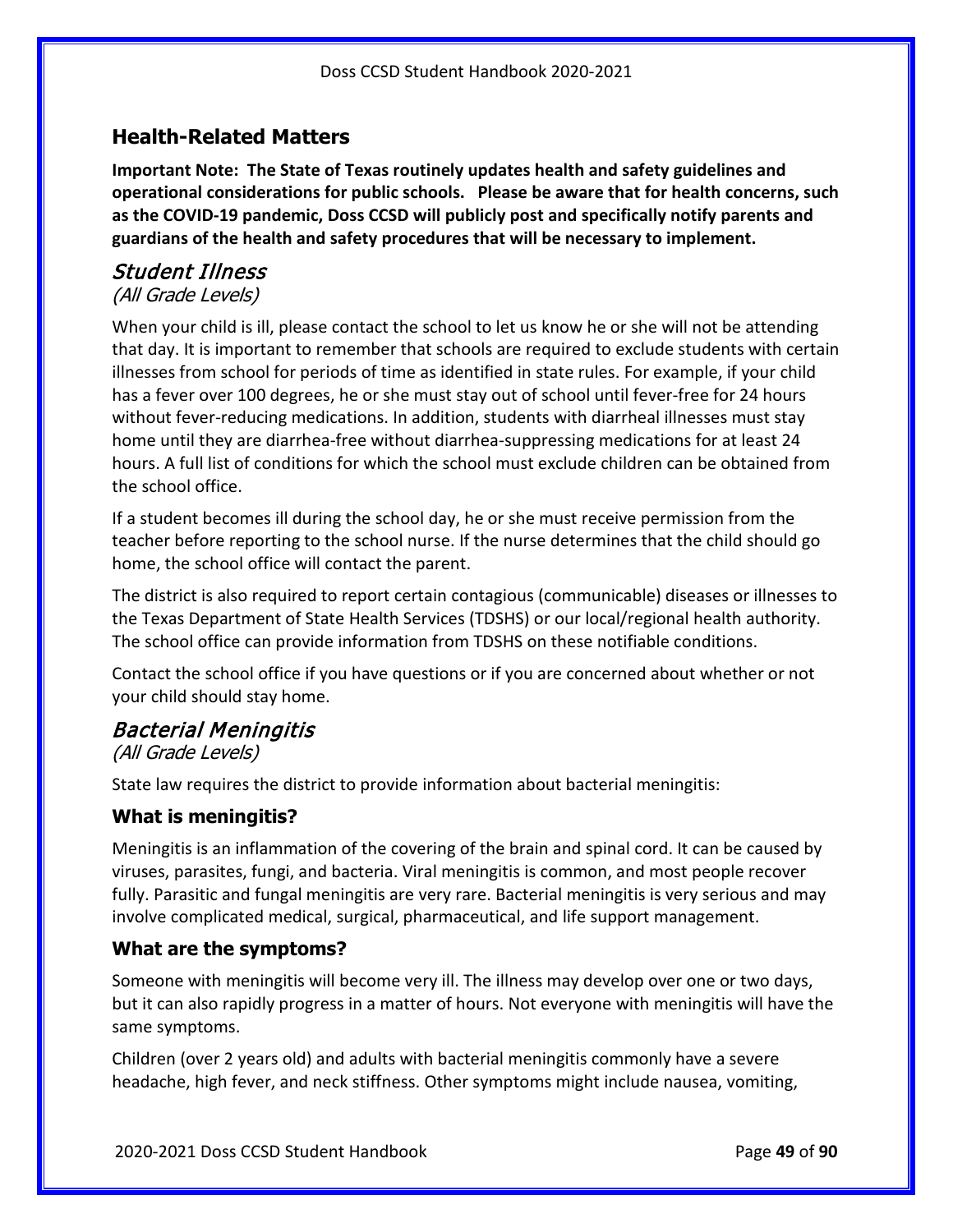discomfort looking into bright lights, confusion, and sleepiness. In both children and adults, there may be a rash of tiny, red-purple spots. These can occur anywhere on the body.

The diagnosis of bacterial meningitis is based on a combination of symptoms and laboratory results.

#### **How serious is bacterial meningitis?**

If it is diagnosed early and treated promptly, the majority of people make a complete recovery. In some cases, it can be fatal, or a person may be left with a permanent disability.

#### **How is bacterial meningitis spread?**

Fortunately, none of the bacteria that cause meningitis are as contagious as diseases like the common cold or the flu, and they are not spread by casual contact or by simply breathing the air where a person with meningitis has been. They are spread when people exchange respiratory or throat secretions (such as by kissing, coughing, or sneezing).

The germ does not cause meningitis in most people. Instead, most people become carriers of the germ for days, weeks, or even months. The bacteria rarely overcome the body's immune system and cause meningitis or another serious illness.

#### **How can bacterial meningitis be prevented?**

Maintaining healthy habits, like getting plenty of rest, can help prevent infection. Using good health practices such as covering your mouth and nose when coughing and sneezing and washing your hands frequently with soap and water can also help stop the spread of the bacteria. It's a good idea not to share food, drinks, utensils, toothbrushes, or cigarettes. Limit the number of persons you kiss.

There are vaccines available to offer protection from some of the bacteria that can cause bacterial meningitis. The vaccines are safe and effective (85–90 percent). They can cause mild side effects, such as redness and pain at the injection site lasting up to two days. Immunity develops within seven to ten days after the vaccine is given and lasts for up to five years.

#### **What should you do if you think you or a friend might have bacterial meningitis?**

You should seek prompt medical attention.

### **Where can you get more information?**

The school office, family doctor, and the staff at your local or regional health department office are excellent sources for information on all communicable diseases. You may also call your local health department or Regional Department of State Health Services office to ask about a meningococcal vaccine. Additional information may also be found at the websites for the [Centers for Disease Control and Prevention](http://www.cdc.gov/) (CDC), particularly the CDC's information on [bacterial meningitis,](https://www.cdc.gov/meningitis/bacterial.html) and the [Texas Department of State Health Services.](http://www.dshs.texas.gov/idcu/disease/meningitis/)

**Note:** DSHS requires at least one meningococcal vaccination on or after the student's 11th birthday, unless the student received the vaccine at age 10. Also note that entering college students must show, with limited exception, evidence of receiving a bacterial meningitis

2020-2021 Doss CCSD Student Handbook Page **50** of **90**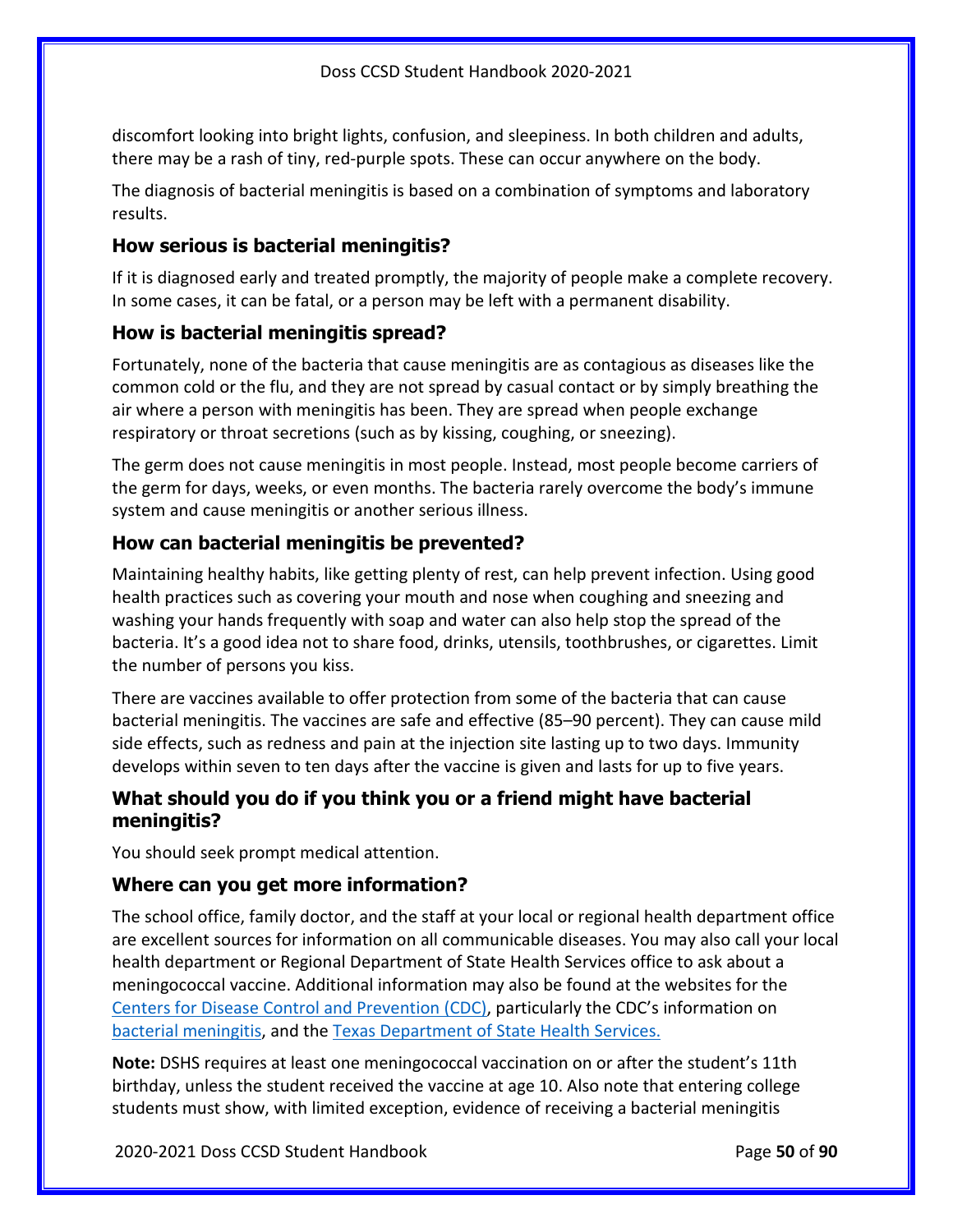vaccination within the five-year period prior to enrolling in and taking courses at an institution of higher education. Please see the school office for more information, as this may affect a student who wishes to enroll in a dual credit course taken off campus.

[See **Immunization** on page [55](#page-54-0) for more information.]

#### Food Allergies (All Grade Levels)

The district requests to be notified when a student has been diagnosed with a food allergy, especially those allergies that could result in dangerous or possibly life-threatening reactions either by inhalation, ingestion, or skin contact with the particular food. It is important to disclose the food to which the student is allergic, as well as the nature of the allergic reaction. Please contact the Administrative Consultant if your child has a known food allergy or as soon as possible after any diagnosis of a food allergy.

The district will develop a food allergy management plan, based on the identified allergy and the Texas Department of State Health Services' (DSHS) "Guidelines for the Care of Students with Food Allergies At-Risk for Anaphylaxis." The district's management plan will address employee training, dealing with common food allergens, and specific strategies for dealing with students diagnosed with severe food allergies. When the district receives information that a student has a food allergy that puts the student at risk for anaphylaxis, individual care plans will be developed to assist the student in safely accessing the school environment. The district's food allergy management plan can be accessed at the school office.

The complete text of the ["Guidelines for the Care of Students with Food Allergies At-Risk for](https://www.dshs.texas.gov/transition/mhsa.aspx)  [Anaphylaxis"](https://www.dshs.texas.gov/transition/mhsa.aspx) can be found on the DSHS website at [Allergies and Anaphylaxis.](https://www.dshs.texas.gov/schoolhealth/allergiesandanaphylaxis/)

[See policy FFAF and **Celebrations** on pag[e 29.](#page-28-0)]

#### Head Lice (All Grade Levels)

Head lice, although not an illness or a disease, is very common among children and is spread very easily through head-to-head contact during play, sports, or nap time, and when children share things like brushes, combs, hats, and headphones. If careful observation indicates that a student has head lice, the school office will contact the student's parent to determine whether the student will need to be picked up from school and to discuss a plan for treatment with an FDA-approved medicated shampoo or cream rinse that may be purchased from any drug or grocery store. After the student has undergone one treatment, the parent should check in with the school office to discuss the treatment used. The school office can also offer additional recommendations, including subsequent treatments and how best to get rid of lice and prevent their return.

Notice will also be provided to parents of elementary school students in the affected classroom.

More information on head lice can be obtained from the DSHS website [Managing Head Lice.](http://www.dshs.state.tx.us/schoolhealth/lice.shtm)

[See policy FFAA.]

2020-2021 Doss CCSD Student Handbook Page **51** of **90**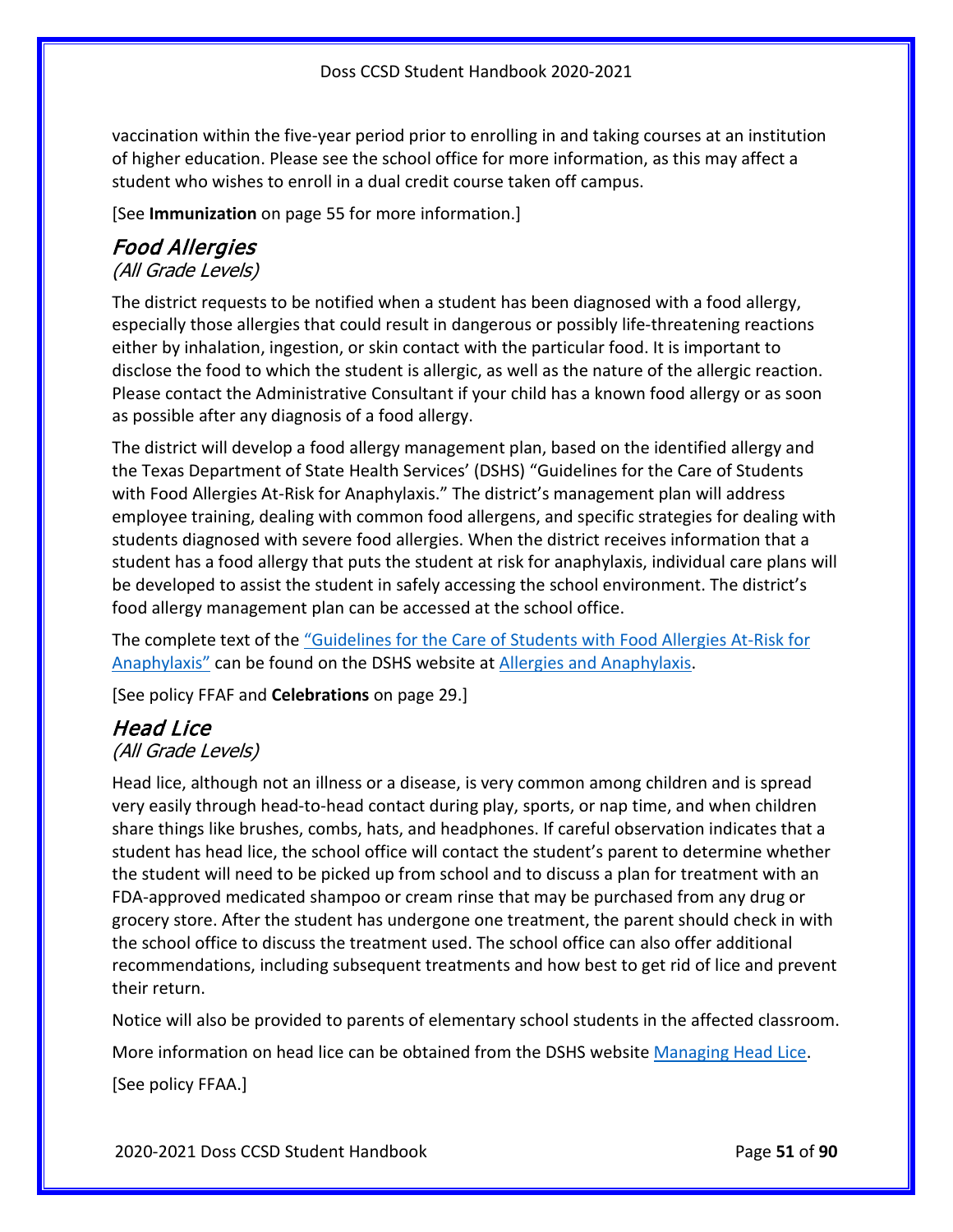### Physical Activity Requirements

#### **Elementary School**

In accordance with policies at EHAB, EHAC, EHBG, and FFA, the district will ensure that students in full-day prekindergarten–grade 5 engage in moderate or vigorous physical activity for at least 30 minutes per day or 135 minutes per week.

For additional information on the district's requirements and programs regarding elementary school student physical activity requirements, please see the Administrative Consultant.

### **Junior High / Middle School**

In accordance with policies at EHAB, EHAC, EHBG, and FFA, the district will ensure that students in middle or junior high school will engage in at least 225 minutes of moderate or vigorous physical activity within each two-week period for at least four semesters].

For additional information on the district's requirements and programs regarding junior high and middle school student physical activity requirements, please see the Administrative Consultant.

#### **Temporary Restriction from Participation in Physical Education**

Students who are temporarily restricted from participation in physical education will remain in the class and shall continue to learn the concepts of the lessons but not actively participate in the skill demonstration.

### <span id="page-51-0"></span>School Health Advisory Council (SHAC)

#### (All Grade Levels)

During the preceding school year, the district's newly formed School Health Advisory Council (SHAC) held 2 meetings. It is our plan to hold the requisite 4 meetings in the 2020-2021 school year. Additional information regarding the district's SHAC is available from the Administrative Consultant.

The duties of the SHAC include:

- Making recommendations regarding physical and mental health curriculum.
- Developing strategies for integrating curriculum into a coordinated school health program encompassing issues such as school health services, counseling services, a safe and healthy school environment, recess recommendations, improving student fitness, mental health concerns, substance abuse prevention, and employee wellness.
- Making recommendations for increasing parents' awareness of warning signs of suicide and mental health risks and community mental health and suicide prevention services

[See policies at BDF and EHAA. See **Human Sexuality Instruction** on pag[e 10](#page-9-0) for additional information.]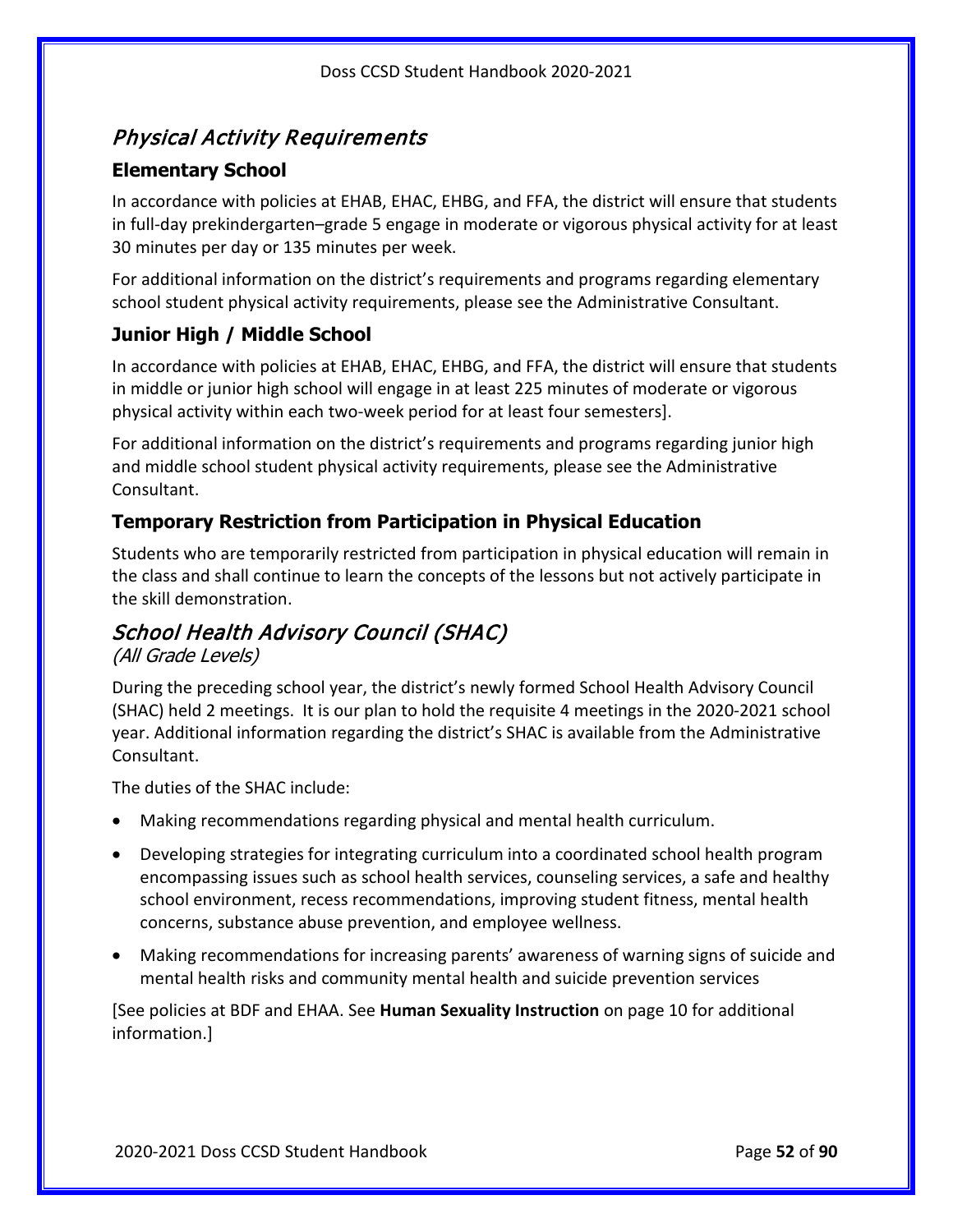### Seizures (All Grade Levels)

To address the care of a student with a seizure disorder while at school or participating in a school activity, a parent may submit a seizure management and treatment plan to the district before the beginning of the school year or upon enrollment of the student, or as soon as practicable following a diagnosis of a seizure disorder for the student. For more information, contact the school office.

For more information, see "**A Student with Physical or Mental Impairments Protected under Section 504**" on page [22.](#page-21-0)

# Student Wellness Policy / Wellness Plan

(All Grade Levels)

Doss CCSD is committed to encouraging healthy students and therefore has developed a boardadopted wellness policy at FFA(LOCAL) and corresponding plans and procedures to implement the policy. You are encouraged to contact the Administrative Consultant with questions about the content or implementation of the district's wellness policy and plan.

### Other Health-Related Matters

(All Grade Levels)

#### **Physical Fitness Assessment (Grades 3–8)**

Annually, the district will conduct a physical fitness assessment of students in grades 3–12 who are enrolled in a physical education course or a course for which physical education credit is awarded. At the end of the school year, a parent may submit a written request to the Administrative Consultant to obtain the results of his or her child's physical fitness assessment conducted during the school year.

#### **Tobacco and E-Cigarettes Prohibited (All Grade Levels and All Others on School Property)**

Students are prohibited from possessing or using any type of tobacco product, electronic cigarettes (e-cigarettes), or any other electronic vaporizing device, while on school property at any time or while attending an off-campus school-related activity.

The district and its staff strictly enforce prohibitions against the use of all tobacco products, ecigarettes, or any other electronic vaporizing device, by students and all others on school property and at school-sponsored and school-related activities. [See the Student Code of Conduct and policies at FNCD and GKA.]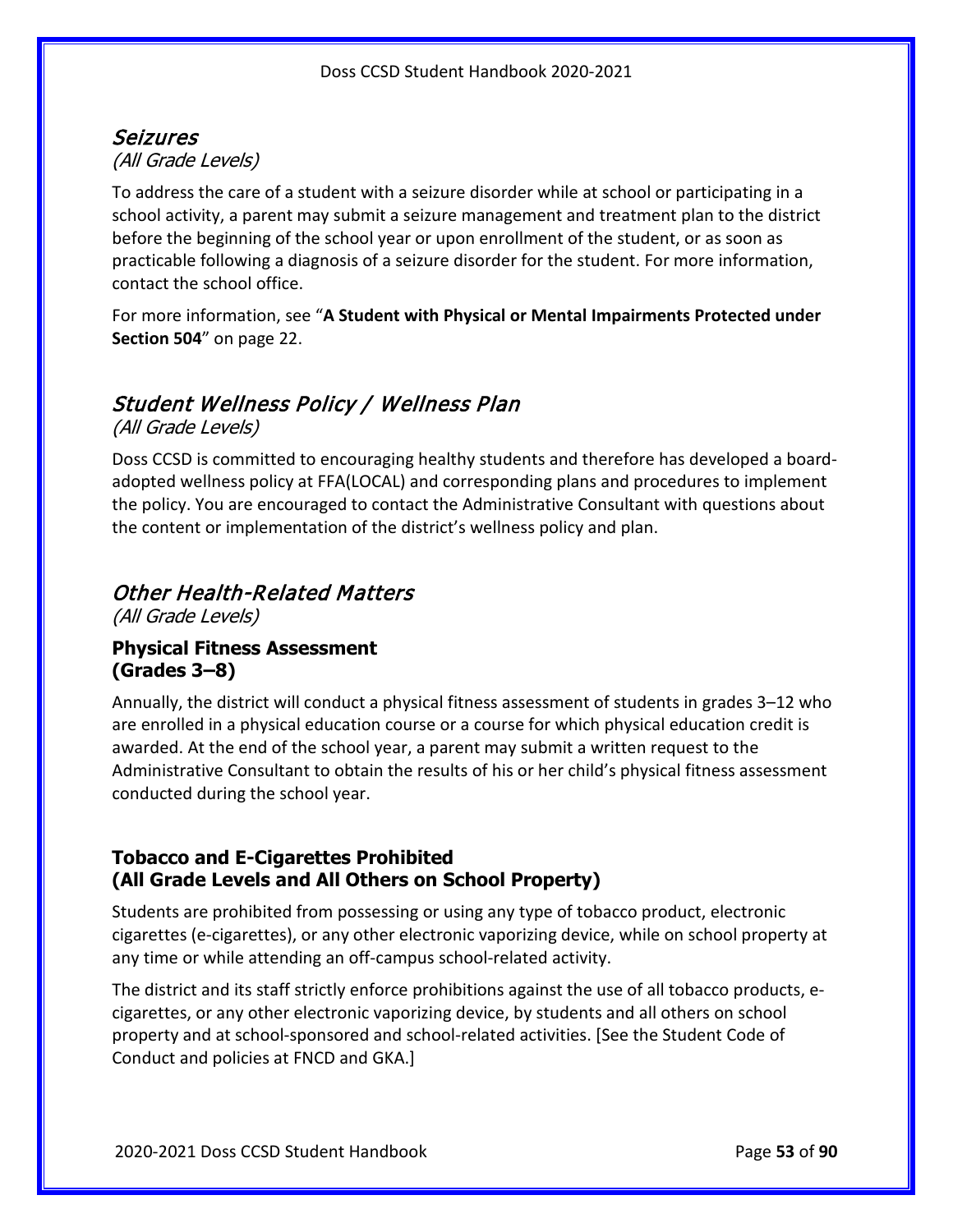#### **Asbestos Management Plan (All Grade Levels)**

The district works diligently to maintain compliance with federal and state law governing asbestos in school buildings. A copy of the district's Asbestos Management Plan is available in the school office. If you have any questions or would like to examine the district's plan in more detail, please contact Kandice Wadsworth, the district's designated asbestos coordinator, at [kwadsworth@doss.txed.net](mailto:kwadsworth@doss.txed.net) or 830.669.2411.

#### **Pest Management Plan (All Grade Levels)**

The district is required to follow integrated pest management (IPM) procedures to control pests on school grounds. Although the district strives to use the safest and most effective methods to manage pests, including a variety of non-chemical control measures, periodic indoor and outdoor pesticide use is sometimes necessary to maintain adequate pest control and ensure a safe, pest-free school environment.

All pesticides used are registered for their intended use by the U.S. Environmental Protection Agency and are applied only by certified pesticide applicators. Except in an emergency, signs will be posted 48 hours before indoor application. All outdoor applications will be posted at the time of treatment, and signs will remain until it is safe to enter the area. Parents who have questions or who want to be notified of the times and types of applications prior to pesticide application inside their child's school assignment area may contact Kandice Wadsworth, the district's IPM coordinator, at [kwadsworth@doss.txed.net](mailto:kwadsworth@doss.txed.net) or 830.669.2411.

### **Homeless Students (All Grade Levels)**

You are encouraged to inform the district if you or your child are experiencing homelessness. District staff can share resources with you that may be able to assist you and your family.

For more information on services for homeless students, contact the district's school office at 830.669.2411.

[See **Students Who Are Homeless** Error! Bookmark not defined..]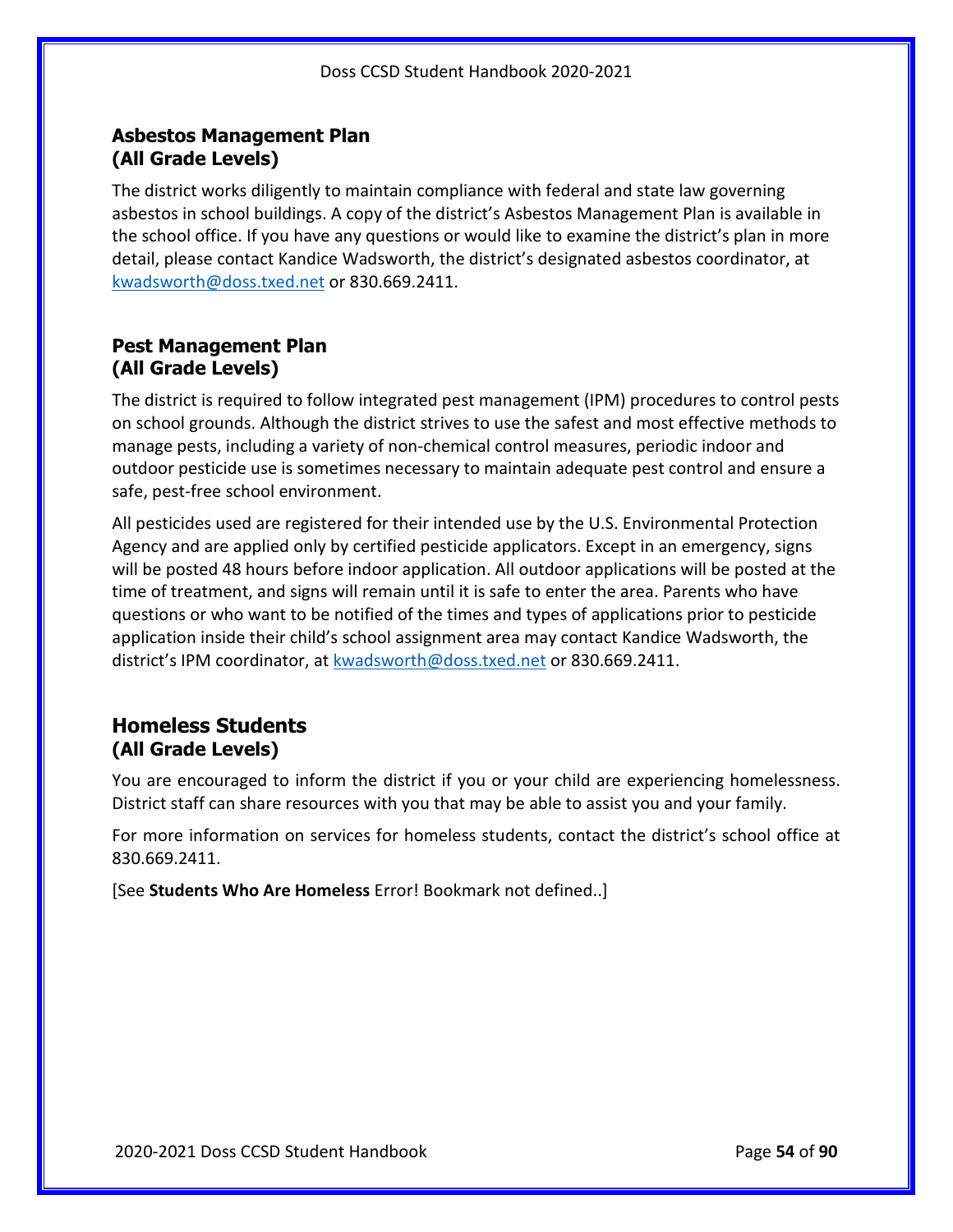### **Homework (All Grade Levels)**

Homework has a place in the learning process. Practicing at home the skills taught at school are essential if the student is to attain the stature in his or her world, community, and home that is expected of him/her.

Students will be assigned exercises/activities/projects for completion at home which will help them practice skills/concepts taught at school. Tests will be scheduled to allow for opportunity to study at home. Parents are urged to set aside a daily time and workspace for homework.

Good study habits may originate in school, but must be developed in the home, on the student's own initiative and with the wholesome support of his/her parents and community.

#### **Illness**

[See **Student Illness** under **Health-Related Matters** on page [49.](#page-48-0)]

#### <span id="page-54-0"></span>**Immunization**

#### (All Grade Levels)

A student must be fully immunized against certain diseases or must present a certificate or statement that, for medical reasons or reasons of conscience, including a religious belief, the student will not be immunized. For exemptions based on reasons of conscience, only official forms issued by the Texas Department of State Health Services (DSHS), Immunization Branch, can be honored by the district. This form may be obtained by writing the DSHS Immunization Branch (MC 1946), P.O. Box 149347, Austin, Texas 78714-9347; or online at [Affidavit Request](https://corequest.dshs.texas.gov/)  [for Exemption from Immunization.](https://corequest.dshs.texas.gov/) The form must be notarized and submitted to the Administrative Consultant or school office within 90 days of notarization. If the parent is seeking an exemption for more than one student in the family, a separate form must be provided for each student.

The immunizations required are: diphtheria, tetanus, and pertussis; rubella (measles), mumps, and rubella; polio; hepatitis A; hepatitis B; varicella (chicken pox); and meningococcal. The school office can provide information on age-appropriate doses or on an acceptable physicianvalidated history of illness required by TDSHS. Proof of immunization may be established by personal records from a licensed physician or public health clinic with a signature or rubberstamp validation.

If a student should not be immunized for medical reasons, the student or parent must present a certificate signed by a U.S. registered and licensed physician stating that, in the doctor's opinion, the immunization required is medically contraindicated or poses a significant risk to the health and well-being of the student or a member of the student's family or household. This certificate must be renewed yearly unless the physician specifies a lifelong condition.

As noted at **Bacterial Meningitis** on page [49,](#page-48-1) entering college students must also, with limited exception, furnish evidence of having received a bacterial meningitis vaccination within the five

2020-2021 Doss CCSD Student Handbook Page **55** of **90**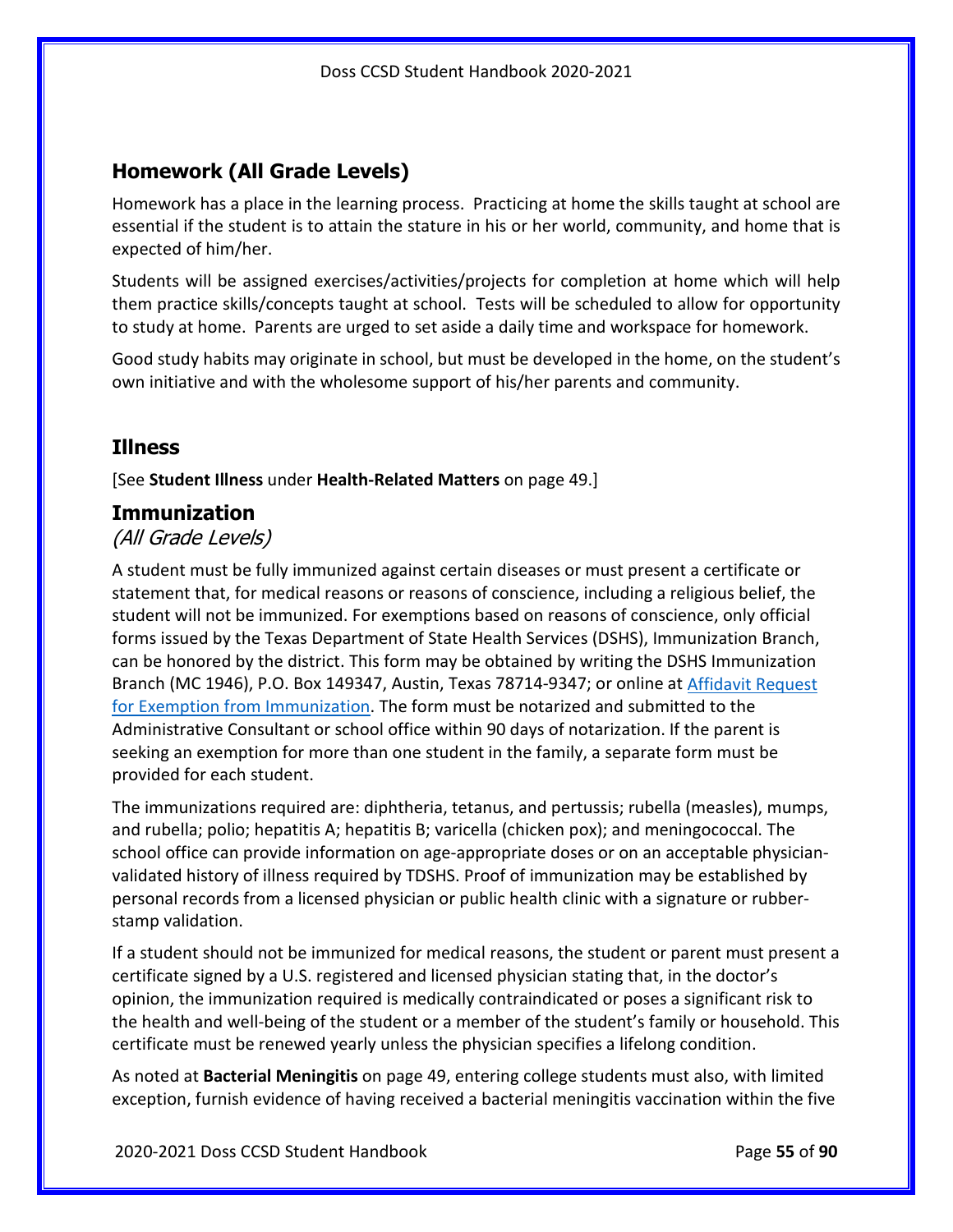years prior to enrolling in and attending classes at an institution of higher education. A student wanting to enroll in a dual credit course taken off campus may be subject to this requirement.

[For further information, see policy FFAB(LEGAL) and the DSHS website: [Texas School & Child](http://www.dshs.state.tx.us/immunize/school/default.shtm)  [Care Facility Immunization Requirements.](http://www.dshs.state.tx.us/immunize/school/default.shtm)]

# **Law Enforcement Agencies**

(All Grade Levels)

### Questioning of Students

When law enforcement officers or other lawful authorities wish to question or interview a student at school, the Administrative Consultant will cooperate fully regarding the conditions of the interview, if the questioning or interview is part of a child abuse investigation. In other circumstances:

- The Administrative Consultant will verify and record the identity of the officer or other authority and ask for an explanation of the need to question or interview the student at school.
- The Administrative Consultant ordinarily will make reasonable efforts to notify the parents unless the interviewer raises what the Administrative Consultant considers to be a valid objection.
- The Administrative Consultant ordinarily will be present unless the interviewer raises what the Administrative Consultant considers to be a valid objection.

### Students Taken into Custody

State law requires the district to permit a student to be taken into legal custody:

- To comply with an order of the juvenile court.
- To comply with the laws of arrest.
- By a law enforcement officer if there is probable cause to believe the student has engaged in delinquent conduct or conduct in need of supervision.
- By a law enforcement officer to obtain fingerprints or photographs for comparison in an investigation.
- By a law enforcement officer to obtain fingerprints or photographs to establish a student's identity, where the child may have engaged in conduct indicating a need for supervision, such as running away.
- By a probation officer if there is probable cause to believe the student has violated a condition of probation imposed by the juvenile court.
- By an authorized representative of Child Protective Services (CPS), Texas Department of Family and Protective Services (DFPS), a law enforcement officer, or a juvenile probation officer, without a court order, under the conditions set out in the Family Code relating to the student's physical health or safety.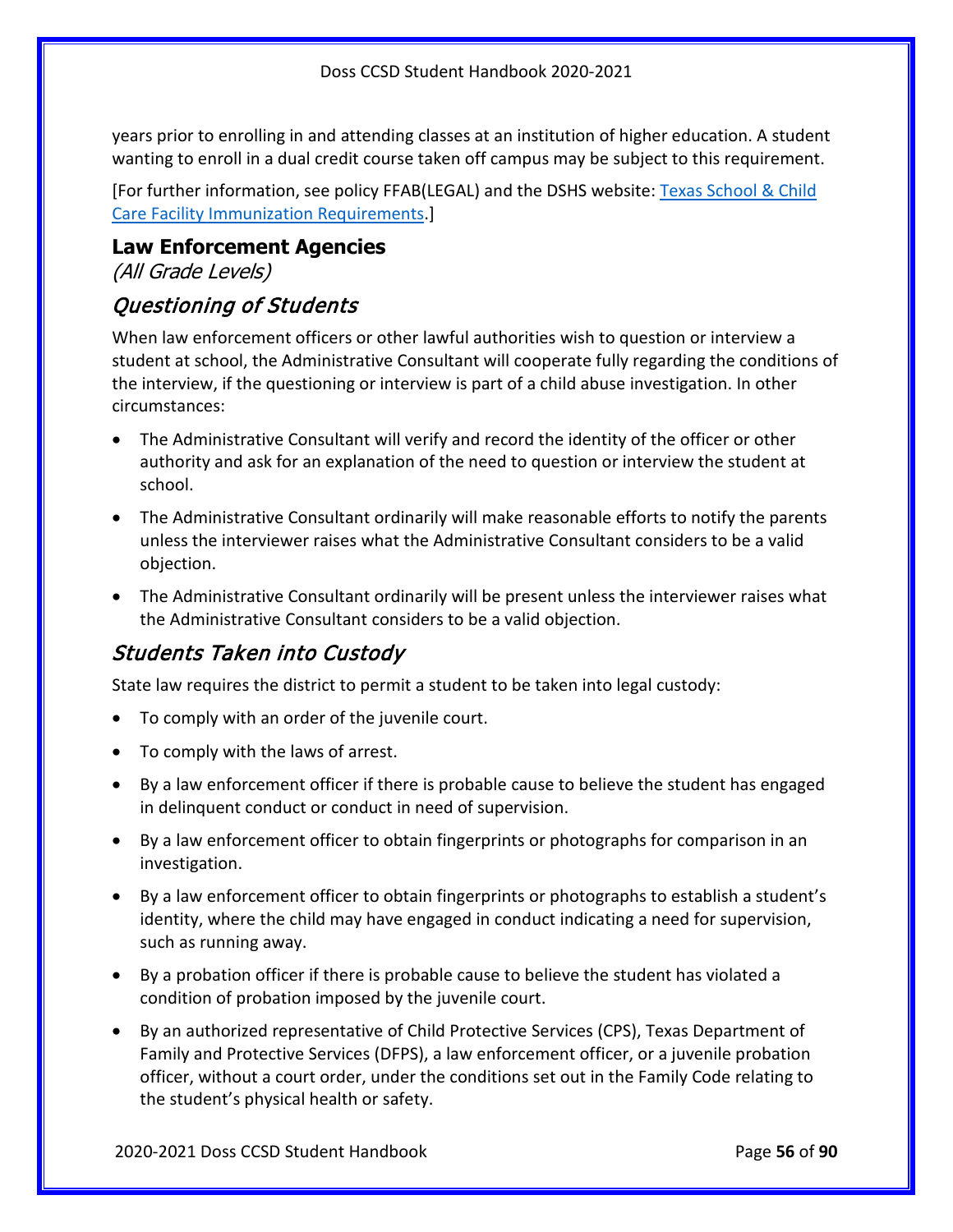• To comply with a properly issued directive from a juvenile court to take a student into custody.

Before a student is released to a law enforcement officer or other legally authorized person, the Administrative Consultant will verify the officer's identity and, to the best of his or her ability, will verify the official's authority to take custody of the student.

The Administrative Consultant will ordinarily attempt to notify the parent unless the officer or other authorized person raises what the Administrative Consultant considers to be a valid objection to notifying the parents. Because the Administrative Consultant does not have the authority to prevent or delay a student's release to a law enforcement officer, any notification will most likely be after the fact.

### Notification of Law Violations

The district is required by state law to notify:

- All instructional and support personnel who have responsibility for supervising a student who has been taken into custody, arrested, or referred to the juvenile court for any felony offense or for certain misdemeanors.
- All instructional and support personnel who have regular contact with a student who is thought to have committed certain offenses or who has been convicted, received deferred prosecution, received deferred adjudication, or was adjudicated for delinquent conduct for any felony offense or certain misdemeanors.
- All appropriate district personnel regarding a student who is required to register as a sex offender.

[For further information, see policy FL(LEGAL).]

### <span id="page-56-0"></span>**Leaving Campus**

#### (All Grade Levels)

Please remember that student attendance is crucial to learning. We ask that appointments be scheduled outside of school hours as much as reasonably possible. Also note that picking up a student early on a regular basis results in missed opportunities for learning. Unless the Administrative Consultant has granted approval because of extenuating circumstances, a student will not regularly be released before the end of the school day.

State rules require that parental consent be obtained before any student is allowed to leave campus for any part of the school day. The district has put the following procedures in place to document parental consent:

• For students in elementary and middle school, a parent or otherwise authorized adult must come to the office and sign the student out. Please be prepared to show identification. Once an identity is verified, a campus representative will then call for the student or collect the student and bring him or her to the office. For safety purposes and stability of the learning environment, we cannot allow you to go to the classroom or other area unescorted to pick up the student. If the student returns to campus the same day, the parent or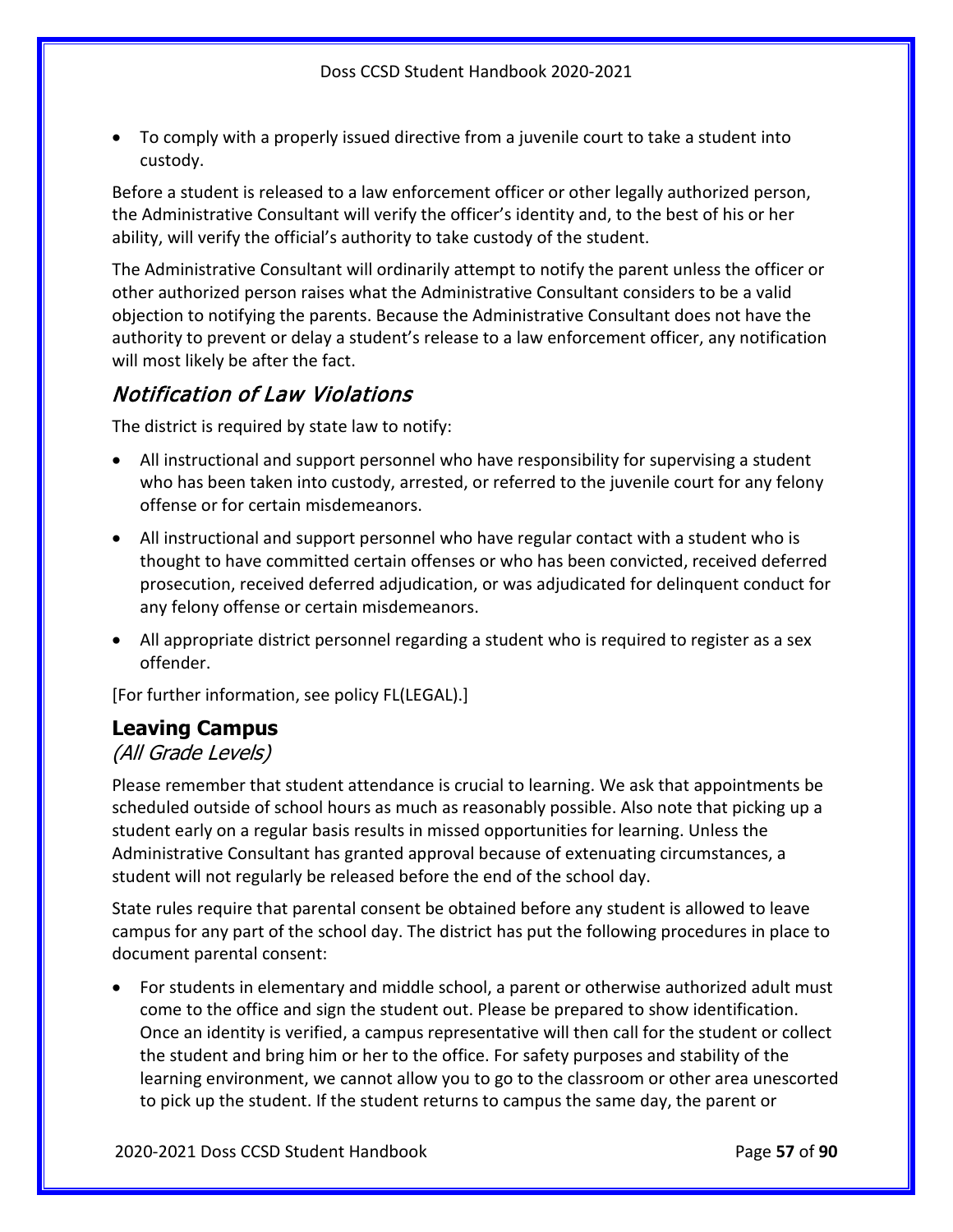authorized adult must sign the student back in through the main office upon the student's return. Documentation regarding the reason for the absence will also be required.

- For students in high school, the same process will be followed. If the student's parent will authorize the student to leave campus unaccompanied, a note provided by the parent must be submitted to the main office in advance of the absence, no later than two hours prior to the student's need to leave campus. A phone call received from the parent may be accepted, but the school may ultimately require a note to be submitted for documentation purposes. Once the office has received information that the student's parent consents to the student leaving campus, a pass will be issued to the student to hand to his or her teacher with the necessary information. The student must sign out through the main office and sign in upon his or her return, if the student returns the same day. If a student is 18 years of age or is an emancipated minor, the student may produce a note on his or her own behalf. Documentation regarding the reason for the absence will be required.
- If a student becomes ill during the school day and the school office or other district personnel determines that the student should go home, the office will contact the student's parent and document the parent's wishes regarding release from school. Unless directed by the parent to release the student unaccompanied, the parent or other authorized adult must follow the sign-out procedures as listed above. If a student is allowed to leave campus by himself or herself, as permitted by the student's parent, or if the student is age 18 or is an emancipated minor, the office will document the time of day the student was released. Under no circumstances will a student in elementary or middle school be released unaccompanied by a parent or adult authorized by the parent.

### During Lunch

Off campus lunch is discouraged, but parents will be allowed to check their students out of school for lunch if necessary and if they return at the end of the lunch period, the parent must sign the student in and out from the district office.

### At Any Other Time during the School Day

Students are not authorized to leave campus during regular school hours for any other reason, except with the permission of the Administrative Consultant.

Students who leave campus in violation of these rules will be subject to disciplinary action in accordance with the Student Code of Conduct.

### **Lost and Found**

#### (All Grade Levels)

A "lost and found" collection box is located in the campus office. If your child has lost an item, please encourage him or her to check the lost and found box. The district discourages students from bringing to school personal items of high monetary value, as the district is not responsible for lost or stolen items. The campus will dispose of lost and found items at the end of each semester.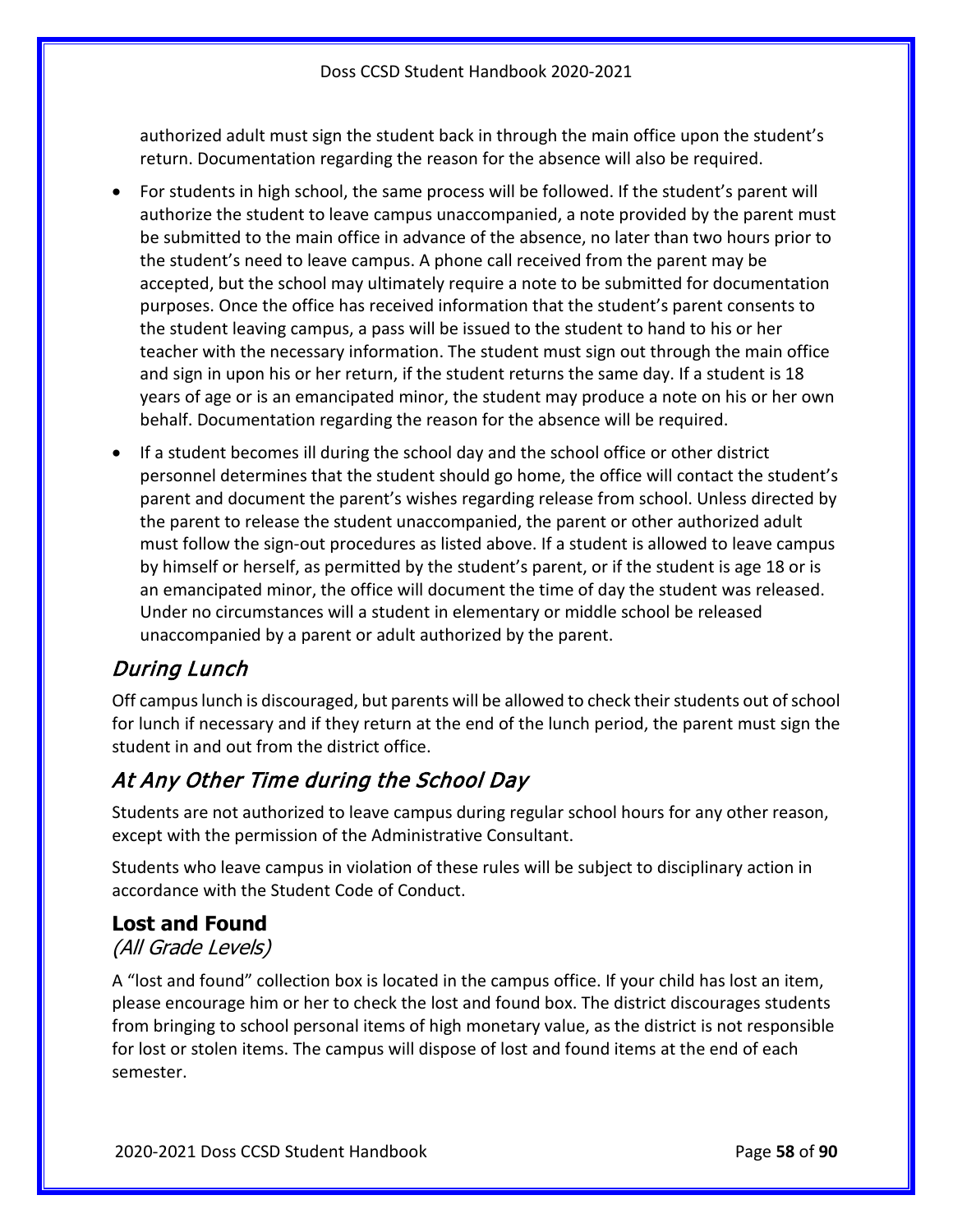### **Makeup Work**

# Makeup Work Because of Absence

(All Grade Levels)

For any subject or course missed, the teacher may assign the student makeup work based on the instructional objectives for the subject or course and the needs of the individual student in mastering the essential knowledge and skills or in meeting subject or course requirements.

A student will be responsible for obtaining and completing the makeup work in a satisfactory manner and within the time specified by the teacher. A student who does not make up assigned work within the time allotted by the teacher will receive a grade of zero for the assignment.

A student is encouraged to speak with his or her teacher if the student knows of an absence ahead of time, including absences for extracurricular activities, so that the teacher and student may plan any work that can be completed before or shortly after the absence. Please remember the importance of student attendance at school and that, even though absences may be excused or unexcused, all absences account for the 90 percent threshold regarding the state laws surrounding "attendance for credit or final grade." [See **Attendance for Credit or Final Grade** on page [25.](#page-24-0)]

A student involved in an extracurricular activity must notify his or her teachers ahead of time about any absences.

A student will be permitted to make up tests and to turn in projects due in any class missed because of absence. Teachers may assign a late penalty to any long-term project in accordance with timelines approved by the Administrative Consultant and previously communicated to students.

### DAEP Makeup Work

**Elementary and Middle / Junior High School Grade Levels**

#### In-School Suspension (ISS) and Out-of-School-Suspension (OSS) Makeup Work (All Grade Levels)

### Completion of Course Work

While a student is in ISS or OSS, the district will provide the student with all course work for the student's foundation curriculum classes that the student misses as a result of the suspension.

#### Completion of Courses

A student removed from the regular classroom to in-school suspension or another setting, other than a DAEP, will have an opportunity to complete before the beginning of the next school year each course the student was enrolled in at the time of removal from the regular classroom. The district may provide the opportunity by any method available, including a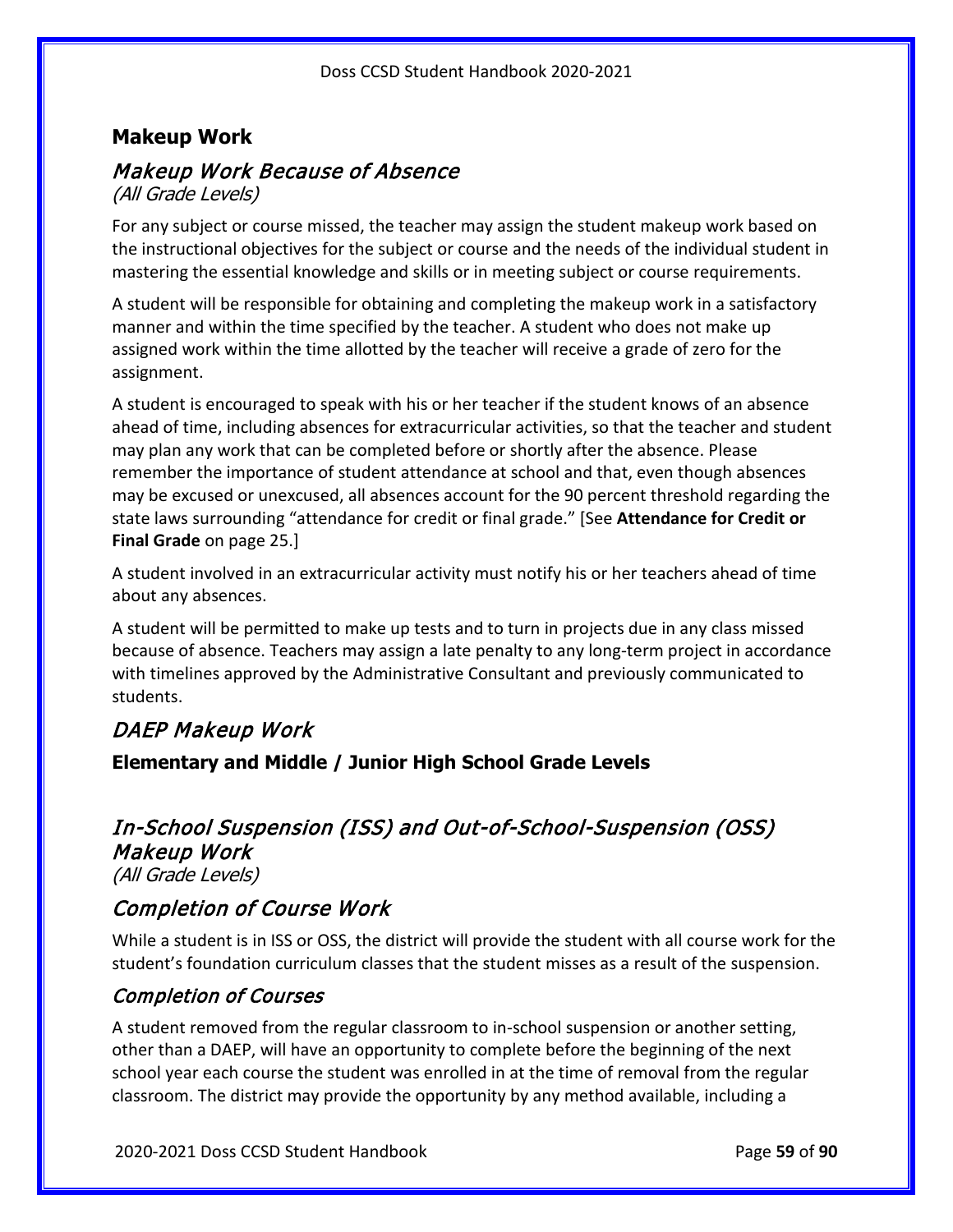correspondence course, another distance learning option, or summer school. The district will not charge the student for any method of completion provided by the district. [See policy FO(LEGAL).]

#### **Medicine at School**

#### (All Grade Levels)

Medication that must be administered to a student during school hours must be provided by the student's parent. All medication, whether prescription or nonprescription, must be kept in the nurse's office and administered by the office or another authorized district employee, unless the student is authorized to possess his or her own medication because of asthma or a severe allergy as described below or as otherwise allowed by law.

The district will not purchase nonprescription medication to give to a student. District employees will not give a student prescription medication, nonprescription medication, herbal substances, anabolic steroids, or dietary supplements, with the following exceptions:

Only authorized employees, in accordance with policy FFAC, may administer:

- Prescription medication, in the original, properly labeled container, provided by the parent, along with a written request.
- Prescription medication from a properly labeled unit dosage container filled by a registered nurse or another qualified district employee from the original, properly labeled container.
- Nonprescription medication, in the original, properly labeled container, provided by the parent along with a written request. **Note:** Insect repellant is considered a nonprescription medication.
- Herbal or dietary supplements provided by the parent only if required by the student's individualized education program (IEP) or Section 504 plan for a student with disabilities.

Students whose schedules provide for regular time spent outdoors, including for recess and physical education classes, should apply sunscreen before coming to school.

For students at the elementary level, the student's teacher or other district personnel will apply sunscreen to a student's exposed skin if the student brings the sunscreen to school and requests assistance with the application of the sunscreen. Nothing prohibits a student at this level from applying his or her own sunscreen if the student is able to do so.

For students at the secondary level, a student may possess and apply sunscreen when necessary. If the student will need assistance with this application, please address the need for assistance with the school office.

Whether a student is at the elementary or secondary level, if sunscreen needs to be administered to treat any type of medical condition, this should be handled through communication with the school office so that the district is made aware of any safety and medical issues.

A student with asthma or severe allergic reaction (anaphylaxis) may be permitted to possess and use prescribed asthma or anaphylaxis medication at school or school-related events only if

2020-2021 Doss CCSD Student Handbook Page **60** of **90**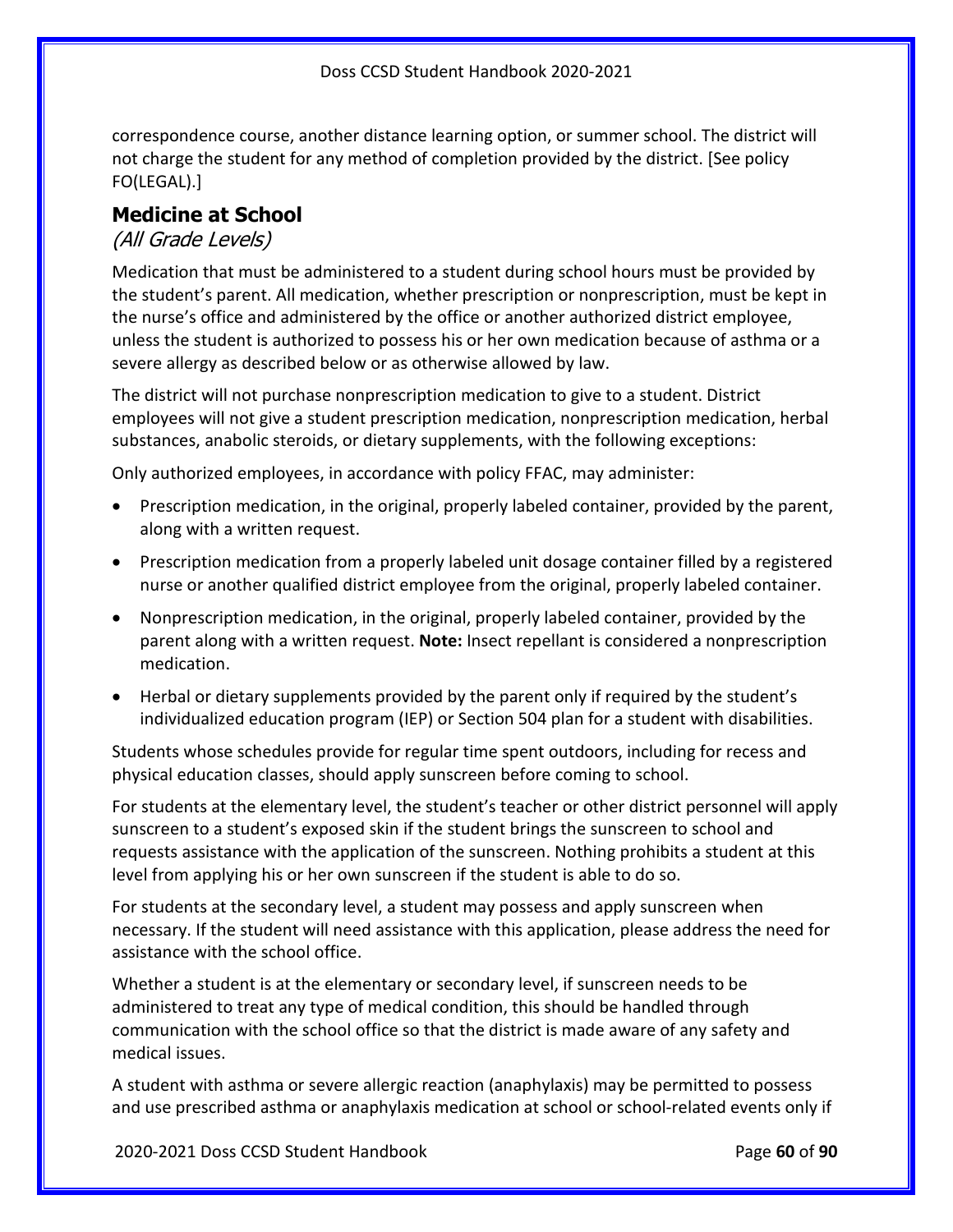he or she has written authorization from his or her parent and a physician or other licensed health-care provider. The student must also demonstrate to his or her physician or health-care provider and to the school office the ability to use the prescribed medication, including any device required to administer the medication.

If the student has been prescribed asthma or anaphylaxis medication for use during the school day, the student and parents should discuss this with the school office or Administrative Consultant.

In accordance with a student's individual health plan for management of diabetes, a student with diabetes will be permitted to possess and use monitoring and treatment supplies and equipment while at school or at a school-related activity. See the school office or Administrative Consultant for information. [See policy FFAF(LEGAL).]

### **Mental Health Support (All Grade Levels)**

The district has implemented programs to address the following mental health, behavioral health, and substance abuse concerns:

- Mental health promotion and early intervention;
- Building skills to manage emotions, establish and maintain positive relationships, and engage in responsible decision-making;
- Substance abuse prevention and intervention;
- Suicide prevention, intervention, and postvention (interventions after a suicide in a community);
- Grief, trauma, and trauma-informed care;
- Positive behavior interventions and supports;
- Positive youth development; and
- Safe, supportive, and positive school climates.

If a student has been hospitalized or placed in residential treatment for a mental health condition or substance abuse, the district has procedures to support the student's return to school. Please contact the district's mental health liaison for further information.

Teachers and other district employees may discuss a student's academic progress or behavior with the student's parents or another employee as appropriate; however, they are not permitted to recommend use of psychotropic drugs. A psychotropic drug is a substance used in the diagnosis, treatment, or prevention of a disease or as a component of a medication that is intended to alter perception, emotion, mood, or behavior.

A district employee who is a registered nurse, an advanced nurse practitioner, a physician, or a certified or credentialed mental health professional can recommend that a student be

2020-2021 Doss CCSD Student Handbook Page **61** of **90**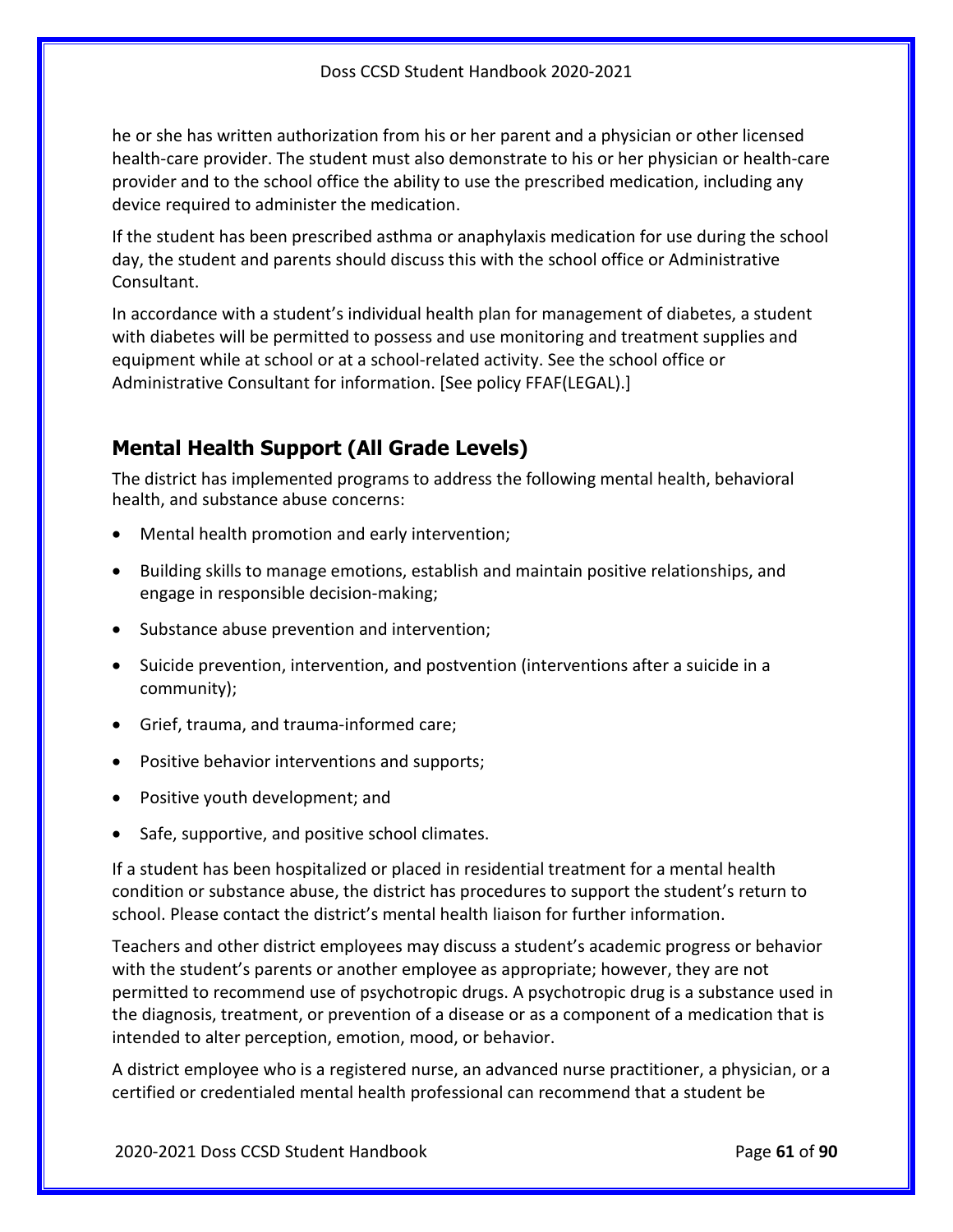evaluated by an appropriate medical practitioner, if appropriate. **[See policy FFEB for more** information.]

For related information, see:

- **Consent to Conduct a Psychological Evaluation or Provide a Mental Health Care Service** on page **Error! Bookmark not defined.** for the district's procedures for recommending a mental health intervention and the mental health liaison's contact information;
- **Counseling** on page **Error! Bookmark not defined.** for the district's comprehensive school counseling program;
- **Physical and Mental Health Resources** on page **Error! Bookmark not defined.** for campus and community mental and physical health resources; and
- **Policies and Procedures that Promote Student Physical and Mental Health** on page **Error! Bookmark not defined.** for board-adopted policies and administrative procedures that promote student health.

### Psychotropic Drugs

A psychotropic drug is a substance used in the diagnosis, treatment, or prevention of a disease or as a component of a medication. It is intended to have an altering effect on perception, emotion, or behavior and is commonly described as a mood- or behavior-altering substance.

Teachers and other district employees may discuss a student's academic progress or behavior with the student's parents or another employee as appropriate; however, they are not permitted to recommend use of psychotropic drugs.

#### **Nondiscrimination Statement**

#### (All Grade Levels)

In its efforts to promote nondiscrimination and as required by law, the district does not discriminate on the basis of race, religion, color, national origin, gender, sex, disability, age, or any other basis prohibited by law in providing education services, activities, and programs, including Career and Technical Education (CTE) programs. The district provides equal access to the Boy Scouts and other designated youth groups.

In accordance with Title IX, the district does not and is required not to discriminate on the basis of sex in its educational programs or activities. The requirement not to discriminate extends to admission and employment. Inquiries about the application of Title IX may be referred to the district's Title IX Coordinator (see below), to the Assistant Secretary for Civil Rights of the Department of Education, or both.

Other federal laws that prohibit discrimination include Title VI, Section 504, the Age Discrimination Act, the Boy Scouts Act, and Title II.

2020-2021 Doss CCSD Student Handbook Page **62** of **90**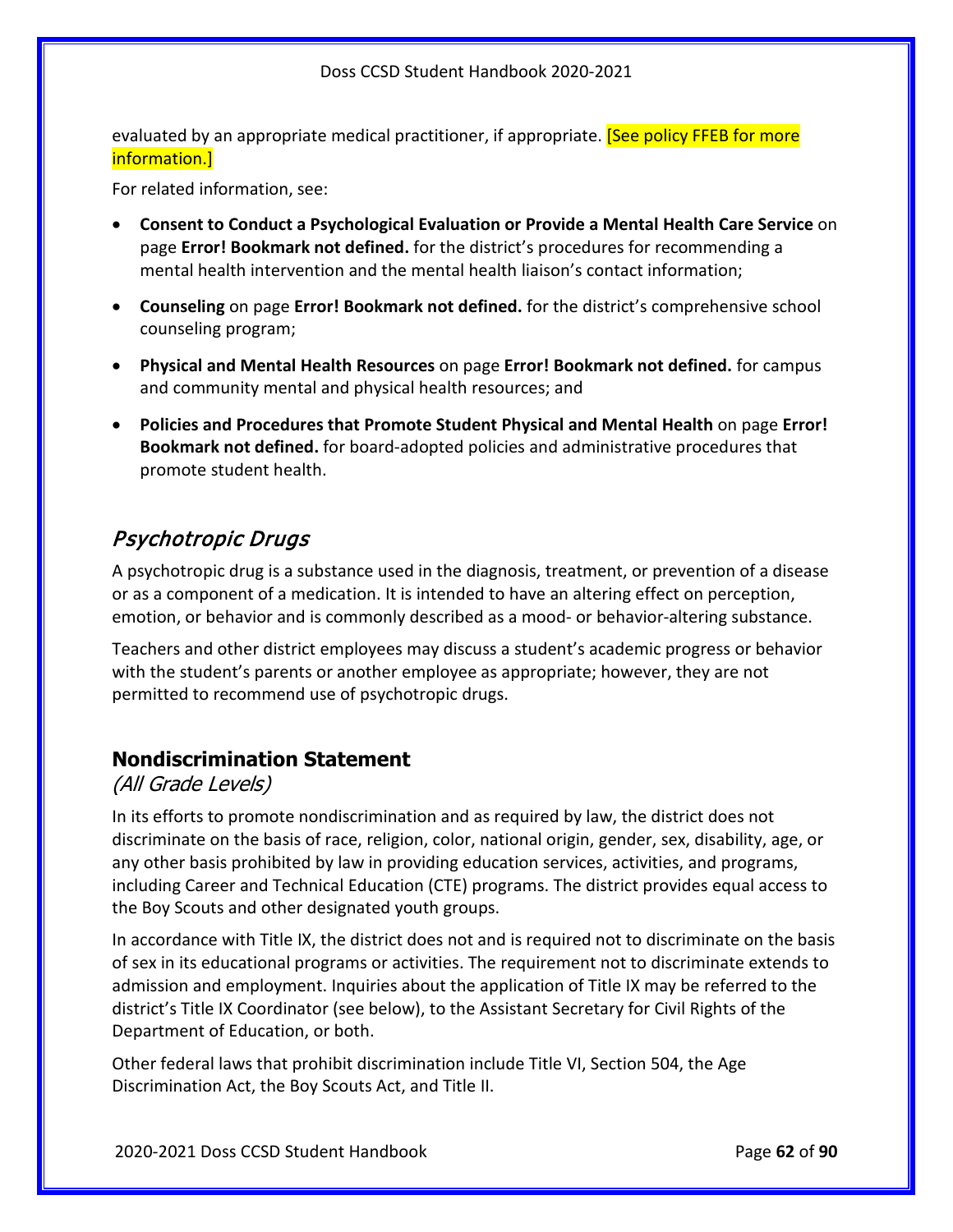The district has designated and authorized the following employee as the Title IX Coordinator to address concerns or inquiries regarding discrimination on the basis of sex, including sexual harassment, sexual assault, dating violence, domestic violence, stalking, or gender-based harassment: Pam Seipp, Administrative Consultant, 11431 Ranch Road 648, Doss, TX and can be reached at 830.669.2411 or [pseipp@doss.txed.net.](mailto:pseipp@doss.txed.net) Reports can be made at any time and by any person, including during non-business hours, by mail, phone, or email. During district business hours, reports may also be made in person. Upon the district receiving notice or an allegation of sex-based harassment, the Title IX Coordinator will promptly respond in accordance with the process described at FFH(LOCAL).

The following district representatives have been designated to address concerns or inquiries about other kinds of discrimination:

For concerns regarding discrimination on the basis of disability, see the ADA/Section 504 Coordinator: Pam Seipp, Administrative Consultant, 11431 Ranch Road 648, Doss, TX and can be reached at 830.669.2411 or [pseipp@doss.txed.net](mailto:pseipp@doss.txed.net)

For all other concerns regarding discrimination, see the Administrative Consultant: Pam Seipp, Administrative Consultant, 11431 Ranch Road 648, Doss, TX and can be reached at 830.669.2411 or [pseipp@doss.txed.net](mailto:pseipp@doss.txed.net)

[See policies FB, FFH, and GKD for more information.]

**Nontraditional Academic Programs** (All Grade Levels)

### **Parent and Family Engagement**

(All Grade Levels)

### <span id="page-62-0"></span>Working Together

Both experience and research tell us that a child's education succeeds best when there is good communication and a strong partnership between home and school. Your involvement and engagement in this partnership may include:

- Encouraging your child to put a high priority on education and working with your child on a daily basis to make the most of the educational opportunities the school provides.
- Ensuring that your child completes all homework assignments and special projects and comes to school each day prepared, rested, and ready to learn.
- Becoming familiar with all your child's school activities and with the academic programs, including special programs, offered in the district.
- Discussing with the Administrative Consultant any questions you may have about the options and opportunities available to your child.
- Reviewing the requirements and options for graduation with your child in middle school and again while your child is enrolled in high school.

2020-2021 Doss CCSD Student Handbook Page **63** of **90**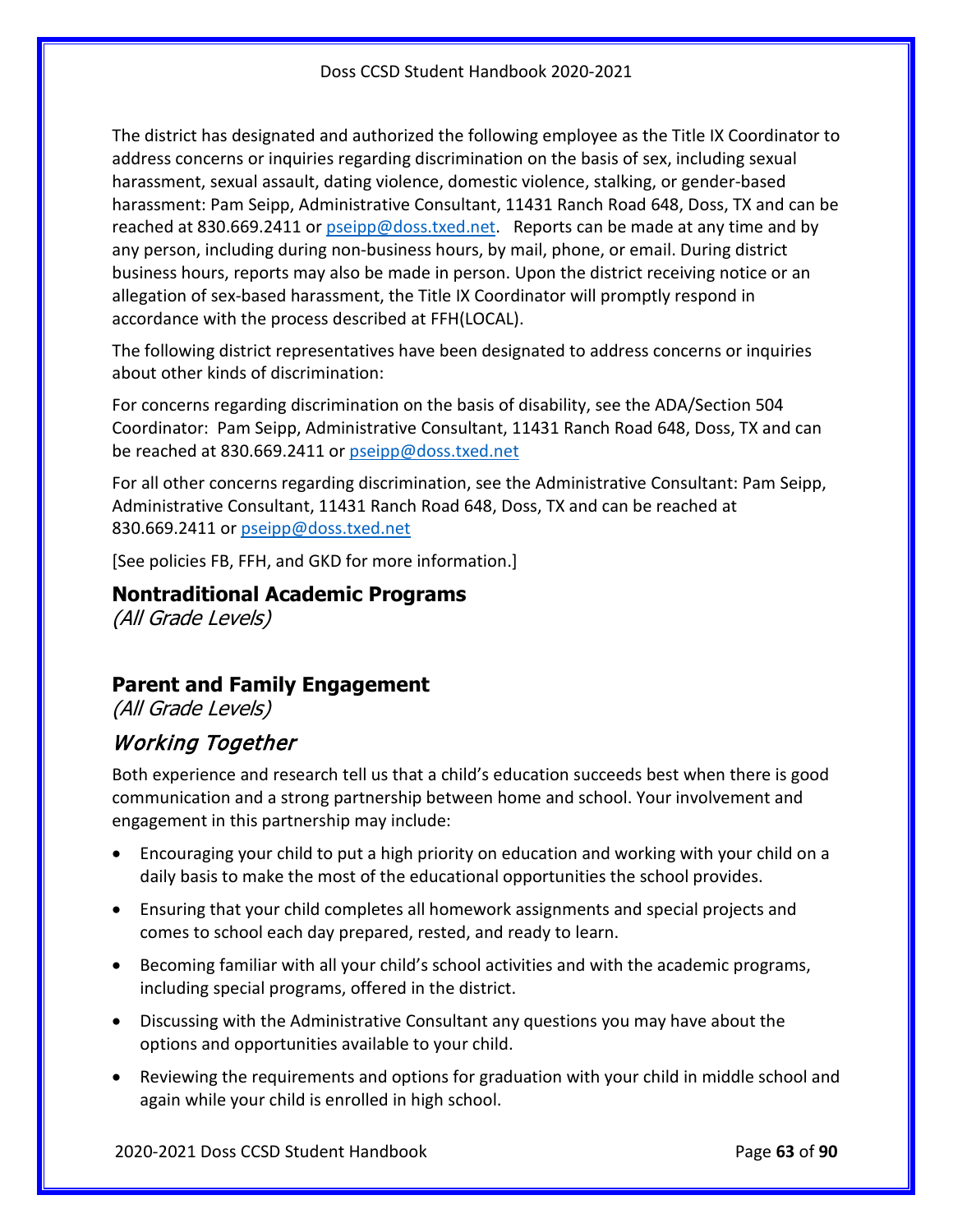- Monitoring your child's academic progress and contacting teachers as needed. [See **Academic Counseling** on page [36.](#page-35-0)]
- Attending scheduled conferences and requesting additional conferences as needed. To schedule a telephone or in-person conference with a teacher, or the Administrative Consultant, please call the school office at 830.669.2411 for an appointment. The teacher will usually return your call or meet with you during his or her conference period or before or after school. [See **Report Cards/Progress Reports and Conferences** on page [66.](#page-65-0)]
- Becoming a school volunteer. [For further information, see policy GKG and **Volunteers** on page [76.](#page-75-0)]
- Participating in campus parent organizations. Parent organizations include: Friends of Doss School – PO Box 66, Doss, TX 78618
- Serving as a parent representative on the district-level or campus-level planning committees, assisting in the development of educational goals and plans to improve student achievement. [For further information, see policies at BQA and BQB, and contact Pam Seipp, Administrative Consultant at 830.669.2411.
- Serving on the School Health Advisory Council (SHAC), assisting the district in ensuring local community values are reflected in health education instruction and other wellness issues. [See policies at BDF, EHAA, FFA, and information in this handbook at **School Health Advisory Council (SHAC)** on page [52.](#page-51-0)]
- Being aware of the school's ongoing bullying and harassment prevention efforts.
- Contacting school officials if you are concerned with your child's emotional or mental wellbeing.
- Attending board meetings to learn more about district operations. [See policies at BE and BED for more information.]

### **Physical Examinations / Health Screenings**

### Spinal Screening Program

School-based spinal screening helps identify adolescents with abnormal spinal curvature and refer them for appropriate follow-up by their physician. Screening can detect scoliosis at an early stage, when the curve is mild and may go unnoticed. Early detection is key to controlling spinal deformities.

All students who meet the Texas Department of State Health Services criteria will be screened for abnormal spinal curvature before the end of the school year. For information on spinal screening by an outside professional or exemption from spinal screening based on religious beliefs, see policy FFAA(LEGAL) or contact the Administrative Consultant.

Spinal screening is non-invasive and conducted following the most recent, nationally accepted and peer-reviewed standards for spinal screening.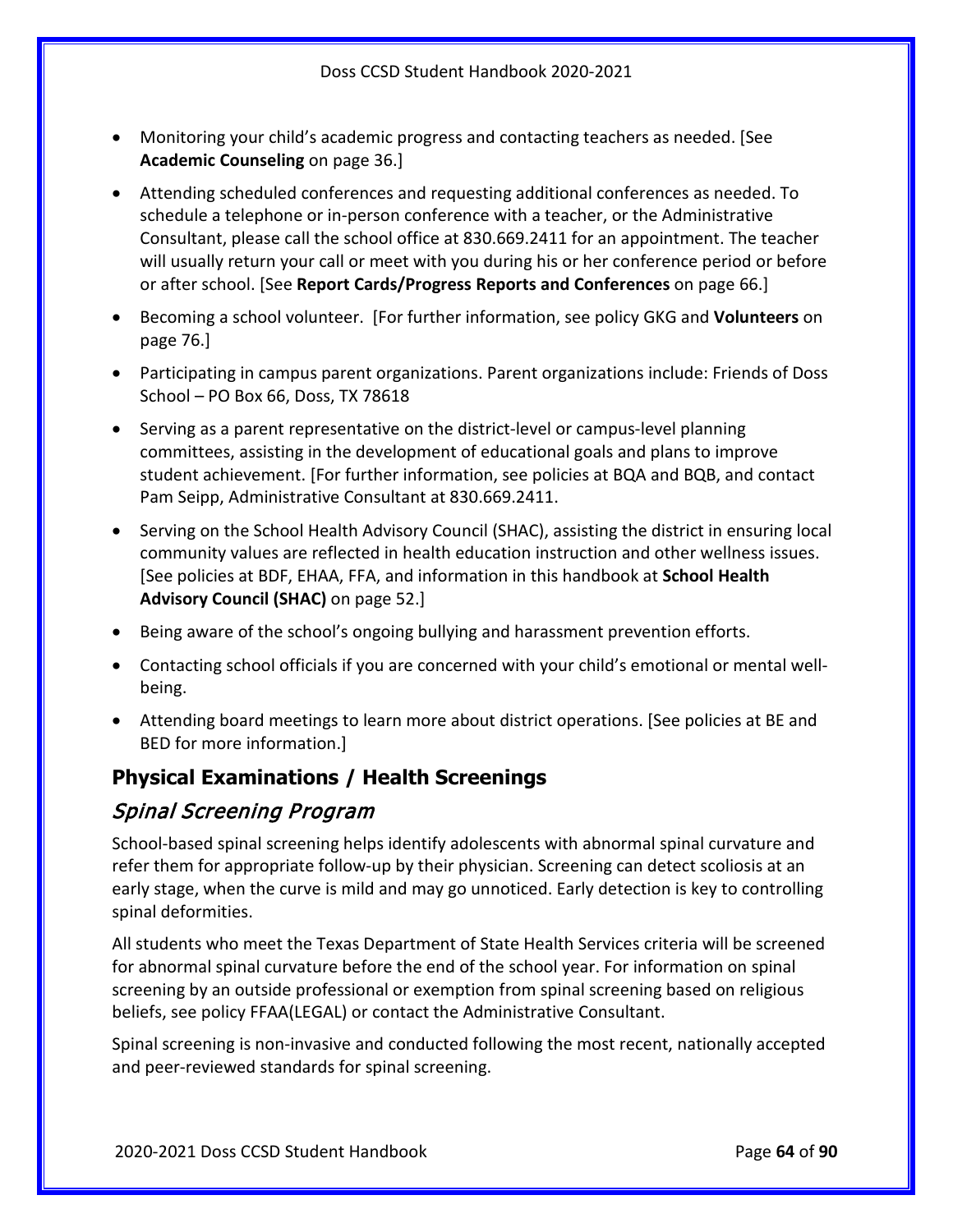# Other Examinations and Screenings

(All Grade Levels)

Students are required to undergo a risk assessment for Type 2 diabetes at the same time the district screens students for hearing and vision issues, or for abnormal spinal curvatures.

[See policy FFAA.]

### **Pledges of Allegiance and a Minute of Silence**

### (All Grade Levels)

Each school day, students will recite the Pledge of Allegiance to the U.S. flag and the Pledge of Allegiance to the Texas flag. Parents may submit a written request to the Administrative Consultant to excuse their child from reciting a pledge. [See **Reciting the Pledges to the U.S. and Texas Flags** on pag[e 11.](#page-10-0)]

State law requires that one minute of silence follow recitation of the pledges. Each student may choose to reflect, pray, meditate, or engage in any other silent activity during that minute so long as the silent activity does not interfere with or distract others. In addition, state law requires that each campus provide for the observance of one minute of silence at the beginning of the first class period when September 11 falls on a regular school day in remembrance of those who lost their lives on September 11, 2001. [See policy EC for more information.]

### **Prayer**

### (All Grade Levels)

Each student has a right to pray individually, voluntarily, and silently or to meditate in school in a manner that does not disrupt instructional or other activities of the school. The school will not encourage, require, or coerce a student to engage in or to refrain from such prayer or meditation during any school activity.

### <span id="page-64-0"></span>**Promotion and Retention**

A student will be promoted only on the basis of academic achievement or demonstrated proficiency in the subject matter of the course or grade level, the recommendation of the student's teacher, the score received on any criterion-referenced or state-mandated assessment, and any other necessary academic information as determined by the district.

In addition, at certain grade levels a student—with limited exceptions—will be required to pass the State of Texas Assessments of Academic Readiness (STAAR) if the student is enrolled in a public Texas school on any day between January 1 and the date of the first administration of the STAAR.

## Elementary and Middle / Junior High Grade Levels

In grades 1–8, promotion to the next grade level shall be based on an overall average of 70 on a scale of 100 based on course-level, grade-level standards (essential knowledge and skills) for all subject areas and a grade of 70 or above in language arts and mathematics.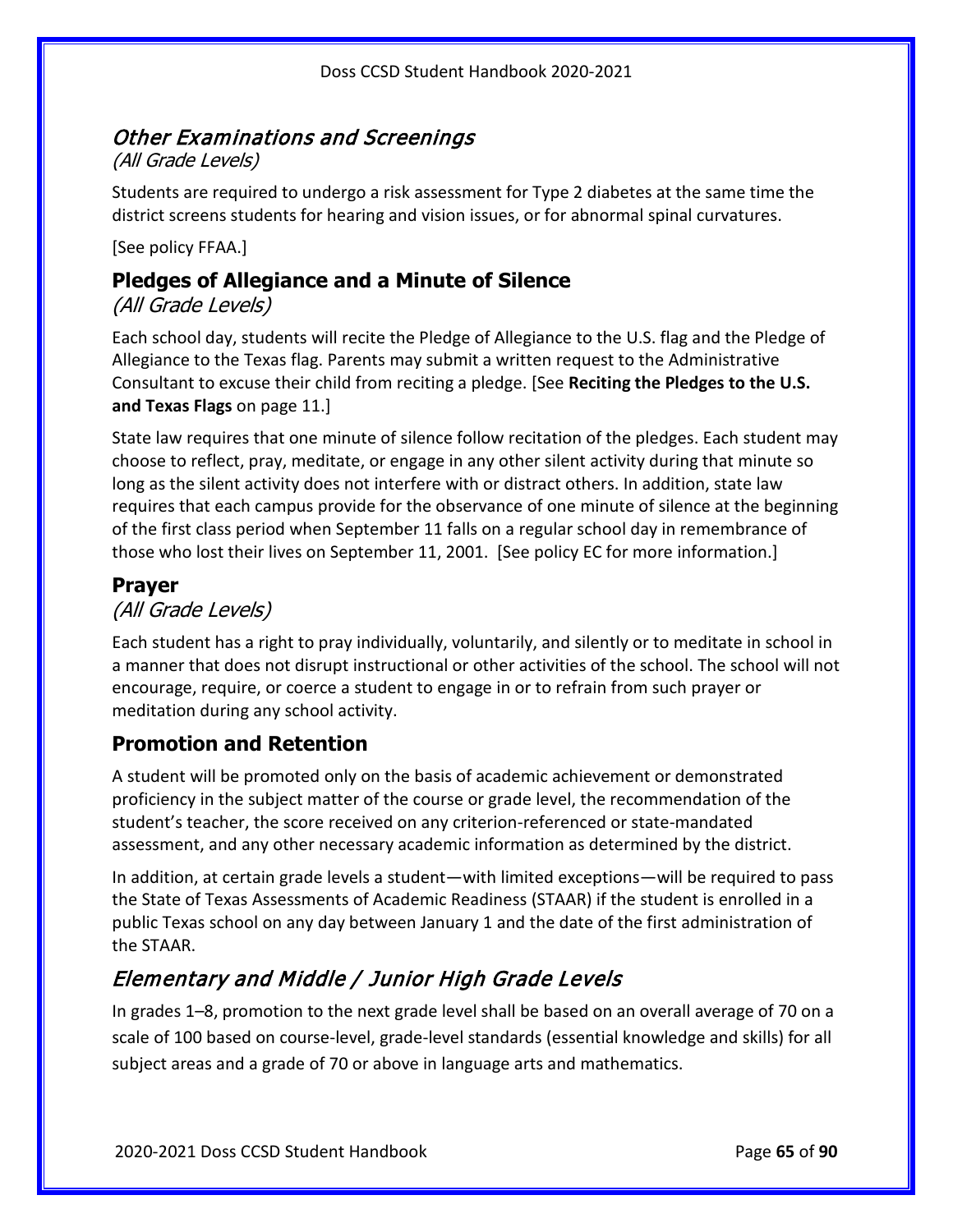If a student in grades 3–8 is enrolled in a class or course intended for students above his or her current grade level in which the student will be administered a state-mandated assessment, the student will be required to take an applicable state-mandated assessment only for the course in which he or she is enrolled, unless otherwise required to do so by federal law.

A student in grade 5 or 8 will have two additional opportunities to take a failed assessment. If a student fails a second time, a grade placement committee, consisting of the district administrator or designee, the teacher, and the student's parent, will determine the additional special instruction the student will receive. After a third failed attempt, the student will be retained; however, the parent can appeal this decision to the committee. In order for the student to be promoted, based on standards previously established by the district, the decision of the committee must be unanimous and the student must complete additional special instruction before beginning the next grade level. Whether the student is retained or promoted, an educational plan for the student will be designed to enable the student to perform at grade level by the end of the next school year. [See policy EIE.]

Certain students—some with disabilities and some classified as English language learners—may be eligible for exemptions, accommodations, or deferred testing. For more information, see the district administrator or special education director.

Parents of a student at or above grade level 3 who does not perform satisfactorily on his or her state-mandated exams will be notified that their child will participate in special instructional programs designed to improve performance. The student may be required to participate in this instruction before or after normal school hours or outside of the normal school year. Failure of a student to attend these programs may result in violations of required school attendance as well as the student not being promoted to the next grade level.

A Personal Graduation Plan (PGP) will be prepared for any student at the middle school or junior high level who did not perform satisfactorily on a state-mandated assessment or is determined by the district as not likely to earn a high school diploma before the fifth school year following enrollment in grade 9. The PGP will be designed and implemented by the Administrative Consultant, teacher, or other staff member designated by the district administrator. The plan will, among other items, identify the student's educational goals, address the parent's educational expectations for the student, and outline an intensive instruction program for the student. [For additional information, see the district administrator and policy EIF(LEGAL).] For a student receiving special education services, the student's IEP may serve as the student's PGP and would therefore be developed by the student's ARD committee.

### **Release of Students from School**

[See **Leaving Campus** on page [57.](#page-56-0)]

#### <span id="page-65-0"></span>**Report Cards / Progress Reports and Conferences**

#### (All Grade Levels)

Report cards with each student's grades or performance and absences in each class or subject are issued at least once every 6 weeks.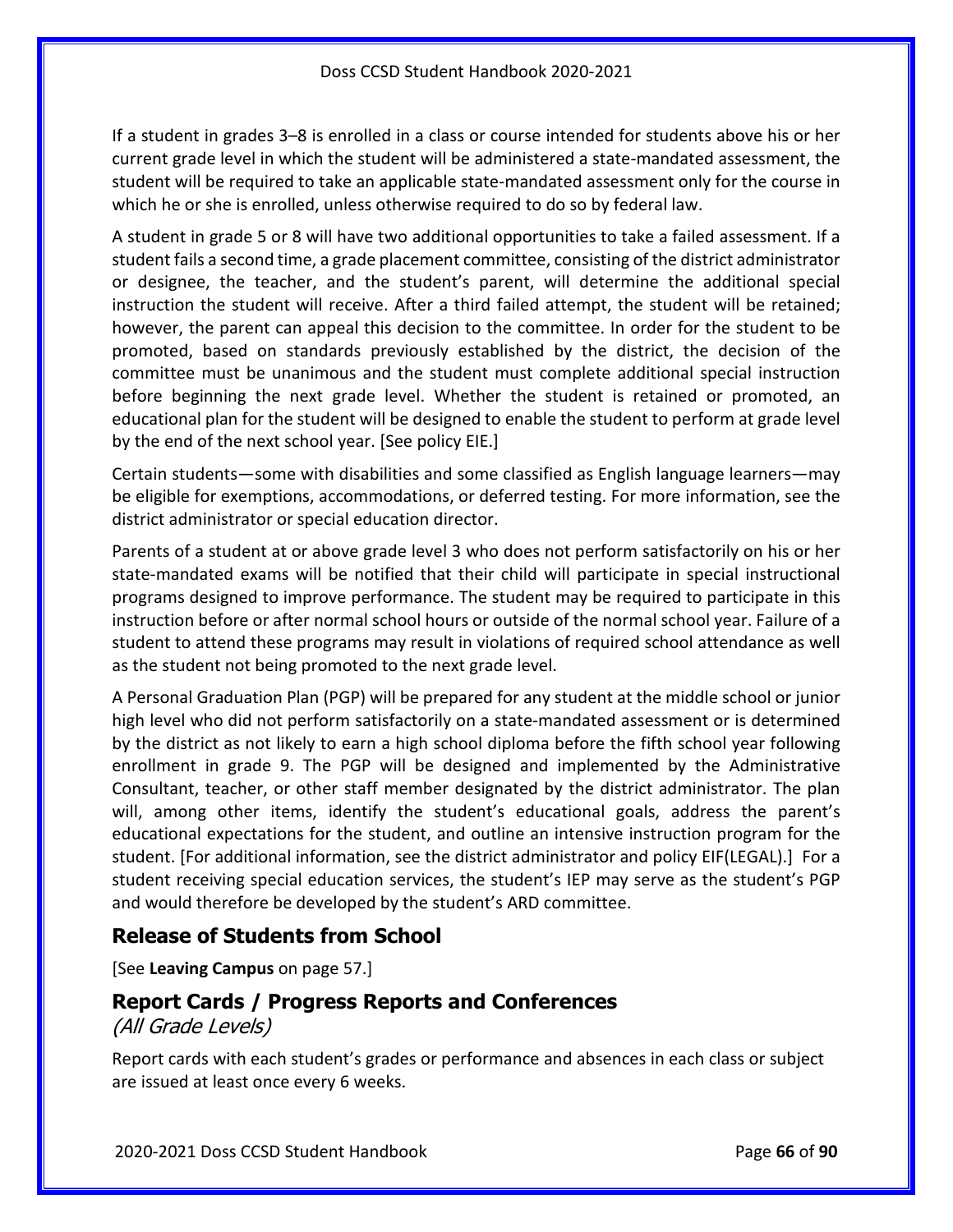At the end of the first three weeks of a grading period, parents/guardians will receive a progress report if their child's performance in any course/subject area is near or below 70, or is below the expected level of performance. If the student receives a grade lower than 70 in any class or subject at the end of a grading period, the parent will be requested to schedule a conference with the teacher of that class or subject. [See **Working Together** on page [63](#page-62-0) for how to schedule a conference.]

Teachers follow grading guidelines that have been approved by the Administrative Consultant pursuant to the board-adopted policy and are designed to reflect each student's relative mastery of each assignment for the grading period, semester, or course. State law provides that a test or course grade issued by a teacher cannot be changed unless the board determines that the grade was arbitrary or contains an error, or that the teacher did not follow the district's grading policy. [See policy EIA(LOCAL) and **Grading Guidelines** on page [48.](#page-47-0)]

Questions about grade calculation should first be discussed with the teacher; if the question is not resolved, the student or parent may request a conference with the Administrative Consultant in accordance with FNG(LOCAL).

The report card or unsatisfactory progress report will state whether tutorials are required for a student who receives a grade lower than 70 in a class or subject.

Report cards and unsatisfactory progress reports must be signed by the parent/guardian and returned to the school within 5 days. The district may use an electronic program to communicate academic information about your child, including for report card and progress reporting purposes. An electronic signature of the parent/guardian will be accepted by the district, but you are entitled to request the option to provide a handwritten signature of acknowledgment instead.

### **Retaliation**

[See **Dating Violence, Discrimination, Harassment, and Retaliation** on page [37.](#page-36-0)]

### **Safety**

#### (All Grade Levels)

Student safety on campus, at school-related events, and on district vehicles is a high priority of the district. Although the district has implemented safety procedures, the cooperation of students is essential to ensuring school safety. A student is expected to:

- Avoid conduct that is likely to put the student or others at risk.
- Follow the behavioral standards in this handbook and the Student Code of Conduct, as well as any additional rules for behavior and safety set by the Administrative Consultant, campus behavior coordinator, teachers, or bus drivers.
- Remain alert to and promptly report to a teacher or the Administrative Consultant any safety hazards, such as intruders on campus or threats made by any person toward a student or staff member. A student may make anonymous reports about safety concerns by contacting Pam Seipp, Administrative Consultant at 830.669.2411.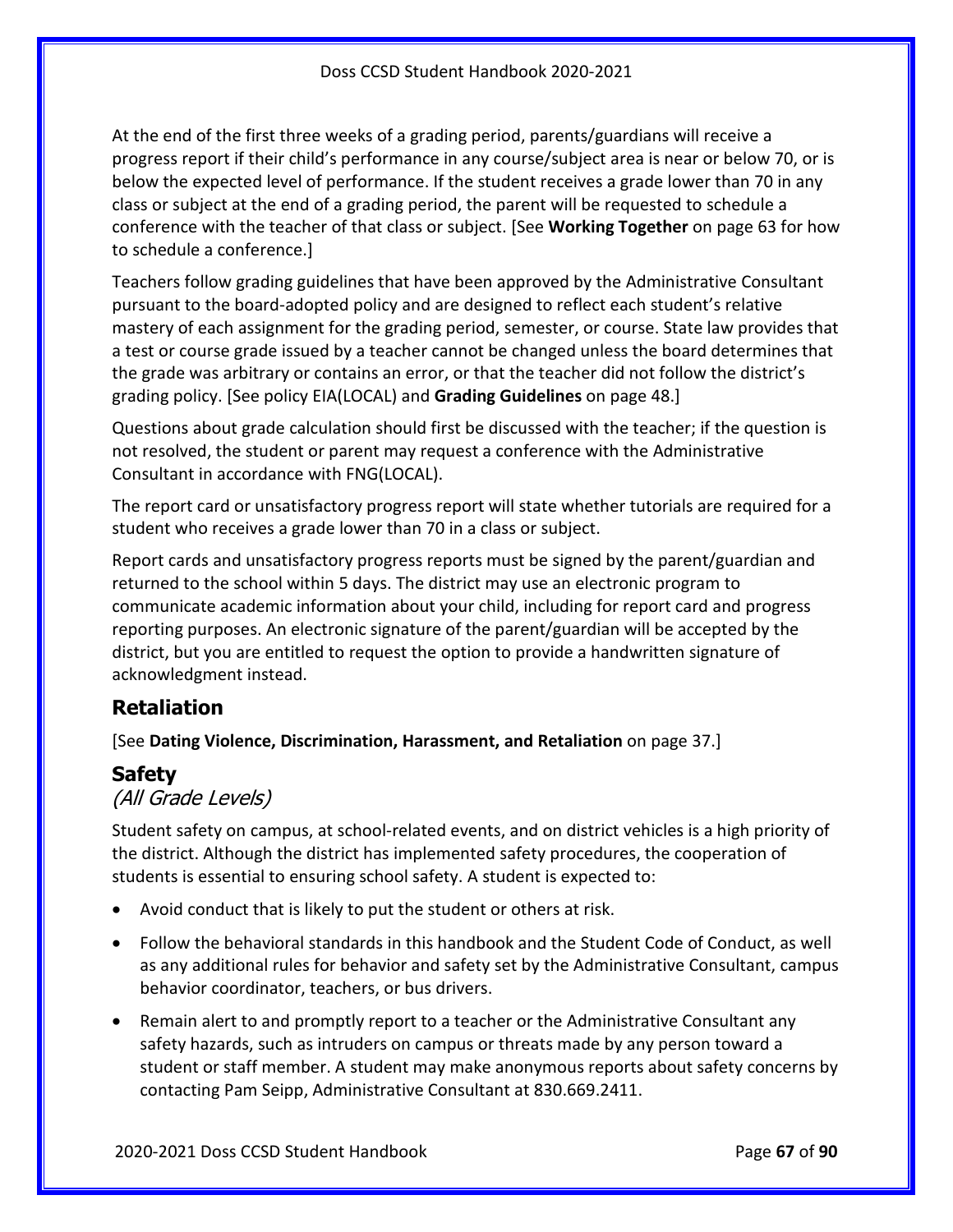- Know emergency evacuation routes and signals.
- Follow immediately the instructions of teachers, bus drivers, and other district employees who are overseeing the welfare of students.

### Accident Insurance

Soon after the school year begins, parents will have the opportunity to purchase low-cost accident insurance that would help meet medical expenses in the event of injury to their child.

### Insurance for Career and Technical Education (CTE) Programs

If the board purchases accident, liability, or automobile insurance coverage for students or businesses involved in the district's CTE programs, the district will notify the affected students and parents.

### Preparedness Drills: Evacuation, Severe Weather, and Other Emergencies

Occasionally, students, teachers, and other district employees will participate in preparedness drills of emergency procedures. When the command is given or alarm is sounded, students need to follow the direction of teachers or others in charge quickly, quietly, and in an orderly manner.

Students in grades 7–12 will annually be offered instruction on the use of bleeding control stations to respond to traumatic injury. For more information, see Homeland Security's Stop [the Bleed](https://www.dhs.gov/stopthebleed) and [Stop the Bleed Texas.](https://stopthebleedtx.org/)

### Emergency Medical Treatment and Information

If a student has a medical emergency at school or a school-related activity when the parent cannot be reached, the school may have to rely on previously provided written parental consent to obtain emergency medical treatment, and information about allergies to medications, foods, insect bites, etc. Therefore, all parents are asked each year to complete an emergency care consent form. Parents should keep emergency care information up-to-date (name of doctor, emergency phone numbers, allergies, etc.). Please contact the school office to update any information that the office or the teacher needs to know.

### Emergency School-Closing Information

Each year, parents are asked to complete an emergency release form to provide contact information in the event that school is dismissed early or opening is delayed because of severe weather or another emergency, or if the campus must restrict access due to a security threat.

The district will rely on contact information on file with the district to communicate with parents in an emergency situation, which may include real-time or automated messages. It is crucial to notify your child's school when a phone number previously provided to the district has changed.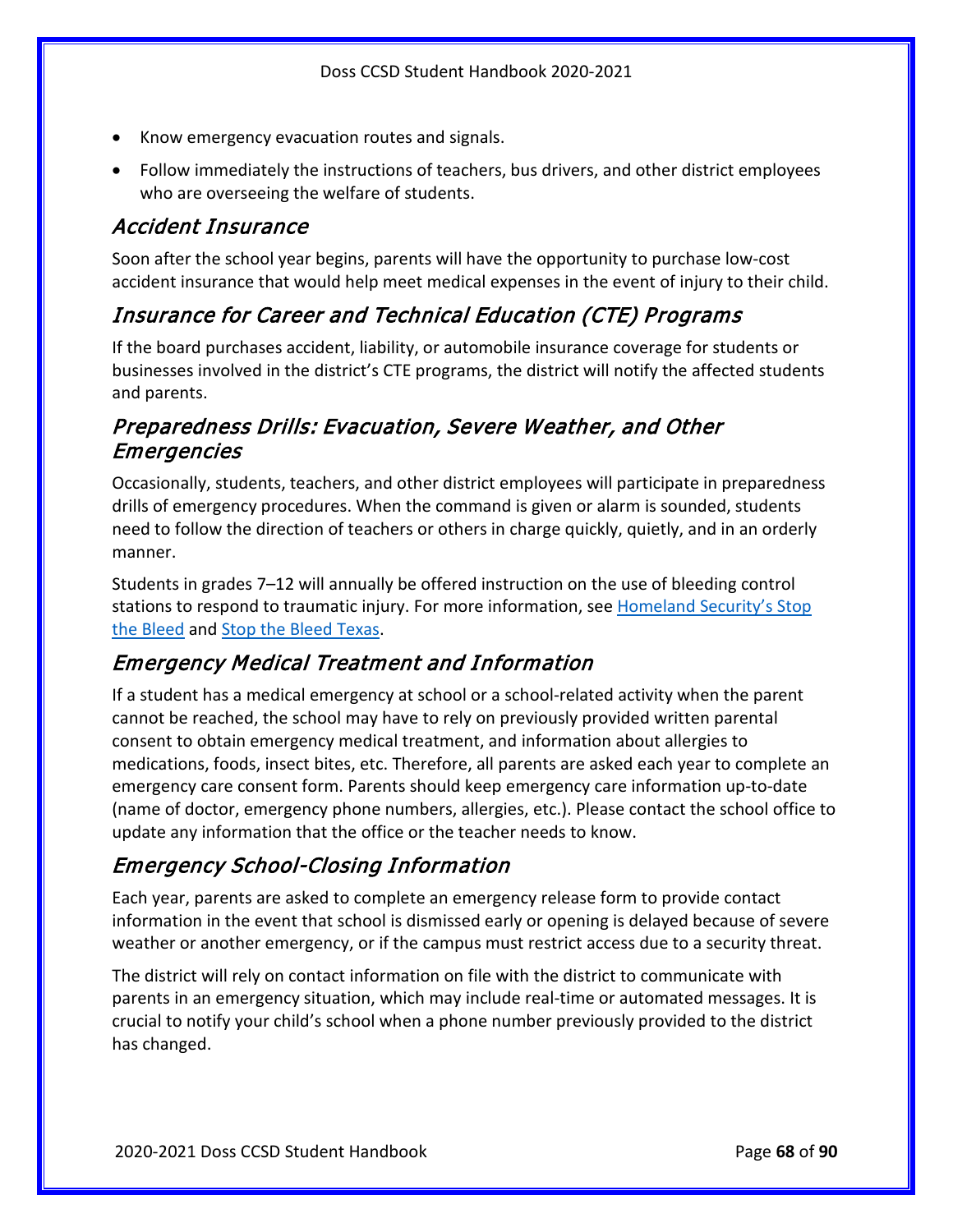If the campus must close, delay opening, or restrict access to the building because of an emergency, the district will also alert the community in the following ways: electronic communication and radio notice. A full description and plan will be provided separately.

[See **Communications-Automated, Emergency** on page [33](#page-32-0) for more information.]

### **School Facilities**

#### Use by Students Before and After School (All Grade Levels)

Certain areas of the school will be accessible to students before and after school for specific purposes. Students are required to remain in the area where their activity is scheduled to take place.

The school lunchroom is open to students before school, beginning at 7:45 a.m. Unless the teacher or sponsor overseeing an activity gives permission, a student will not be permitted to go to another area of the building or campus.

After dismissal of school in the afternoon, unless a student is involved in an activity under the supervision of a teacher or other authorized employee or adult, or unless students are granted permission to remain on campus in accordance with policy FNAB, students must leave campus immediately.

### Conduct Before and After School

(All Grade Levels)

Teachers and administrators have full authority over student conduct at before- or after-school activities on district premises and at school-sponsored events off district premises, such as play rehearsals, club meetings, athletic practices, and special study groups or tutorials. Students are subject to the same rules of conduct that apply during the instructional day and will be subject to consequences established by the Student Code of Conduct or any stricter standards of behavior established by the sponsor for extracurricular participants.

# Use of Hallways during Class Time

(All Grade Levels)

Loitering or standing in the halls during class is not permitted. During class time, a student must have a hall pass to be outside the classroom for any purpose. Failure to obtain a pass will result in disciplinary action in accordance with the Student Code of Conduct.

# Cafeteria Services

### (All Grade Levels)

The district does not participate in the School Breakfast Program and National School Lunch Program.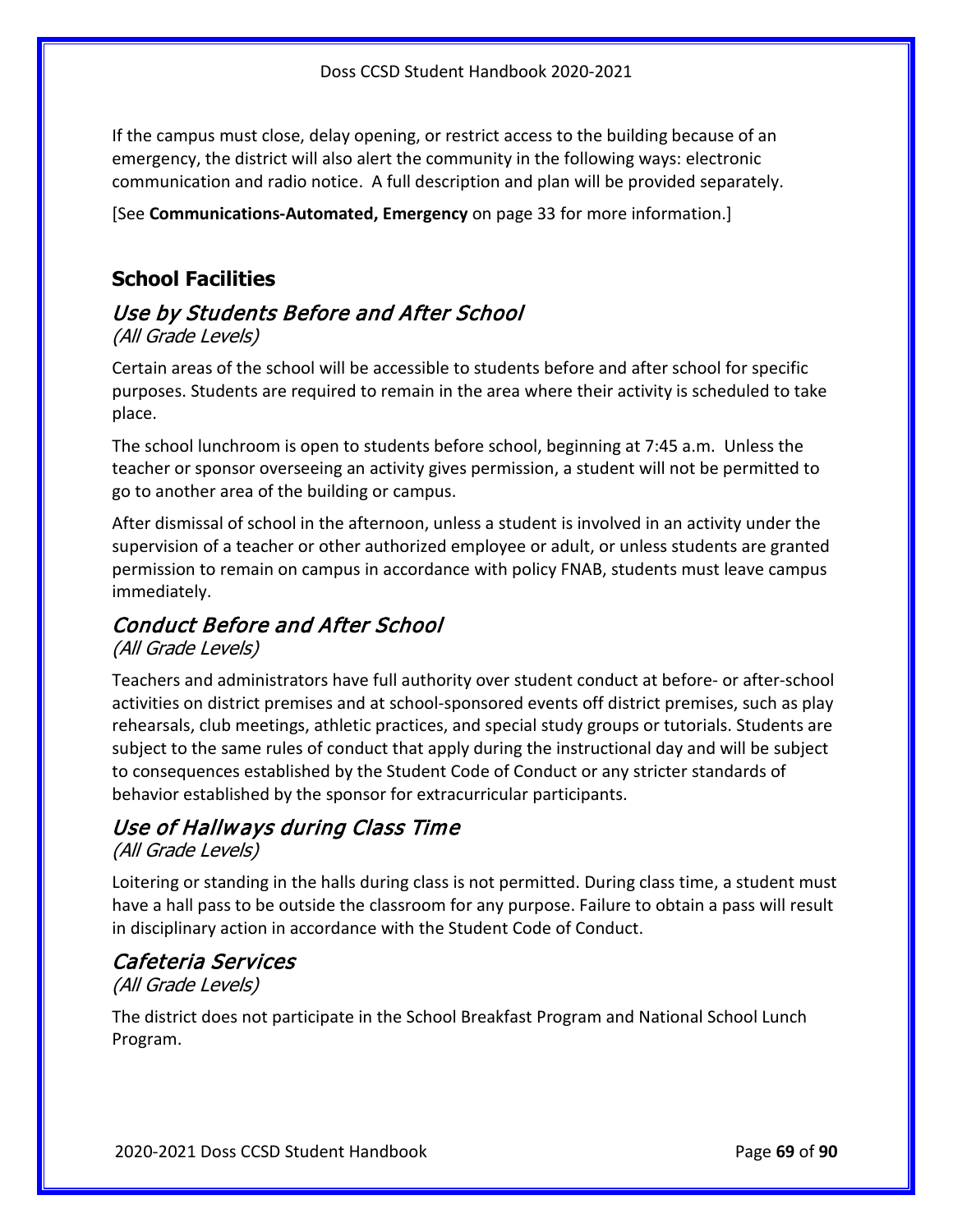### Library (All Grade Levels)

The library is a learning laboratory with books, computers, magazines, and other materials available for classroom assignments, projects, and reading or listening pleasure. The library is open for independent student use during the following times with a teacher permit: Monday through Friday, during regular school hours.

### **School-sponsored Field Trips**

(All Grade Levels)

The district periodically takes students on field trips for educational purposes.

A parent must provide permission for a student to participate in a field trip.

The district may ask the parent to provide information about a student's medical provider and insurance coverage, and may also ask the parent to sign a waiver allowing for emergency medical treatment in the case of a student accident or illness during the field trip.

<span id="page-69-0"></span>The district may require a fee for student participation in a field trip to cover expenses such as transportation, admission, and meals; however, a student will not be denied participation because of financial need.

### **Searches**

#### District Property **(All Grade Levels)**

Desks, lockers, district-provided technology, and similar items are the property of the district and are provided for student use as a matter of convenience. District property is subject to search or inspection at any time without notice. Students have no expectation of privacy in district property.

Students are responsible for any item—found in district property provided to the student—that is prohibited by law, district policy, or the Student Code of Conduct.

### Searches in General **(All Grade Levels)**

In the interest of promoting student safety and attempting to ensure that schools are safe and drug free, district officials may occasionally conduct searches.

District officials may conduct searches of students, their belongings, and their vehicles in accordance with law and district policy. Searches of students will be conducted without discrimination, based on, for example, reasonable suspicion, voluntary consent, or pursuant to district policy providing for suspicion less security procedures, including the use of metal detectors.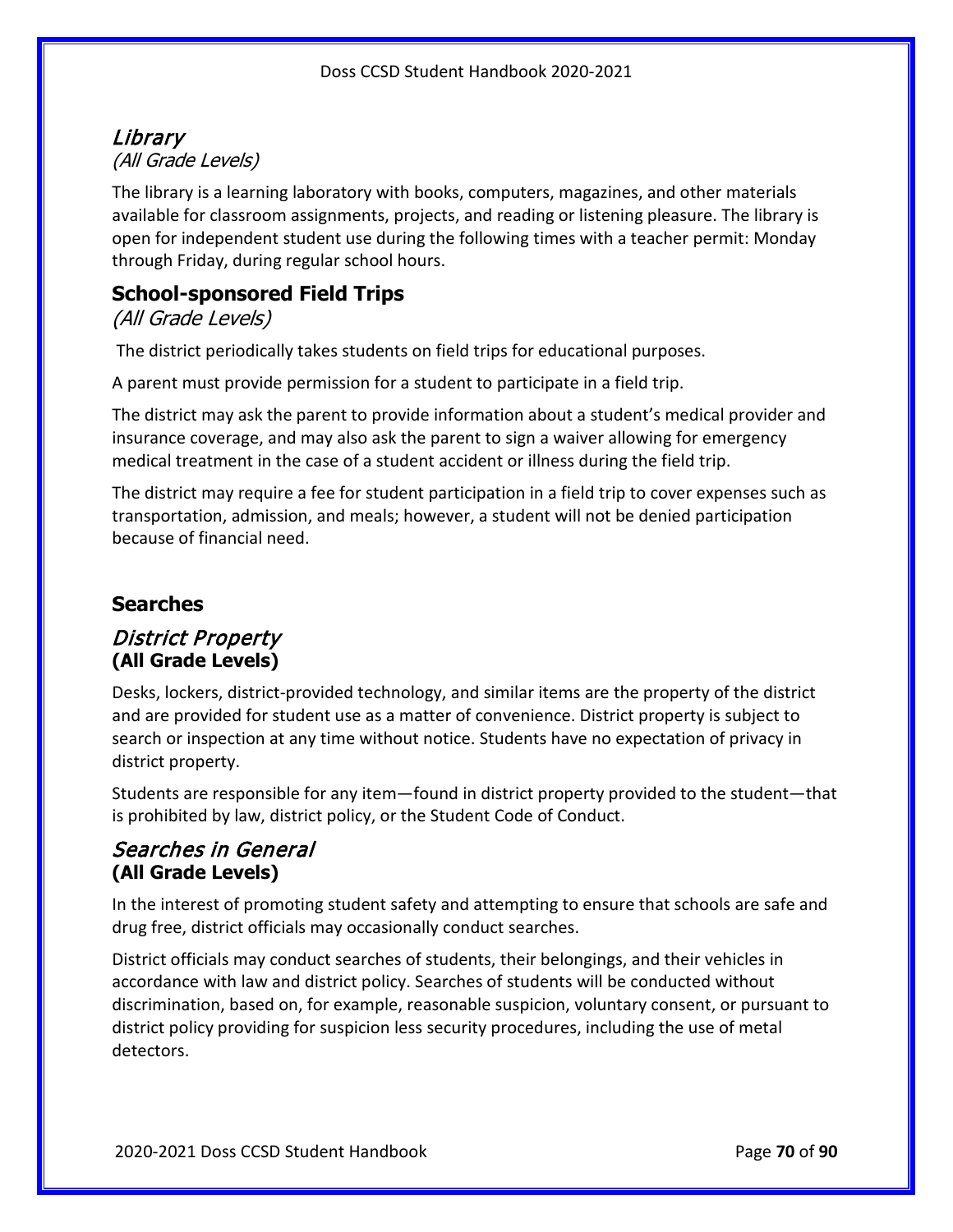In accordance with the Student Code of Conduct, students are responsible for prohibited items found in their possession, including items in their personal belongings or in vehicles parked on district property.

If there is reasonable suspicion to believe that searching a student's person, belongings, or vehicle will reveal evidence of a violation of the Student Code of Conduct, a district official may conduct a search in accordance with law and district regulations.

### Metal Detectors

#### (All Grade Levels)

To maintain a safe and disciplined learning environment, the district reserves the right to subject students to metal detector searches when entering a district campus and at off-campus, school-sponsored activities.

# Trained Dogs

(All Grade Levels)

The district will use trained dogs to screen for concealed, prohibited items, including drugs and alcohol. Screenings conducted by trained dogs will not be announced in advance. The dogs will not be used with students, but students may be asked to leave personal belongings in an area that is going to be screened, such as a classroom, a locker, or a vehicle. If a dog alerts to an item or an area, it may be searched by district officials.

### Telecommunications and Other Electronic Devices (All Grade Levels)

Use of district-owned equipment and its network systems is not private and will be monitored by the district. [See policy CQ for more information.]

Any searches of personal telecommunications or other personal electronic devices will be conducted in accordance with law, and the device may be confiscated to perform a lawful search. A confiscated device may be turned over to law enforcement to determine whether a crime has been committed.

[See policy FNF(LEGAL) and **Electronic Devices and Technology Resources** on page [43](#page-42-0) for more information.]

### **Sexual Harassment**

[See **Dating Violence, Discrimination, Harassment, and Retaliation** on page [37.](#page-36-0)]

### **Special Programs**

(All Grade Levels)

• The district provides special programs for gifted and talented students, students who are homeless, students in foster care, bilingual students, migrant students, English learners, students diagnosed with dyslexia, and students with disabilities. The coordinator of each program can answer questions about eligibility requirements, as well as programs and services offered in the district or by other organizations. A student or parent with questions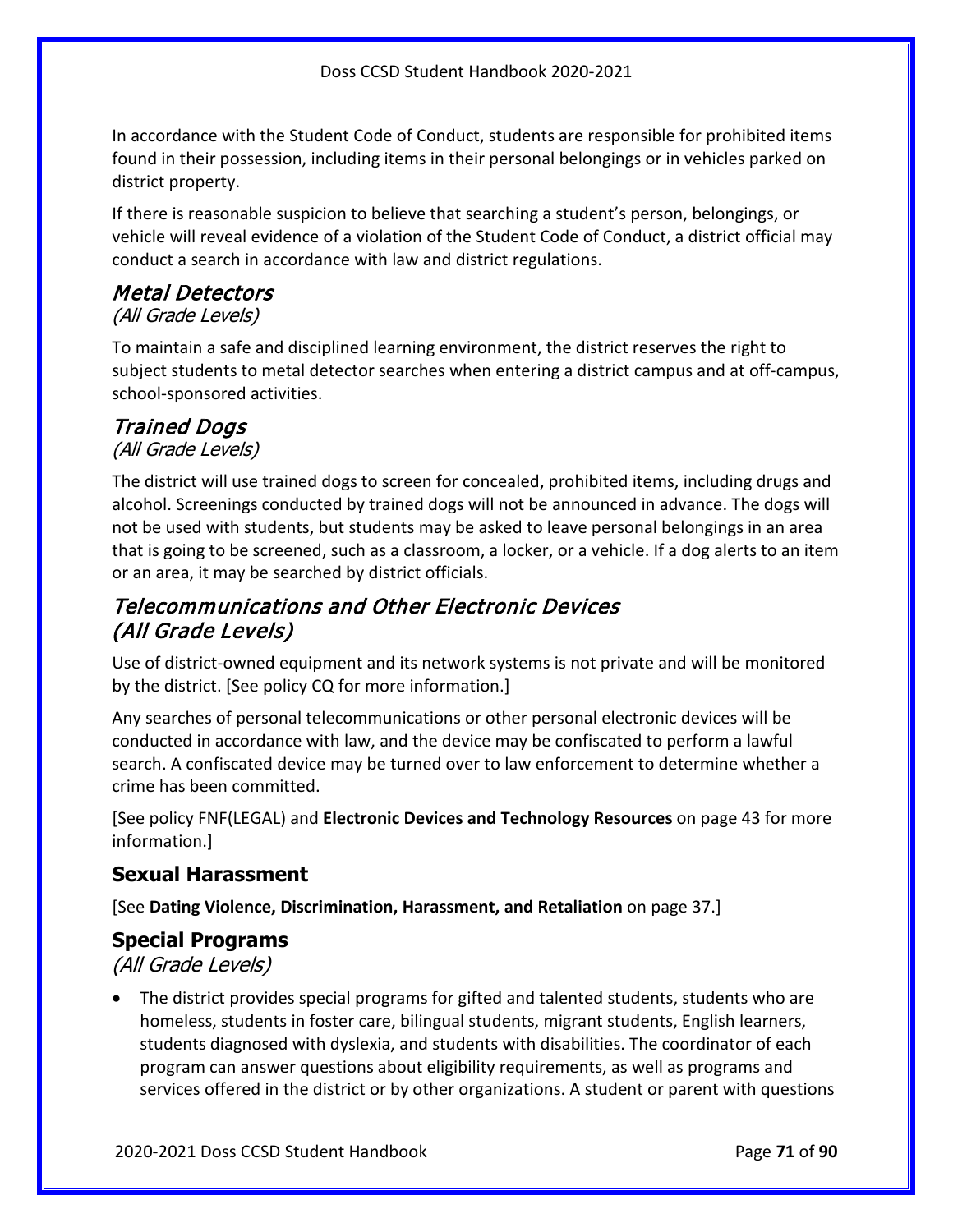about these programs should contact Pam Seipp, Administrative Consultant at 830.669.2411.

A student who has or is at risk for dyslexia or a related reading difficulty is eligible to participate in the Texas State Library and Archives Commission's [Talking Book Program,](https://www.tsl.texas.gov/tbp/index.html) which provides audiobooks free of charge to qualifying Texans with visual, physical, or reading disabilities.

### <span id="page-71-0"></span>**Standardized Testing**

**STAAR** (State of Texas Assessments of Academic Readiness)

#### **Grades 3–8**

In addition to routine tests and other measures of achievement, students at certain grade levels are required to take the state assessment, called STAAR, in the following subjects:

- Mathematics, annually in grades 3–8
- Reading, annually in grades 3–8
- Writing, including spelling and grammar, in grades 4 and 7
- Science in grades 5 and 8
- Social Studies in grade 8

Successful performance on the reading and math assessments in grades 5 and 8 is required by law for the student to be promoted to the next grade level, unless the student is enrolled in a reading or math course intended for students above the student's current grade level. Exceptions may apply for students enrolled in a special education program if the admission, review, and dismissal (ARD) committee concludes the student has made sufficient progress in the student's individualized education plan (IEP). [See **Promotion and Retention** on pag[e 65](#page-64-0) for additional information.]

STAAR Alternate 2 is available for eligible students receiving special education services who meet certain state-established criteria as determined by the student's ARD committee.

STAAR Spanish is available for eligible students for whom a Spanish version of STAAR is the most appropriate measure of their academic progress.

### **Students in Foster Care**

#### (All Grade Levels)

In an effort to provide educational stability, the district will assist any student who is currently placed or newly placed in foster care (temporary or permanent custody of the state, sometimes referred to as substitute care) with the enrollment and registration process, as well as other educational services throughout the student's enrollment in the district.

• Please contact Pam Seipp, Administrative Consultant at 830.669.2411, who has been designated as the district's foster care liaison, with any questions.

[See **Students in the Conservatorship of the State** on page [18](#page-17-0) for more information.]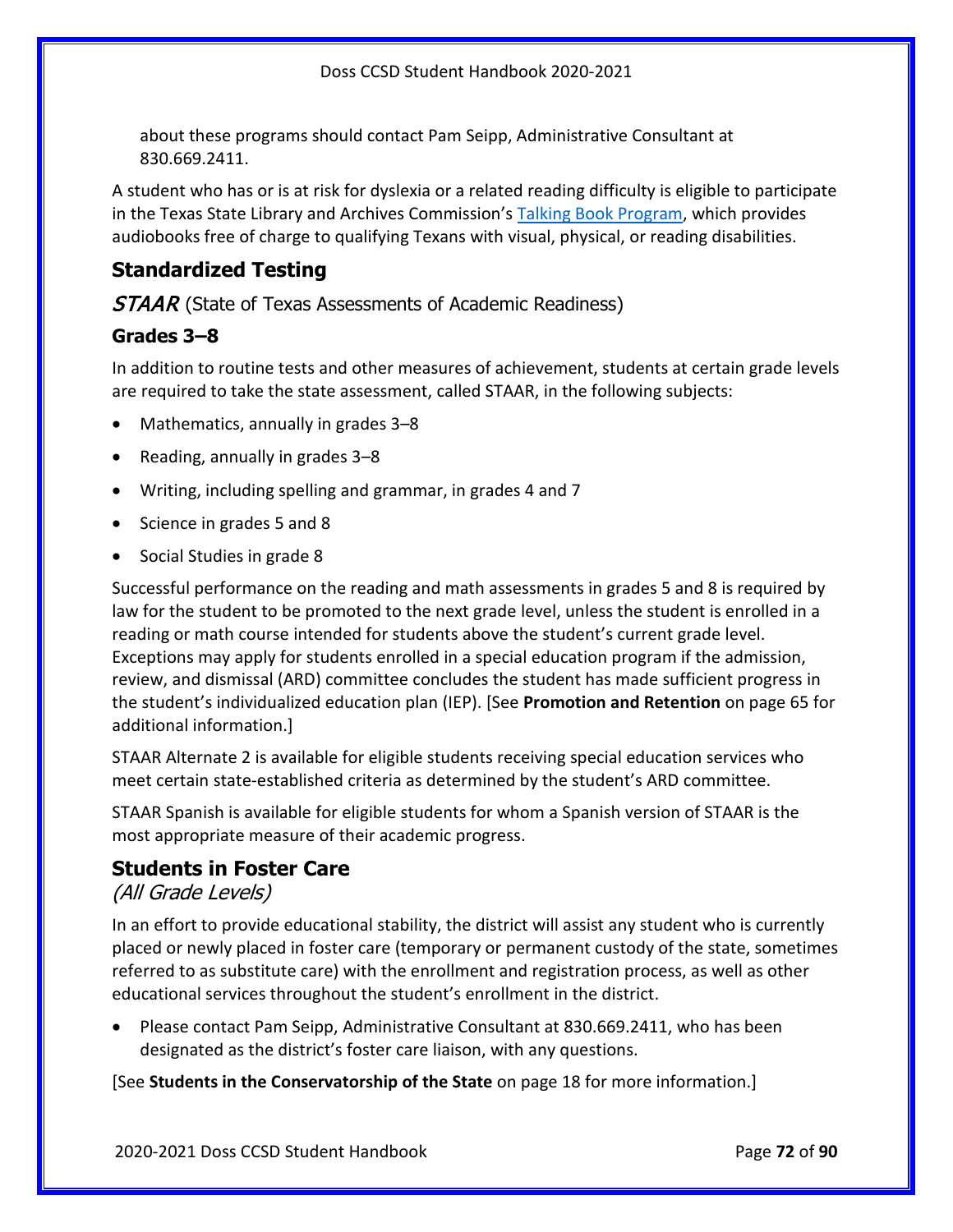### **Students Who are Homeless**

### (All Grade Levels)

A parent is encouraged to inform the district if his or her child is experiencing homelessness. District staff can share resources that may be able to assist families.

• For more information on services for students who are homeless, contact the district's homeless education liaison, Pam Seipp, Administrative Consultant at 830.669.2411.

[See **Students Who Are Homeless** on page [19.](#page-18-0)]

### **Substance Abuse Prevention and Intervention**

### (All Grade Levels)

If you are worried that your child may be using or is in danger of experimenting, using, or abusing illegal drugs or other prohibited substances, please contact the Administrative Consultant. The Administrative Consultant can provide you with a list of community resources that may be of assistance to you. The Texas Department of State Health Services (DSHS) maintains information regarding children's mental health and substance abuse intervention services on its website: [Mental Health and Substance Abuse.](https://www.dshs.texas.gov/transition/mhsa.aspx)

### **Suicide Awareness and Mental Health Support**

### (All Grade Levels)

The district is committed to partnering with parents to support the healthy mental, emotional, and behavioral development of its students. If you are concerned about your child, please visit [Texas Suicide Prevention](http://www.texassuicideprevention.org/) or contact Pam Seipp, Administrative Consultant for more information related to suicide prevention services available in your area.

You may also contact the National Suicide Prevention Lifeline at 1-800-273-8255.

## **Tardies**

### (All Grade Levels)

A student who is tardy to class by more than 15 minutes may be assigned to detention hall or given another appropriate consequence.

## **Textbooks, Electronic Textbooks, Technological Equipment, and Other Instructional Materials**

### (All Grade Levels)

Textbooks and other district-approved instructional materials are provided to students free of charge for each subject or class. Any books must be covered by the student, as directed by the teacher, and treated with care. Electronic textbooks and technological equipment may also be provided to students, depending on the course and course objectives. A student who is issued a damaged item should report the damage to the teacher. Any student failing to return an item in acceptable condition loses the right to free textbooks and technological equipment until the item is returned or the damage paid for by the parent; however, the student will be provided the necessary instructional resources and equipment for use at school during the school day.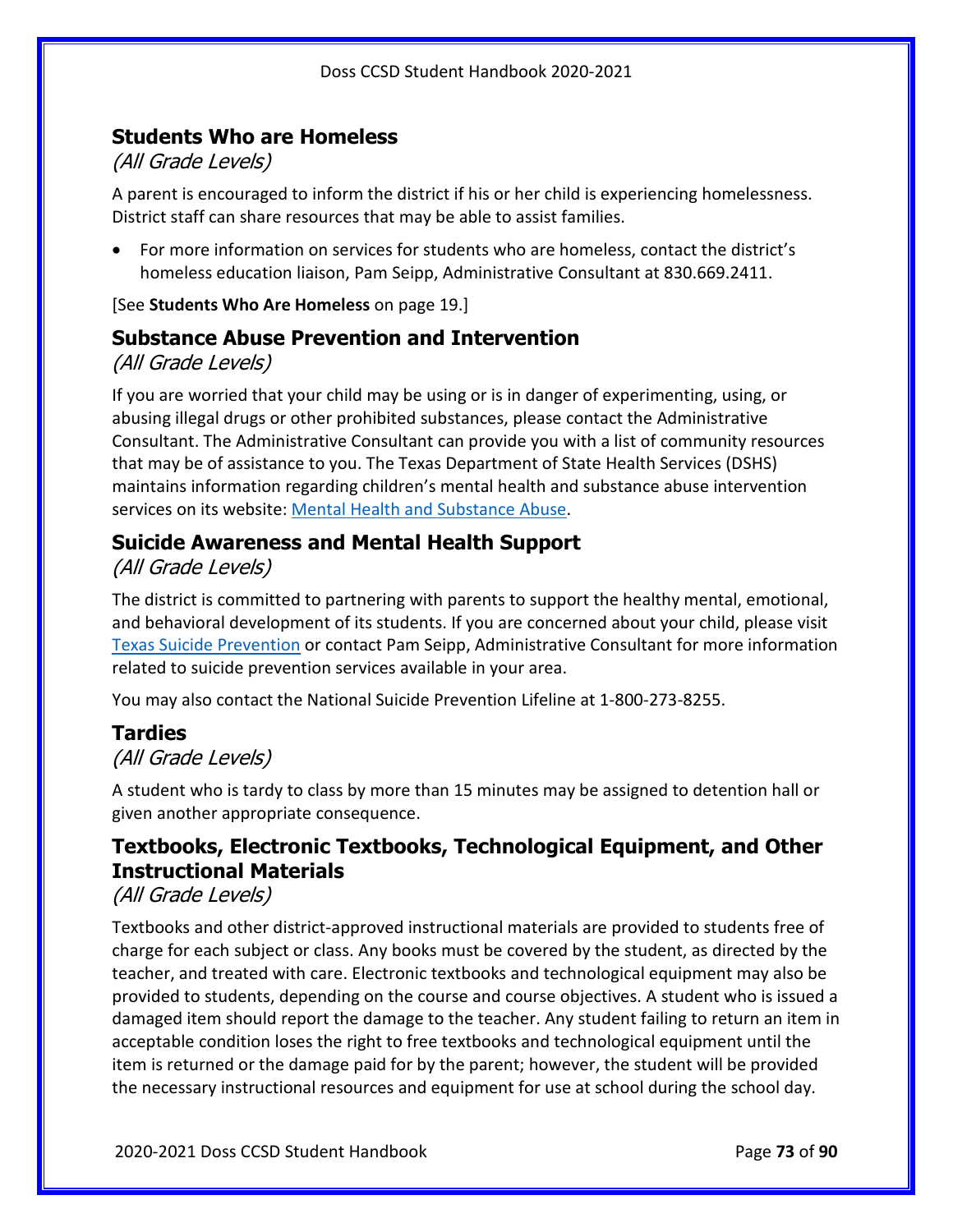If the district does not issue graphing calculators for a course requiring their use, a student may use a calculator application with the same functionality as a graphing calculator on a phone, laptop, tablet, or other computing device in place of a graphing calculator.

#### **Transportation**

(All Grade Levels)

## School-sponsored Trips

Students who participate in school-sponsored trips are required to use transportation provided by the school to and from the event. As approved by the Administrative Consultant, a coach or sponsor of an extracurricular activity may establish procedures related to making an exception to this requirement when a parent requests that the student be released to the parent or to another adult designated by the parent. [See **School-sponsored Field Trips** on page [70](#page-69-0) for more information.]

## Buses and Other School Vehicles

The district makes school bus transportation available to all students living two or more miles from school and any students who are homeless. This service is provided at no cost to students.

Bus routes and stops will be designated annually, and any subsequent changes will be posted at the school and on the district's website. For the safety of the operator of the vehicle and all passengers, students must board buses or other vehicles only at authorized stops, and drivers must unload passengers only at authorized stops.

• A parent may also designate a child-care facility or grandparent's residence as the regular pickup and drop-off location for his or her child. The designated facility or residence must be on an approved stop on an approved route. For information on bus routes and stops or to designate an alternate pickup or drop-off location, you may contact Pam Seipp, Administrative Consultant at 830.669.2411.

[See the Student Code of Conduct for provisions regarding transportation to the DAEP.]

Students are expected to assist district staff in ensuring that buses and other district vehicles remain in good condition and that transportation is provided safely. When riding in district vehicles, including buses, students are held to behavioral standards established in this handbook and the Student Code of Conduct. Students must:

- Follow the driver's directions at all times.
- Enter and leave the vehicle in an orderly manner at the designated stop.
- Keep feet, books, instrument cases, and other objects out of the aisle.
- Not deface the vehicle or its equipment.
- Not put head, hands, arms, or legs out of the window, hold any object out of the window, or throw objects within or out of the vehicle.
- Not possess or use any form of tobacco or e-cigarettes in any district vehicle.

2020-2021 Doss CCSD Student Handbook Page **74** of **90**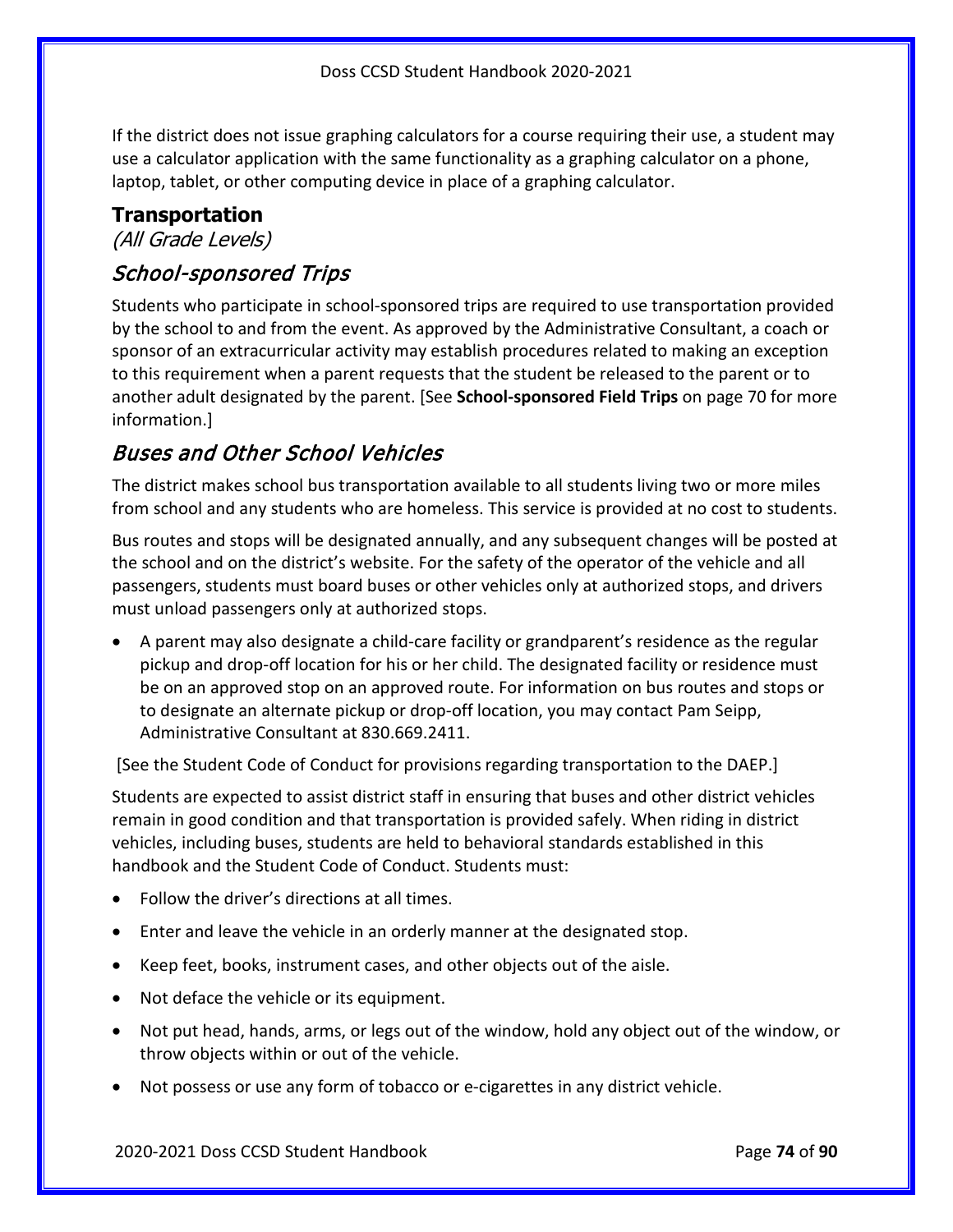- Observe all usual classroom rules.
- Be seated while the vehicle is moving.
- Fasten their seat belts, if available.
- Wait for the driver's signal upon leaving the vehicle and before crossing in front of the vehicle.
- Follow any other rules established by the operator of the vehicle.

Misconduct will be punished in accordance with the Student Code of Conduct; the privilege to ride in a district vehicle, including a school bus, may be suspended or revoked.

### **Vandalism**

#### (All Grade Levels)

The taxpayers of the community have made a sustained financial commitment for the construction and upkeep of school facilities. To ensure that school facilities can serve those for whom they are intended—both this year and for years to come—littering, defacing, or damaging school property is not tolerated. Students will be required to pay for damages they cause and will be subject to criminal proceedings as well as disciplinary consequences in accordance with the Student Code of Conduct.

#### **Video Cameras**

#### (All Grade Levels)

For safety purposes, video and audio recording equipment is used to monitor student behavior, including on buses and in common areas on campus. Students will not be told when the equipment is being used.

The Administrative Consultant will review the video and audio recordings routinely and document student misconduct. Discipline will be in accordance with the Student Code of Conduct.

• In accordance with state law, a parent of a student who receives special education services, a staff member (as this term is defined by law), the Administrative Consultant, or the board may make a written request for the district to place video and audio recording equipment in certain self-contained special education classrooms. The district will provide notice to parents/guardians before placing a video camera in a classroom or other setting in which your child receives special education services. For more information or to request the installation and operation of this equipment, speak with Pam Seipp, Administrative Consultant at 830.669.2411, whom the district has designated to coordinate the implementation of and compliance with this law.

[See EHBAF(LOCAL).]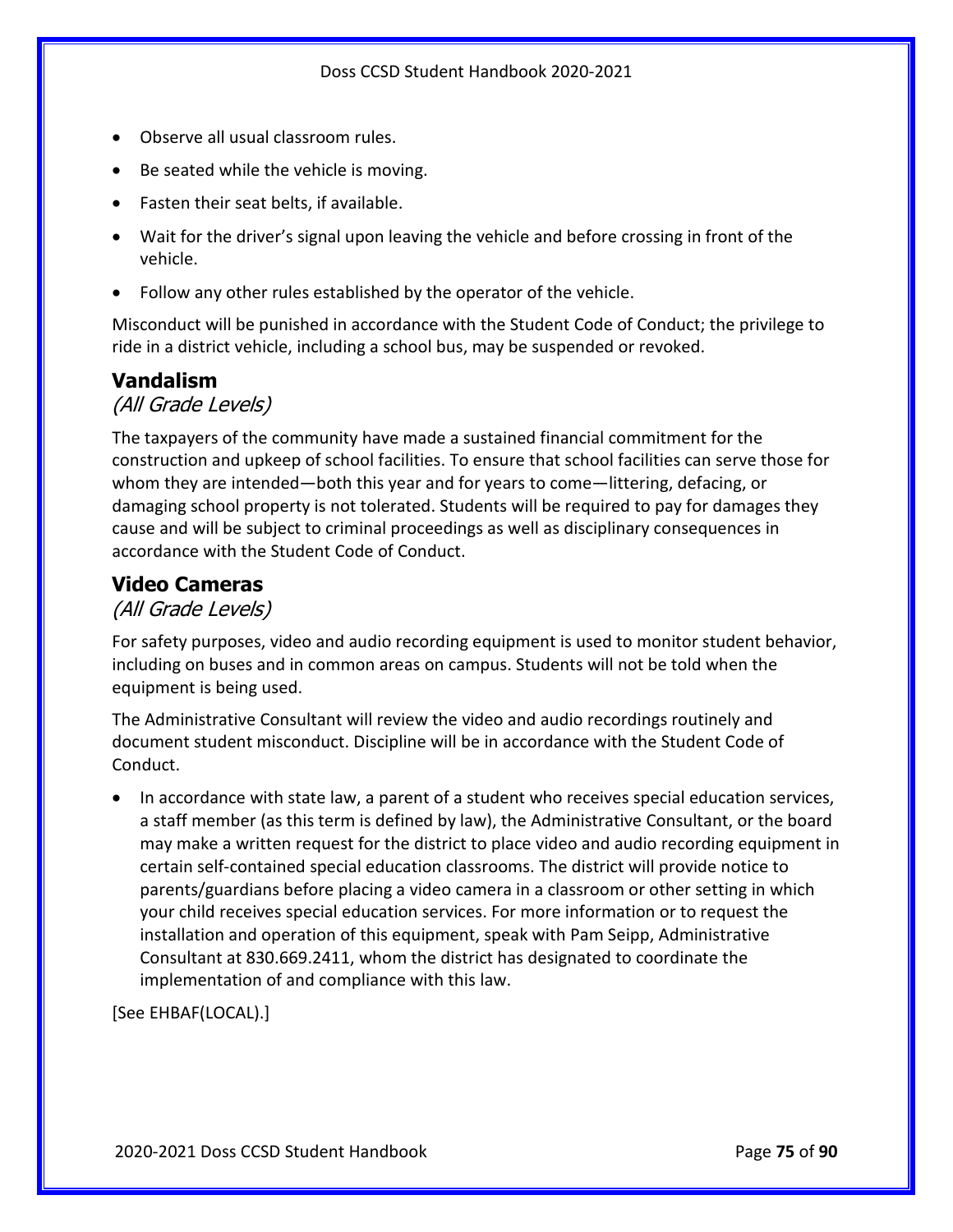## **Visitors to the School** (All Grade Levels)

## General Visitors

Parents and others are welcome to visit district schools. For the safety of those within the school and to avoid disruption of instructional time, all visitors must first report to the main office and must comply with all applicable district policies and procedures. When arriving on campus, all parents and other visitors should be prepared to show identification.

Visits to individual classrooms during instructional time are permitted only with approval of the Administrative Consultant and teacher and only so long as their duration or frequency does not interfere with the delivery of instruction or disrupt the normal school environment. Even if the visit is approved prior to the visitor's arrival, the individual must check in at the main office first.

All visitors are expected to demonstrate the highest standards of courtesy and conduct; disruptive behavior will not be permitted.

## Unauthorized Persons

In accordance with Education Code 37.105, a school administrator, school resource officer (SRO), or district police officer has the authority to refuse entry or eject a person from district property if the person refuses to leave peaceably on request and:

- The person poses a substantial risk of harm to any person; or
- The person behaves in a manner that is inappropriate for a school setting and the person persists in the behavior after being given a verbal warning that the behavior is inappropriate and may result in refusal of entry or ejection.

Appeals regarding refusal of entry or ejection from district property may be filed in accordance with FNG(LOCAL) or GF(LOCAL).

[See the Student Code of Conduct.]

## Visitors Participating in Special Programs for Students

### **Business, Civic, and Youth Groups**

The district may invite representatives from patriotic societies listed in Title 36 of the United States Code to present information to interested students about membership in the society.

### **Career Day**

The district may invite representatives from colleges and universities and other higher education institutions, prospective employers, and military recruiters to present information to interested students.

#### **Volunteers**

(All Grade Levels)

We appreciate so much the efforts of parent and grandparent volunteers that are willing to serve our district and students. If you are interested in volunteering, please contact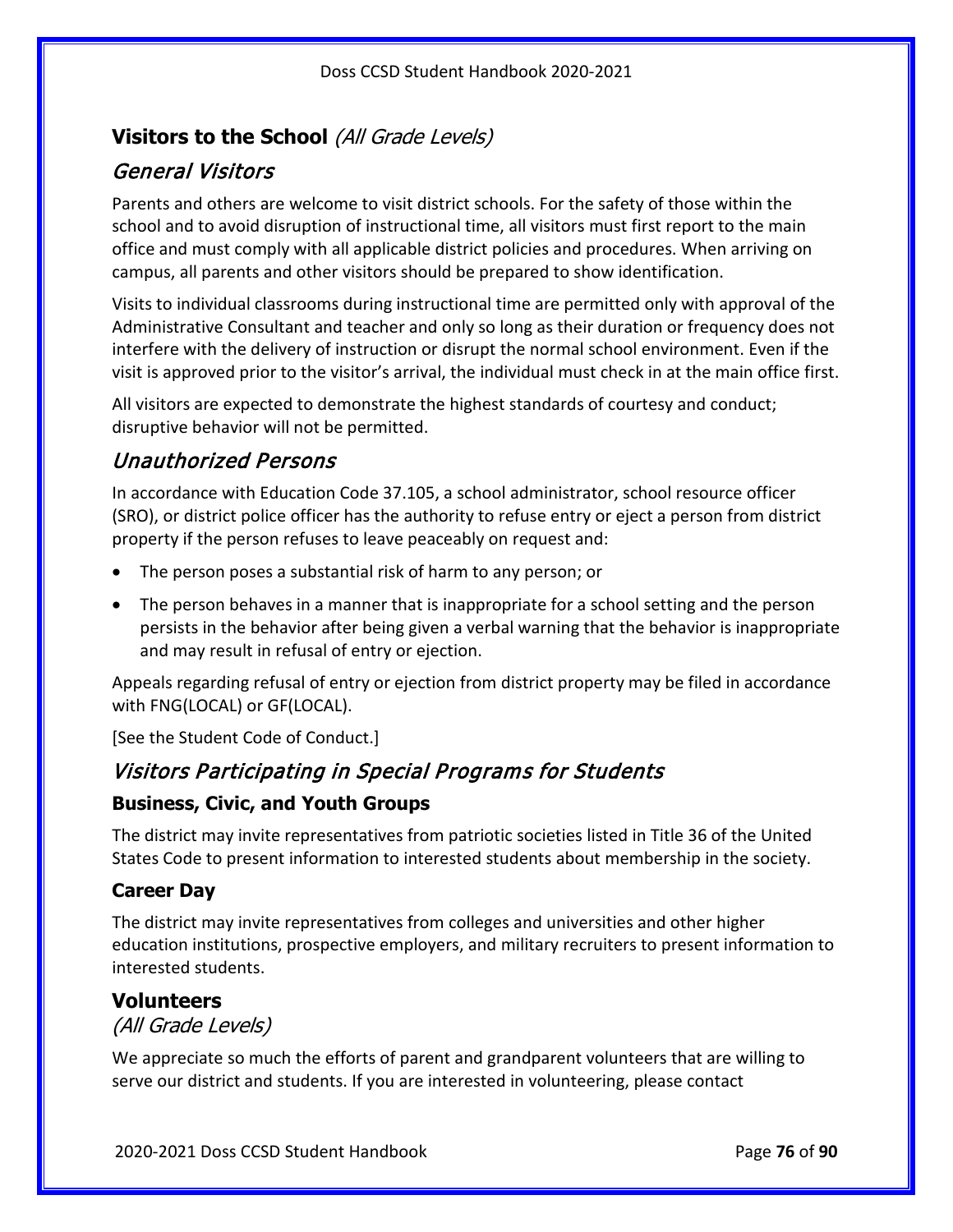Kandice Wadsworth, Administrative Assistant at 830.669.2411 for more information and to complete an application.

2020-2021 Doss CCSD Student Handbook Page **77** of **90**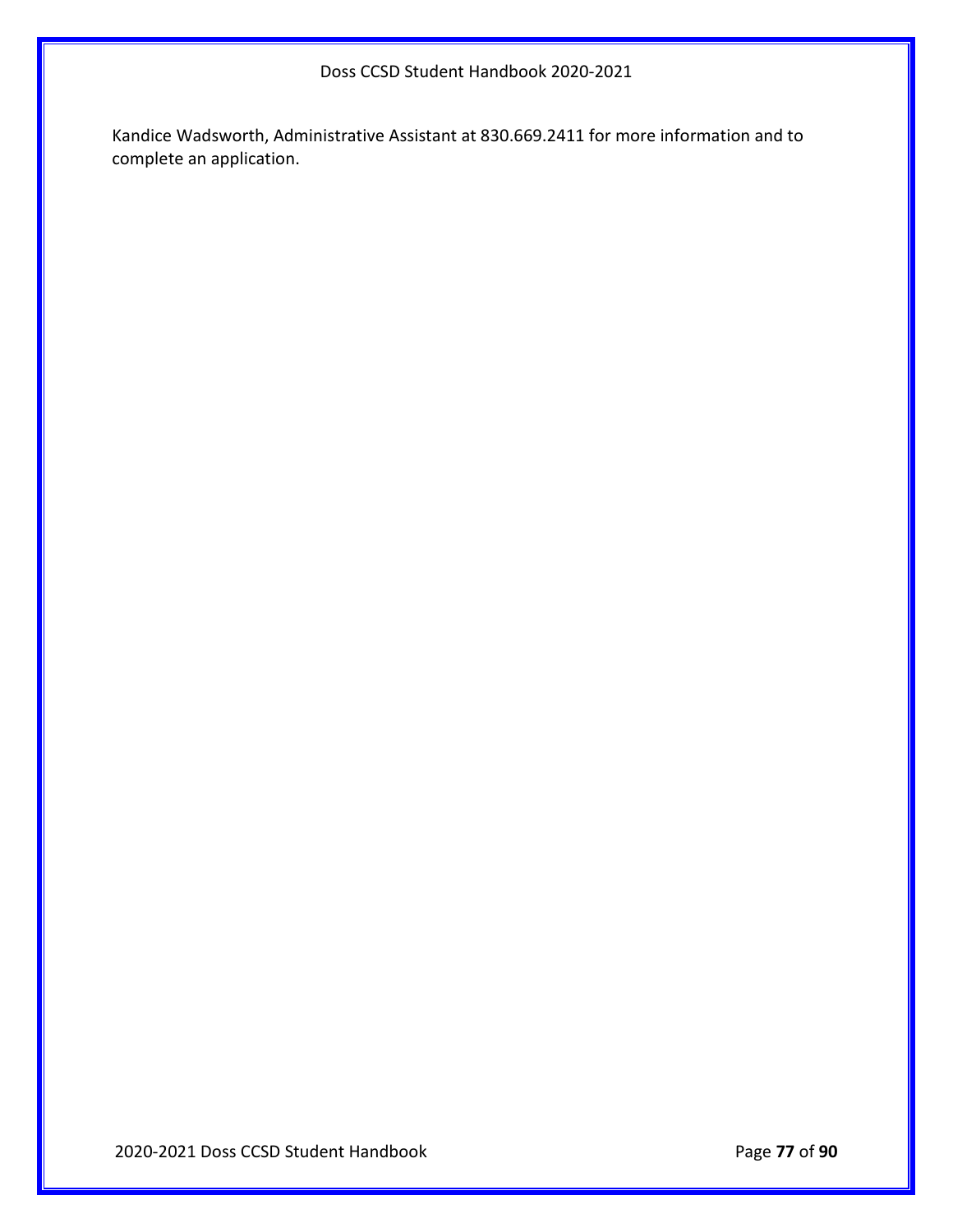## **Glossary**

**Accelerated instruction** is an intensive supplemental program designed to address the needs of an individual student in acquiring the knowledge and skills required at his or her grade level and/or as a result of a student not meeting the passing standard on a state-mandated assessment.

**ACT**, or the American College Test, is one of the two most frequently used college or university admissions examinations. The test may be required for admission to certain colleges or universities.

**ACT-Aspire** refers to an assessment that took the place of ACT-Plan and is designed as a preparatory and readiness assessment for the ACT. This is usually taken by students in grade 10.

**ARD** stands for admission, review, and dismissal. The ARD committee convenes for each student who is identified as needing a full and individual evaluation for special education services. The eligible student and his or her parents are members of the committee.

**Attendance review committee** is responsible for reviewing a student's absences when the student's attendance drops below 90 percent, or in some cases 75 percent, of the days the class is offered. Under guidelines adopted by the board, the committee will determine whether there were extenuating circumstances for the absences and whether the student needs to complete certain conditions to master the course and regain credit or a final grade lost because of absences.

**CPS** stands for Child Protective Services.

**DAEP** stands for disciplinary alternative education program, a placement for students who have violated certain provisions of the Student Code of Conduct.

**DFPS** is the Texas Department of Family Protective Services.

**DPS** stands for the Texas Department of Public Safety.

**EOC (end-of-course) assessments** are state-mandated and are part of the STAAR program. Successful performance on EOC assessments are required for graduation. These examinations will be given in English I, English II, Algebra I, Biology, and U.S. History.

**ESSA** is the federal Every Student Succeeds Act passed in December 2015.

**FERPA** refers to the federal Family Educational Rights and Privacy Act, which grants specific privacy protections to student records. The law contains certain exceptions, such as for directory information, unless a student's parent or a student 18 or older directs the school not to release directory information.

**IEP** stands for individualized education program and is the written record prepared by the ARD committee for a student with disabilities who is eligible for special education services. The IEP contains several parts, such as a statement of the student's present educational performance; a statement of measurable annual goals, with short-term objectives; the special education and related services and supplemental aids and services to be provided, and program modifications or support by school personnel; a statement regarding how the student's progress will be

2020-2021 Doss CCSD Student Handbook Page **78** of **90**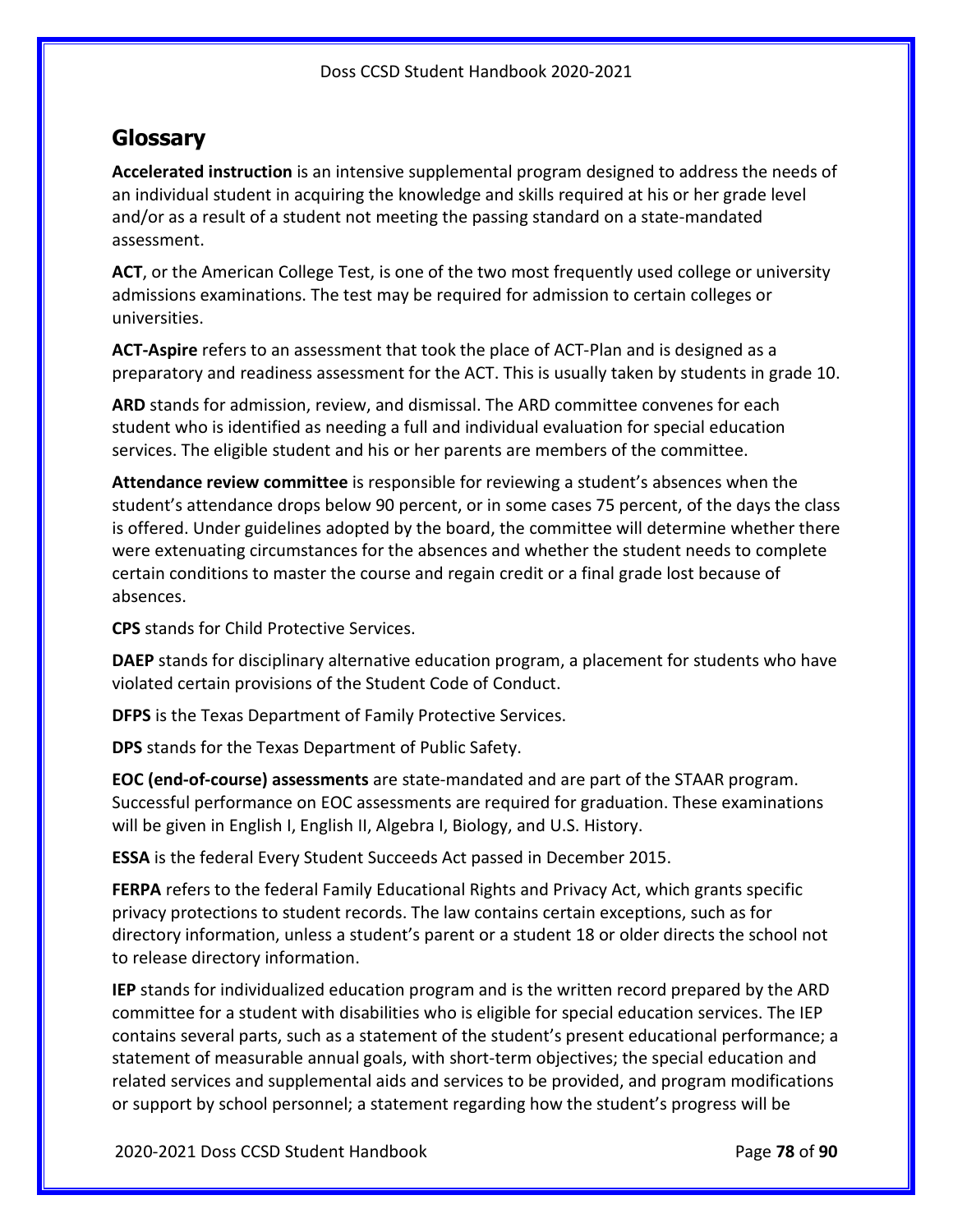measured and how the parents will be kept informed; accommodations for state or districtwide tests; whether successful completion of state-mandated assessments is required for graduation, etc.

**IGC** is the individual graduation committee, formed in accordance with state law, to determine a student's eligibility to graduate when the student has failed to demonstrate satisfactory performance on no more than two of the required state assessments.

**ISS** refers to in-school suspension, a disciplinary technique for misconduct found in the Student Code of Conduct. Although different from out-of-school suspension and placement in a DAEP, ISS removes the student from the regular classroom.

**PGP** stands for personal graduation plan, which is required for high school students and for any student in middle school who fails a section on a state-mandated test or is identified by the district as not likely to earn a high school diploma before the fifth school year after he or she begins grade 9.

**PSAT** is the preparatory and readiness assessment for the SAT. It also serves as the basis for the awarding of National Merit Scholarships.

**SAT** refers to the Scholastic Aptitude Test, one of the two most frequently used college or university admissions examinations. The test may be required for admissions to certain colleges or universities.

**SHAC** stands for School Health Advisory Council, a group of at least five members, a majority of whom must be parents, appointed by the school board to assist the district in ensuring that local community values and health issues are reflected in the district's health education instruction, along with providing assistance with other student and employee wellness issues.

**Section 504** is the federal law that prohibits discrimination against a student with a disability, requiring schools to provide opportunities for equal services, programs, and participation in activities. Unless the student is determined to be eligible for special education services under the Individuals with Disabilities Education Act (IDEA), general education with appropriate instructional accommodations will be provided.

**STAAR** is the State of Texas Assessments of Academic Readiness, the state's system of standardized academic achievement assessments.

**STAAR Alternate 2** is an alternative state-mandated assessment designed for students with severe cognitive disabilities receiving special education services who meet the participation requirements, as determined by the student's ARD committee.

**STAAR Spanish** is an alternative state-mandated assessment administered to eligible students for whom a Spanish version of STAAR is the most appropriate measure of their academic progress.

**State-mandated assessments** are required of students at certain grade levels and in specified subjects. Successful performance sometimes is a condition of promotion and passing the STAAR EOC assessments is a condition of graduation. Students have multiple opportunities to take the tests if necessary, for promotion or graduation.

2020-2021 Doss CCSD Student Handbook Page **79** of **90**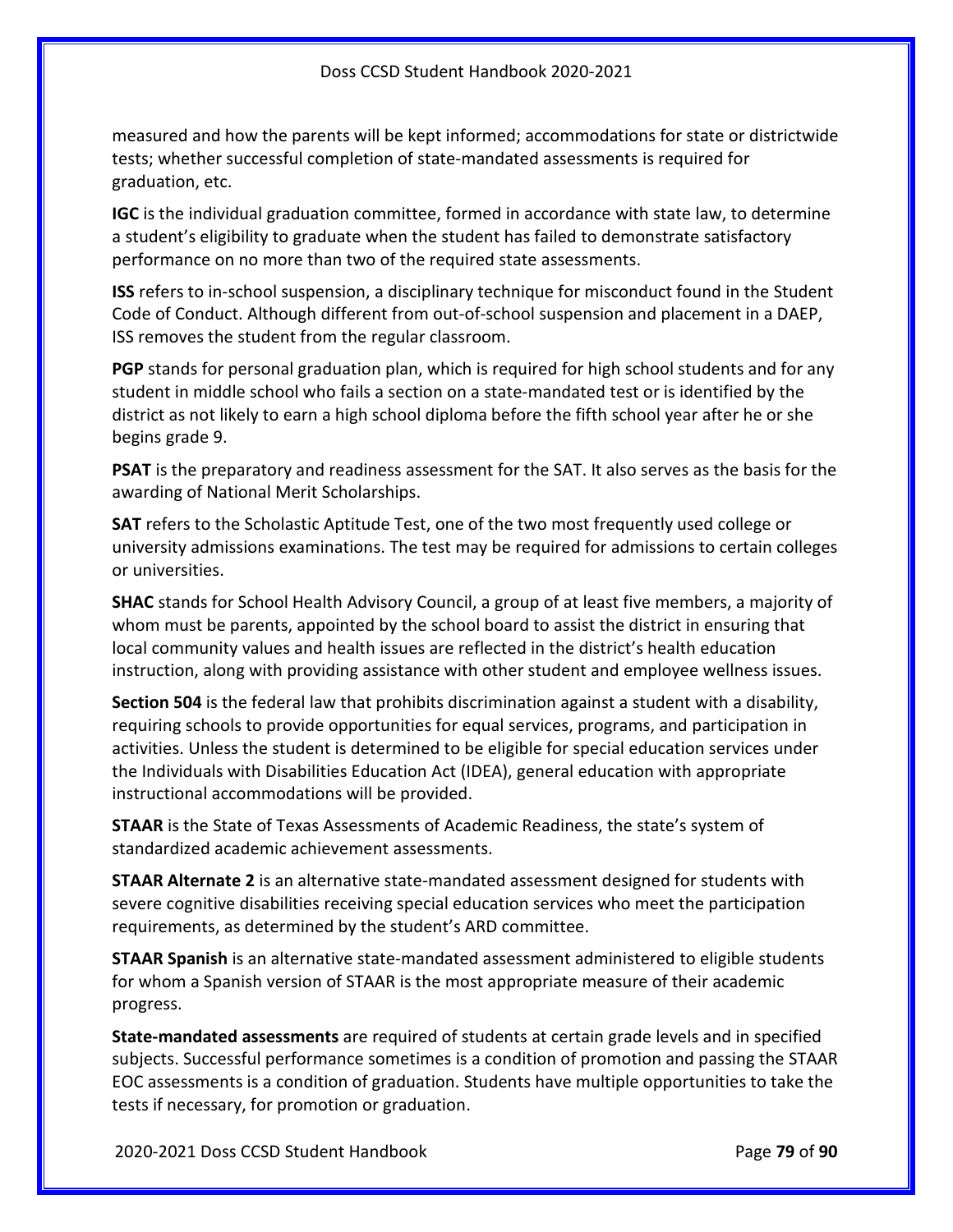**Student Code of Conduct** is developed with the advice of the district-level committee and adopted by the board and identifies the circumstances, consistent with law, when a student may be removed from a classroom, campus, or district vehicle. It also sets out the conditions that authorize or require the Administrative Consultant or another administrator to place the student in a DAEP. It outlines conditions for out-of-school suspension and for expulsion. The Student Code of Conduct also addresses notice to the parent regarding a student's violation of one of its provisions.

**TAC** stands for the Texas Administrative Code.

**TELPAS** stands for the Texas English Language Proficiency Assessment System, which assesses the progress that English language learners make in learning the English language and is administered for those who meet the participation requirements in kindergarten–grade 12.

**TSI** stands for the Texas Success Initiative, an assessment designed to measure the reading, mathematics, and writing skills that entering college-level freshmen students should have if they are to be successful in undergraduate programs in Texas public colleges and universities.

**TXVSN** stands for the Texas Virtual School Network, which provides online courses for Texas students to supplement the instructional programs of public school districts. Courses are taught by qualified instructors, and courses are equivalent in rigor and scope to a course taught in a traditional classroom setting.

**UIL** refers to the University Interscholastic League, the statewide, voluntary nonprofit organization that oversees educational extracurricular academic, athletic, and music contests.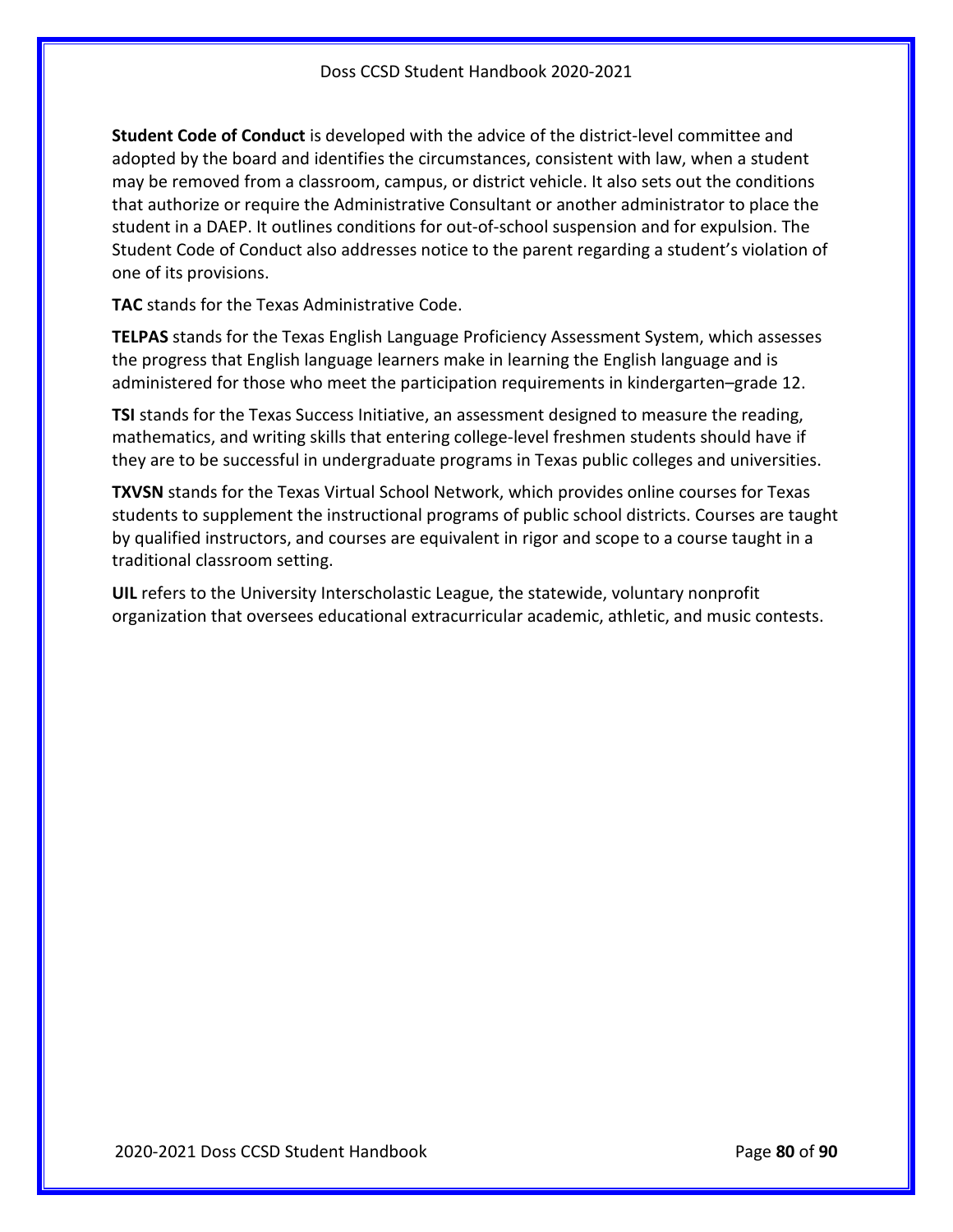# **Appendix:**

# **Freedom from Bullying Policy**

Note that school board policies may be revised at any time. For legal context and the most current copy of the local policy, visit www.dossccsd.net.

Attached as a Policy document is the Doss CCSD's policy FFI(LOCAL) as of the date that this handbook was finalized for this school year.

## **Student Welfare: Freedom from Bullying**

Policy FFI(LOCAL) adopted on 10/13/2017:

If the results of an investigation indicate that the bullying occurred, the District shall promptly respond by taking appropriate disciplinary action in accordance with the District's Student Code of Conduct and may take corrective action reasonably calculated to address the conduct.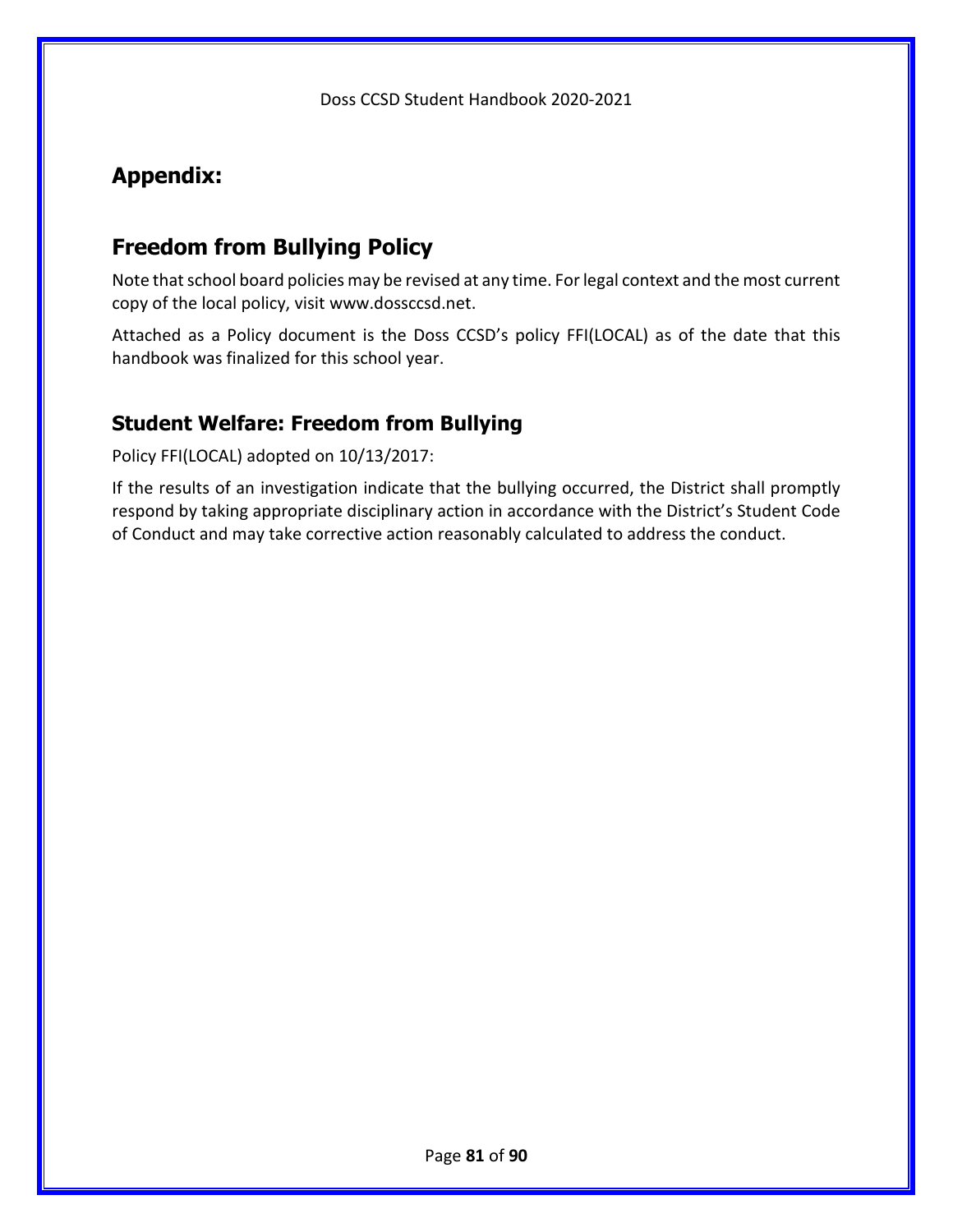#### Index

absences doctor's note, 34 excused, 30 extenuating circumstances, 32 for college visits, 30 for competition, 55 for playing "Taps", 31 for students in foster care, 30 makeup work, 73 military families, 22, 30 parent's note, 33, 34 unexcused, 31 *See also* attendance. academic programs nontraditional, 76 parent involvement, 77 accelerated instruction attendance, 29, 31 failure to meet passing standards on state assessment, 29 reading instruction, 29 accident insurance, 82 accountability of the school district, 34 ADA/Section 504 coordinator, 76 admission, review, and dismissal (ARD) committee, 62 admissions college and university, 40, 59 University of Texas at Austin, 40 Advanced Placement (AP) courses, 41 anaphylaxis, 75 *See also* food allergies. Armed Services Vocational Aptitude Battery test, 35 asbestos, 69 assistance animals, 23 attendance, 29 college visits, 30 compulsory, 29 doctor's note, 34 driver license, 34

extenuating circumstances, 32 for credit, 32 for final grade, 32 military families, 22 official attendance-taking time, 33 parent's note, 33 Administrative Consultant's plan, 32 students 19 or older, 29 students with disabilities, 31 truancy court, 31 truancy prevention measures, 31 unexcused absences, 31 warning letter, 31 attendance review committee, 32, 45 automatic admission, 40 automatic admissions, 59 awarding credit, 45 awards, 35 bacterial meningitis, 64 communicability, 65 defined, 64 prevention, 65 symptoms, 65 *See also* contagious diseases. bilingual programs, 27, 54 bullying, 35 counseling, 36 cyberbullying, 35 policy, 99 school safety transfer, 23 *See also* hazing. bus rules, 92 buses hazardous route pickup, 91 pickup and drop-off locations, 92 required conduct, 92 routes and schedules, 91 Buses, 91 cafeteria, 84 campus behavior coordinator, 43 career and technical education (CTE), 36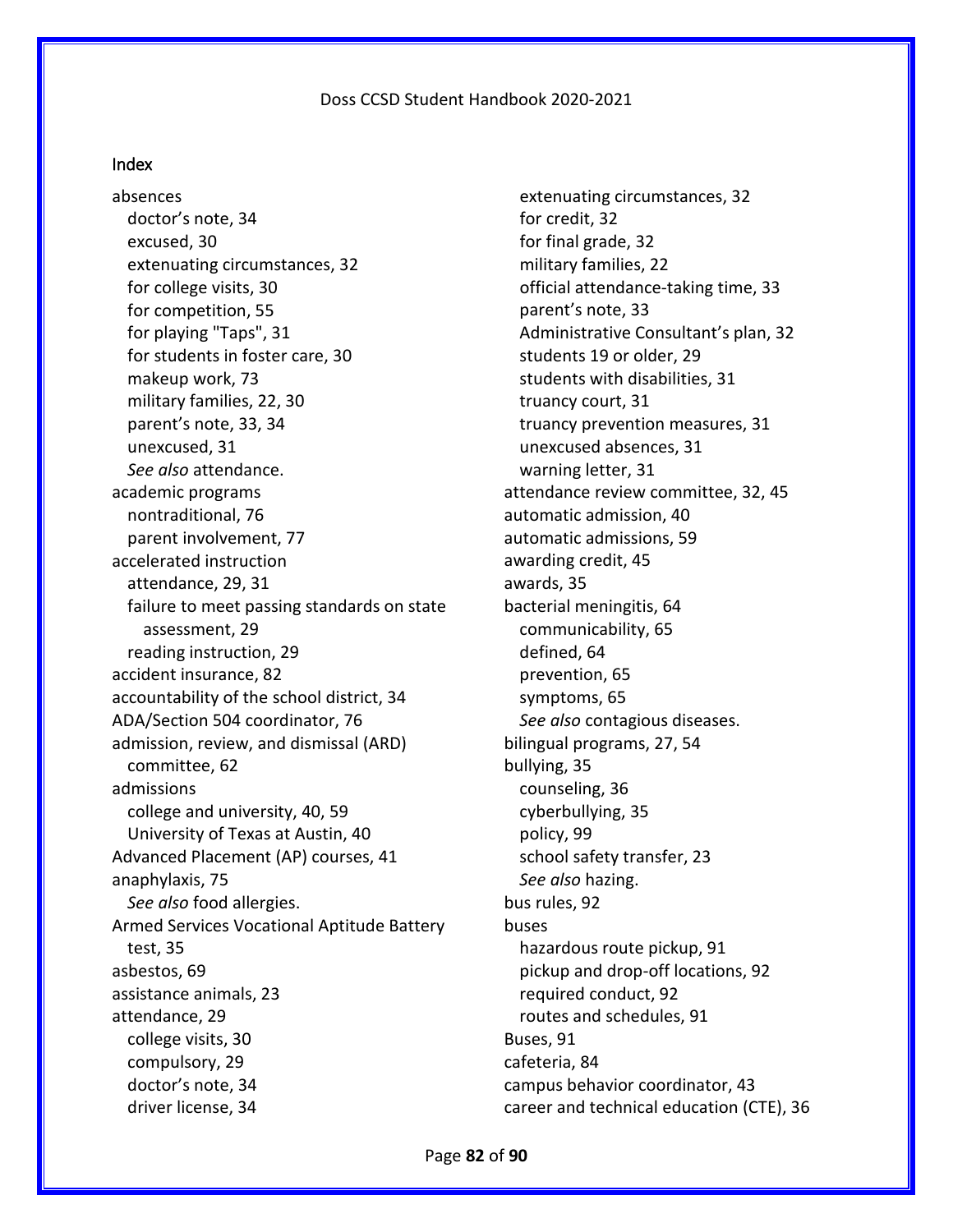college credit courses, 41 counseling, 44 nondiscrimination statement, 37 Celebrate Freedom Week, 16 celebrations, 37 cell phones, 52 certificate of attendance, 62 certificate of coursework completion, 62 Child Sexual Abuse sexual abuse of a child, 37 class changes, 91 class rank, 39 class schedules, 40 partial vs. full-time, 40 schedule changes, 83 classroom parties, 37 clubs. *See* extracurricular activities. college admissions, 40 admissions, 59 credit, 41 University of Texas at Austin, 40 visits, 30 communicable diseases *See* contagious diseases. communications, automated, 42 emergency, 42 nonemergency, 42 complaints, 21, 42 conduct, 43 at social events, 44 before and after school, 84 campus behavior coordinator, 43 disrupting school operations, 43 on school buses, 92 on school transportation, 44 use of hallways, 84 when school rules apply, 43 contagious diseases, 64 bacterial meningitis, 64 excluding from school, 64 leaving campus in case of illness, 72

corporal punishment, 12 correspondence courses. *See* distance learning. counseling academic, 44 grades 7 and 8, 44 at elementary and middle/junior high school, 44 personal, 45 postsecondary education, 44 credit by exam, 45 for acceleration or advancement, 46 with prior instruction, 45 without prior instruction, 46 credit recovery, 45 for coursework, 45 partial credit, 45 CTE insurance, 82 dating violence, 47 Declaration of Independence excusing a student from reciting, 16 deliveries, 43 Department of Public Safety (DPS), 34 diabetes, 75 directory information, 10, 13 disabled students, 27 discrimination, 47 distance learning, 49 distribution, 50 nonschool materials by others, 51 by students, 50 school materials, 50 doctor's appointments, 30 dress code, 51 driver license, 34 verification of enrollment form, 34 drug testing, 87 *See also* steroids. dual-credit programs, 41 early mental health intervention, 90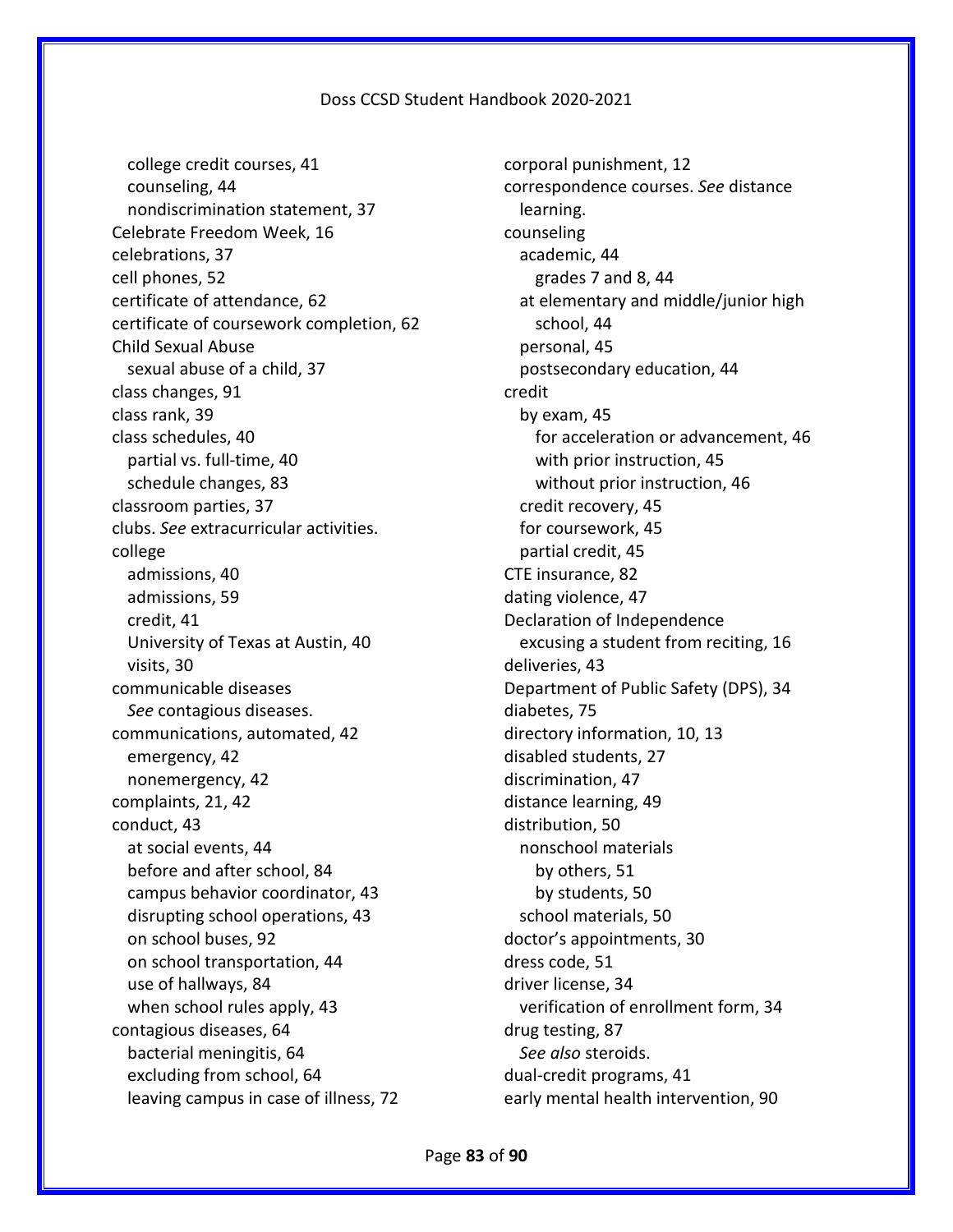earning credit, 45 e-cigarettes. *See* electronic cigarettes. elections for student clubs and organizations, 56 electronic cigarettes, 69 electronic media contact between student and staff, 12 end-of-course (EOC) assessments, 88 English as a second language, 27, 54 English learner, 27, 54 exams. *See* tests. extracurricular activities, 54 conduct, 56 eligibility, 54 fees, 56 meetings, 85 offices and elections for student clubs and organizations, 56 fees, 56 graduation, 63 waivers, 57 field trips, 85 financial aid, 59 fire drills, 82 Fitnessgram. *See* physical fitness assessment. food allergies, 66 management plan, 66 See also anaphylaxis. *See also* celebrations. foster care liaison, 89 foster students. *See* students in foster care. foundation graduation program distinguished level of achievement, 59 endorsements, 59 personal graduation plans (PGP), 61 *See also* graduation programs. fundraising, 57 gang-free zones, 57 gender-based harassment, 48 grades, 58 classification by credits, 57

grading guidelines, 58 graduation, 58 activities, 62 certificates of coursework completion, 62 end-of-course (EOC) assessments, 58 expenses, 63 individual graduation committee (IGC), 59, 62 individualized education program (IEP), 62 personal graduation plan (PGP) for middle school or junior high, 80 under the foundation graduation program, 61 programs advanced/distinguished level of achievement, 40 foundation program, 59 requirements, 58 for automatic college admissions, 40 student speakers, 63 students with disabilities, 62 See also credit; grades; standardized tests. grants, 59, 63 grievances. *See* complaints. grooming standards, 51 hall pass, 84 harassment, 47 gender-based, 48 investigation, 49 reporting, 48 retaliation, 48 sexual, 48 hazing, 63 *See also* bullying. head lice, 66 health education School Health Advisory Council, 77 health instruction, 11 health screenings, 78 health-related matters, 64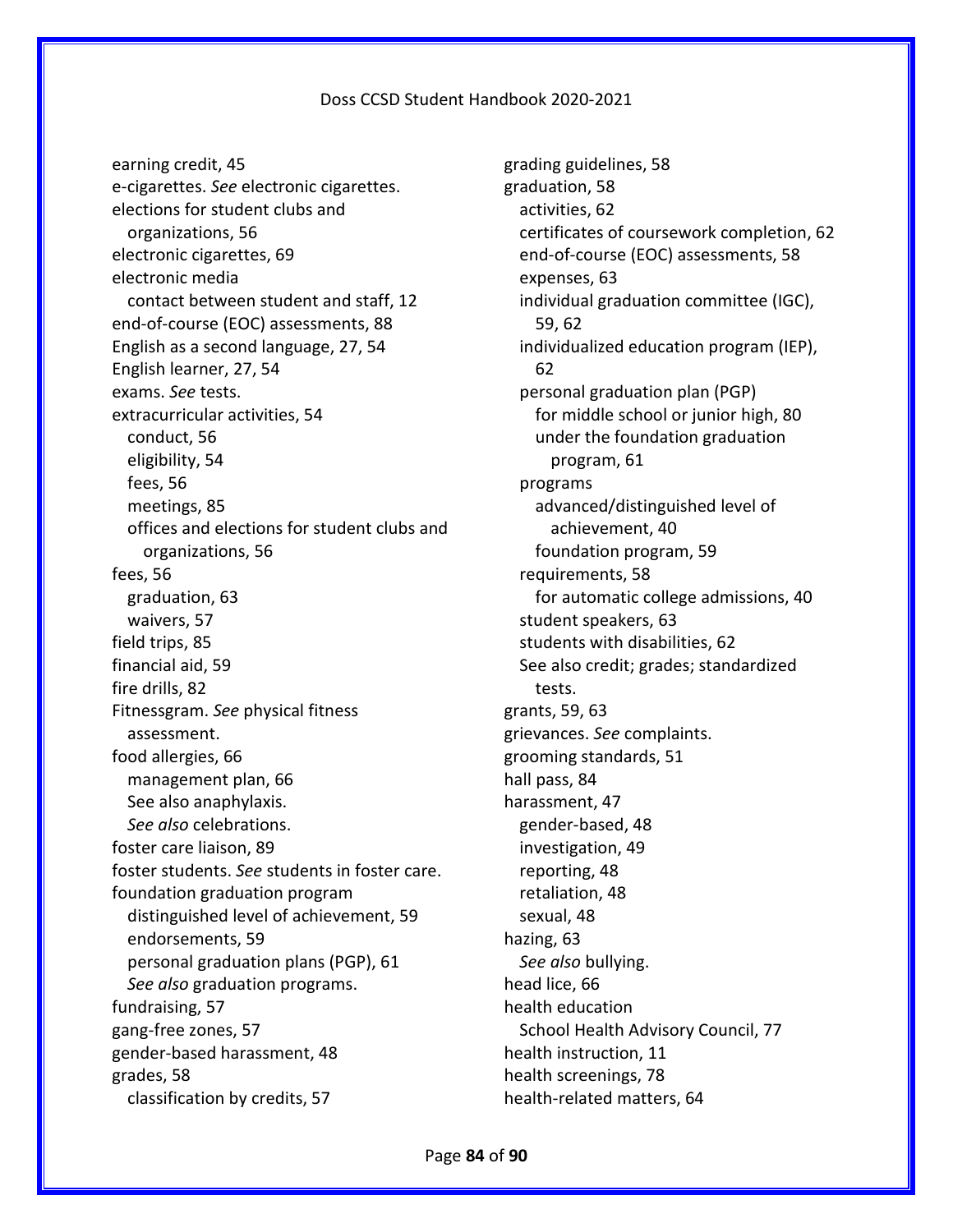asbestos, 69 electronic cigarettes, 69 food allergies, 66 pest management, 69 physical fitness, 67, 68 sunscreen, 75 tobacco, 69 vending machines, 68 homeless students, 24 diplomas, 24 school of origin, 24 homelessness, 89 homework, 69, 77 electronic and social media, 12 See also makeup work. honors, 35 human sexuality instruction, 16 curriculum, 16 removing a child from class, 16 reviewing materials, 16 illness leaving campus, 72 *See also* contagious diseases. immunization, 70 exemptions for reasons of conscience, 70 medical exemptions, 70 required immunizations, 70 individual graduation committee (IGC) graduation, 59, 62 individualized education program (IEP) and eligibility for extracurricular activities, 55 graduation, 62 instructional materials, 18, 19, 91 International Baccalaureate (IB) courses, 41 joint high school and college programs, 41 laptops, 52 law enforcement, 70 notification of law violations, 71 questioning of students, 70 students taken into custody, 71

verification of officer's identity and authority, 71 learning difficulties, 25 leaving campus, 72 during lunch, 73 in case of student illness, 72 signing a student out, 72 legal guardian defined, 9 liaison for students in conservatorship of the state, 89 liaison for students who are homeless, 89 library, 85 lice. *See* head lice. limited English proficiency (LEP). *See* English learner lost and found, 73 makeup work, 73 during in-school suspension, 74 for absences, 73 in DAEP, 74 penalties, 74 medical emergency, 82, 85 medicine, 74 allergies, 75 asthma, 75 diabetes, 75 herbal or dietary supplements, 75 insect repellant, 75 nonprescription, 75 prescription, 75 psychotropic drugs, 76 sunscreen, 75 meditation, 79 meetings of noncurriculum-related groups, 85 mental health, 90 early intervention, 90 mental health support, 90 metal detectors, 86 Military Aptitude test, 35 military recruiters, 14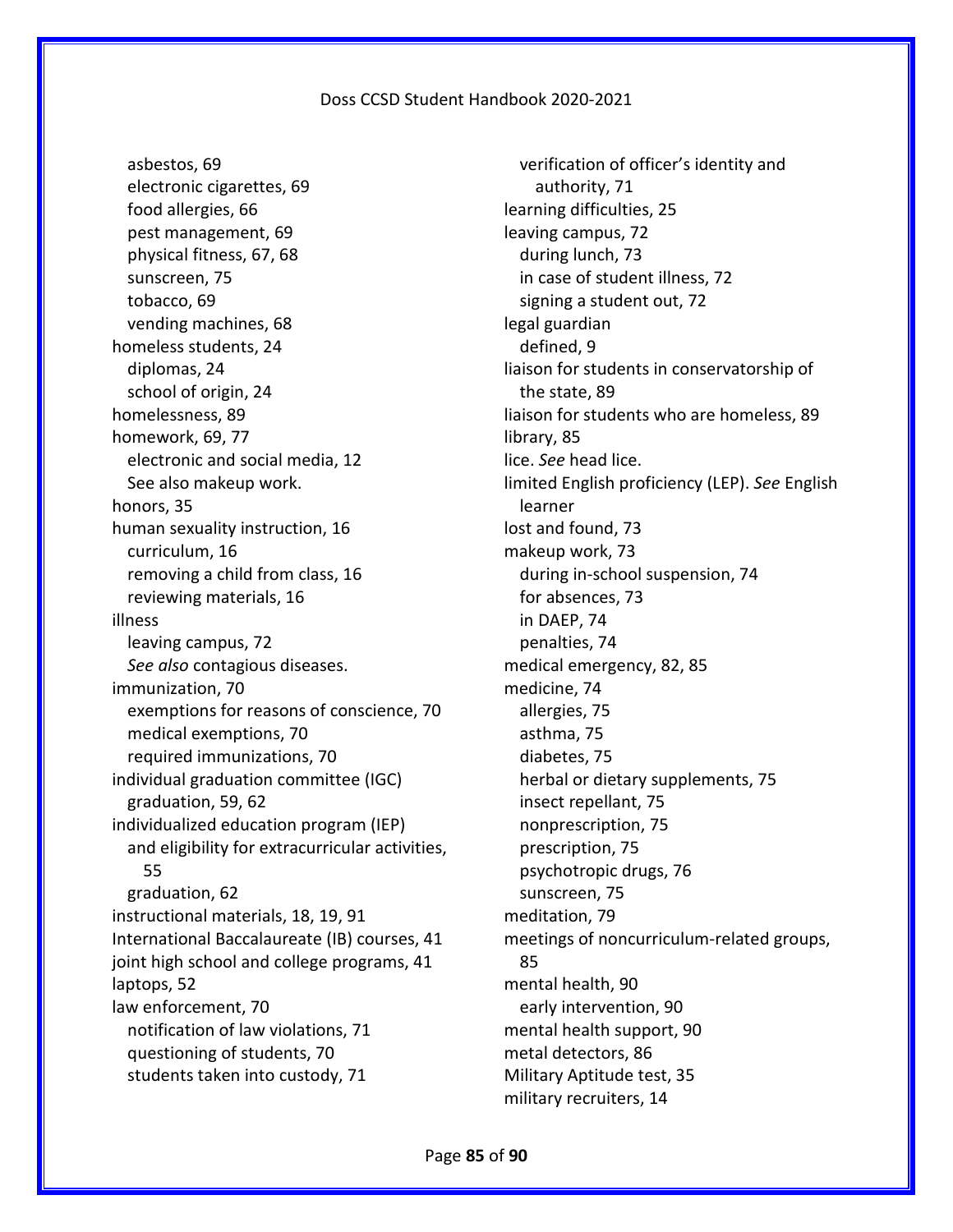minute of silence, 17, 79 in observance of September 11, 2001, 79 mobile phones, 52 multiple birth siblings, 23 National School Lunch Program, 84 netbooks, 52 newspaper (school newspaper), 50 no pass, no play, 50, 55 nondiscrimination, 76 organizations, student. *See* extracurricular activities. parent access to student records, 19 being involved, 76 defined, 9 organizations, 77 rights, 11 volunteering, 77, 94 parenting and paternity awareness, 11 pediculosis. *See* head lice. personal appearance, 51 personal graduation plan (PGP) for middle school or junior high, 80 under the foundation graduation program, 61 pest management, 69 physical activity, 67 physical examinations, 15 athletic participation, 77 physical fitness assessment, 68 pledges of allegiance, 78 excusing a student from reciting, 17 police. See law enforcement. police dogs, 86 prayer, 79 privacy and personal telecommunications devices, 52 during an investigation of prohibited conduct, 49 on district-owned equipment and networks, 86

student records, 19, 21 programs before and after school, 83 progress reports, 81 prohibited conduct, 46 investigation, 49 reporting, 48 *See also* bullying; dating violence; discrimination; harassment; hazing; retaliation; sexting; vandalism; video cameras. promotion and retention, 79 personal graduation plan (PGP) for middle school or junior high, 80 STAAR, 79 *See also* credit; grades; standardized tests. protected information, 15 psychological evaluation, 11 published material from outside sources, 51 from students, 50 school materials, 50 recording permission, 11 without parental consent, 11 release of students from school. *See* leaving campus. religion and immunization, 70 and surveys, 15 holy days, 30 nondiscrimination, 76 religious or moral beliefs and removal from the classroom, 17 report cards, 81 parent's signature, 81 parent-teacher conferences, 81 *See also* grades. retaliation, 36, 48 rights parental, 11

Page **86** of **90**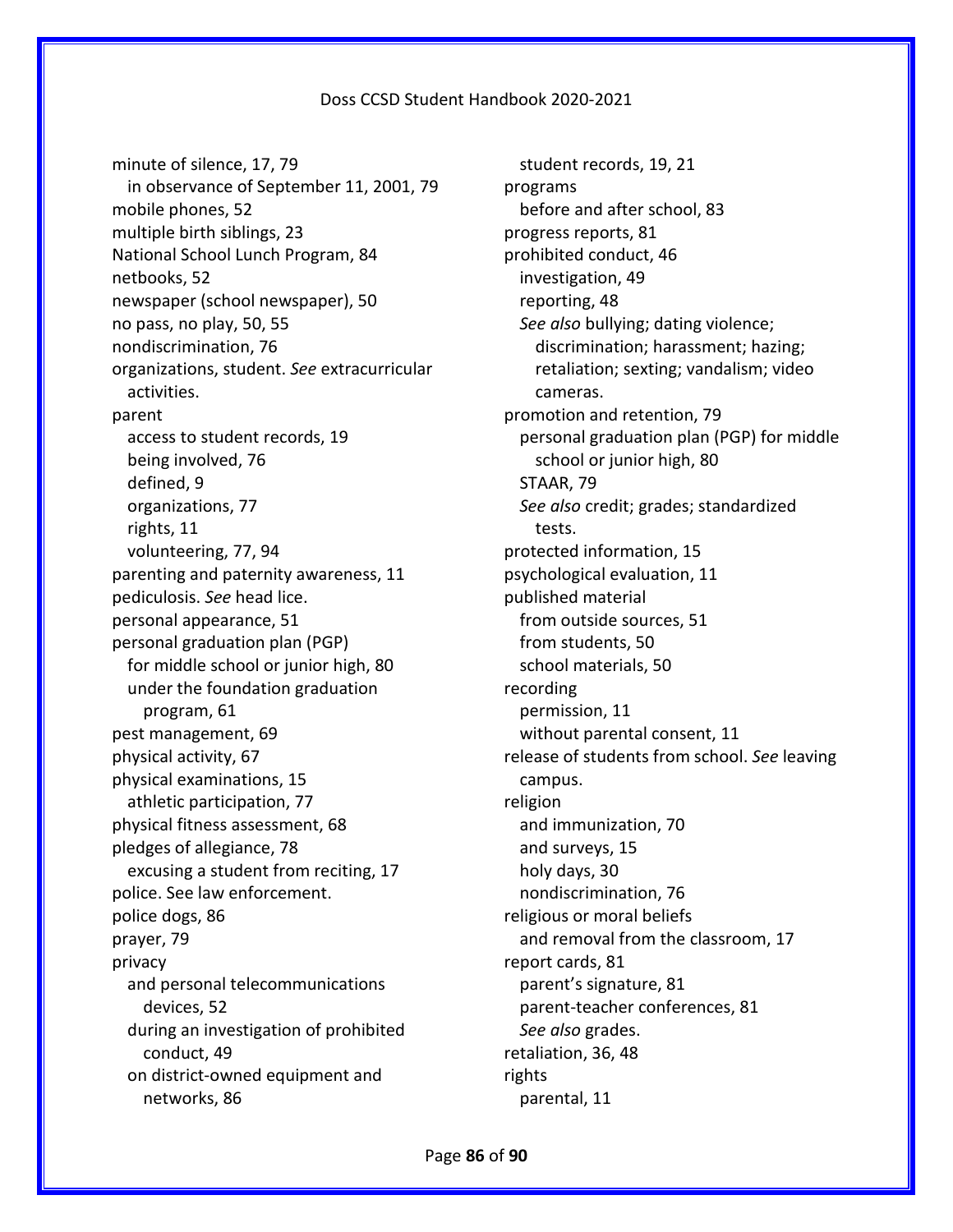student, 15 safety, 82 emergency medical treatment and information, 82, 85 emergency preparedness, 82 emergency school closing, 83 fire, tornado, and severe weather drills, 82 football helmets, 55 insurance, 82 on campus, 82 on district vehicles, 82 preparedness drills, 82 student conduct, 82 UIL rules, 54 video cameras, 93 SAT/ACT, 87 schedules. *See* class schedules. scholarships, 59, 63 School Breakfast Program, 84 school closings, 83 school dances, 44 school facilities, 83 before and after school, 83 cafeteria, 84 meetings, 85 School Health Advisory Council, 16 SHAC, 67 school office, 66, 70, 72, 75, 76 emergency medical treatment and information, 83 sending a student home in case of illness, 72 student exemption from immunization, 70 searches, 86 desks and lockers, 85 district-owned equipment and networks, 86 drug testing, 87 metal detectors, 86 personal electronic devices, 52, 53, 87

trained dogs, 86 vehicles, 86 Section 504. See students with disabilities., See students with disabilities. seizure recognition, 68 service animals, 23 sex education. See human sexuality instruction. sexting, 53 sexual abuse of a child counseling options, 39 reporting, 39 warning signs, 37 sexual harassment, 48 SHAC. *See* School Health Advisory Council. signing a student out. *See* leaving campus. special education, 25, 27, 68 graduation, 62 special programs, 87 coordinator, 87 Spinal Screening Program, 78 standardized tests, 87 end-of-course (EOC) assessments, 88 English learner, 54 SAT/ACT, 87 STAAR, 88 TSI assessment, 88 tutoring, 17 *See also* credit; grades; graduation; promotion and retention. State of Texas Assessments of Academic Readiness (STAAR), 88 promotion and retention, 79 retaking, 80 STAAR Alternate 2, 89 steroids, 89 *See also* drug testing. Student Code of Conduct, 9, 18, 43, 51, 52, 53, 56, 64, 69, 82, 84, 92, 93 student groups, 56, 57, 85 *See also* extracurricular activities. student illness

Page **87** of **90**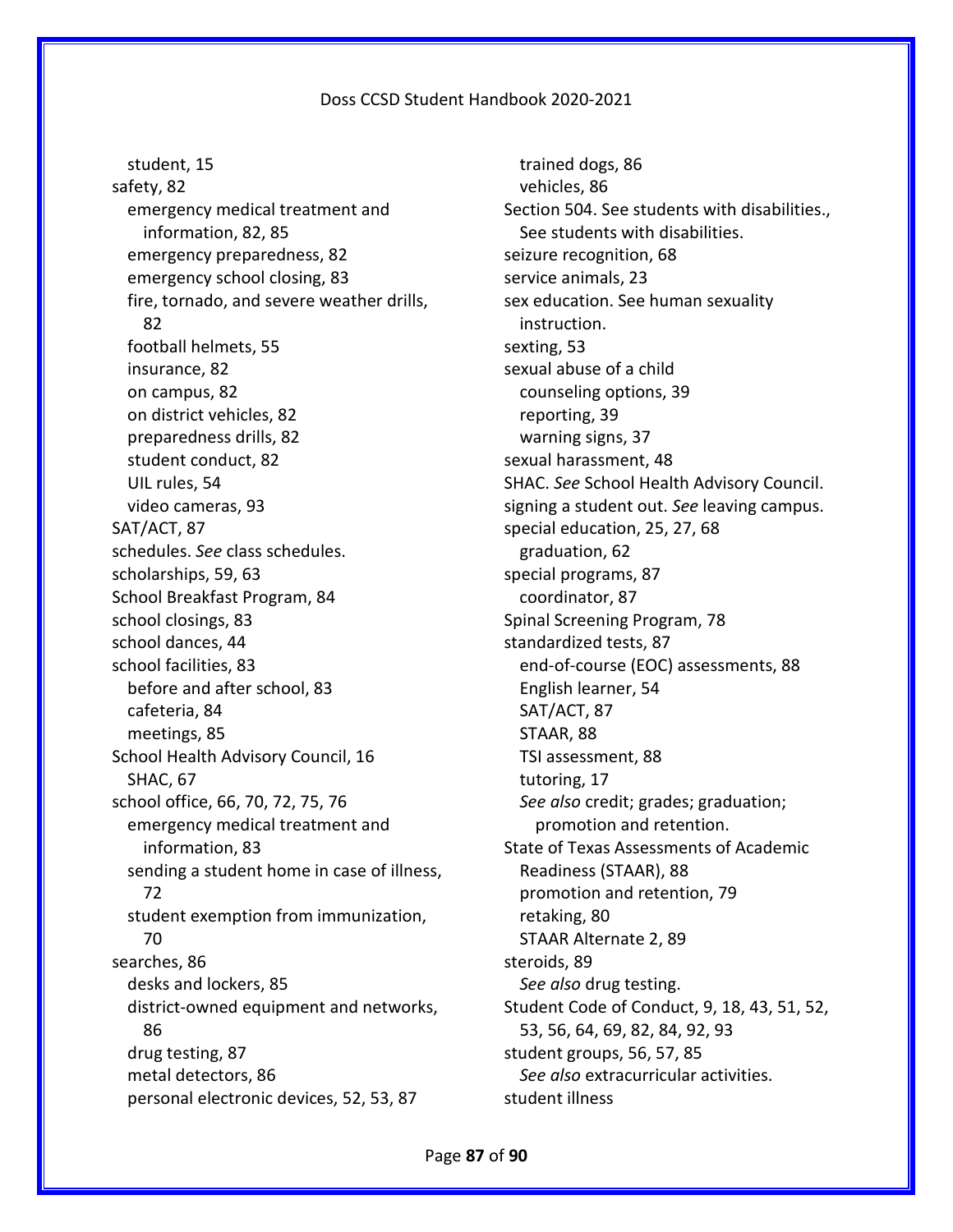leaving campus, 72 *See also* contagious diseases. student records, 18 accrediting organizations, 20 colleges and postsecondary schools, 20 confidentiality, 19 copies, 21 corrections, 21 court orders, 20 custodian, 21 directory information, 13 driver license attendance verification, 34 financial aid, 20 government agencies, 20 institutions of higher education, 14 military recruiters, 14 released with permission, 21 school officials, 20 students age 18 or older, 19 student speakers, 90 *See also* graduation, student speakers. student work display of, 11 publishing, 11 students in conservatorship of the state, 24 students in conservatorship of the state. See students in foster care. students in foster care, 24, 89 diplomas for students in conservatorship of the state, 24 educational services, 89 enrollment assistance, 89 enrollment of students in conservatorship of the state, 24 exemptions to compulsory attendance, 30 foster care liaison, 89 students with disabilities, 27 graduation, 62 nondiscrimination, 76 Section 504 of the Rehabilitation Act, 28, 76 students with learning difficulties, 25

substance abuse prevention and intervention, 90 suicide awareness, 90 summer school, 90 surveys, 15 inspecting, 15 opting out, 15 tablets, 52 tardiness, 90 teacher and staff qualifications, 22 technology, 52 acceptable use of district resources, 53 confiscated devices, 52 instructional use of personal electronic devices, 53 personal electronic devices, 52 personal telecommunications devices, 52 prohibited uses of district resources, 53 recording still and video images prohibited, 52 searches of personal devices, 52 unauthorized use, 52 test preparation. See tutoring. tests, 17, 18 confidentiality, 19 credit by exam, 45 exams for accleration or grade advancement, 46 personal electronic devices, 52 scores, 18 *See* also standardized tests. Texas Success Initiative (TSI) assessment, 88 Texas Virtual School Network (TXVSN), 41, 50 textbooks, 18, 91 Title IX Coordinator, 76 tobacco prohibited, 69 top 25 percent, 40 top ten percent, 40 tornado drills, 82 transfers, 91 multiple birth siblings, 23